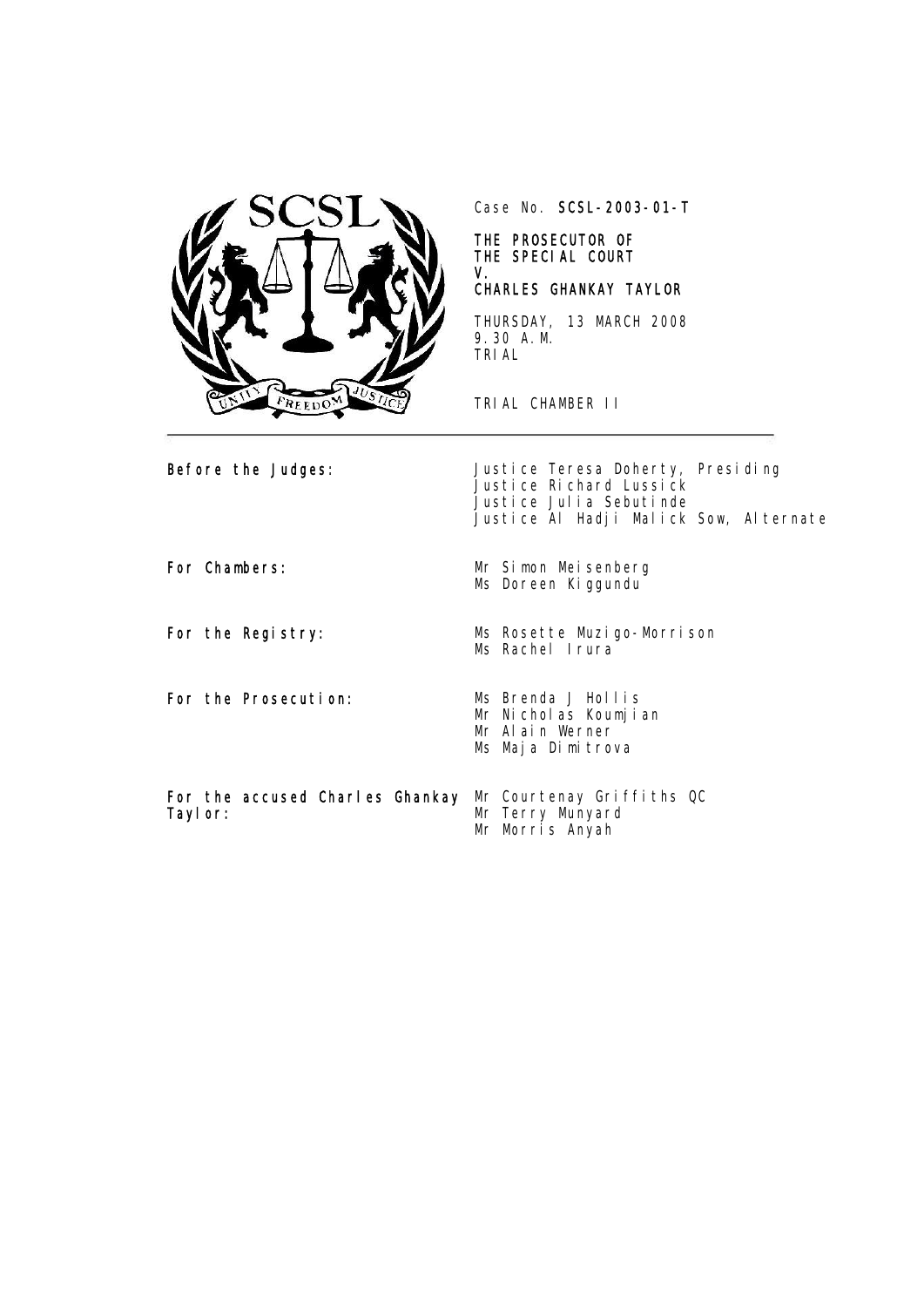1 2 3 4 5 6 7 8 9 09:30:06 10 11 12 13 14 09:30:36 15 16 17 18 19 09:30:55 20 21 22 23 24 25 09:31:20 26 27 28 29 09:29:46 Thursday, 13 March 2008 [Open session] [The accused not present] [Upon commencing at 9.30 a.m.] PRESIDING JUDGE: I note that absence of the accused. We have been informed verbally of the reason. Before we go into that matter and we proceed on I wish to raise one preliminary issue so I will first take appearances and then raise that preliminary issue. MR GRIFFITHS: For the Defence today, Madam President, it's myself Courtenay Griffiths, my learned friend Mr Terry Munyard and my learned friend Mr Morris Anyah. PRESIDING JUDGE: Thank you, Mr Griffiths. Ms Hollis? MS HOLLIS: Good morning, Madam President, your Honours. Brenda J Hollis, Nicholas Koumjian, Alain Werner and Maja Dimitrova. PRESIDING JUDGE: Thank you. As I've indicated I wish to raise the fact of a motion that was filed yesterday. I will obviously be careful how I word it because it's a confidential motion and it's an urgent Prosecution motion. I will stress and note that I would not normally adopt the procedure I'm adopting now, but because we will be going into recess tomorrow after court I am going to refer and ask the Defence you will note if you have read the motion that the Prosecution refer to a previous Defence position in paragraph 11 of that motion. Are you aware of the motion I'm referring to, Mr Griffiths? MR GRIFFITHS: I'm not, your Honour. PRESIDING JUDGE: It is motion 435 and it is an urgent Prosecution motion for additional protective measures. It was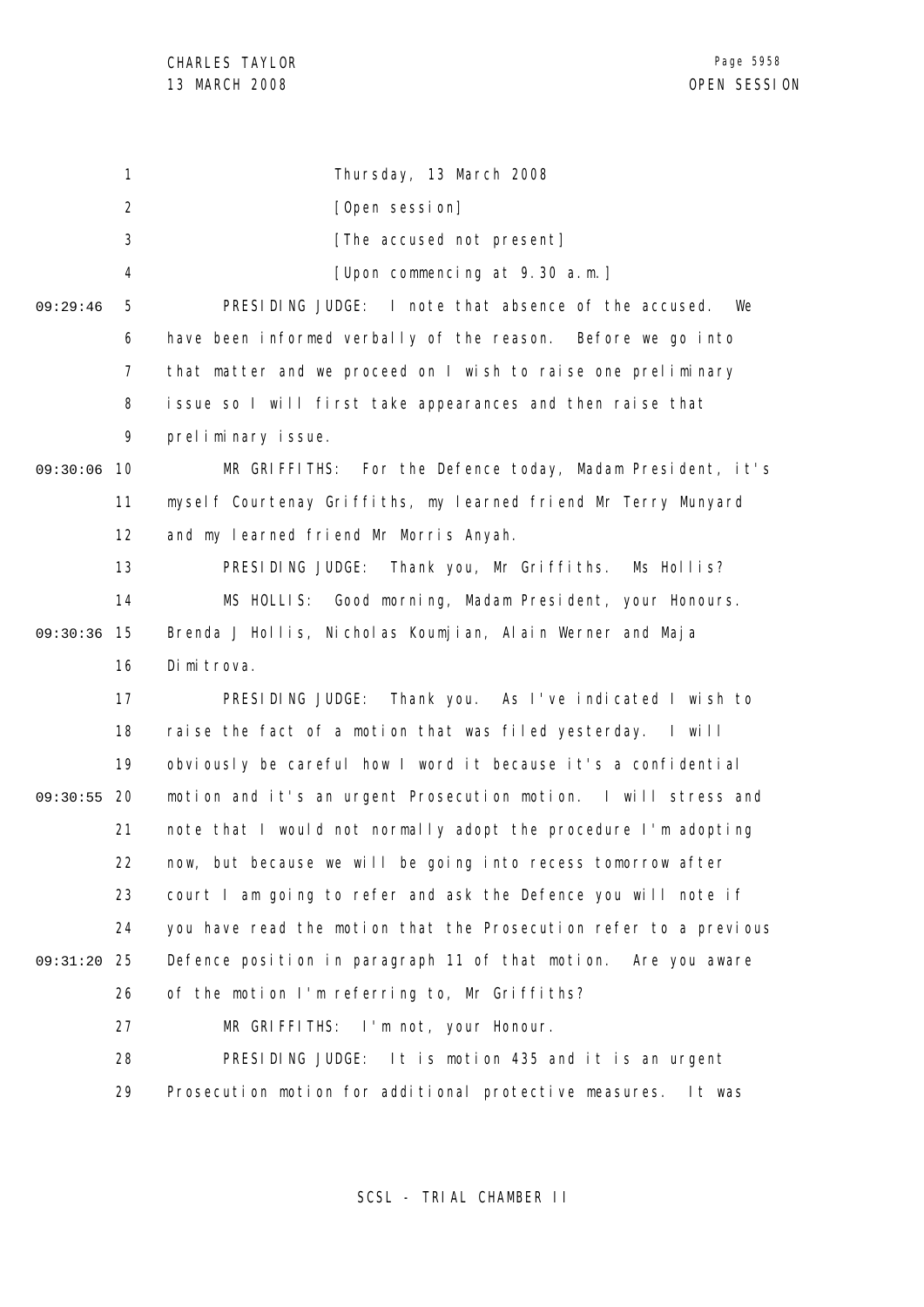1 2 3 4 5 6 7 8 9 09:32:11 10 11 12 13 14 15 09:32:32 16 17 18 19 09:32:54 20 21 22 23 24 25 09:33:23 26 27 28 29 09:31:55 filed yesterday and I therefore obviously inquire if it's been served on you. MR GRIFFITHS: Well, I've not seen it, your Honour. I was in the office until 8 o'clock last night. MS IRURA: Your Honour, I can confirm that the motion was served and has been electronically distributed as well. MR GRIFFITHS: I'm told by my learned friend Mr Munyard sotto voce that he's now seen it on his email. PRESIDING JUDGE: In the light of the fact that you haven't seen it it's premature for me to continue. I would therefore request Defence counsel at their earliest opportunity to consider the content of that motion, I have referred to paragraph 11 therein, and I will raise it again in the course of the day. MR GRIFFITHS: Very well, your Honour. PRESIDING JUDGE: We will now deal with the - I have been informed informally that the accused Mr Taylor is within the Court building. MR GRIFFITHS: He's arrived, but he's going through the procedure of being brought up to this level. PRESIDING JUDGE: Have you any indication how long it will take? MR GRIFFITHS: None whatsoever, Madam President. MS MUZIGO-MORRISON: Madam President, the time estimate given to the Registry is quarter to 10. PRESIDING JUDGE: Since it appears that the accused is not going to be immediately within the well of the Court for purposes of record we will take a note of why the accused has been delayed in coming into court. Mr Griffiths, can you just briefly outline to us for purposes of record?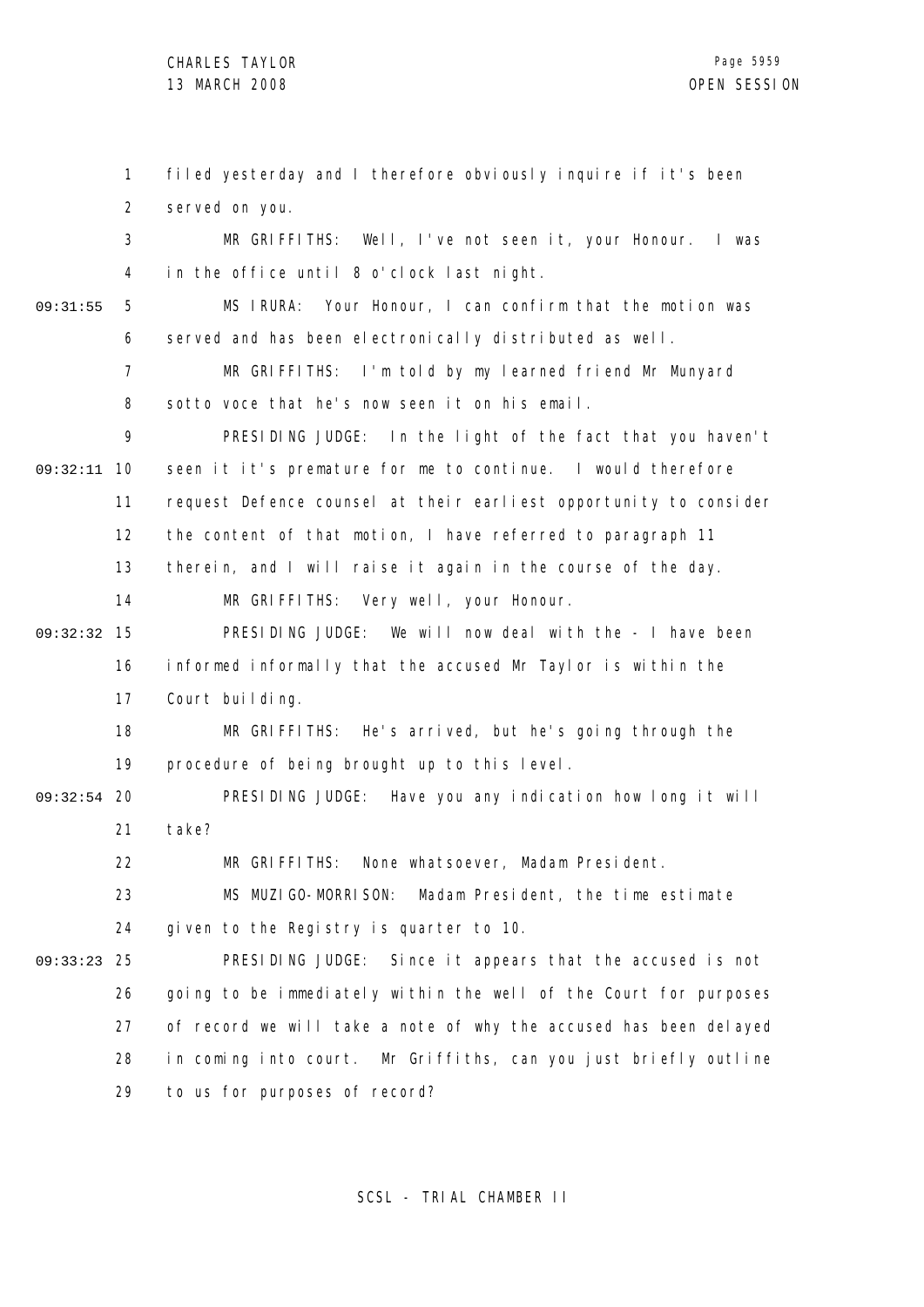1 2 3 4 5 6 7 8 9 09:34:21 MR GRIFFITHS: Apparently, Madam President, there was an accident on the motorway adjacent to the Court today which I'm told resulted in a fatality and on my way into Voorburg I saw a helicopter landing on the motorway. As a consequence the whole motorway was blocked up and I'm told that those charged with bringing Mr Taylor to court thought that there was a security risk if they came to be stuck in traffic, because the whole centre of Den Haag was clogged up, and so consequently they returned to Scheveningen.

09:34:40 10 11 12 PRESIDING JUDGE: Thank you for that explanation. I presume, Ms Hollis, you have no comment to make on that explanation. It's outside the control of all of us.

13 14 09:35:04 15 16 17 18 19 We will therefore retire to await Mr Taylor's being brought into the well of the Court. In the interim I will ask that the just to clarify, this motion that I mentioned, Mr Griffiths, the Bench has in mind, in light of the urgency and the fact that we're going into recess, to take the step of making an oral order if the Defence consents, hence my referral to paragraph 11, and I will allow you time to consider your position.

09:35:34 20 21 22 23 24 09:35:58 25 26 27 MR GRIFFITHS: Madam President, perhaps what we ought to do is to use a convenient break during the course of today, perhaps either at the end of the short adjournment or the 11 o'clock adjournment and take 15 minutes to try and deal with the matter in the absence of the witness so as not to inconvenience him. PRESIDING JUDGE: Thank you. If that's convenient to all concerned we will deal with it in that way. MS MUZIGO-MORRISON: Madam President, apparently he will be

> 28 in in approximately five minutes.

29 PRESIDING JUDGE: In that case we will rise and resume in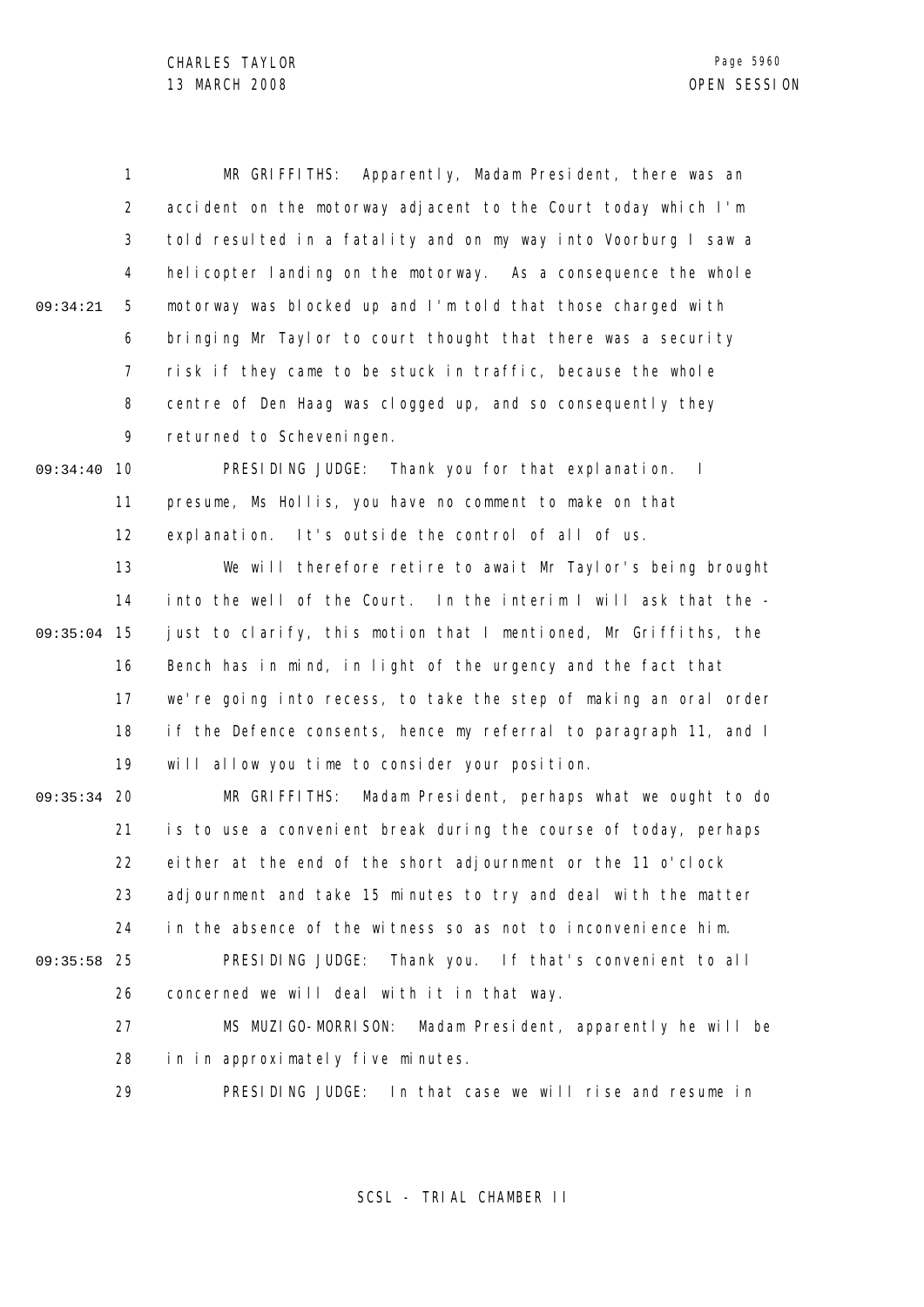CHARLES TAYLOR 13 MARCH 2008 OPEN SESSION

1 2 3 4 5 6 7 8 9 09:42:07 10 11 12 13 14 15 09:42:27 16 17 18 19 09:42:41 20 21 22 23 24 25 09:43:13 26 27 28 29 09:41:32 that time. Please adjourn temporarily. [Break taken at 9.37 a.m.] [The accused present] [Upon resuming at 9.41 a.m.] PRESIDING JUDGE: I will remind the witness of his oath and I note that Mr Taylor is now in court and I hope he hasn't been unduly shaken by the experience. MR GRIFFITHS: May it please your Honour. Mr Marzah -- PRESIDING JUDGE: I haven't reminded him of the oath. I like to adopt that procedure from day to day, Mr Griffiths. Mr Witness, first I'm sorry we're late starting, reasons beyond everybody's control, and I want to remind you that yesterday you took the oath to tell the truth. The oath is still binding on you and you must answer truthfully. Do you understand? THE WITNESS: Yes, sir. I will say the truth and nothing but the truth before God and man. WITNESS: TF1-399 [On former oath] CROSS-EXAMINATION BY MR GRIFFITHS: [Continued] Q. Yesterday you will recall, Mr Marzah, that I was asking you about various atrocities which you accepted you committed you tell us in three different countries, Guinea, Liberia and Sierra Leone. Do you remember me asking you about that? A. Yes and I will stand again and clarify the doubts so that you can be satisfied with the atrocities that happened through the directive of Mr Taylor. Q. Now on that topic I just want to ask you one or two other questions, please. Can you help us as to why it is you didn't mention a single word of those wicked things you did in all the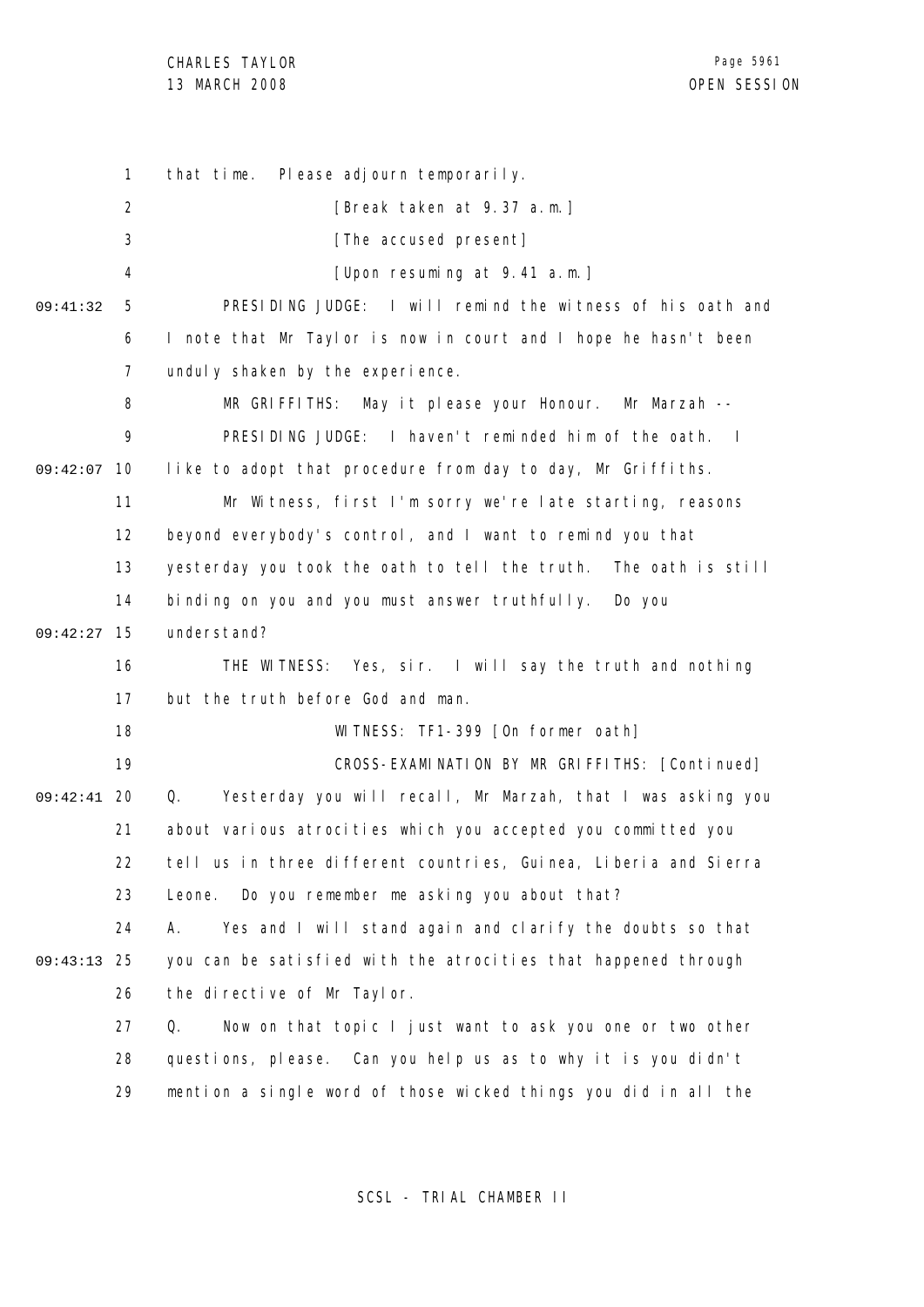1 interviews you conducted with investigators?

2 A. Come again.

3 4 5 6 09:44:01 Q. Why didn't you mention anything about slitting open pregnant women, smashing babies' skulls against walls, executing hundreds of people yourself, why didn't you mention any of that to the investigators?

7 8 9 09:44:33 10 11 12 13 A. Thank you very much. I will say the truth and nothing but the truth. Let me make it clear to you that once I have been present here and before I came I never knew that this was something that I was going to sit here and explain and even the atrocities that happened against the UN, ECOMOG and others, it is now that it is coming in my mind, so those are the two questions that I would want to make clear to you. Thank you.

14 15 09:44:54 16 17 Q. Let me try the question again. Why did you not mention a word of any of the accounts you gave yesterday to any of the lawyers who questioned you or the investigators? Why not? MR KOUMJIAN: Objection. That assumes a fact not in

> 18 evidence and I believe not true.

19 PRESIDING JUDGE: Your reply, Mr Griffiths?

09:45:17 20 21 22 23 MR GRIFFITHS: Well, based on the material we've been disclosed I see a foundation for the question. Of course if Mr Koumjian is sitting on information which hasn't been disclosed then I may be acting in error, but I don't know.

24 25 09:45:41 26 27 28 29 MR KOUMJIAN: Well, information has been disclosed. For example - I could point to it if counsel wishes it, but particularly this question dealt with investigators and attorneys and in the last several disclosures concerning Mr Marzah's discussions with me many of these atrocities were disclosed. I can give the dates and the paragraphs if necessary.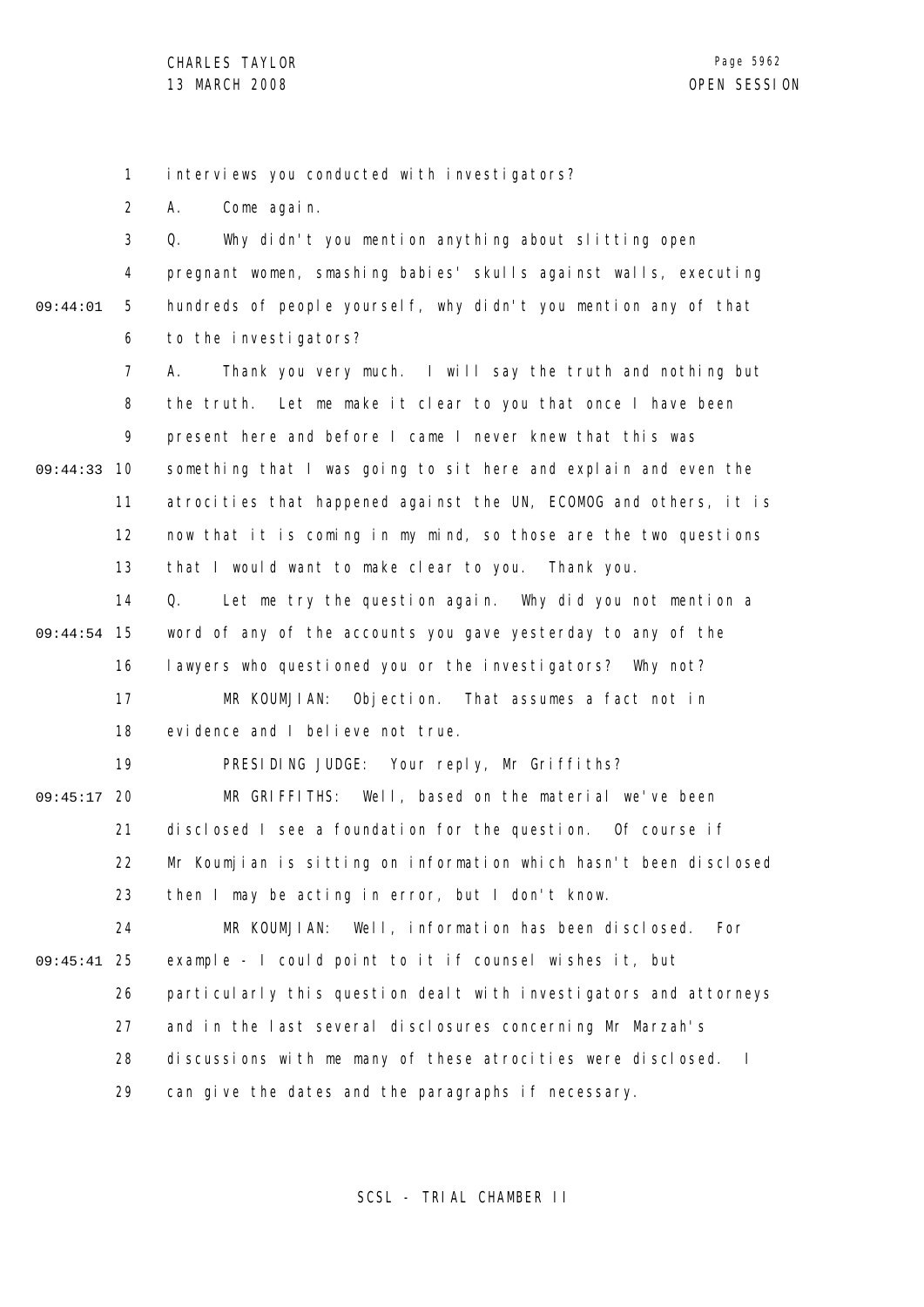CHARLES TAYLOR

|          | 1              | MR GRIFFITHS:<br>My learned friend will have his opportunity      |
|----------|----------------|-------------------------------------------------------------------|
|          | 2              | to re-examine, your Honour, and I was intending in any event to   |
|          | 3              | deal with what was in fact said by this witness in those          |
|          | 4              | interviews. So perhaps if I'm allowed a few uninterrupted         |
| 09:46:19 | 5              | questions I might be able to establish the position.              |
|          | 6              | PRESIDING JUDGE:<br>Matters can be raised in re-examination,      |
|          | $\overline{7}$ | but you must not mislead the witness. If it has been disclosed    |
|          | 8              | or if he has said it would be improper to mislead the witness.    |
|          | 9              | MR GRIFFITHS: Very well:                                          |
| 09:46:41 | 10             | It was my fault, Mr Marzah, because I was hoping to deal<br>Q.    |
|          | 11             | with matters expeditiously, but what I suggest we do --           |
|          | 12             | Thank you very much.<br>А.                                        |
|          | 13             | THE INTERPRETER: Your Honours, the witness's microphone is        |
|          | 14             | not on.                                                           |
| 09:47:01 | 15             | Just pause, Mr Witness, until we get your<br>PRESIDING JUDGE:     |
|          | 16             | mi crophone on, please.                                           |
|          | 17             | THE WITNESS: Okay. You know, I was so disappointed that           |
|          | 18             | all my explanations were not disclosed to the lawyers. And even   |
|          | 19             | explain how I went according to Mr Taylor's order to disarm the   |
| 09:47:31 | 20             | ECOMOG, how the Nigerian soldiers were slaughtered by us through  |
|          | 21             | Mr Taylor's instruction and also the disarmament of the UN and    |
|          | 22             | the reason why they were not allowed to return. I explained all   |
|          | 23             | of those, but all of those of my statements were not disclosed    |
|          | 24             | out here in the Court yesterday. So I thank you for bringing      |
| 09:47:50 | 25             | that up, Mr Lawyer.                                               |
|          | 26             | MR GRIFFITHS:                                                     |
|          | 27             | Q.<br>Mr Marzah, let's return to the topic I'm trying to deal     |
|          | 28             | with and it's a simple topic. Did you at any stage in any         |
|          | 29             | interview with the Office of the Prosecution mention that you had |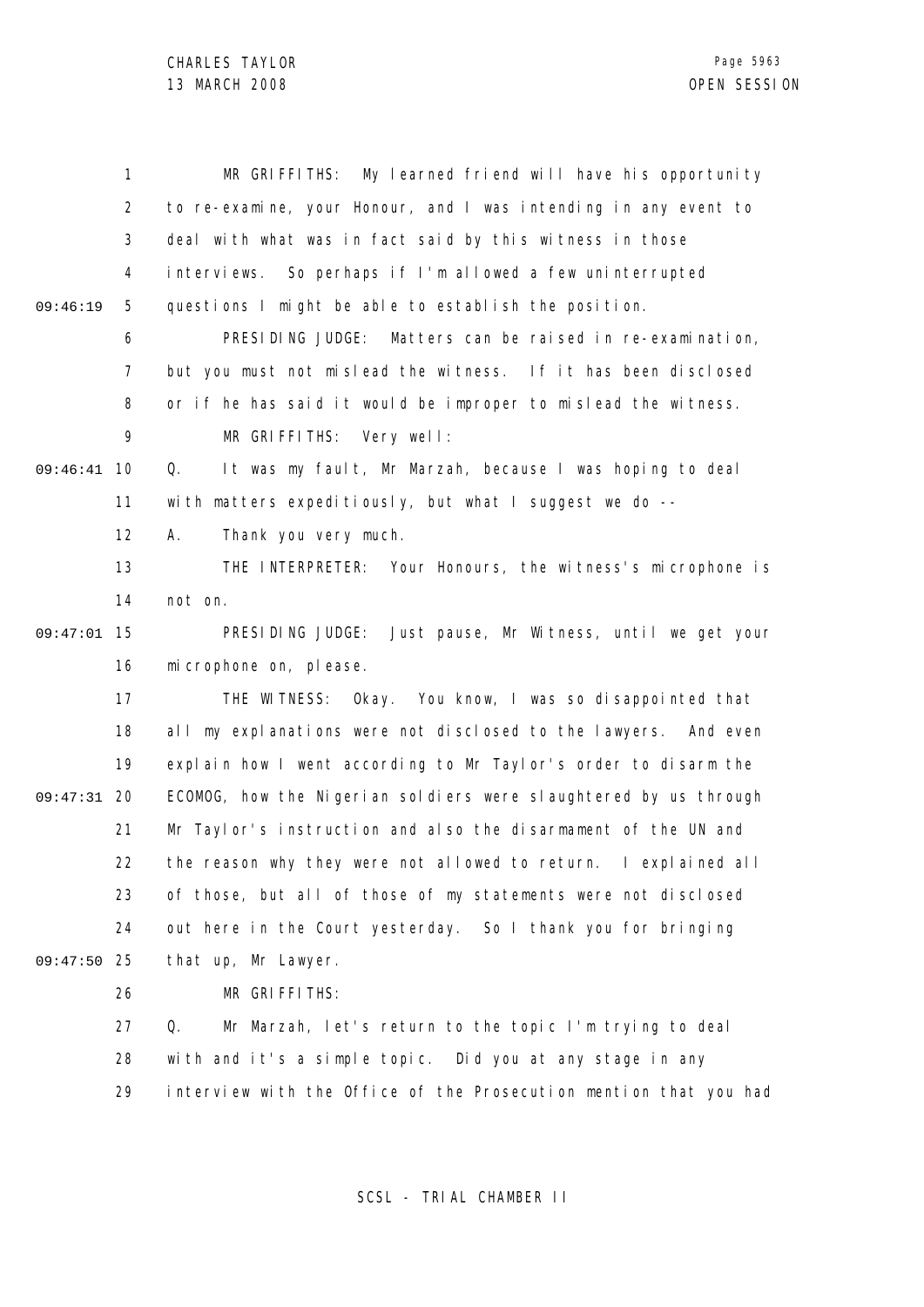1

2 3 4 5 6 7 8 9 09:48:49 10 11 12 13 14 15 09:49:18 16 17 18 19 09:49:46 20 21 22 23 24 25 09:50:10 26 27 28 29 09:48:20 A. Yes. Q. You did? A. Yes, yes. Q. Can you tell me when you did that? A. When I slit the pregnant woman's stomach open I said it was an instruction from my leader Charles Taylor and I go according to instructions. I am a military man. PRESIDING JUDGE: Witness, please pause. The question relates to when you told the Office of the Prosecutor. Please answer that question. THE WITNESS: I can't recall the date, but I have been explaining to them, from the Prosecutor's court in Freetown up to here, they have most of my statements, but they did not bring more out so the question should be for them. MR GRIFFITHS: Q. But the answer to my question is, Mr Marzah, that you did mention that you Zigzag Marzah committed such an atrocity, you told that to investigators and lawyers in this case, did you? A. I explained everything in details to them. Yes, sir, I did. Q. Secondly, and I'm taking in slowly in order that I don't mislead - secondly, did you tell any investigator or any Prosecution lawyer that you Zigzag Marzah had killed babies? A. That is the same question. I will still answer to it yes. There was a unit called No Baby on Target. I explained all of those, yes. Q. So you did tell them, "I, Zigzag Marzah, on the instructions of Charles Taylor killed babies". You told them

opened up pregnant women's stomachs with a knife?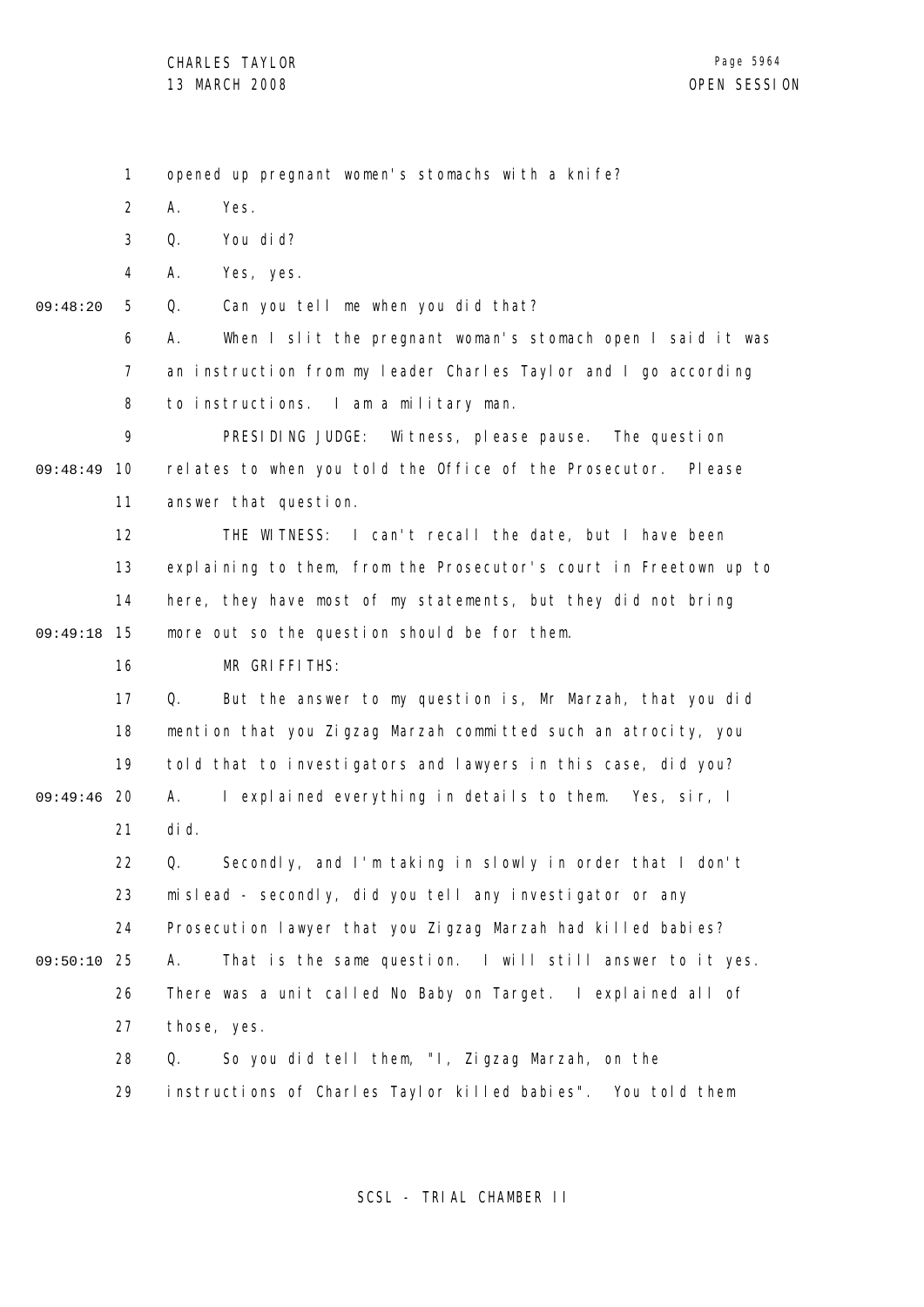1 2 3 4 5 6 7 8 9 09:51:28 10 11 12 13 14 09:51:56 15 16 17 18 19 09:52:17 20 21 22 23 24 25 09:52:45 26 27 28 29 09:50:59 that, did you? A. Yes, I told them about after Charles Taylor had formed the unit No Baby on Target he said no living thing was to be pitied up to young babies. Q. I know that in these statements you make mention of an operation called No Baby Living. I'm asking you a different question. Did you say to the investigators, "I, Zigzag Marzah, with my own hands on the instructions of Charles Taylor killed babies". Did you tell them that? A. Yes, yes. Q. Did you Zigzag Marzah tell the investigators and the lawyers for the Prosecution that, "I have executed hundreds of people in Liberia, Guinea and Sierra Leone". Did you do that? A. I said above hundred. Yes, I did. I explained everything in details to the Prosecutors. Q. So you told them that as well? A. Yes. I told them that the instruction I received from Charles Taylor and all what I did. Q. Because what I'm going to suggest is this, you see: The only references to such behaviour in all of this documentation that I've got here is a reference to a stick in a woman's vagina, a woman buried in sand and people being raped. Those are the only references and I'll be corrected if I'm wrong. No mention in any statement of opening up pregnant women or killing babies or killing hundreds of people. Can you help me, Mr Marzah, why none of that appears in any of the documents before me? Can you help me? A. I will help you in the sense that that question goes to the Prosecutors because I explained my point of view and my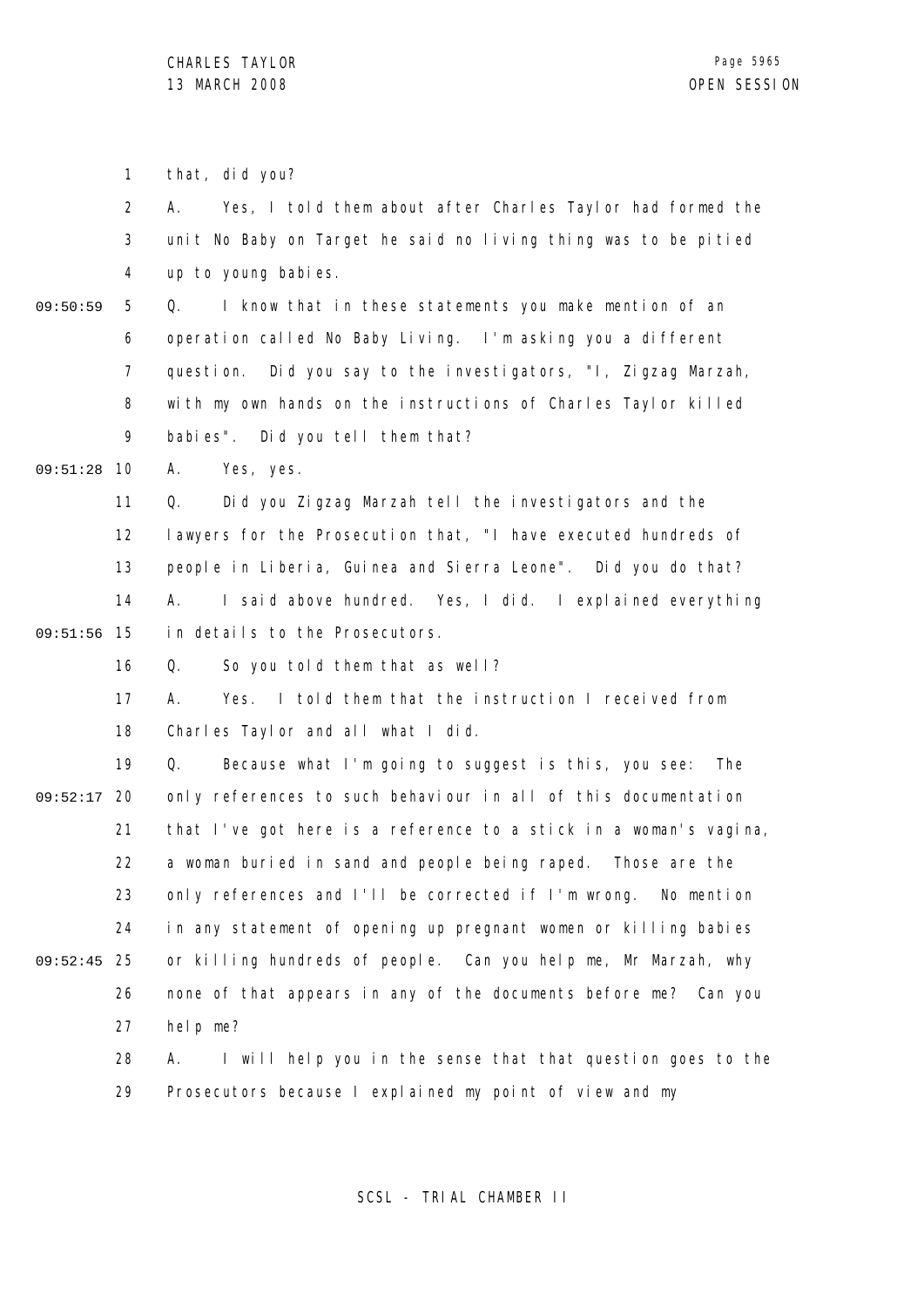1 2 3 4 5 6 7 8  $\mathsf{o}$ 09:53:48 10 11 12 13 14 15 09:54:12 16 17 18 19 09:54:33 20 21 22 23 24 25 09:54:53 26 27 28 29 09:53:32 grievances and all the things I did in the past on the directive of Mr Charles Taylor. Q. You told the Prosecutors about all of them, did you? A. I repeat yes. I repeat yes. Again yes. Moreover yes, yes. Q. Mr Marzah, you see the man sitting over there who asked you questions before me, did you tell him about those things? A. Not he alone. Q. So you did tell him? A. To all - I told you yes. Q. Thank you. So you told Mr Koumjian, the man over there, about pregnant women being opened up, babies being killed and you killing hundreds of people. You told him that, did you? A. Yes, yes. MR GRIFFITHS: Now, your Honour, a matter of law I think arises because none of the statements that have been disclosed to me, and from the absence of any interruptions by my learned friend it would appear that my propositions are correct. If there is a record of this witness saying any such thing to Mr Koumjian I'd like to see it. MR KOUMJIAN: Your Honour, we have complied with all of our disclosure obligations and if you would like me to testify now about the statements I could. I don't think I - but counsel has the statements. I would say this: If I had heard the witness say he opened up pregnant babies and he specifically said that to me or killed them that would have been included, that specific statement, in the disclosure. MR GRIFFITHS: So would my learned friend be happy to confirm that no statement exists containing that kind of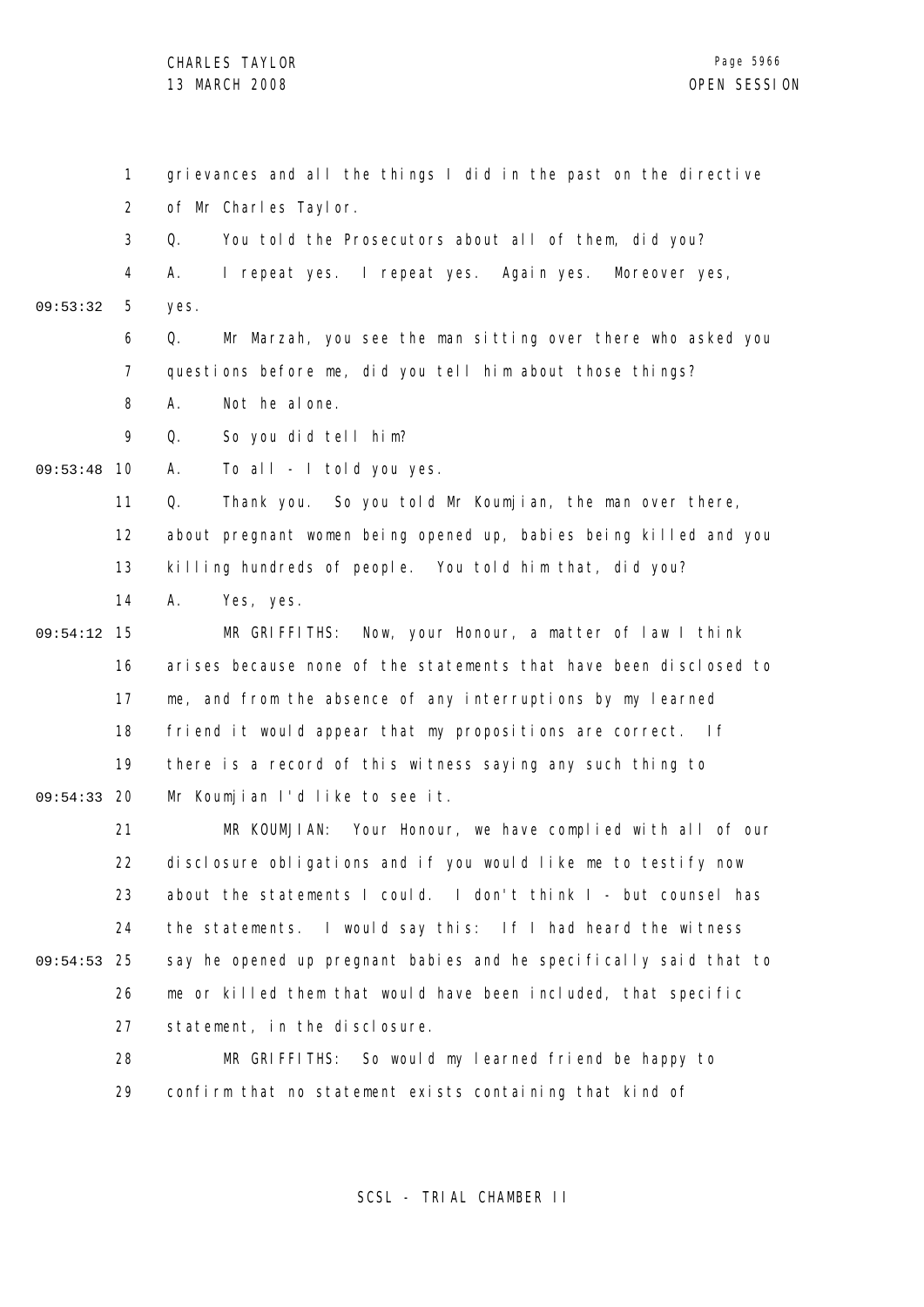CHARLES TAYLOR

|          | 1              | information. It might shorten matters.                            |
|----------|----------------|-------------------------------------------------------------------|
|          | $\overline{2}$ | MR KOUMJIAN: I would confirm that. I also would indicate          |
|          | 3              | that I'm not saying that the question was asked to the witness.   |
|          | 4              | I would say that the witness did not make that statement --       |
| 09:55:26 | 5              | MR GRIFFITHS: I'm grateful to my learned friend.                  |
|          | 6              | MR KOUMJIAN:<br>-- in my presence.                                |
|          | 7              | MR GRIFFITHS:                                                     |
|          | 8              | Q.<br>Now, I'm still on the same topic, Mr Marzah, now that we've |
|          | 9              | entered --                                                        |
| 09:55:48 | 10             | Α.<br>Yeah.                                                       |
|          | 11             | Q.<br>Who is Stinger?                                             |
|          | 12             | Stinger, he was my advisor in Jungle Fire.<br>А.                  |
|          | 13             | Q.<br>You were introduced to investigators from the Prosecution   |
|          | 14             | by a man called Stinger.<br>Who is he?                            |
| 09:56:18 | 15             | Stinger, he was one of the soldiers that took part in the<br>А.   |
|          | 16             | war under Charles Taylor's regime.                                |
|          | 17             | And was he the person who introduced you to Prosecution<br>Q.     |
|          | 18             | investigators?                                                    |
|          | 19             | Come in again.<br>А.                                              |
| 09:56:41 | -20            | Q.<br>Were you introduced to Prosecution investigators by a man   |
|          | 21             | called Stinger?                                                   |
|          | 22             | A. Yes.                                                           |
|          | 23             | Q.<br>Who is Stinger who introduced you to the Prosecution?       |
|          | 24             | Stinger was one of the soldiers, all of us fought under<br>Α.     |
| 09:57:10 | 25             | Charles Taylor. And moreover he was assigned with me and I left   |
|          | 26             | him in Monrovia and apparently I went back to my home town Nimba. |
|          | 27             | I don't want there to be any confusion or any suggestion<br>Q.    |
|          | 28             | that I'm taking advantage of you, Mr Marzah, so what I'm going to |
|          | 29             | do is this, I'm going to hand out for everyone's assistance       |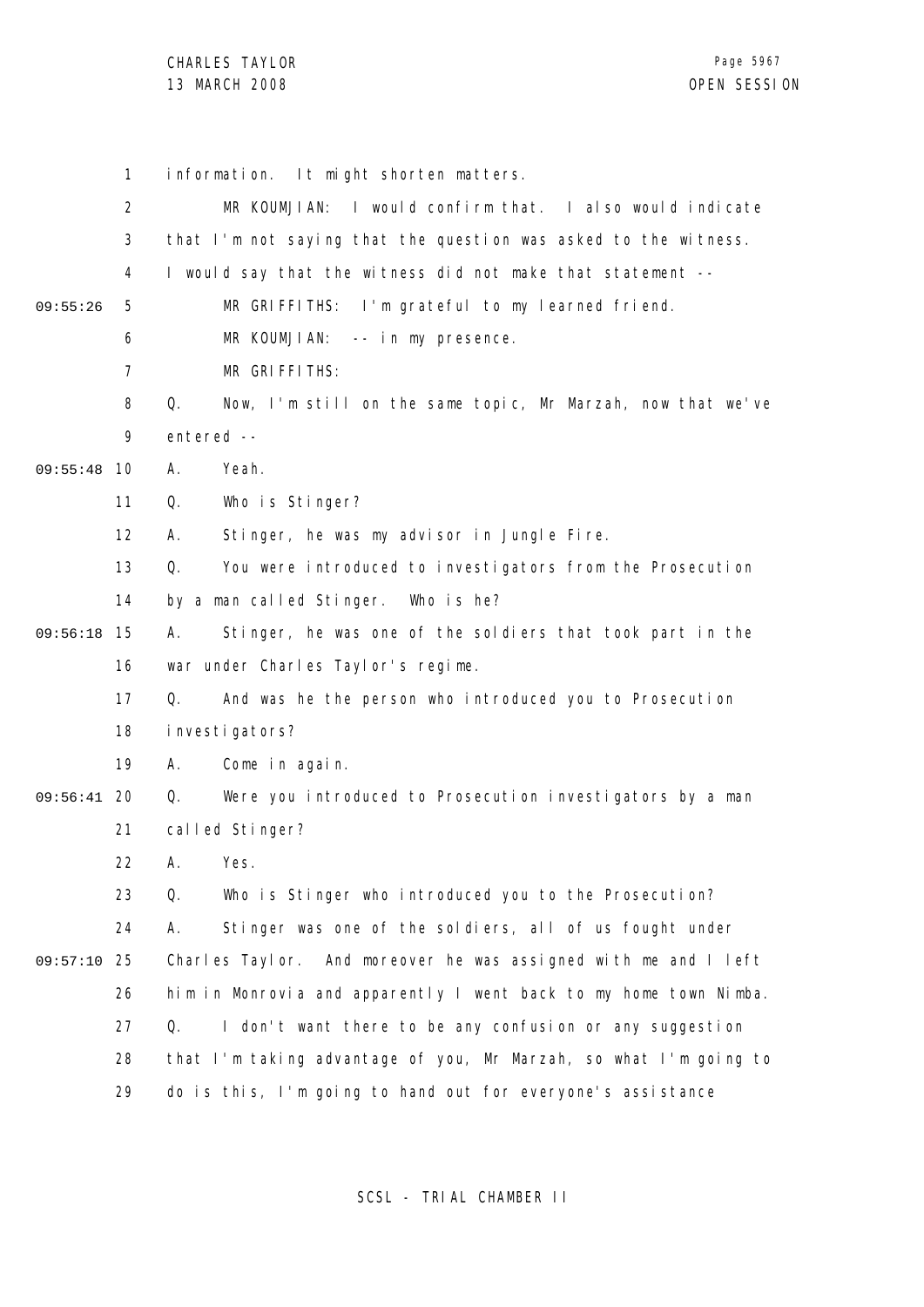1 2 3 4 5 6 7 8 9 09:59:23 10 11 12 13 14 09:59:36 15 16 17 18 19 09:59:59 20 21 22 23 24 25 10:00:27 26 27 28 29 09:59:04 bundles of transcripts of the various interviews conducted with you over a period of some two years. I think I have sufficient copies for everyone, your Honour, including the interpreters. A. For me? MR GRIFFITHS: Now for everybody's assistance because the printed numbers in the top right-hand corner of the page do not follow consecutively I have numbered this bundle consecutively by hand in the bottom right-hand corner and we'll be using that number in order to bring the witness's attention to a page, but I will also for the record give the number at the top of the page. PRESIDING JUDGE: Thank you, Mr Griffiths. MR GRIFFITHS: Q. Mr Marzah, perhaps I could ask you before we start, and it's not that I want to embarrass you, can you read? A. I told you from the beginning that I do not read and I can't write. Q. Well, very well. What I will do is I will read out to you and we'll have on the screen the particular passages that I'm interested in and so you'll be able to hear what was recorded by the investigators when you spoke to them. Do you follow me? A. If you read it and if it is my statements I will believe it and if I was misquoted somewhere I will tell you no. Q. Thank you very much. Now I would like initially to draw your attention to the very first page of this bundle. It's page 1 in the bottom right-hand corner and the number at the top of the page is 00100137. You will see we have here notes made by investigators who spoke to you on 31 January 2006. Now can I pause there. Do you recall now, Mr Marzah, that it was in January a couple of years ago that you first spoke to the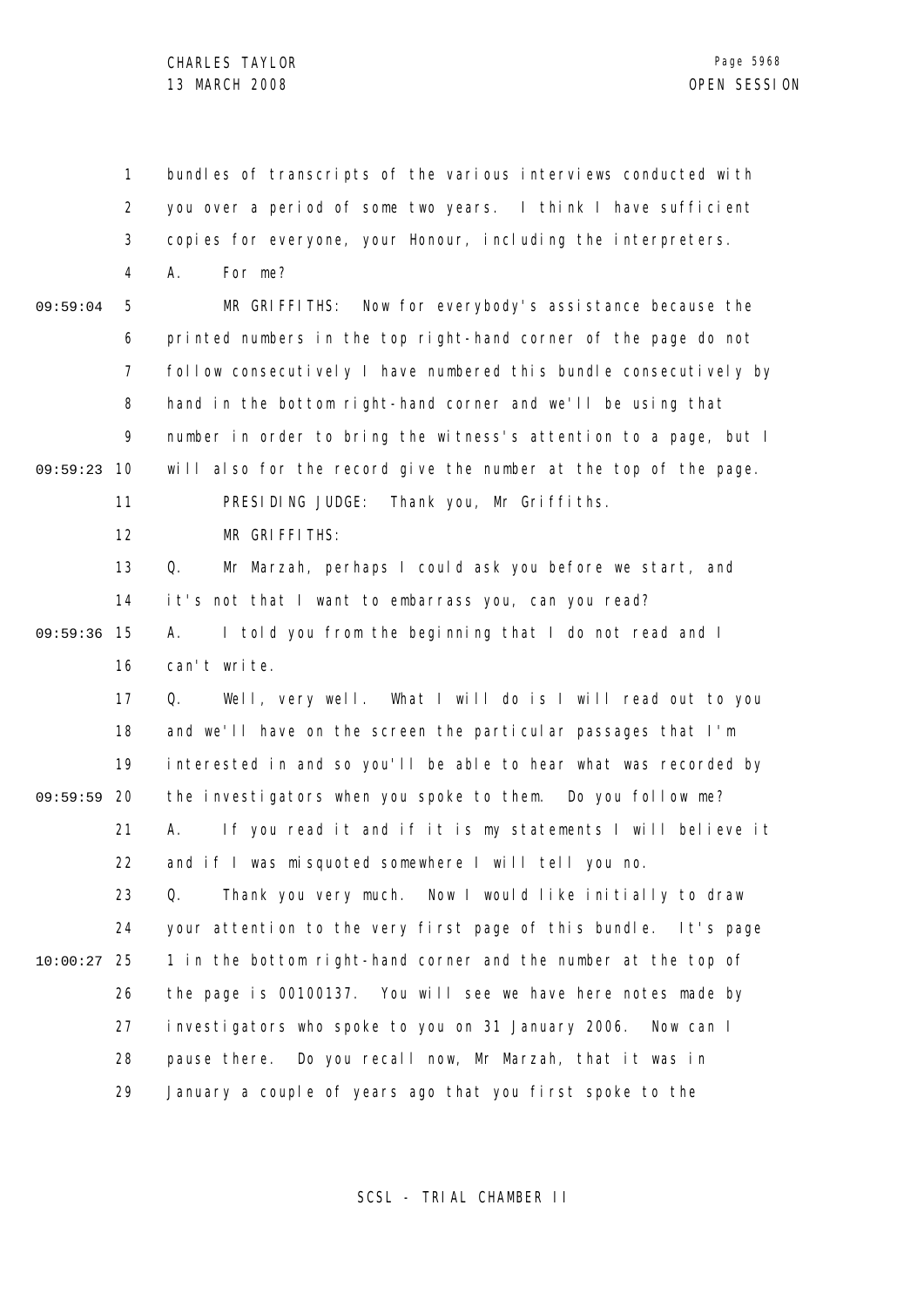CHARLES TAYLOR 13 MARCH 2008 OPEN SESSION

|               | 1              | Prosecutors in this case?                                         |
|---------------|----------------|-------------------------------------------------------------------|
|               | $\overline{2}$ | When you explain and if I recall that it is my statement I<br>А.  |
|               | 3              | will tell you yes, but I can't read and write and now you are     |
|               | 4              | showing me a paper so I don't know.                               |
| 10:01:19      | 5              | Q.<br>I'm just asking you about the date for now. Do you now      |
|               | 6              | remember that the first time you spoke to anyone from the         |
|               | 7              | Prosecution was on 31 January 2006?                               |
|               | 8              | I can't recall the date, but I can recall all that I said<br>А.   |
|               | 9              | to the Prosecutors and the Prosecutor who is sitting over there   |
| 10:01:49      | 10             | was not the only person that were treating things with me.        |
|               | 11             | Now I'm merely interested for the purpose of the topic I'm<br>Q.  |
|               | 12             | currently dealing with with the second sentence in paragraph 1:   |
|               | 13             | "The witness was introduced by Stinger." Now that Stinger, is it  |
|               | 14             | the soldier, your colleague from the army?                        |
| 10:02:21      | 15             | He is not my friend. He was a soldier assigned under<br>А.        |
|               | 16             | Charles Taylor and he was also assigned under me, but he's not my |
|               | 17             | fri end.                                                          |
|               | 18             | PRESIDING JUDGE: Counsel didn't say friend, Mr Witness.           |
|               | 19             | He said colleague, meaning someone you worked with. Was this      |
| $10:02:41$ 20 |                | same person a person you worked with?                             |
|               | 21             | THE WITNESS: Yes, sir. Yes, sir.                                  |
|               | 22             | MR GRIFFITHS:                                                     |
|               | 23             | And when had you worked with that individual?<br>Q.               |
|               | 24             | That gentleman, that officer, we had been together for a<br>А.    |
| 10:03:01      | 25             | long time during Charles Taylor's regime and I can't recall how   |
|               | 26             | many years we spent together.                                     |
|               | 27             | And help me, please, how did it come about that Stinger<br>Q.     |
|               | 28             | introduced you to investigators from the Prosecution?<br>Di d     |
|               | 29             | Stinger approach you or did you approach Stinger?                 |
|               |                |                                                                   |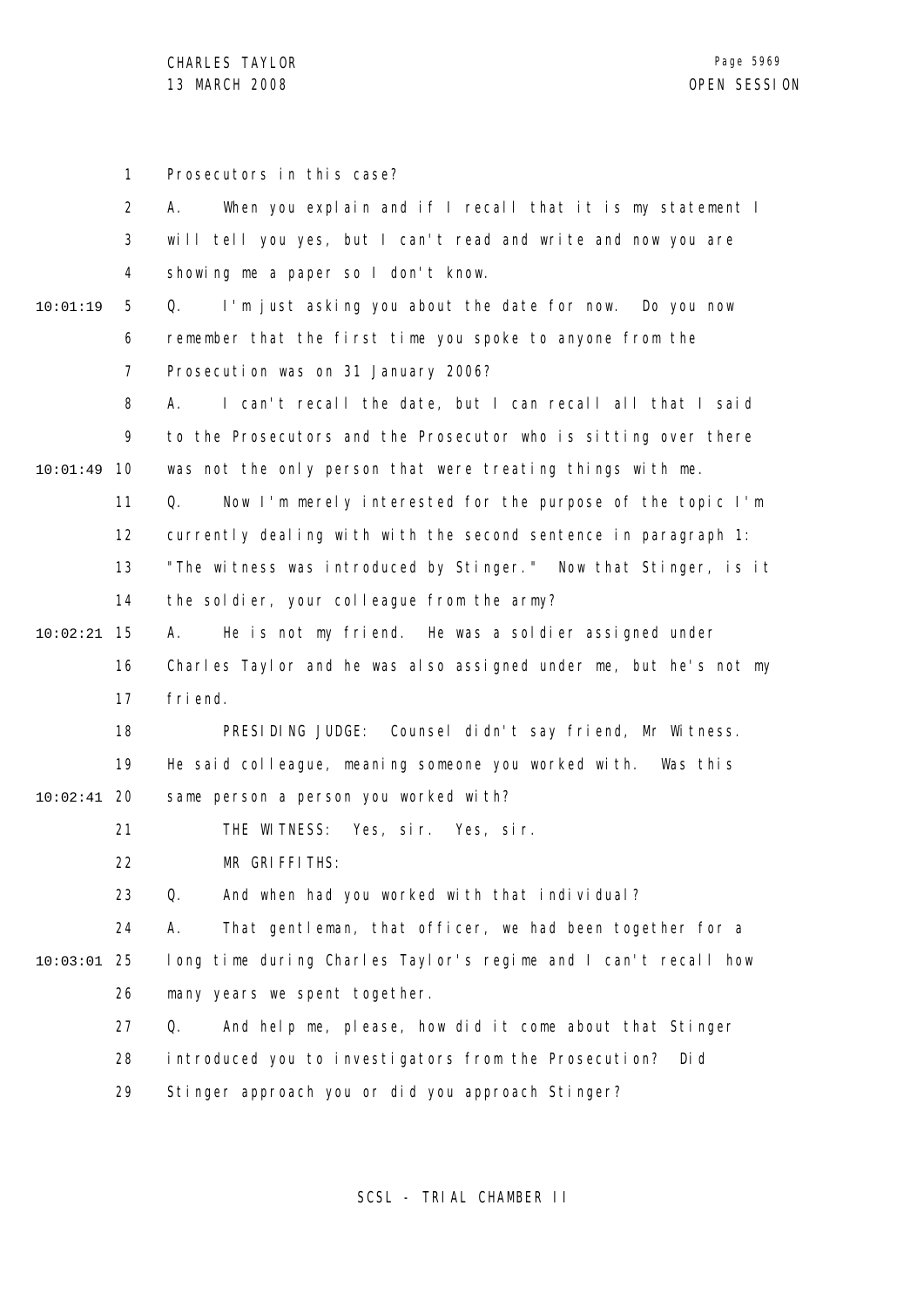1 A. Come in again.

|          | $\overline{2}$ | Let me put it much simpler. We know that on 31 January<br>Q.      |
|----------|----------------|-------------------------------------------------------------------|
|          | $\mathfrak{Z}$ | 2006 you went to speak to the Prosecution. All I'm asking is      |
|          | 4              | this: Did that come about because your colleague Stinger came     |
| 10:03:46 | 5              | along and said, "Listen, Zigzag, there's some Prosecutors who     |
|          | 6              | want to talk to you" or was it a case of you going to Stinger and |
|          | 7              | saying, "Stinger, look, my conscience is killing me for all of    |
|          | 8              | these wicked things that I did, I want to talk to a Prosecutor"   |
|          | 9              | and so he arranged it. Which of those two is right?               |
| 10:04:10 | 10             | Should I explain it?<br>А.                                        |
|          | 11             | Yes, please.<br>Q.                                                |
|          | 12             | Okay, thank you. You know, it happened one time when I saw<br>А.  |
|          | 13             | Stinger go to Nimba, my village, and he told me that there was an |
|          | 14             | issue regarding the atrocities that took place in Liberia, Guinea |
| 10:04:39 | 15             | and Sierra Leone, "So I wouldn't want you to be arrested by       |
|          | 16             | anybody, so it would be nice if you go and introduce yourself to  |
|          | 17             | the Prosecutors about the things that you know". So from there    |
|          | 18             | Stinger took me from my village in Nimba County to Monrovia. So   |
|          | 19             | that was how I was able to come around the Prosecutors.<br>Thank  |
| 10:05:09 | 20             | you.                                                              |
|          | 21             | Q.<br>So can I ask you a blunt question then. You went to speak   |
|          | 22             | to the Prosecution because you were afraid of being prosecuted    |
|          | 23             | yoursel f?                                                        |
|          | 24             | I was not afraid. I was not afraid. I knew that I was<br>А.       |
| 10:05:30 | 25             | taking instructions from my leader Charles Taylor, so if it came  |
|          | 26             | to explanations I was - I would be available to say the truth and |
|          | 27             | nothing but the truth so that was the reason why I went there.    |
|          | 28             | But why did your friend say to you then, "I wouldn't want<br>Q.   |
|          | 29             | you to be arrested". Do you have any idea?                        |
|          |                |                                                                   |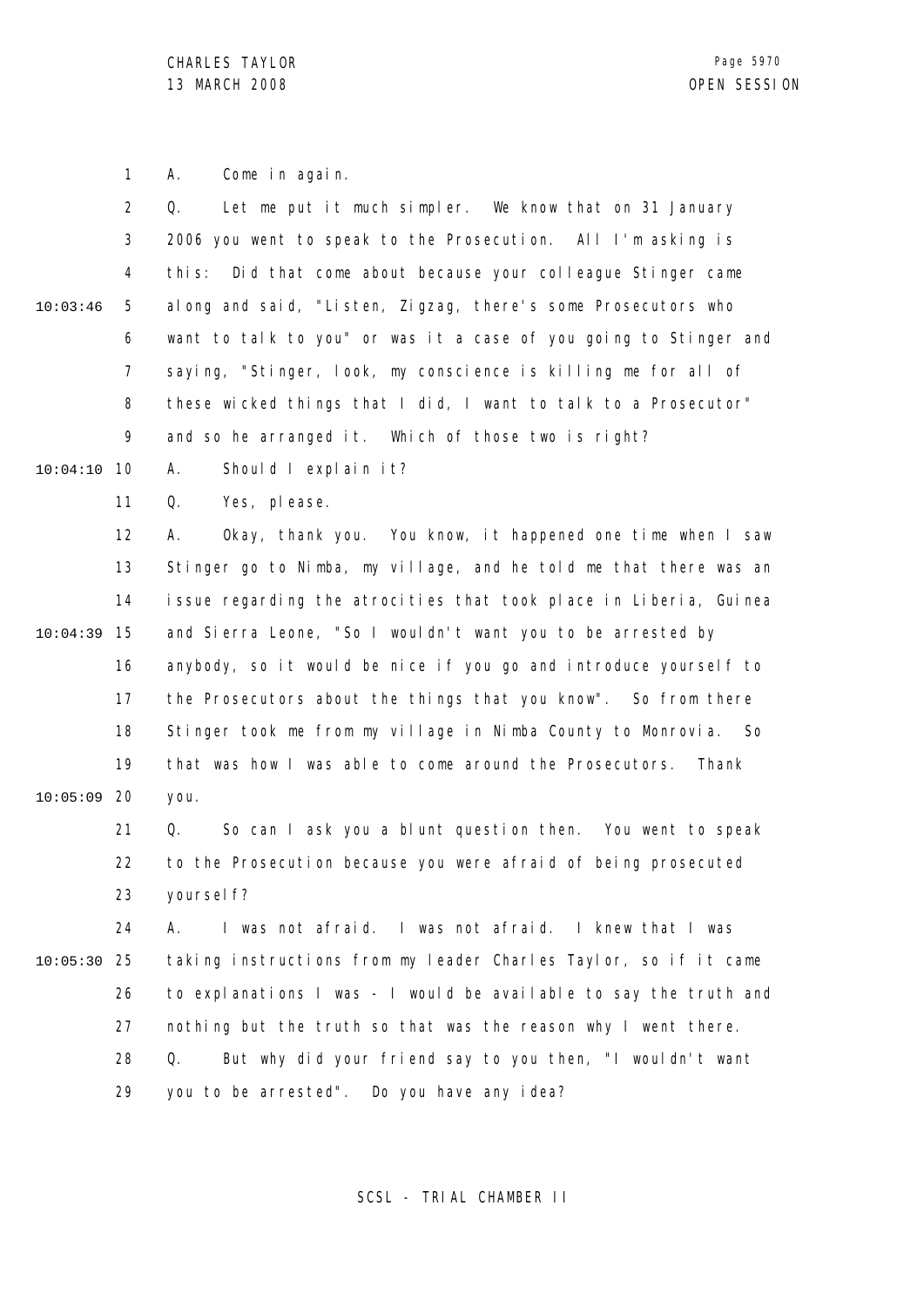CHARLES TAYLOR 13 MARCH 2008 OPEN SESSION

1 2 3 4 5 6 7 8 9 10 10:06:49 11 12 13 14 15 10:07:20 16 17 18 19 20 10:07:35 21 22 23 24 25 10:07:58 26 27 28 29 10:06:26 A. Yes. The idea that I had was that at this time Charles Taylor had promised us that no African leader was going to be arrested, so I was almost surprised when they arrested him. And I was an ordinary officer, so that was the reason why I went around the Prosecutors to explain everything to them in details and the things happened through his orders. Q. Was it because you didn't want to be charged yourself? A. No, no. Q. When you began talking to the Prosecution were you told, "If you speak to us, Mr Marzah, you will not prosecute you". Were you told that? A. To prosecute me how? Q. Did they say to you, "Unless you speak to us we will charge you with crimes". Was that said to you by anyone? A. No, no, no. Q. Are you sure? A. Yes, yes, sure. Q. Were you told then that you wouldn't be asked about the things that you did so long as you were prepared to talk about Charles Taylor? A. I didn't do things on my own. Charles Taylor's government was a government that had a constitution that governed the state. So equally so all soldiers took direct instructions from Charles Taylor. Q. I have to interrupt you because time is short and I would like to finish with you as soon as possible. Let me try the question again please and listen carefully to the question and try and answer it. Were you told, "Mr Marzah, we won't ask you about things you did if you tell you what Charles Taylor did"?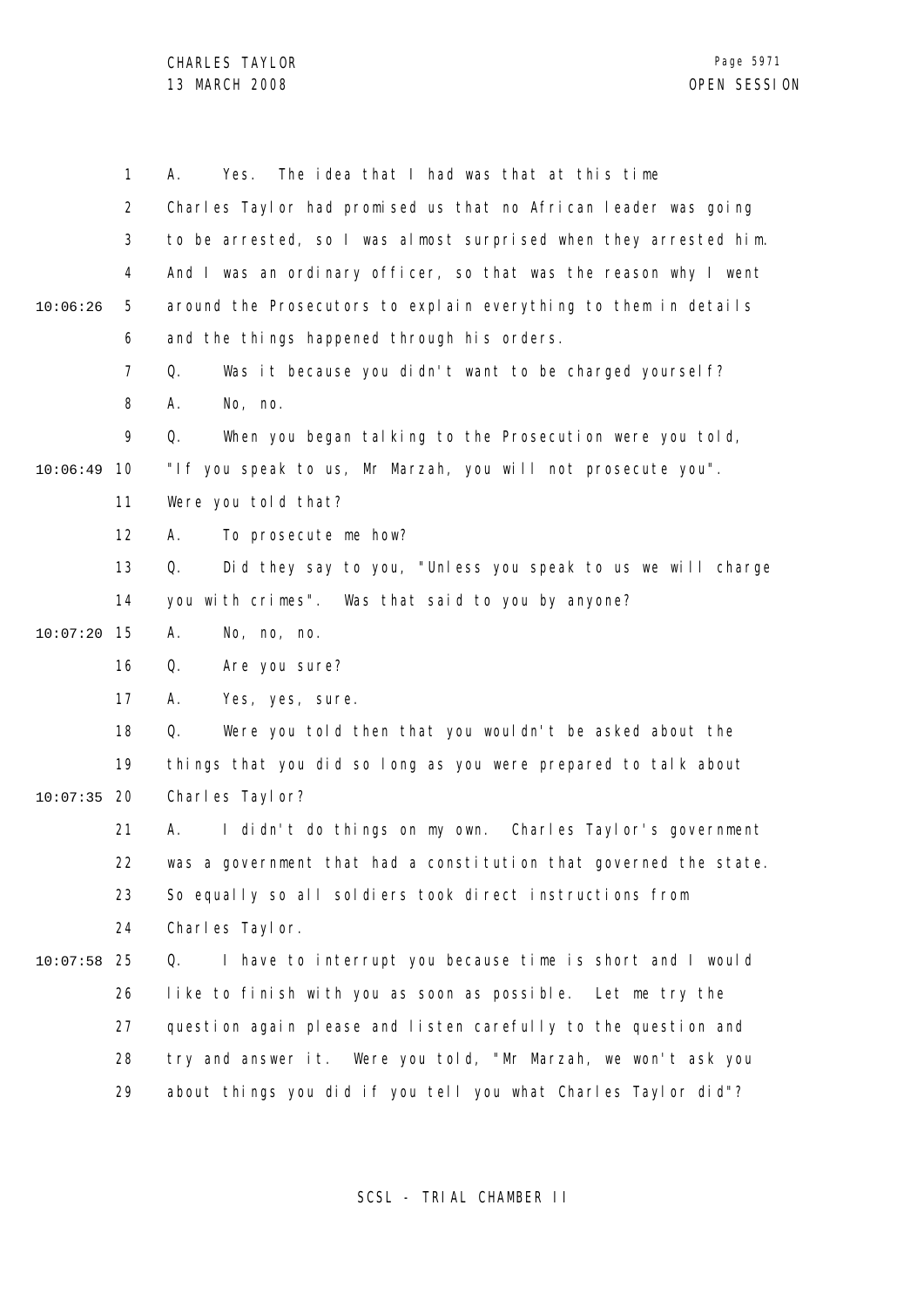CHARLES TAYLOR 13 MARCH 2008 OPEN SESSION

|          | $\mathbf{1}$   | I didn't do things on my own.<br>А.                              |
|----------|----------------|------------------------------------------------------------------|
|          | $\overline{2}$ | PRESIDING JUDGE: Please pause. Mr Griffiths, with                |
|          | 3              | respect, it may be that he doesn't quite understand the question |
|          | 4              | because I can see some ambiguity in it myself.                   |
| 10:08:48 | 5              | MR GRIFFITHS: Let me try the question again.                     |
|          | 6              | PRESIDING JUDGE: If you could please try again.                  |
|          | $\overline{7}$ | MR GRIFFITHS:                                                    |
|          | 8              | Did anyone at any stage say to you, Mr Marzah, before you<br>Q.  |
|          | 9              | began speaking to the Prosecution investigators something along  |
| 10:09:04 | 10             | the lines of, "If you tell us about Charles Taylor we're not     |
|          | 11             | really interested in what you did"?                              |
|          | 12             | No, they didn't.<br>А.                                           |
|          | 13             | Q.<br>Were you told by anyone, "If you provide us with           |
|          | 14             | information we will look after you financially"?                 |
| 10:09:37 | 15             | Α.<br>No.                                                        |
|          | 16             | Q.<br>Very well. Let's go back to the first page in this         |
|          | 17             | document, please.<br>Now we see at the second line, the definite |
|          | 18             | article at the end of that line, "The witness was sober and      |
|          | 19             | composed". Can I ask you this please, Mr Marzah: Do you take     |
| 10:10:00 | 20             | drugs?                                                           |
|          | 21             | I don't take drugs. I don't take drugs.<br>А.                    |
|          | 22             | Q. Do you have a problem with drink?                             |
|          | 23             | Drinking water?<br>А.                                            |
|          | 24             | No, al cohol?<br>Q.                                              |
| 10:10:15 | 25             | Α.<br>I don't take that. I have a serious problem that I         |
|          | 26             | incurred from the rocket when I was under Charles Taylor so I    |
|          | 27             | don't take drugs and I don't drink. I showed you yesterday.      |
|          | 28             | Look, listen, are you listening to my ear? So there is no way    |
|          | 29             | that I can drink nor take drugs.                                 |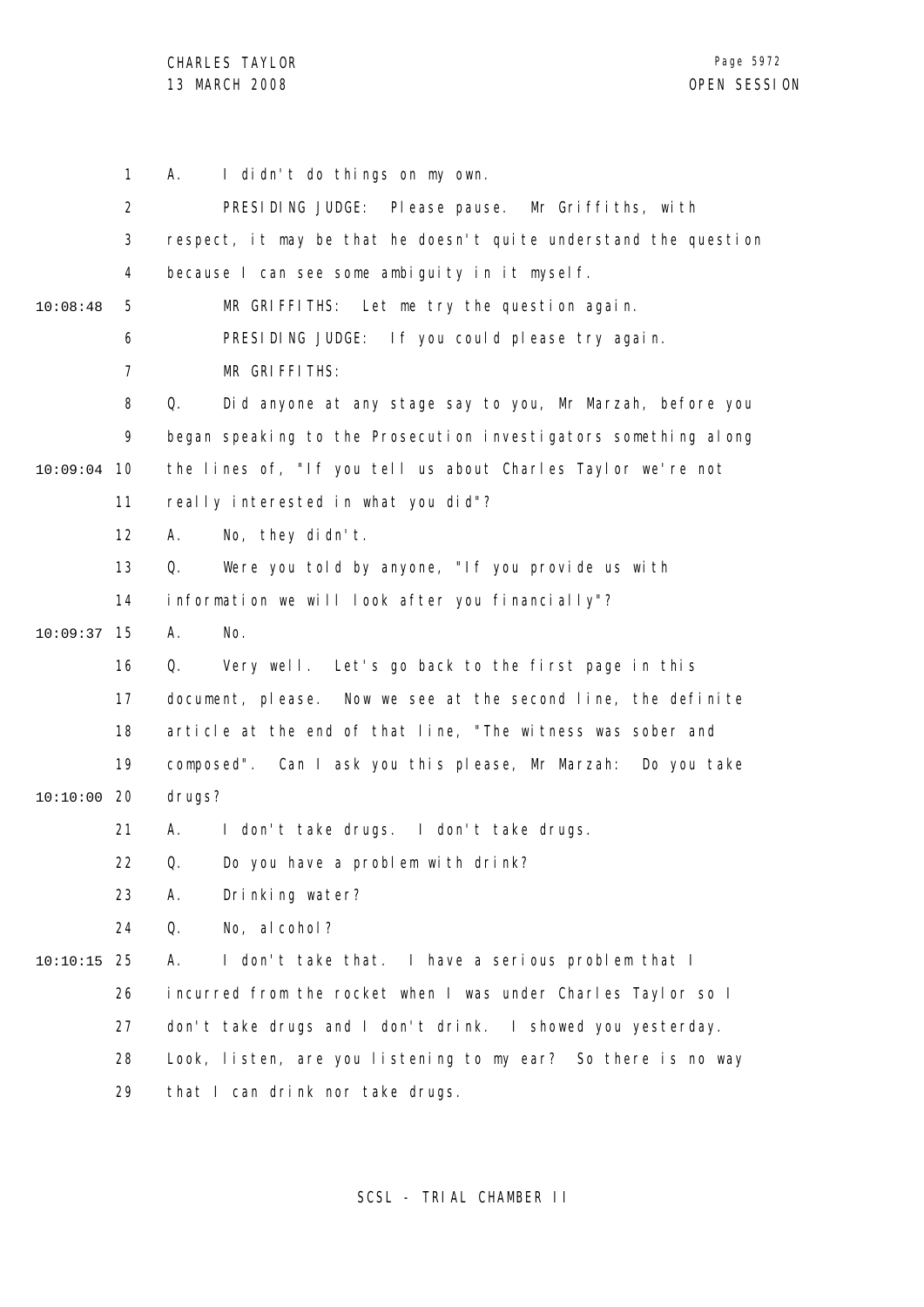1 2 3 4 5 6 7 8 9 10 10:11:31 11 12 13 14 15 10:12:21 16 17 18 19 20 10:12:55 21 22 23 24 25 10:13:23 26 27 28 29 10:11:02 Q. Now remember yesterday we spent a little time talking about atrocities committed by you in Sierra Leone. You remember that, don't you? A. Come in again. Q. Do you remember me asking you yesterday about atrocities committed by you in Sierra Leone? A. I can remember some and through questions - it was actually not something that was put on record as though I was going over it, but through questions I can remember some or even more. Q. I ask for this reason, you see: I wonder if you would turn with me to page 49 in that bundle. Page 49, bottom right-hand corner, page 00022958 at the top. I wonder if we can put it up on the screen, please. Penultimate line on that page: "Zigzag had sent situation reports to Taylor and Sankoh every day. Some days he would send up to five reports. At first it was just to Taylor, before the RUF was named. After RUF was named Zigzag would report to Sankoh and Sankoh would report to Taylor. Taylor would call Zigzag confirming reports sent to Sankoh. Taylor would call Zigzag to confirm Sankoh's reports as Sankoh was afraid to go to the front line and Taylor knew this." Now this: "Zigzag would report on progress made, casualties on both sides, prisoners of war, captured civilians. He did not report physical or sexual violence against civilians because he did not see it." Did you tell the investigators that? A. When the question is too long I will be confused. Please shorten it so that I can understand it. Q. Did you tell the investigators as recorded here, "He did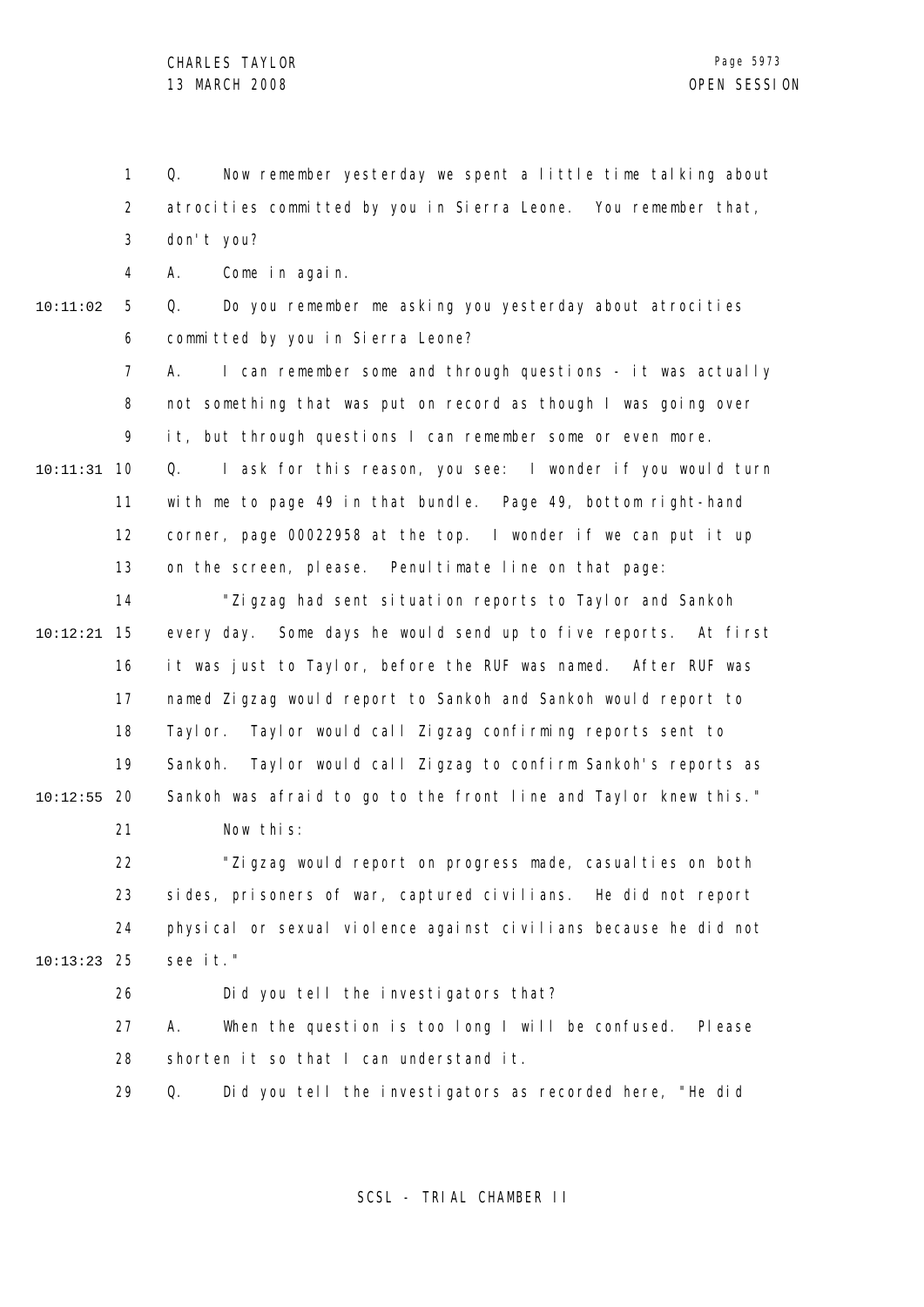1 2 3 4 5 6 7 8 9 10 10:14:47 11 12 13 14 15 10:15:17 16 17 18 19 20 10:15:51 21 22 23 24 25 10:16:12 26 27 28 29 10:14:20 not report physical or sexual violence against civilians because he did not see it". Did you tell the investigators that? A. I did make mention about the raping of women and when Mosquito took action against the soldiers, yes. Q. We'll come to one or two instances where you mention that, I'm just dealing with this passage, because just so that you understand, Mr Marzah, in this passage you're dealing with making regular reports to Charles Taylor about what's happening in Sierra Leone, up to five such reports a day, and you're telling the Prosecutors in that regard that you did not report physical or sexual violence because you didn't see it. But you were doing it yourself, so how could you be saying this to the investigators? A. Let me tell you one thing. In my reports to Charles Taylor I used to focus on what happened at the battle front and so many things happened and I cannot recall all of them and even the sexual violence that you are talking about, it existed in the NPFL as well as the RUF. So there were so many activities that I can't recall all of them. Q. I'm not going to labour that point, Mr Marzah, because I'm anxious to get on, but -- A. Let's go. Q. Help me please with this: Is it your position that Mr Taylor ordered these atrocities to be carried out? A. Yes, sir. Without his instruction if you did things your own way you will be executed. Q. Now did Mr Taylor take any steps to curb ill-disciplined behaviour by soldiers on the ground? A. No, no, no. The only action I saw Mr Taylor taking was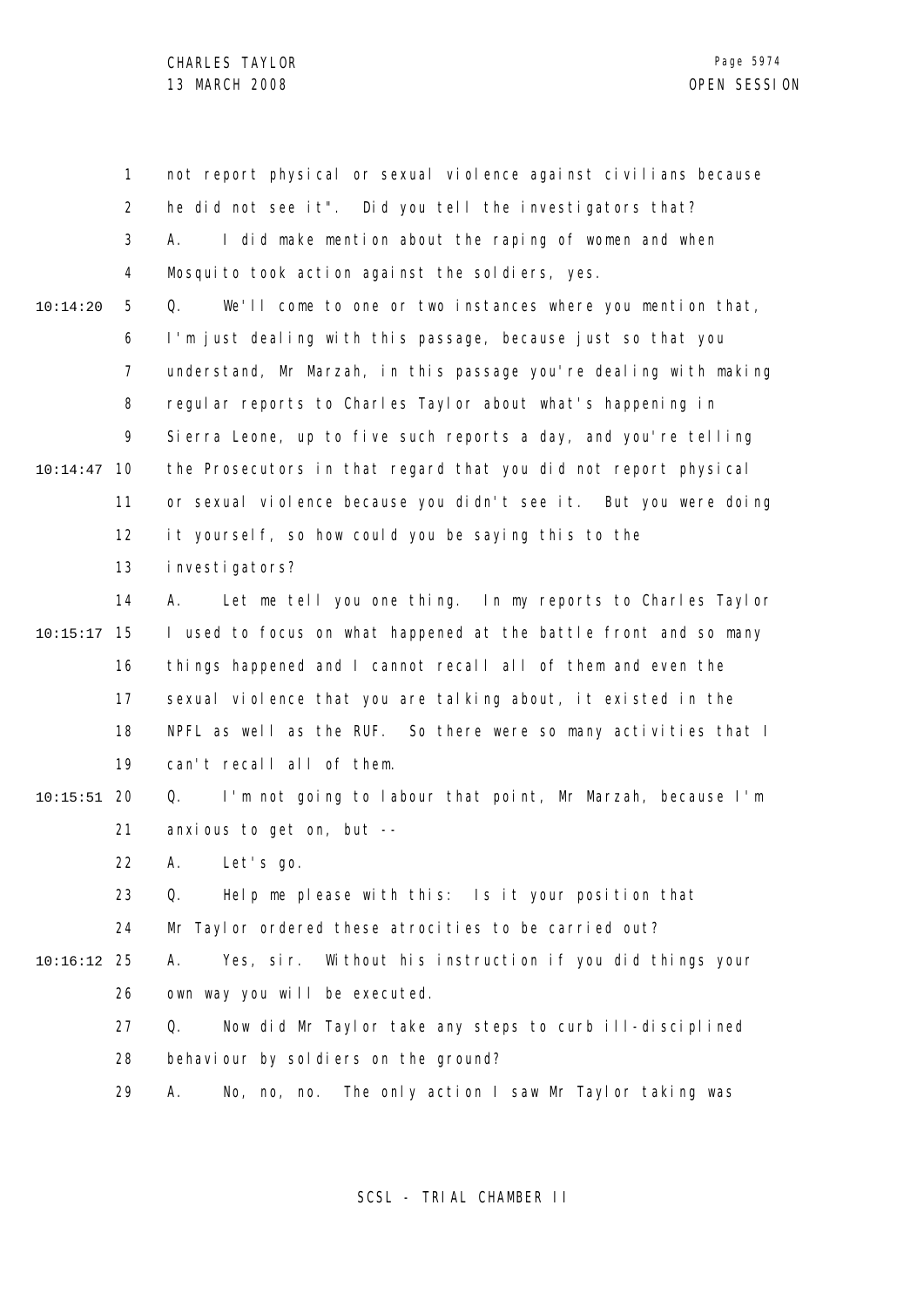1 2 that anybody who did not go by his instructions, definitely you will be executed.

3 Q. Turn to page 56, please, last paragraph:

4 5 6 7 8 9 10 10:17:49 11 12 13 14 15 10:18:13 16 17 18 19 20 10:18:46 21 22 23 24 25 10:19:05 26 27 28 10:17:16 "Zigzag advised that when he stated members of the Special Forces lost interest in the war he was referring to the Liberian war when many NPFL Special Forces lost interest in fighting and were concentrating more on looting, women, abandoning their assignments and killing innocent civilians. Because of this Charles Taylor invested power on the junior commandos and Small Boy Units. SBUs were deployed to check points to arrest and detain or discipline Special Forces members excluding Benjamin Yeaten. This order was by way of written documents distributed to each commander of the NPFL and signed by Charles Taylor." Is that true? A. The question is too long. Repeat it. Q. When certain Special Forces were abandoning their duties, looting and raping did Charles Taylor give the junior commanders and SBUs powers to discipline them? A. The only power that he gave to the SBU was that any Special Forces that was on the front, when they were on the battle front they would do raping, they would do looting and as long as you were at the battlefront you will be safe there, but if you went somewhere else that was not the battle front and you did those things then you would be taken care of. Q. Let me ask a different question then. As mentioned in this passage did Charles Taylor issue written documents seeking to discipline Special Forces for their misbehaviour? A. I did not see a document, but what I saw was that SBUs were

> 29 deployed and they said they were - the Special Forces were not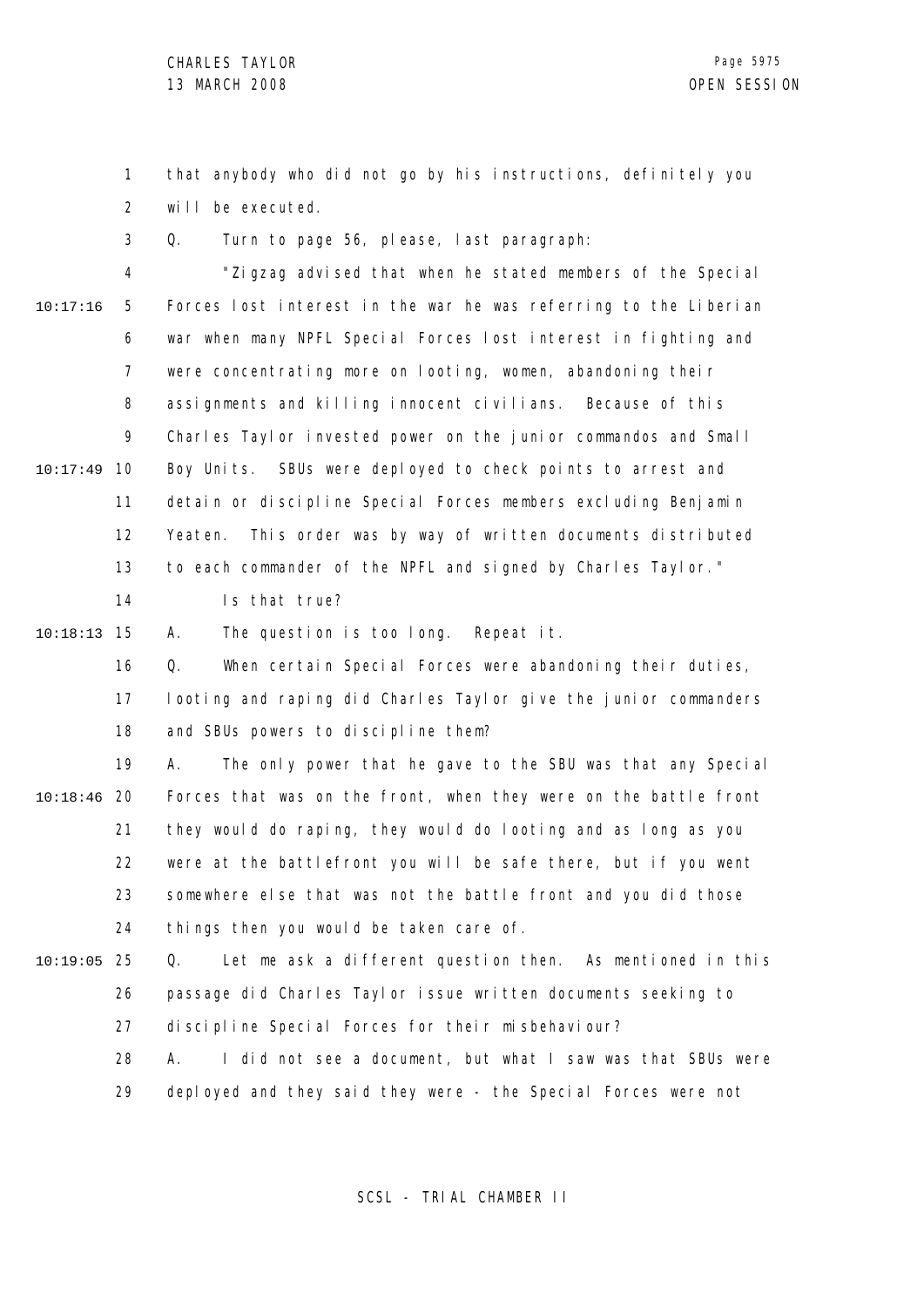1 2 3 4 5 6 7 8 9 10 10:20:34 11 12 13 14 15 10:20:56 16 17 18 19 20 10:21:27 21 22 23 24 25 10:21:55 26 27 28 29 10:20:02 fighting and that those who were going to the rear, meaning the safety zone, those were the people for whom he deployed the SBUs. But those who were that battle front, they had their right to rape, to loot and do any other thing and they carried out executions by his instructions. Thank you. Q. Did Mr Taylor issue documents which were distributed to each commander and signed by him regarding ill discipline? A. I will be bold to tell you as I am before you here I don't value any paper. What my commander Taylor told me was what I did. So on the issue of documents please do not ask me about that. I don't know anything much about paper business. Q. Well, if you didn't know anything about paper business why did you tell the Prosecutors, "This order was by way of written documents" and you see you said that to them - hold on, let me just finish the question, please. You said to them on 21 September 2006 when you were interviewed by a Mr MacCormack a Mr Ross, and a Mr Mustapha Koroma. That's what you told them. Now help us, why did you tell them that, unless it was the truth? A. Maybe - I will say the truth and nothing but the truth. Maybe they misquoted me. I told them that I am not a learned - I'm not educated and that I was only taking instructions from Charles Taylor and all that happened was what I told them. Q. Very well. Let's move on because we can see what's on the page. During the incursion into Liberia by the NPFL were any steps taken by any commanding officer to curb ill discipline by soldiers on the ground? A. The initial arrival of the NPFL, it was only during Prince Johnson's administration that looting and raping were not allowed. And even when a soldier went to capture a town you will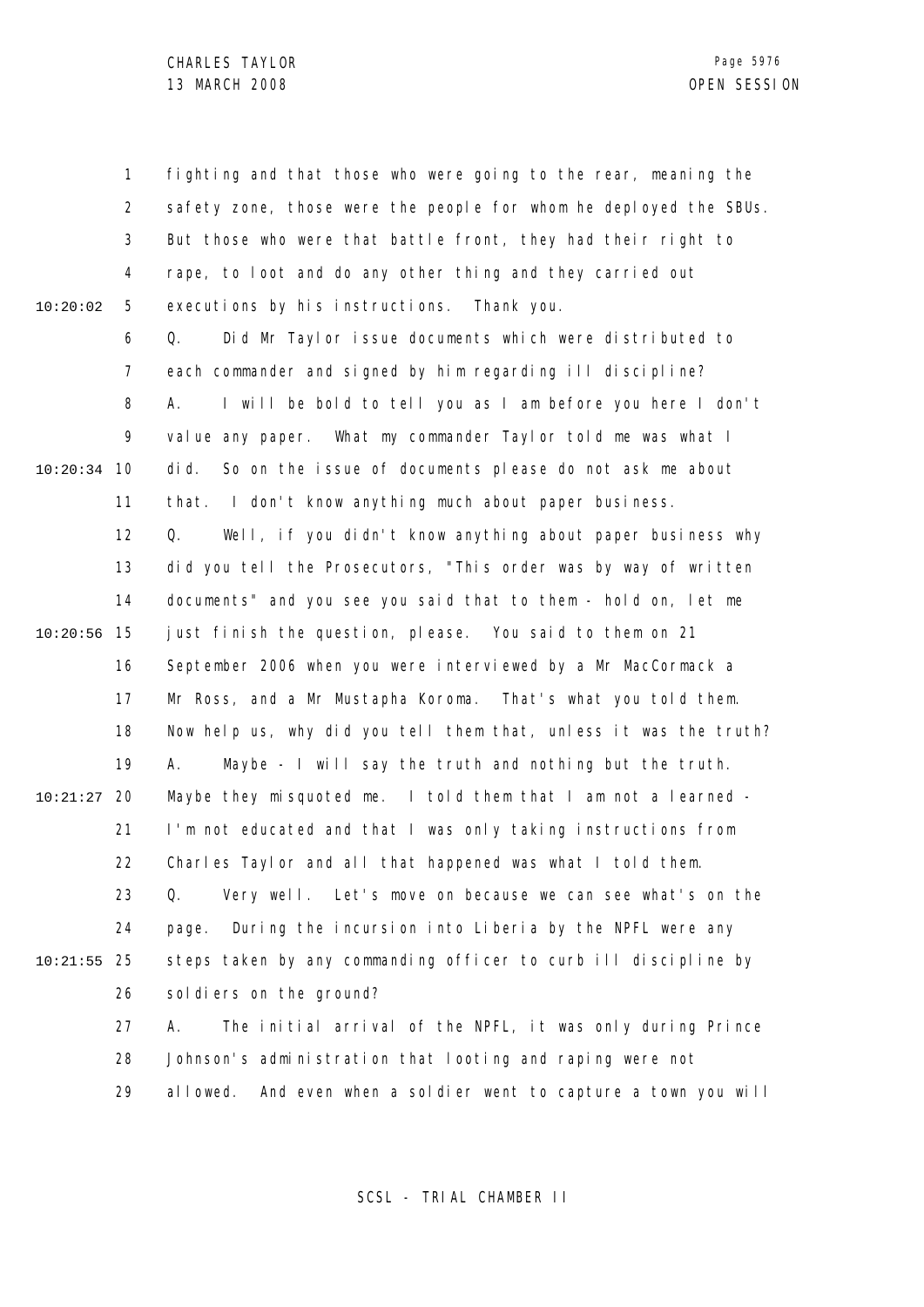| $\mathbf{1}$   | not sleep in the town, everyone will go back into the bush and    |
|----------------|-------------------------------------------------------------------|
| $\overline{2}$ | But since Mr Taylor arrived the looting, the<br>sleep there.      |
| 3              | stealing and the harassment started and that was how he was able  |
| 4              | to get more manpower.                                             |
| 5              | Now on that note Prince Johnson was very much a hands on<br>Q.    |
| 6              | commander, he was at the battle front with his troops, wasn't he? |
| 7              | Prince Johnson was a physical man. He used to be at the<br>А.     |
| 8              | battle front and during his administration there were no Special  |
| 9              | Forces. The only - they were only expected to do the physical     |
| 10             | jobs that they were to do.                                        |
| 11             | What I mean by the question, Mr Marzah, is this: I don't<br>Q.    |
| 12             | know if you understand the phrase, but he was the kind of         |
| 13             | commander who wasn't afraid to get his hands dirty along with his |
| 14             | men?                                                              |
| 15             | Α.<br>Who?                                                        |
| 16             | Prince Johnson.<br>Q.                                             |
| 17             | Yes, Prince Johnson was effective, he had command<br>А.           |
| 18             | structure, he did not take nonsense from any soldier who went     |
| 19             | around looting, raping or harassing and for that reason the whole |
| 20             | county embraced him. They used to get food from the various       |
| 21             | villages by themselves and they used to offer him so that he will |
| 22             | supply us with that food. Thank you.                              |
| 23             | Because he was on the front line he was in a position to<br>Q.    |
| 24             | supervise and control the behaviour of his soldiers, wasn't he?   |
| 25             | Yes.<br>Α.                                                        |
| 26             | Now, in contrast, Charles Taylor was not the kind of leader<br>Q. |
| 27             | to be at the front line, was he?                                  |
| 28             | At times Charles Taylor used to go to the front lines, most<br>А. |
| 29             | times he visited the front line and he saw some of the activities |
|                |                                                                   |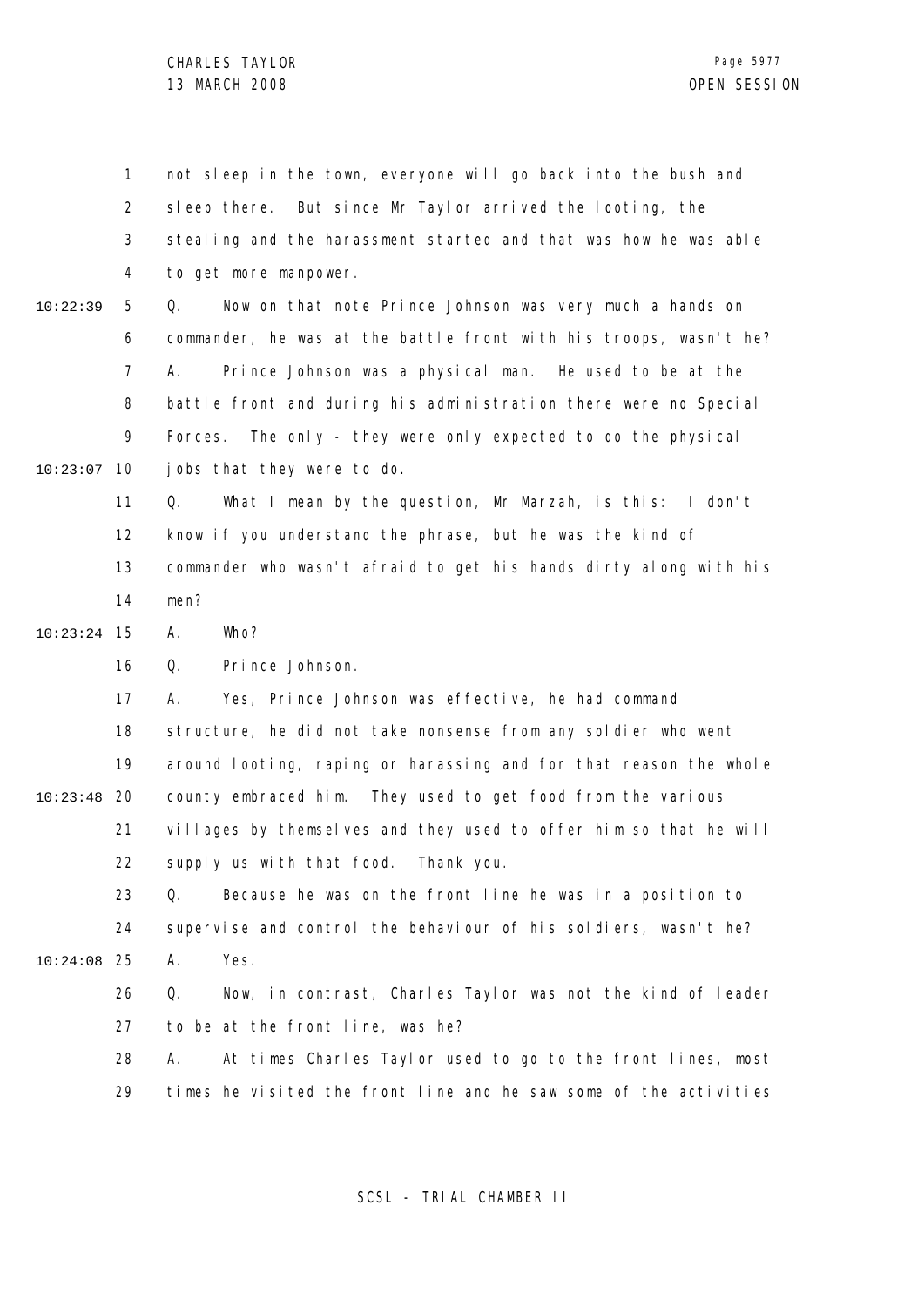1 2 3 4 5 6 7 8 9 10 10:25:21 11 12 13 14 15 10:25:48 16 17 18 19 20 10:26:08 21 22 23 24 25 10:26:35 26 27 28 29 10:25:00 but no action was taken by him. Q. The reason I ask the question I've just done is this, please turn over to page 57, just above the middle of the page: "Zigzag stated that during the period that Prince Johnson was a commander no soldier looted, raped or harassed civilians." A. Yes. Q. "When Prince Johnson left and established his own faction (INPFL) soldiers in the NPFL began to loot, rape and execute civilians on their own, knowing that no action would be taken against them. This was partly due to Taylor not attending the front lines like Prince Johnson used to." Did you say that to the Prosecutors? A. I said it and I backed that with - when I said to them that it was according to his instruction and anything that happened, destruction, raping and harassment, it would not happen in the absence of him and anything we did we did so that we could reach Monrovia. Q. The point I'm making is this that there was an essential difference, wasn't there, between Prince Johnson and Charles Taylor in terms of how closely they supervised their men. Would you agree? A. To supervise, at times Prince Johnson did not go to the war front but his actions made us to be afraid so that we would not do such things, but when he himself Charles Taylor went to the war front and saw the destructions, the way he appreciated them, that let us to carry on with it. Q. And if we turn to page 36 you see again there just above the top hole punch you say this - page 36: "Prince Johnson was military commander - told fighters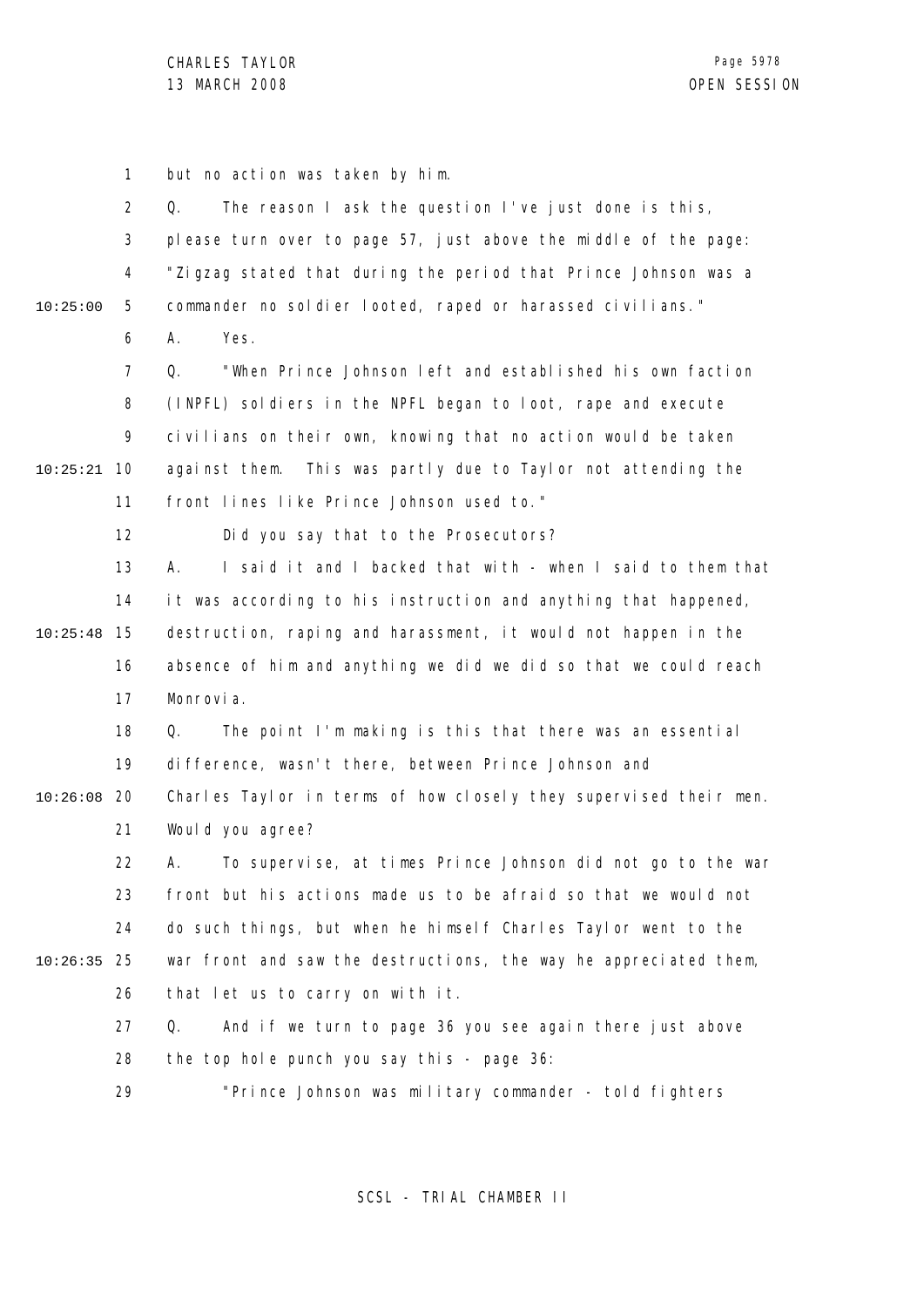1 2 3 4 5 6 7 8 9 10 10:27:48 11 12 13 14 15 10:28:08 16 17 18 19 20 10:28:51 21 22 23 24 25 10:29:16 26 27 28 29 10:27:28 'Don't loot, don't rape and harass, you are here to help the people'." A. Yes. PRESIDING JUDGE: Mr Griffiths, I'm following you on the hand numbering. MR GRIFFITHS: Page 36 at the bottom, your Honour, it should be page 00016780 at the top. PRESIDING JUDGE: Thank you, my learned colleague has indicated it for me. Sorry for the interruption. MR GRIFFITHS: Not at all: Q. And you agree with that sentiment, do you, that you were ordered not to loot, rape and harass? A. During Prince Johnson's administration there was full instruction and the actions of him, no man would have been brave to do such things. Q. And again if we turn to page 89 in this bundle, the top line on the page: "The witness also stated that during 1990-1991 in Liberia any soldier that raped would be killed and any soldier that looted would have their hands cut off." Is that true? A. During Prince Johnson's administration the hand you did it with, they would cut that hand. If you went and raped, definitely he will treat you. But not '91. And after Prince Johnson left all of these activities started during Charles Taylor's administration. Q. And one other reference in this regard, turn to page 11, please, last line on that page: "The witness stated that his group", this is in Liberia in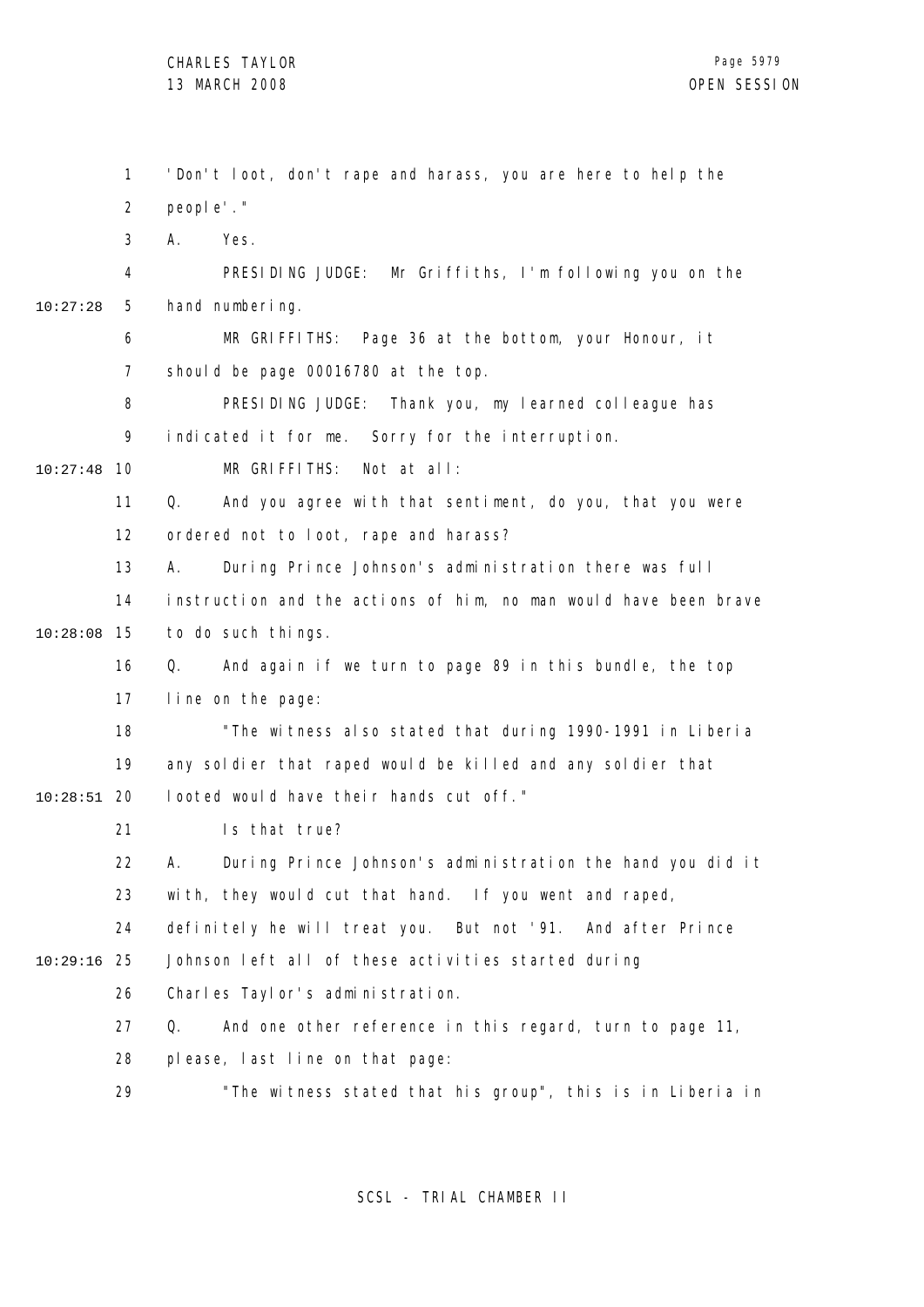1 2 3 4 5 6 7 8  $\mathsf{o}$ 10 10:30:50 11 12 13 14 15 10:31:26 16 17 18 19 20 10:31:54 21 22 23 24 25 10:32:23 26 27 28 29 10:30:23 1989, "only targeted the military and did not engage in any looting or criminal activity." Page 11, your Honours. It's page 11 at the bottom and page 00016698 at the top. Do you remember telling the Prosecutors that? A. I told the Prosecutors that during Prince Johnson's administration in 1990 from December 24 to up to Prince Johnson's departure there was no looting and raping. We only targeted armed men, not civilians. Q. And so far as the RUF are concerned are you aware of any activities by RUF commanders seeking to control misbehaviour by RUF members? A. What I experienced about the RUF commanders was that the same instruction from Charles Taylor extended within the RUF, so when a civilian carries a complaint no serious action is taken. Even the civilians were enslaved by farming and will do all sorts of things for the RUF and when they forwarded complaints no action was taken. Q. Now let's just try again, please. Are you aware of any actions taken by RUF commanders to control, for example, people who raped? A. The one that I experienced, it happened once during Sam Bockarie's administration. Some civilians went and complained that they raped their wives and Mosquito said he was going to take action and in my presence he never did. Q. Didn't he? A. Come again. Q. Did he not take any action? A. I said in my presence he didn't take any action against the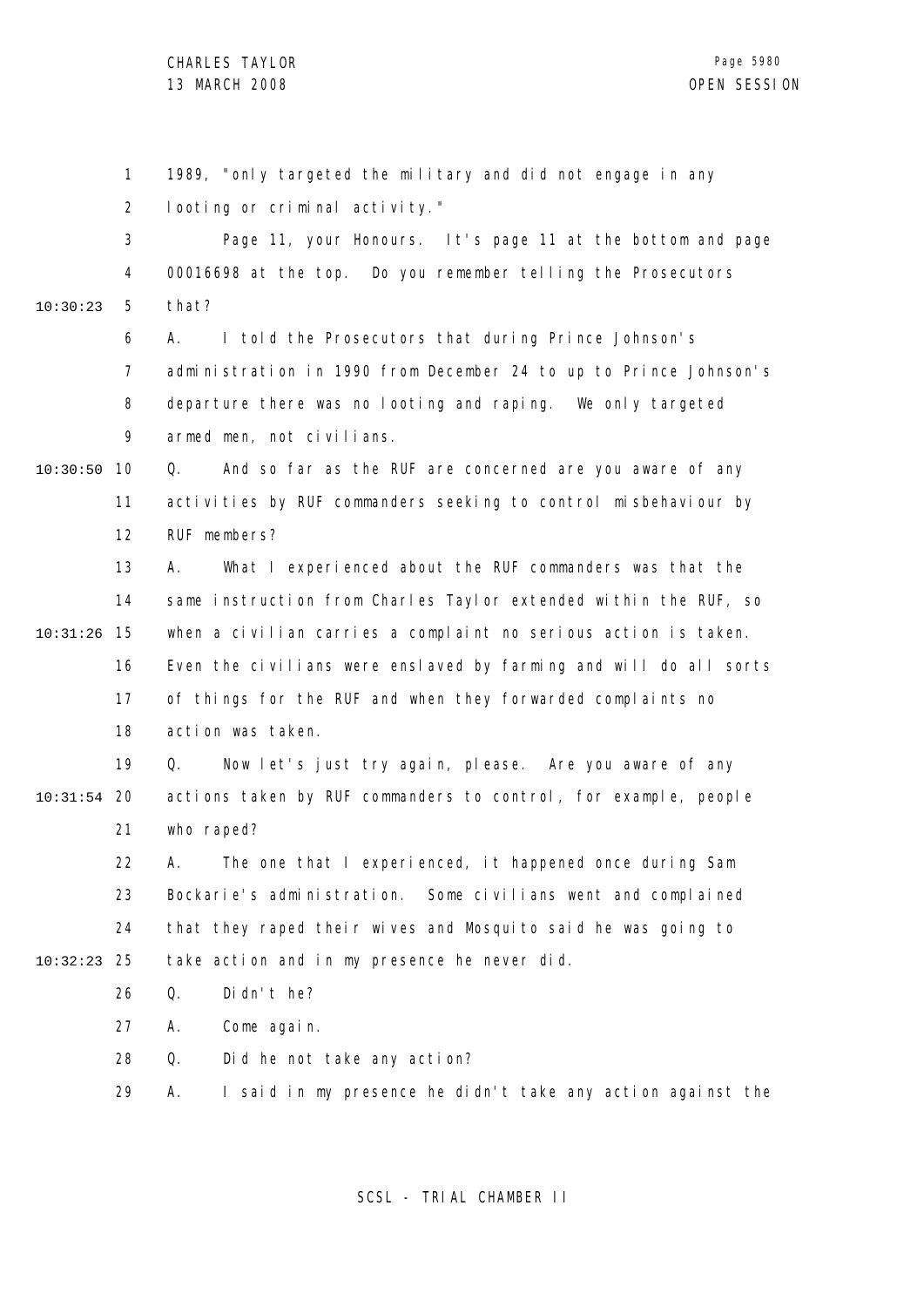CHARLES TAYLOR 13 MARCH 2008 OPEN SESSION

1 2 3 4 5 6 7 8 9 10 10:33:47 11 12 13 14 15 10:34:14 16 17 18 19 20 10:34:37 21 22 23 24 25 10:35:03 26 27 28 29 10:33:18 soldier. But he only told the men - the man whose wife was raped that he was going to take care of his soldier, but he did not take any action in my presence. Q. Turn to page 34, please. Just above the middle of the page, do we see paragraph 5, four lines from the top: "The reason why the five RUF were executed by Sam Bockarie, they went on their own patrol in a village and where they raped women and killed a person. Then Sam Bockarie received the complaint, he did not try the soldiers, he executed them at once." Is that true? A. That was done at the time when Foday Sankoh was still in power. It was Mosquito's girlfriend that those people went and raped. That was the reason he executed them. Apart from that he never took any serious action on an outsider's own. Q. Well, help me with this: Why does it not say here that he killed them because it was his girlfriend? A. I told you that I gave so many statements and the people who were doing the writing, they misinterpreted in some of these documents. Even some points of correction, some of the documents you showed, he showed - there is the Prosecution. I made some corrections. Look at him there, you can ask him. Q. Tell me, why does it say "women" plural if it was just Mosquito's girlfriend? A. The girls who were raped around Kailahun District where Mosquito's girlfriend was, some were included with Mosquito's girlfriend. That caused him to take a serious action. But so many rapes went on whereby civilian men went and complained and no action was taken in my presence. It did not happen only once,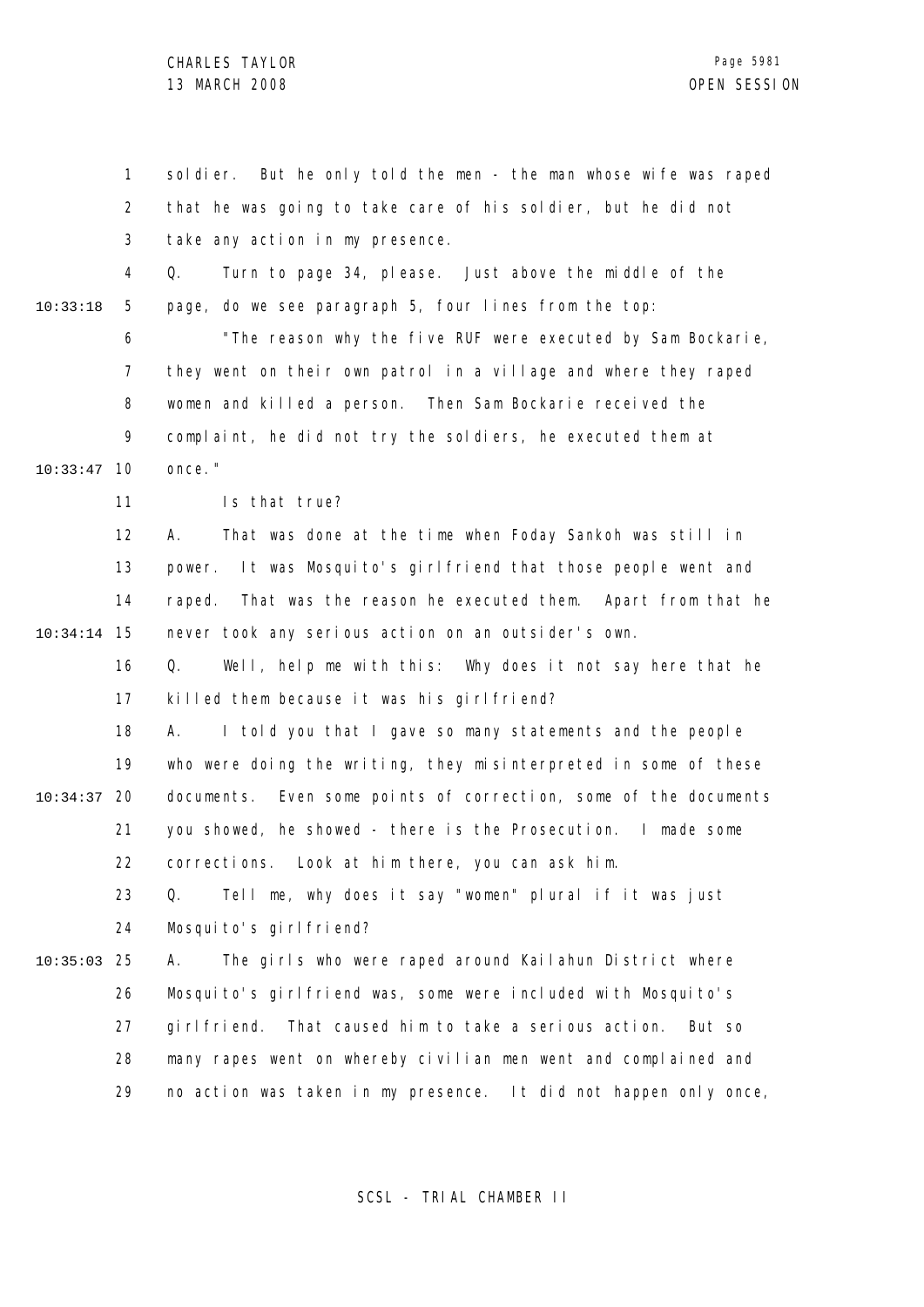CHARLES TAYLOR 13 MARCH 2008 OPEN SESSION

1 twice. I mean many times.

2 3 Q. And help me please with this: Did you have a bush wife in Buedu?

4 A. Come again. Come again.

5 10:35:58 Q. What part of the question didn't you understand?

> 6 7 A. The word you just spoke just now, I did not understand you. Repeat your statement.

8 Q. Did you have a bush wife in Buedu?

9 A. Yes.

10 10:36:18 Q. How old was she?

> 11 A. The woman was about - she was having two kids according to

12 her from Magburaka. They called her Hawa. Then in Koindu - I

13 14 mean Kono I was having a girl by the name of Siebatu. She hadn't a child but she gave birth to a child for me.

15 10:36:51 Q. And did either of those two women willingly become your

16 partner?

17 A. Yes.

18 Q. Both or just one?

19 20 10:37:18 21 22 23 24 25 10:37:44 26 27 28 A. It was one at the time. At the time Mosquito was there he gave me the lady - he approached the lady for me and when Mosquito left when I was retreating with Issa to Kono he approached Siebatu for me and Siebatu is now in Freetown. She's got our little son. Sometimes she visits me in Liberia, yes. Q. So would it be fair to say that she was forced to become your partner? A. She was not forced. She was not forced. Q. She was just given to you like a bag of rice? A. She was wooed by my friend to be my friend and she accepted

> 29 it.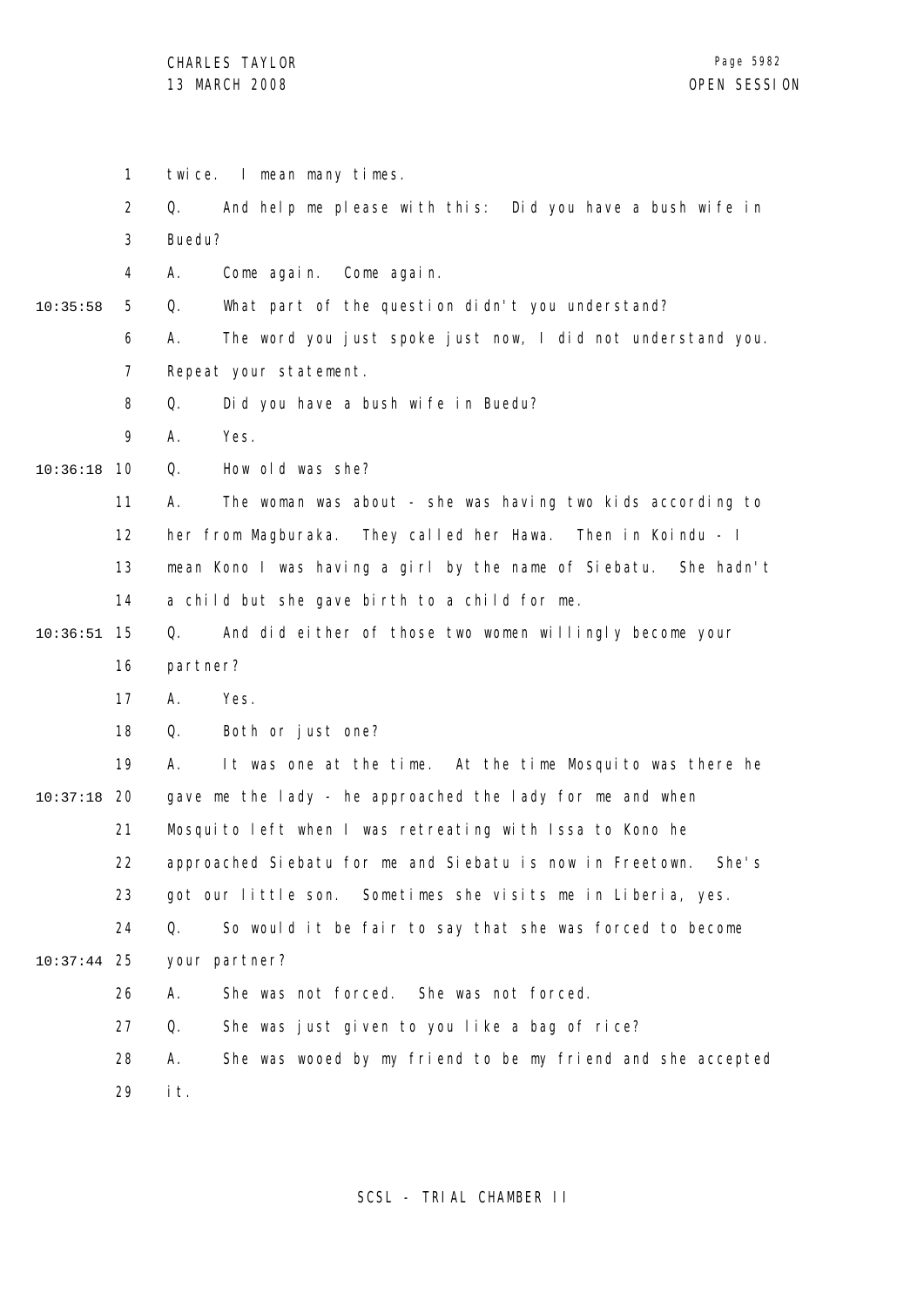|          | $\mathbf{1}$   | Now one other thing you mentioned about the RUF was the use<br>Q. |
|----------|----------------|-------------------------------------------------------------------|
|          | $\overline{2}$ | of forced labour. Was it Charles Taylor again who ordered the     |
|          | 3              | use of forced labour?                                             |
|          | 4              | Yes. I can tell you the reason when you ask me.<br>Α.             |
| 10:38:26 | 5              | Let's just deal with things in stages. So you say<br>Q.           |
|          | 6              | Charles Taylor gave an order, right, that forced labour should be |
|          | 7              | That's right, is it?<br>used.                                     |
|          | 8              | That question is for Charles Taylor, not me.<br>Α.                |
|          | 9              | Did you receive an order from Charles Taylor or hear of<br>Q.     |
| 10:38:51 | 10             | such an order to use forced labour?                               |
|          | 11             | There was an order given to Mosquito by Charles Taylor,<br>А.     |
|          | 12             | once we were in the jungle you should make use of the civilians   |
|          | 13             | to be making garden for you people in my presence. From there     |
|          | 14             | Mosquito implemented that order for Charles Taylor.               |
| 10:39:21 | 15             | So you were present when Charles Taylor told Mosquito to<br>Q.    |
|          | 16             | use forced labour, were you?                                      |
|          | 17             | When I tell you that I am one of the living persons of the<br>А.  |
|          | 18             | NPFL what do you think?                                           |
|          | 19             | PRESIDING JUDGE:<br>Mr Witness, no facetious replies.<br>PI ease  |
| 10:39:42 | 20             | answer properly.                                                  |
|          | 21             | MR GRIFFITHS:                                                     |
|          | 22             | Q.<br>Were you present when Charles Taylor gave an order to       |
|          | 23             | Mosquito to use forced labour?                                    |
|          | 24             | А.<br>Yes, yes.<br>At the time $-$                                |
| 10:39:59 | 25             | Q.<br>Thank you. Turn to page 54, please. Page 00022963 at the    |
|          | 26             | top.<br>Let's try the third line:                                 |
|          | 27             | "Zigzag is not aware of any order coming from                     |
|          | 28             | Charles Taylor regarding forcing civilians to work.<br>However,   |
|          | 29             | when this practice occurred no disciplinary action was taken      |
|          |                |                                                                   |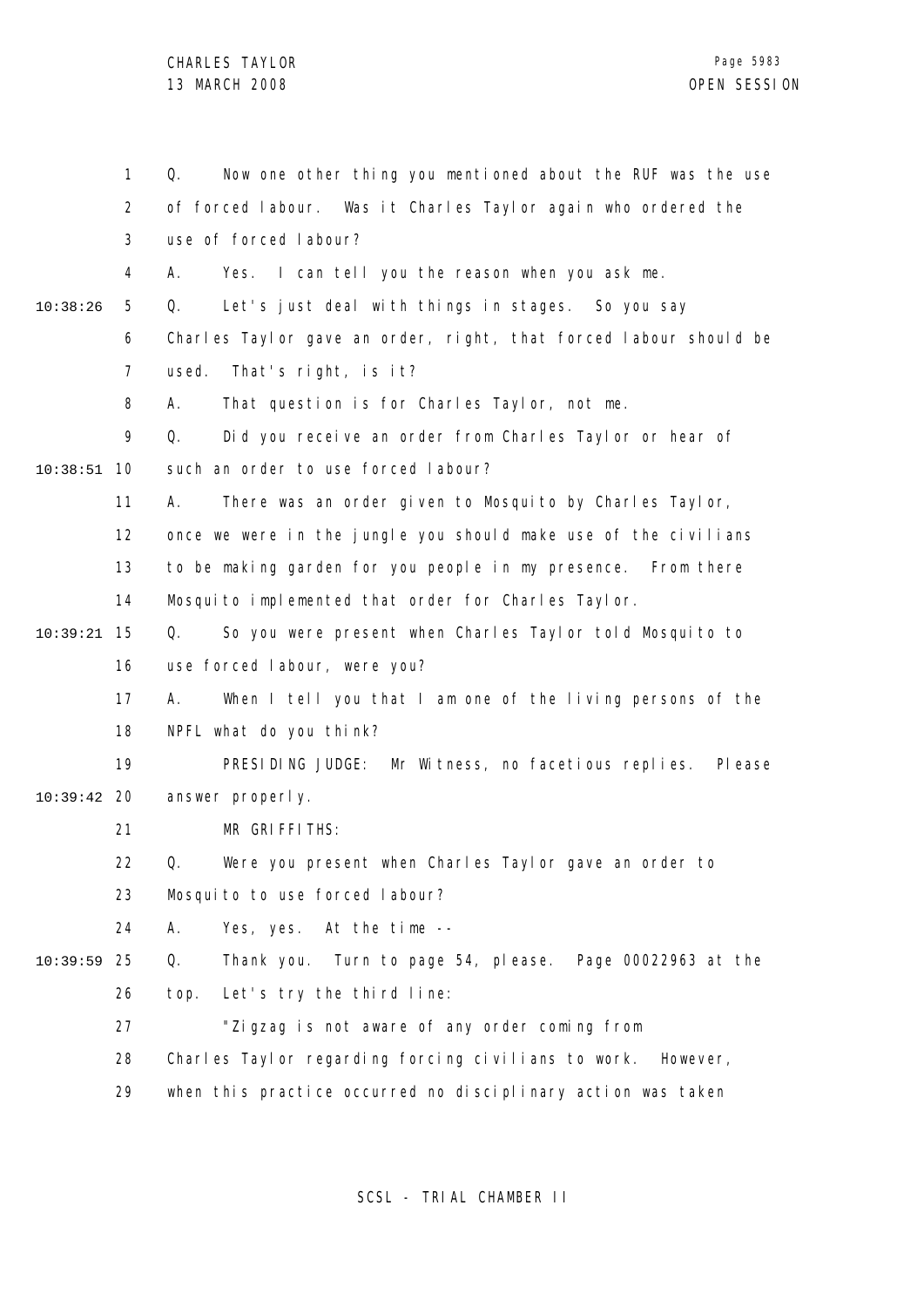1 against anyone."

3 4 5 6 7 8 10:40:45 MR KOUMJIAN: Your Honour, I think in context it should be put to the witness and it appears to be - I just turned to the page but it appears to be, from the paragraphs before, that this is all talking about NPFL which would appear to be Liberia. It seems to be different than the subject of the last questions with the RUF.

> 9 MR GRIFFITHS:

10 10:41:02 11 12 Q. Well, help me. When you're saying there, "Zigzag is not aware of any order coming from Charles Taylor regarding forcing civilians to work" is that true?

> 13 A. Is that my question?

14 Q. Yes, please.

15 10:41:21 16 A. Repeat it. I thought that you were asking the lawyer. I was not thinking it's me, so repeat that question.

17 PRESIDING JUDGE: Just to deal with Mr Koumjian's

18 objection, you're making a general --

19 20 10:41:39 21 MR GRIFFITHS: I'm going to make a general statement and in light of the interruption, your Honour, I'm going to deal with it in a little bit more detail.

22 23 24 25 10:41:53 26 27 28 MR KOUMJIAN: Your Honour, if I can just state I made an objection which I believe I'm entitled to do. It was not intended to be an interruption. I'm sorry. I'll try to be -- PRESIDING JUDGE: I treated it as a proper objection and I'm asking counsel if he's going to deal with that objection. MR GRIFFITHS: Q. Mr Marzah, did you say to the investigators that you were

> 29 not aware of any order coming from Charles Taylor regarding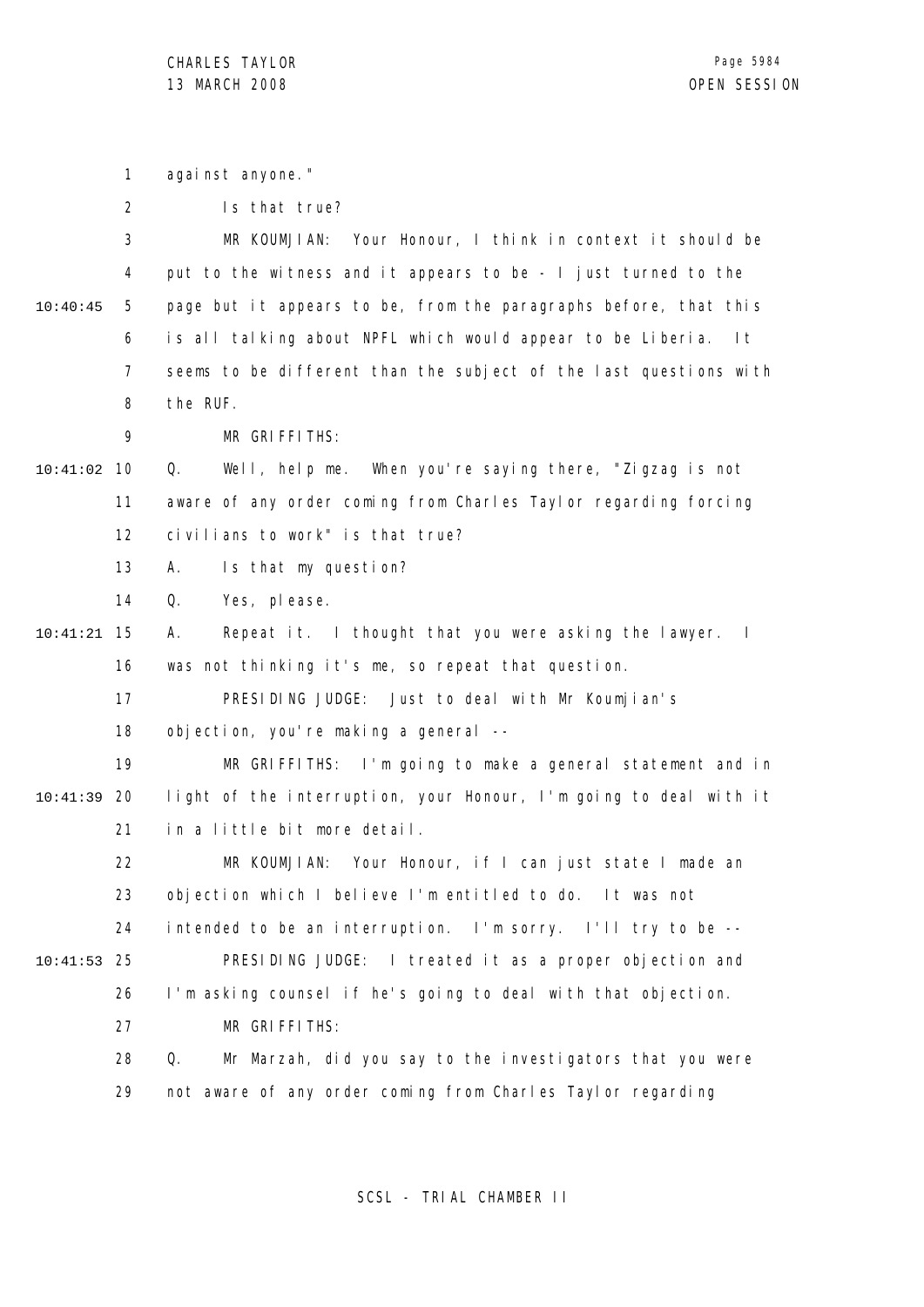1 2 3 4 5 10:42:49 forcing civilians to work? Did you tell the Prosecutors that? A. I told the Prosecutor the same structure that was in the NPFL extended with being in the RUF. So RUF and the NPFL were the same body. So any wrongdoing which were made were - had no action.

> 6 7 8 Q. Did you tell the Prosecutors that you were not aware of any order coming from Charles Taylor regarding forcing civilians to work?

 $\mathsf{o}$ 10 10:43:09 11 12 13 A. I can't remember that. I can't remember that, but what I know is what I am telling you, the same structures of the NPFL. Q. Next question: If what you're telling us about overhearing an order to Mosquito how could you have given an answer like that to the investigators?

> 14 A. What happened happened at --

15 10:43:33 16 17 18 19 20 10:43:57 21 22 PRESIDING JUDGE: Pause. The objection was that you were putting - excuse me, let's start again. The objection, and there's a validity in the objection, was that he is referring to NPFL forcing civilians to work. You're moving on now to a situation involving Sam Bockarie, by implication the RUF. Are you asking him whether he should have mentioned the RUF or are you moving into a completely new dimension that doesn't refer to the record of interview?

23 24 25 10:44:18 26 27 28 MR GRIFFITHS: No, I'm not, your Honour. With respect, what I'm seeking to do is this: I'm seeking to suggest that the answer recorded there would not have been recorded in the way it was, even if within the context of NPFL, given what the witness is now telling us, particularly in light of his comment that whatever was NPFL was RUF and vice versa.

> 29 PRESIDING JUDGE: I do note, Mr Koumjian, in fairness to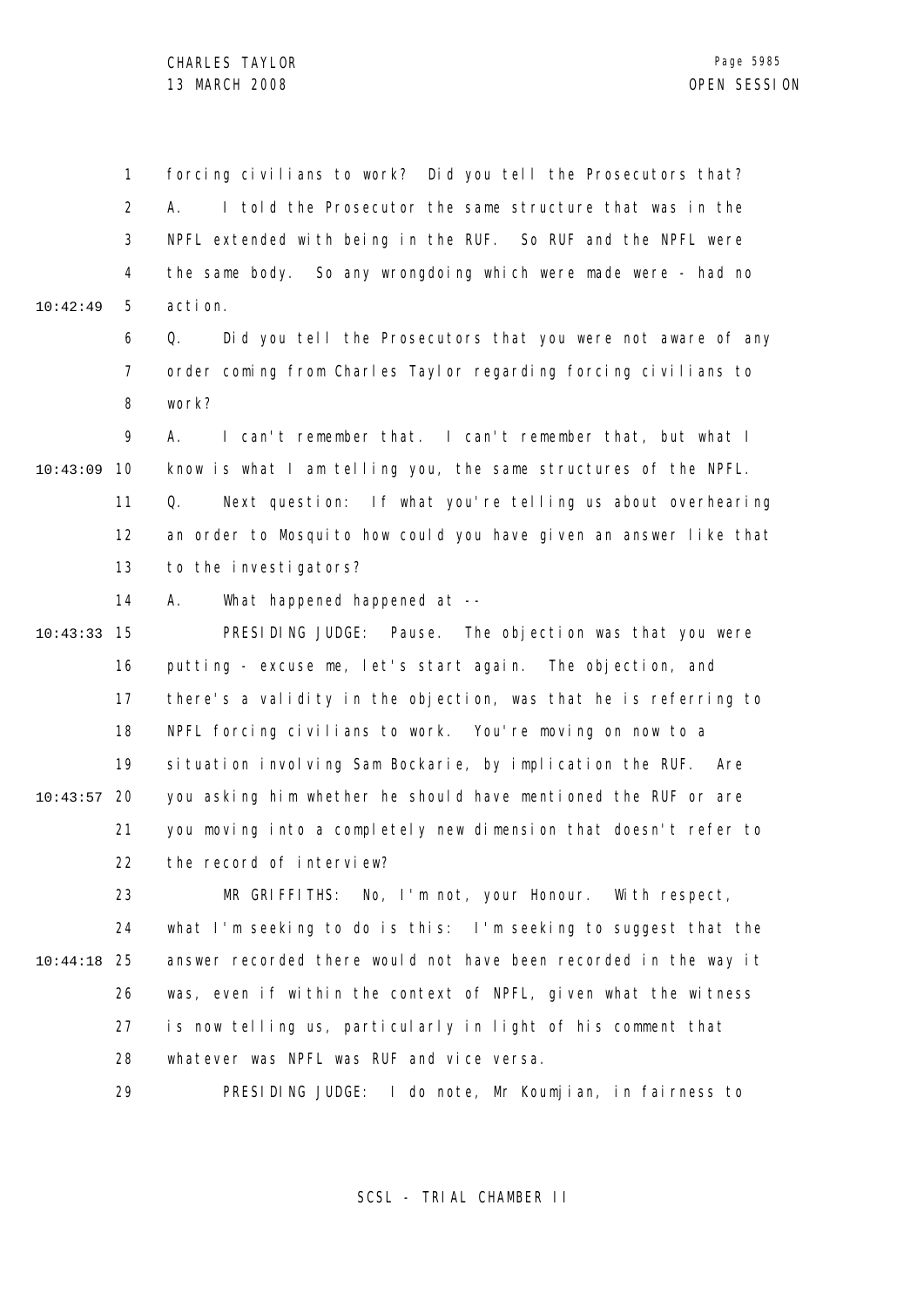1 2 3 4 counsel for Defence, he said he's not aware of any order coming from Charles Taylor. So it appears to be broader and given that he has distinguished between the two situations I will allow the question.

10:44:59

5

MR GRIFFITHS:

6 7 8 Q. Tell me, Mr Marzah, why did you give that information to the investigators given that you knew that you were present when Tayl or had ordered Mosquito otherwise?

9 10 10:45:27 11 12 A. I will tell you the truth and nothing but the truth. You see, Mosquito was not a Sierra Leonean, he was an NPFL soldier and what we did in the NPFL by Charles Taylor's instruction extended within the RUF.

13 14 15 10:46:23 16 17 18 19 20 10:46:58 21 22 23 24 25 10:47:21 26 27 28 Q. Now one final matter on this topic and I'm dealing with, I'm sure you understand, what you told us yesterday about atrocities and attempts to curb it, that's the topic we've been dealing with for much of the morning and the final matter in this regard I'm going to deal with is this: Even Benjamin Yeaten was subjected to disciplinary action by Charles Taylor, wasn't he? A. Benjamin Yeaten was the chief security to Charles Taylor. Q. I know he was, Mr Marzah. I'm asking you a simple question. Even he Benjamin Yeaten was disciplined by Charles Taylor, wasn't he? A. The only time he was disciplined was at the time that we were in Gbarnga when he failed to follow Charles Taylor's instruction. That was the time he was detained. Q. And what was that all about? A. I can't recall now the actual fact, but it was about a certain issue in relation to the execution of certain people and

> 29 rescued some among those people and that angered Charles Taylor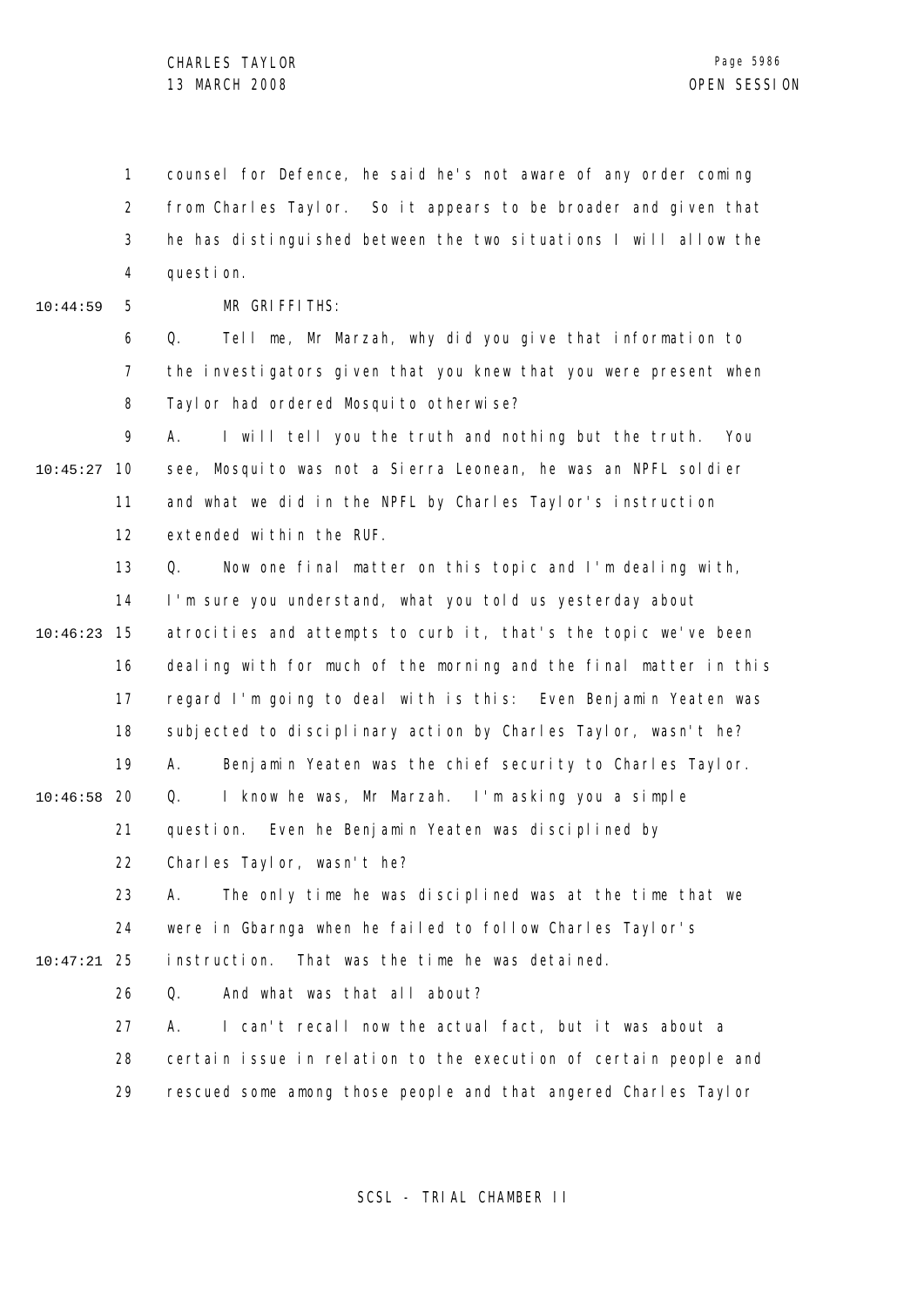1 2 and he took a serious step. It was a little bit - they were going to execute him.

3 Q. Let's try the next page, page 55, 00022964 at the top,

4 please, middle paragraph:

5 6 7 8 9 10 10:48:45 11 12 13 14 15 10:49:06 16 17 18 19 20 10:49:18 21 22 23 24 25 10:49:39 26 10:48:15 "Zigzag stated that Charles Taylor gave the order to arrest Benjamin Yeaten in about 1992 and the reason for this order was that Charles Taylor's then chief of security Dopoe Menkarzon had instructed Anthony Menquenagbeh to carry a supply of arms and ammunition to the RUF in Sierra Leone and Benjamin Yeaten who was army division chief of staff based in Gbarnga and Lofa Highway intercepted this supply and distributed this supply of arms and ammunition to his commanders without the approval of Charles Taylor. The reason Benjamin Yeaten supplied for his action was that the enemies were coming closer to his territory and he would not allow the arms and ammunition to go to the RUF. When Benjamin Yeaten's actions were reported to Charles Taylor by" -- THE INTERPRETER: Your Honour, learned counsel is very fast, please. MR GRIFFITHS: Sorry, Mr Interpreter: Q. "When Benjamin Yeaten's actions were reported to Charles Taylor by Dopoe Menkarzon, Taylor ordered Benjamin Yeaten to be arrested and executed". Is that true? A. Yes. Q. Thank you. Now help me with this: Would you agree, Mr Marzah, that this episode demonstrates that even at the

> 27 highest level of the Liberian administration in terms of people

> 28 taking so-called instructions from Mr Taylor there was a great

29 deal of ill discipline, wasn't there?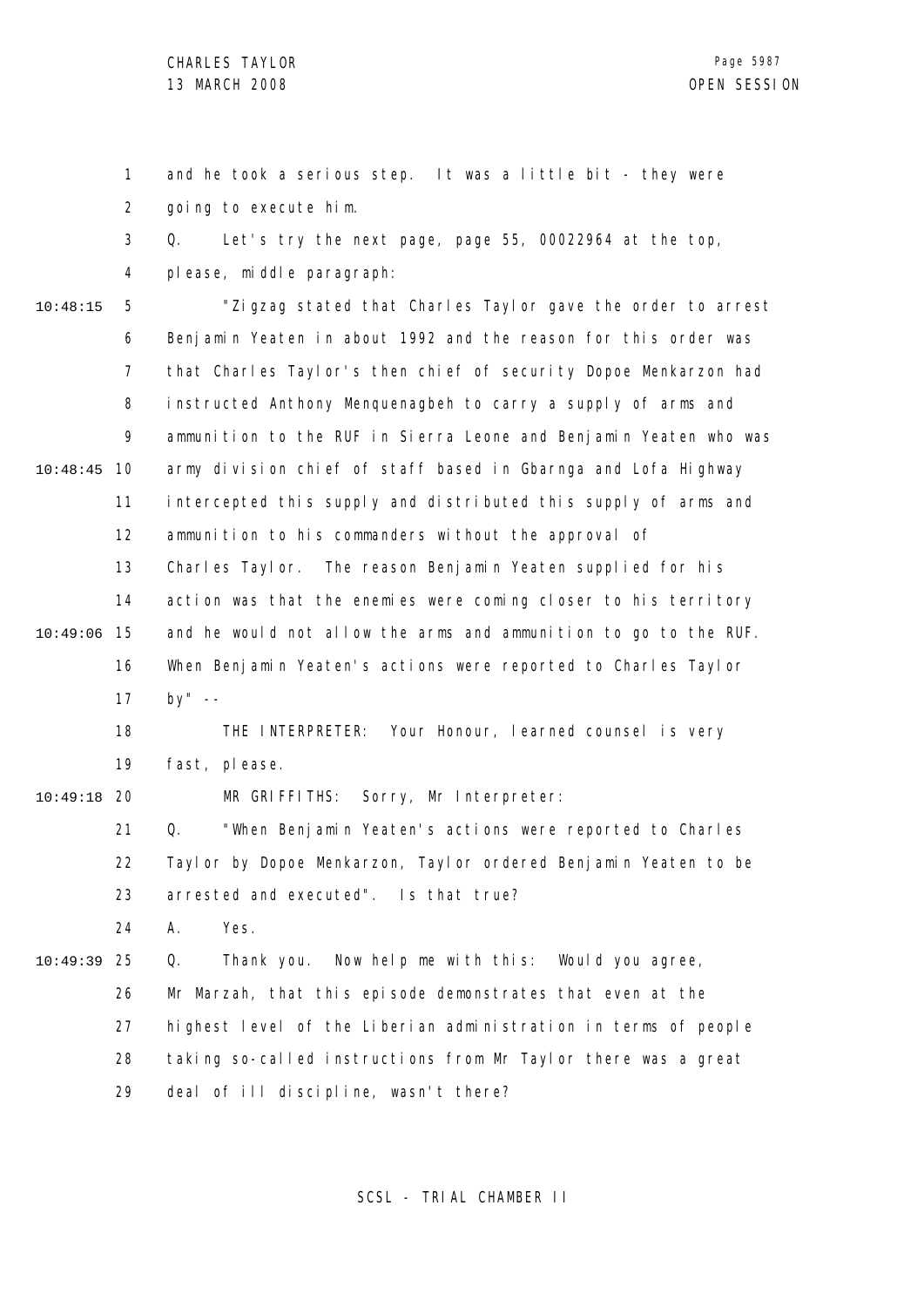1 2 3 4 5 6 7 8 9 10 10:51:05 11 12 13 14 15 10:51:35 16 17 18 19 20 10:51:50 21 22 23 24 25 10:52:14 26 27 28 29 10:50:37 A. I will tell you the truth. Those who were indisciplined, they would be executed. That's why they formed the SBUS. But we took the right instruction, those who took the actions of execution with Charles Taylor's awareness went away with no action taken against them. Q. The simple point I'm trying to make is even somebody like Benjamin Yeaten, head of the SSS, would act in an ill-disciplined way. Would you agree? A. It only happened once in Gbarnga in relation to some material, ammos that they were taking to the RUF. But since we got to Monrovia Charles Taylor introduced Benjamin Yeaten at his security meeting in front of the Executive Mansion that any activity of execution -- Q. Would you agree, Mr Marzah, that this shows an example of a senior officer acting in an ill-disciplined way? PRESIDING JUDGE: Which senior officer are we referring to now? MR GRIFFITHS: Q. That is Benjamin Yeaten. A. Benjamin Yeaten did so many things, put on some behaviours that were not proper, but later Charles Taylor called us at a meeting in the Executive Mansion and said whatever Benjamin Yeaten did he was aware of. Q. The point I'm making, you see, Mr Marzah, is this: That Liberia and Sierra Leone at that time was in chaos and it opened up opportunities for people like yourself and Benjamin Yeaten to line their own pockets and make money. That's the truth, isn't it? A. To do what? Repeat the statement.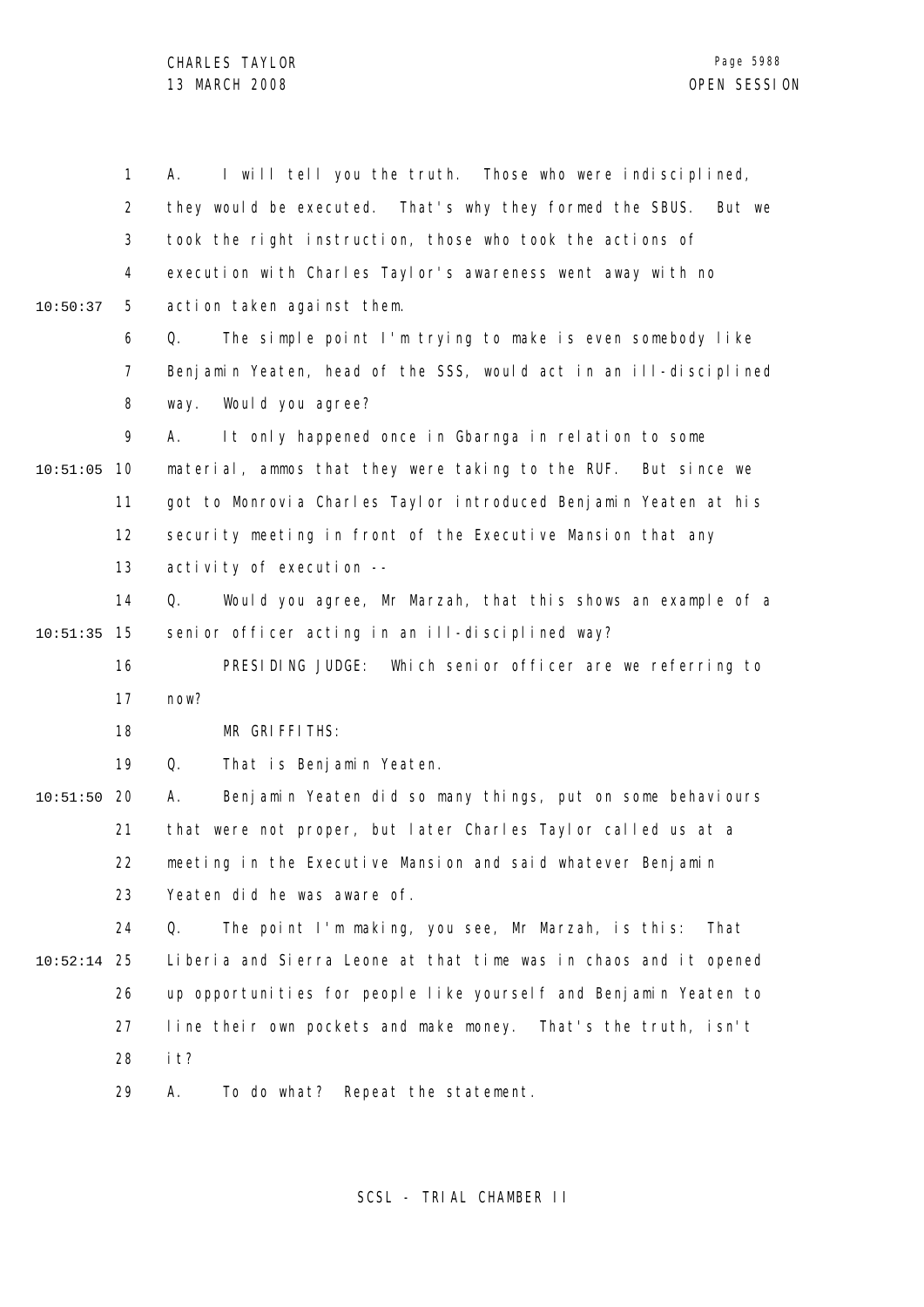1 2 3 4 5 6 7 8 9 10 10:53:24 11 12 13 14 15 10:53:52 16 17 18 19 20 10:54:27 21 22 23 24 25 10:54:51 26 27 28 29 10:53:00 Q. All right. Let me put it differently. Were you, for example, taking advantage of the chaos in Liberia to sell arms recovered from ULIMO to the RUF as a private way of lining your own pocket? A. No, no. Q. Do you know anybody else who was? A. To buy arms on the street? Q. Do you know of anyone during that chaotic period in Liberia's history who was taking advantage of that chaos on a private enterprise basis to sell arms to the RUF? Are you aware of that? A. To sell arms to the RUF, no. RUF were taking direct supplies from the NPFL leader Charles Taylor. The only person that bought arms at the time was at the time I was ordered to take to Abu Keita was Sheku. Q. Very well. I'm going to move on to another topic now, please. Yesterday I asked you about the Freetown invasion and you told me you were not a bird so therefore as an infantryman you had entered Freetown. Do you remember telling me that? A. Yes. Q. And that was the truth, was it? A. Yes. Q. Turn to page 30, please. JUDGE SEBUTINDE: Sorry, what page did you say? MR GRIFFITHS: 30 at the bottom, your Honour, 00016768 at the top, paragraph 21. Q. "The witness further stated that while he was convalescing in Monrovia the AFRC/RUF rebels invaded Freetown on 6 January 1999. The witness stated that two days before, 4 January 1999,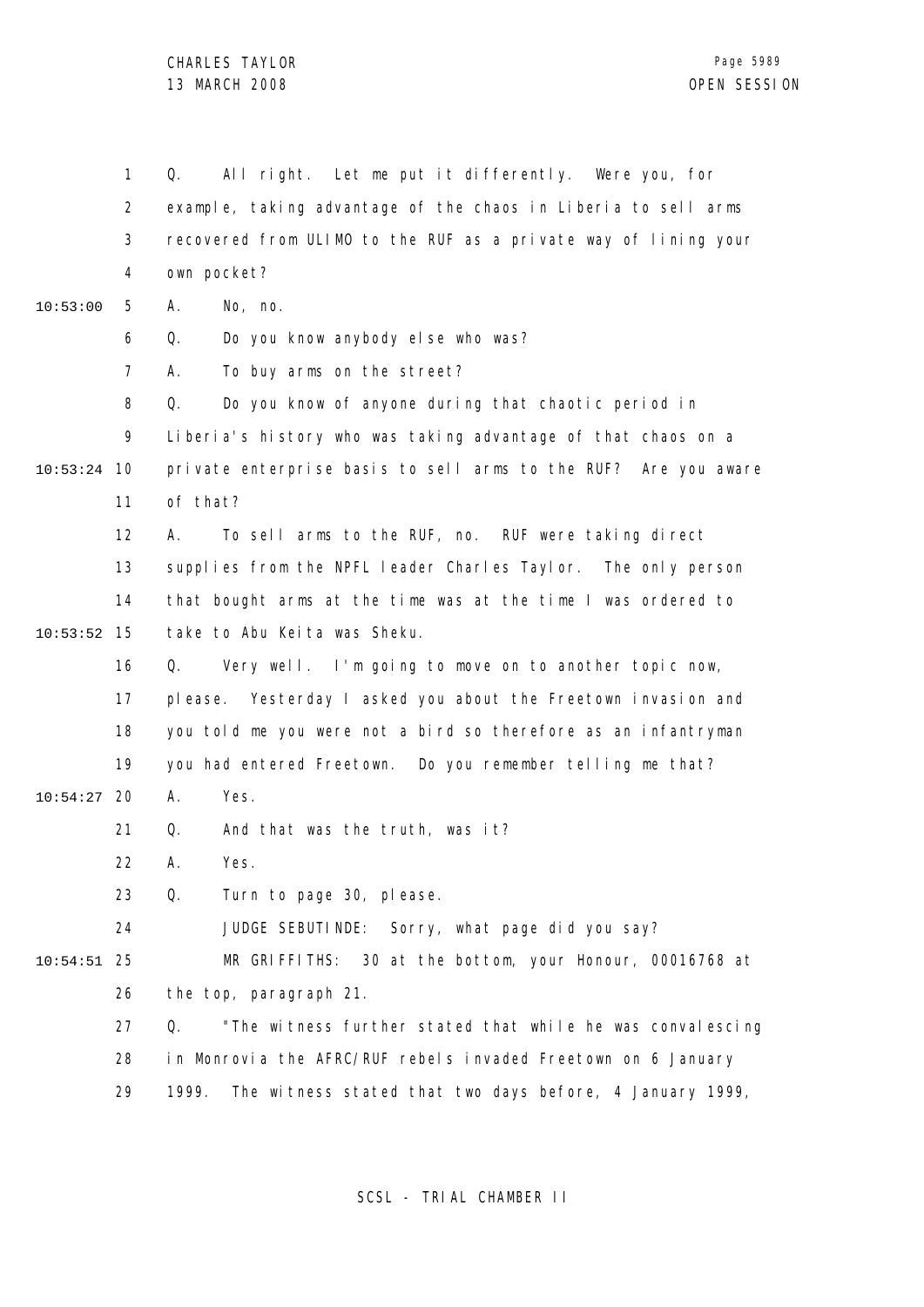1 2 3 4 5 6 7 8 9 10 10:56:10 11 12 13 14 15 10:56:28 16 17 18 19 20 10:56:45 21 22 23 24 25 10:57:03 26 27 28 29 10:55:45 Taylor called him and asked him if he was medically fit to join the RUF fighters to invade and capture Freetown, that Freetown will fall to the AFRC/RUF rebels soon. The witness told Taylor that the condition of his leg prevented him from going. The witness stated that after his wound had healed he was involved in combat operations on south eastern Liberia against anti-Taylor forces." Help me, were you in Freetown at the time of the invasion or were you convalescing in Monrovia? A. This paragraph you're reading is not correct. MR KOUMJIAN: I have an objection that the wording of this question may be vague to this witness. The reason being yesterday when the witness discussed the invasion, I'm referring to page 148 of the LiveNote lines 9 through 11, he said, "Including the invasion that took place in the city, the one that made JP to retreat along with Eddie Kanneh". So I don't believe it's at all clear that this witness is talking about 1999 when he talks about being in the city of Freetown. THE WITNESS: No. MR GRIFFITHS: I'm glad to see that my learned friend anticipated the point overnight because he has the transcript. I wonder if he could give us a reference. It would be helpful. MR KOUMJIAN: I did give a reference. I said page 148, lines 9 through 11. MR GRIFFITHS: Page 148, lines 9 through to 11. Now in my submission, your Honour, I was perfectly clear in my question yesterday, and it's quite clear that my learned friend must have seen the implications of the answer which is why he did his homework overnight to pull up that page from the transcripts. We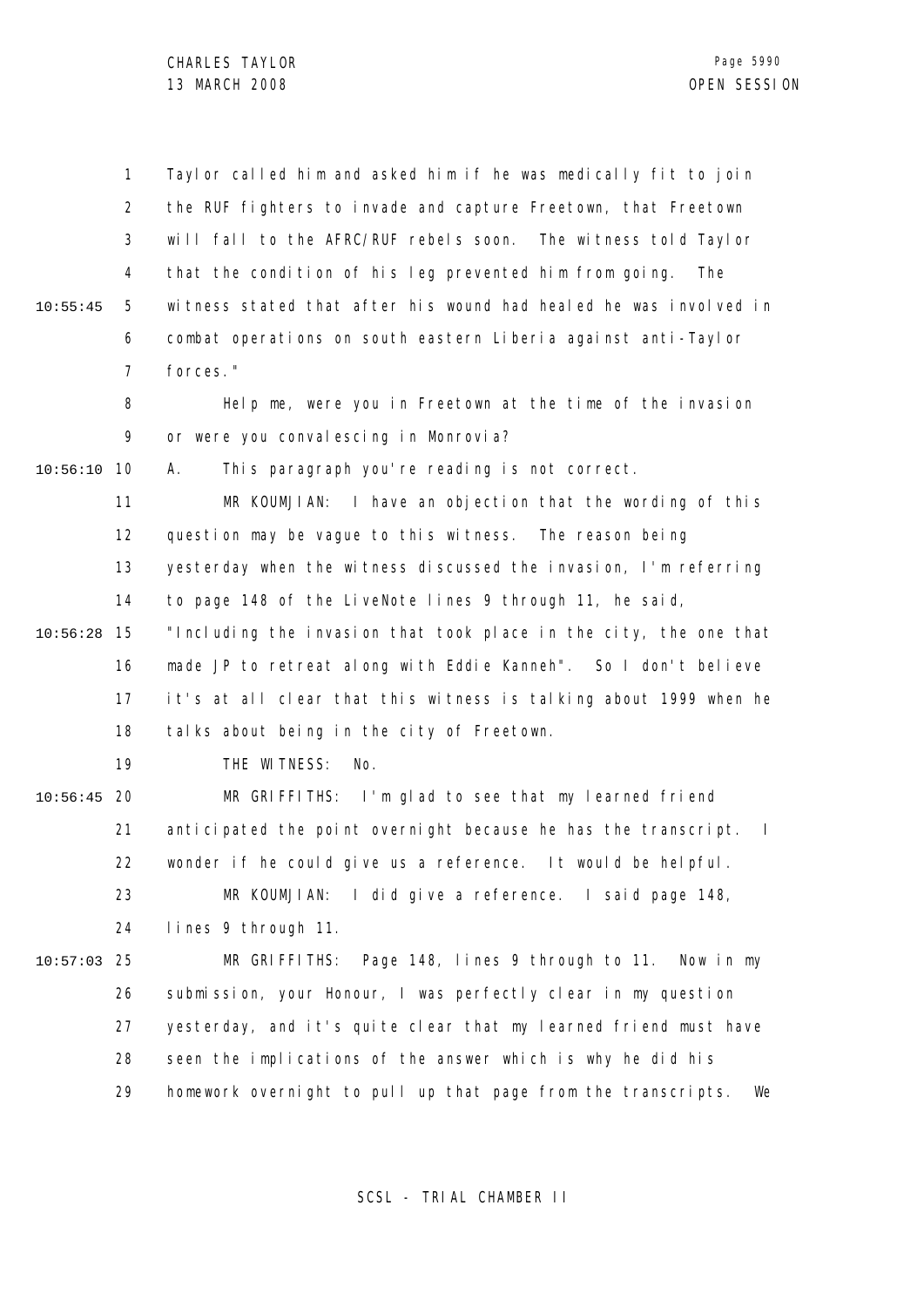1 2 3 4 5 6 7 8 9 10 10:57:58 11 12 13 14 15 10:58:36 16 17 18 19 20 10:58:57 21 22 23 24 25 10:59:25 26 27 28 29 10:57:41 submit that this is a perfectly valid question and I'd like to pursue this line, please. PRESIDING JUDGE: Mr Koumjian, I see the point you're making. However, counsel for the Defence is entitled to put a prior inconsistent statement if he is of the view it is a prior inconsistent statement and you are entitled to clarify that issue in re-examination. I will allow the question as put. MR GRIFFITHS: Q. Tell me, Mr Marzah, were you in Freetown for the invasion in January 1999 or were you convalescing in Monrovia? A. I told you, do you see your paragraph 21 that you're talking about, '91, this and that, I don't know. What I know is that the invasion in which Johnny Paul, Eddie Kanneh retreated with us to Buedu to Mosquito's base. But '99, ninety ten, I don't know about that. Q. And were you there for that repeat, were you? A. At the time of the retreat I was not by myself. It was at the time that I received the rocket wound on my jaw, on my ear. Q. No, help me, are you saying that as a consequence of being wounded you had left Freetown before the others or are you saying you weren't there at all? A. I told you I was there. We carried out the invasion, during the fighting before I received this rocket wound. That is what I said. Q. Is it the case, Mr Marzah, that you were convalescing in Monrovia in January 1999? A. The one you are talking about, 1999, it happened around Guinea area, but the invasion that you're talking about, I can't recall the specific year, but I know that the time that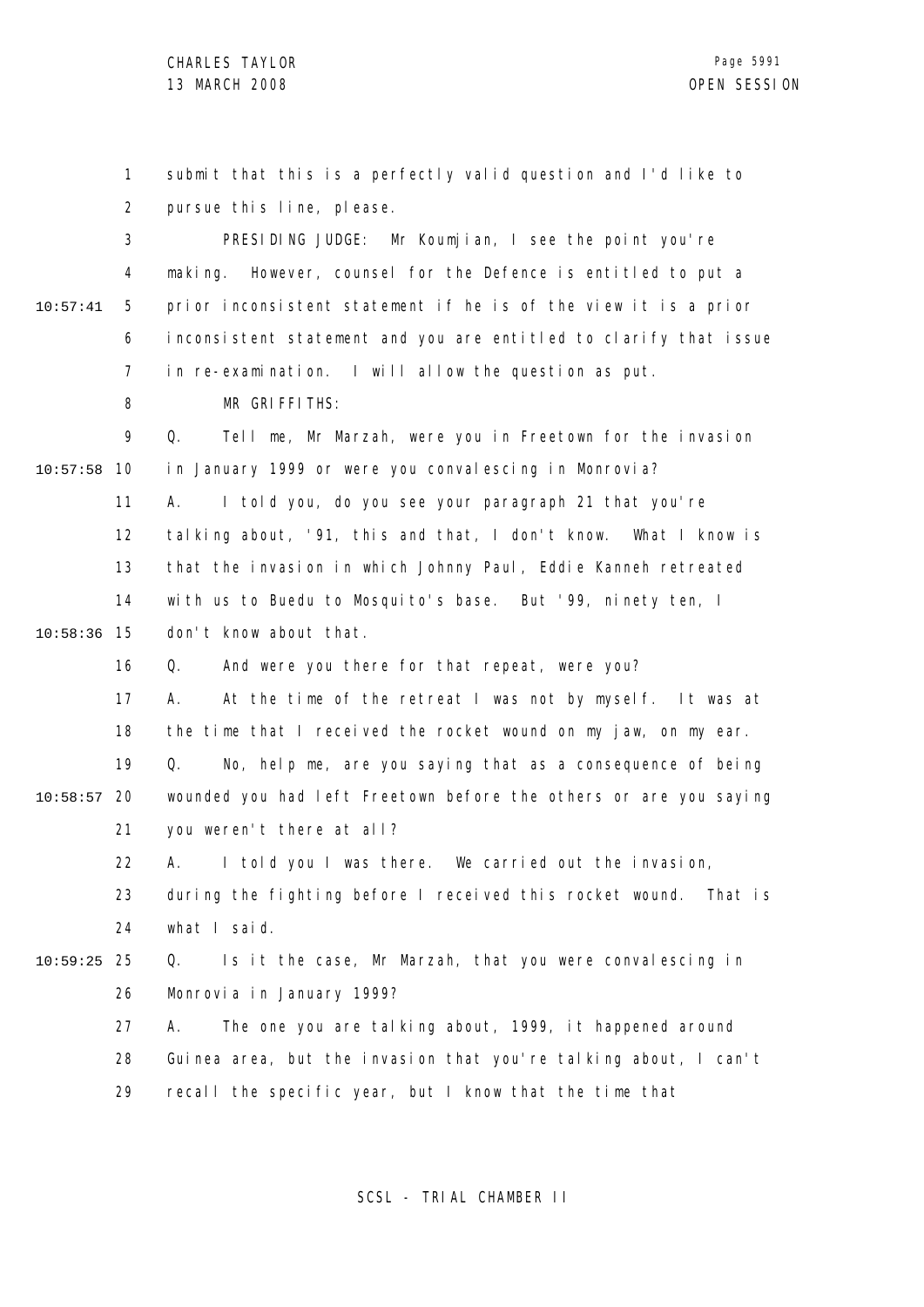1 2 3 4 5 6 7 8 9 10 11:00:51 11 12 13 14 15 11:01:15 16 17 18 19 20 11:01:34 21 22 23 24 25 11:02:04 26 27 28 29 11:00:16 Charles Taylor sent me and said Mosquito has some group in Freetown to cooperate with us, when I carried the ammo we have to make sure that they entered Freetown and while in the city while in the city of Freetown I received this rocket wound, so I didn't remember what happened later. Q. I'm going to try again. At the time of the invasion of Freetown in January of 1999 were you convalescing in Monrovia? A. I can't recall the year. I can tell you that the invasion - I mean the invasion which made Johnny Paul, Eddie Kanneh [indiscernible], for them all to retreat with us, whether it was '99, or ninety ten, or '94, I can't remember the year. That's what I'm saying. Q. Let me try it this way: Was there a January in whichever year when you were convalescing in Monrovia while AFRC and RUF sol diers had invaded it? A. No, no, no. You are misquoting me and this document that you're showing to me, it looks like you are reading your own document, it's not part of what I am saying. That's for voursel f. Q. I'm not allowed to do that, Mr Marzah. I'm only allowed to put to you previous statements made by you. Now you're recorded on 13 March 2006 when you were being questioned by, I think it's a Rob Hotston, you said this to them, and all I'm trying to understand is this, were you in Monrovia as you told them or -- A. [Overlapping speakers]. Q. Can I finish? Or were you in Freetown invading? Which of the two is right? A. The one that is correct is that I was ordered by Charles Taylor himself that there was some group to join the RUF,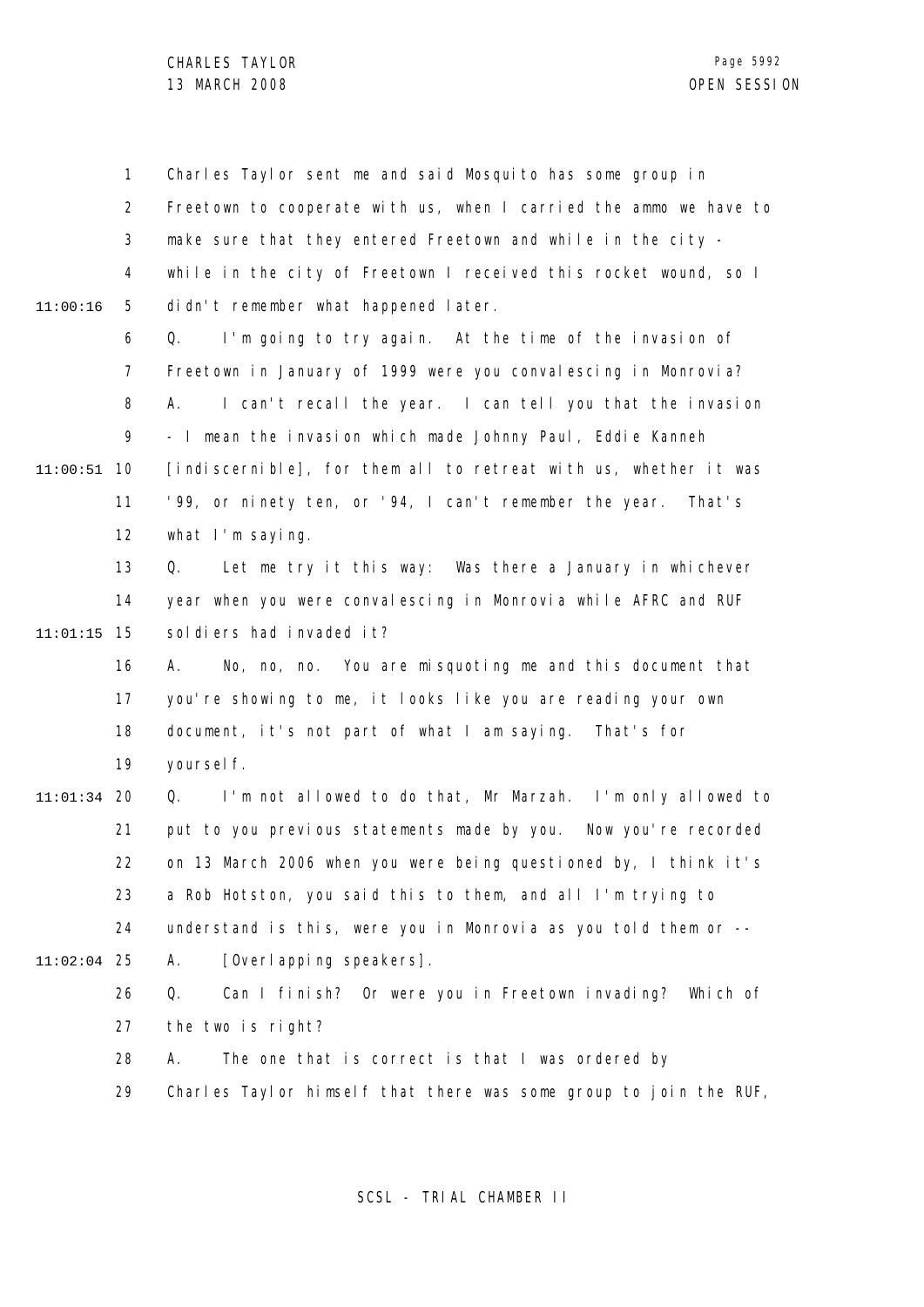1 2 3 4 5 6 7 8 9 10 11:03:22 11 12 13 14 15 11:03:44 16 17 18 19 20 11:04:01 21 22 23 24 25 11:04:19 26 27 28 29 11:02:49 I should take ammo and arms to join these people for us to take the invasion and to ensure that they take over the mansion. But during the move it was at the time that I was hit with a rocket on my head that split my ear and at last I didn't - I was not aware how they retreated. When I got better and I went back I saw Eddie Kanneh and others in Buedu. But I don't know about ninety ten, this paper that you're producing. Q. I'm going to try one last time before I suggest to you that you're deliberately refusing to answer the question because you know you are lying. Help me, please, this is the last time I'm going to ask you. Were you in Monrovia convalescing or were you in Freetown in January 1999? A. You said January 1999. I only know about the invasion in which I took part and I will say the truth and nothing but the truth. I can't take an oath and sit down here and tell lies and this thing  $-$ PRESIDING JUDGE: Mr Witness, you have told us that before. This is a straight question. Please answer it. THE WITNESS: Yes, let him repeat. MR GRIFFITHS: Q. In January 1999 were you convalescing in Monrovia or were you invading Freetown; which is right? A. I don't remember the year, but I took part in the invasion of Freetown. Q. I'm going to suggest, Mr Marzah, that you know full well that you lied to us yesterday because you were anxious to show us how many things you claimed to have done in Sierra Leone and you'd forgotten what you'd told the investigators back in 2006. What I'm suggesting bluntly is that you are now lying about this.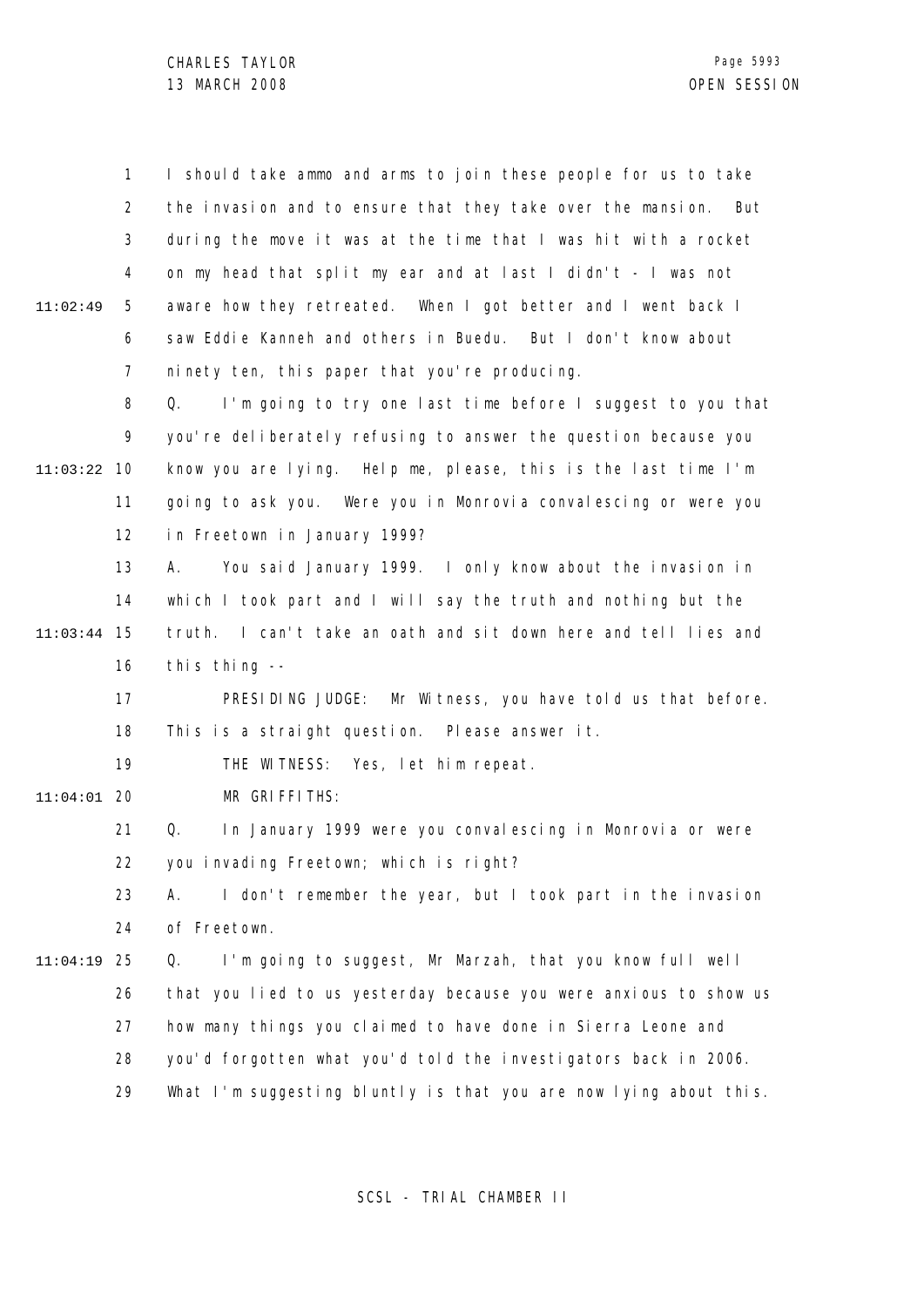|               | $\mathbf{1}$   | That is the truth, isn't it?                                        |
|---------------|----------------|---------------------------------------------------------------------|
|               | $\overline{2}$ | I can't tell lies and I will not tell lies. Even if you<br>А.       |
|               | 3              | tell me that I'm lying, that's part of your job that you're         |
|               | 4              | doing. I can't tell lies. I'm saying the truth to you.              |
| 11:05:06      | 5              | Very well. That's all I'm going to ask about that. I'm<br>Q.        |
|               | 6              | going to move on to another topic now. You are a Gio by birth,      |
|               | $\overline{7}$ | aren't you?                                                         |
|               | 8              | Α.<br>Yes.                                                          |
|               | 9              | Q.<br>And how do you get on with Krahn? Krahn people, Krahn?        |
| 11:05:38      | 10             | The Krahn.<br>А.                                                    |
|               | 11             | K-R-A-H-N. How do you get on the Krahn?<br>Q.                       |
|               | 12             | The only problem with the Krahn and the Gio is that Doe<br>А.       |
|               | 13             | carried out atrocities against us and for this reason when we saw   |
|               | 14             | Charles Taylor we were happy to revenge, the same way they          |
| 11:06:07      | 15             | destroyed our people. But the whole thing is over, now we are       |
|               | 16             | united and we are together.                                         |
|               | 17             | Let me ask you a very specific question now. Mr Marzah, do<br>Q.    |
|               | 18             | you know what a cannibal is?                                        |
|               | 19             | Α.<br>Except you tell me, that English is too big.                  |
| 11:06:37      | 20             | What do you call someone to eats other human beings?<br>Q.          |
|               | 21             | Pardon me?<br>Α.                                                    |
|               | 22.            | What do you call someone who eats other human beings?<br>$\Omega$ . |
|               | 23             | А.<br>The human being that can eat his fellow human being, it's a   |
|               | 24             | human being. The one that wants to kill you and eat your family     |
| $11:07:05$ 25 |                | and your people, you get rid of him and eat it the same way - and   |
|               | 26             | eat him the same way. It's just a revenge.                          |
|               | 27             | Q.<br>So you have eaten your enemies on more than one occasion,     |
|               | 28             | haven't you?                                                        |
|               | 29             | More than one time? Come again, repeat your question.<br>Α.         |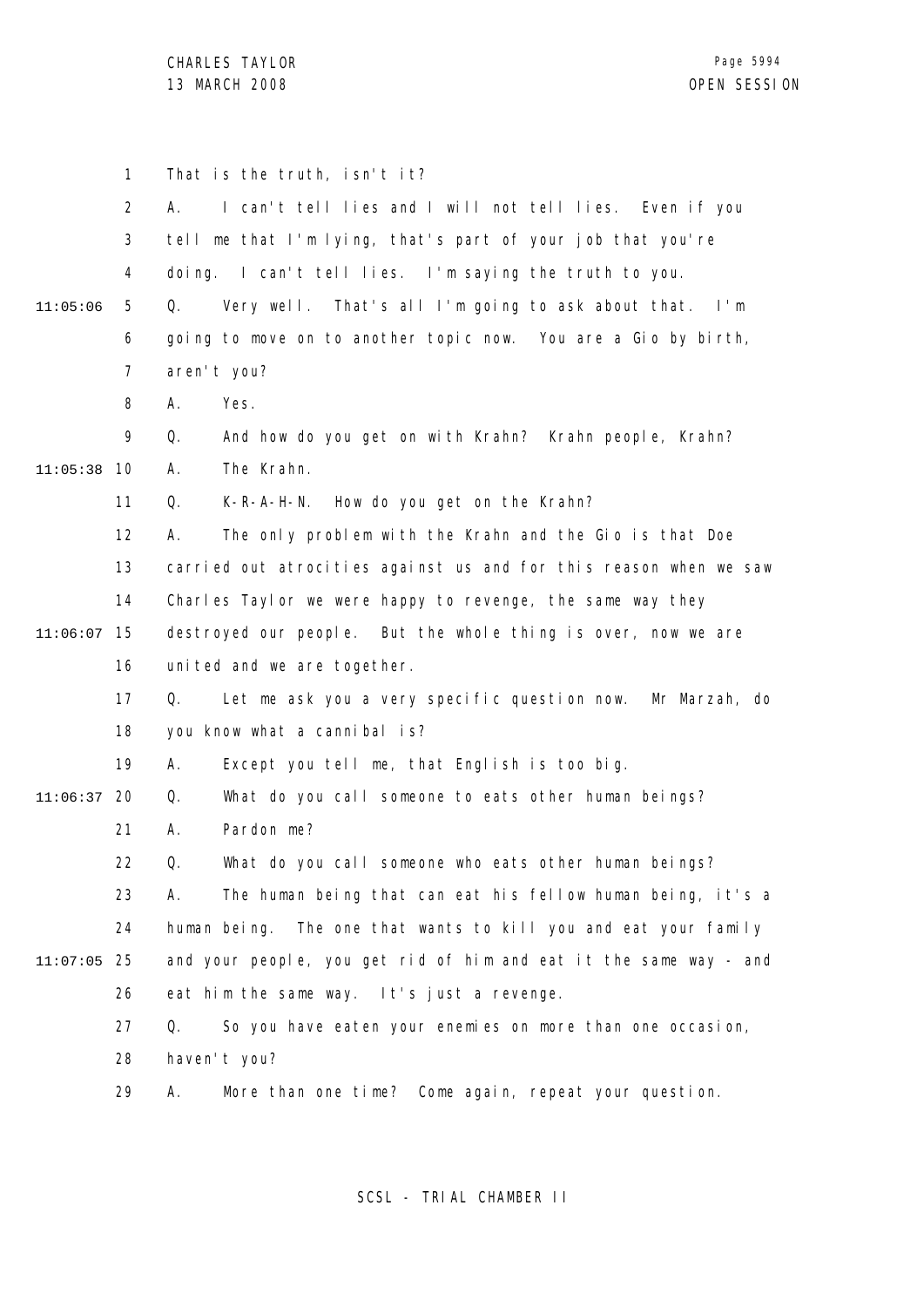1 2 3 4 5 6 7 8 9 10 11:08:23 11 12 13 14 15 11:12:25 16 17 18 19 20 11:12:50 21 22 23 24 25 11:13:10 26 27 28 29 11:07:50 Q. You have eaten your enemies on more than one occasion, haven't you? A. Yes, by the instruction of Charles Taylor because of my Poro society. There is a ceremony for my Poro society and when he approved of it I carried on. Q. Turn to page 88, please. 88 bottom right-hand corner. A. Yeah. Judge, I want to come in. I want to use the bathroom. PRESIDING JUDGE: Madam Court Attendant, please assist the witness to leave temporarily. Mr Griffiths, if you wish to have a seat. Please continue, Mr Griffiths. MR GRIFFITHS: Q. Page 88, please, and this is taken from an interview conducted with you on 2 July of last year and you told the investigators this: "The witness states Samuel Doe was a Krahn and so when the witness and his men would go into the Krahn counties they would kill all the people and eat them in the belief that this would rid the country of the whole Krahn race." Is that true? A. Thank you, I will answer you. Yes, judge, please permit me to say something to you, sir, Mr President. Q. Try and answer the question, please. PRESIDING JUDGE: You should answer the question. If you have some form of physical problem I will deal with it. THE WITNESS: Okay, repeat that question. MR GRIFFITHS: Q. Did you say to the Prosecutors on 2 July of 2007 that: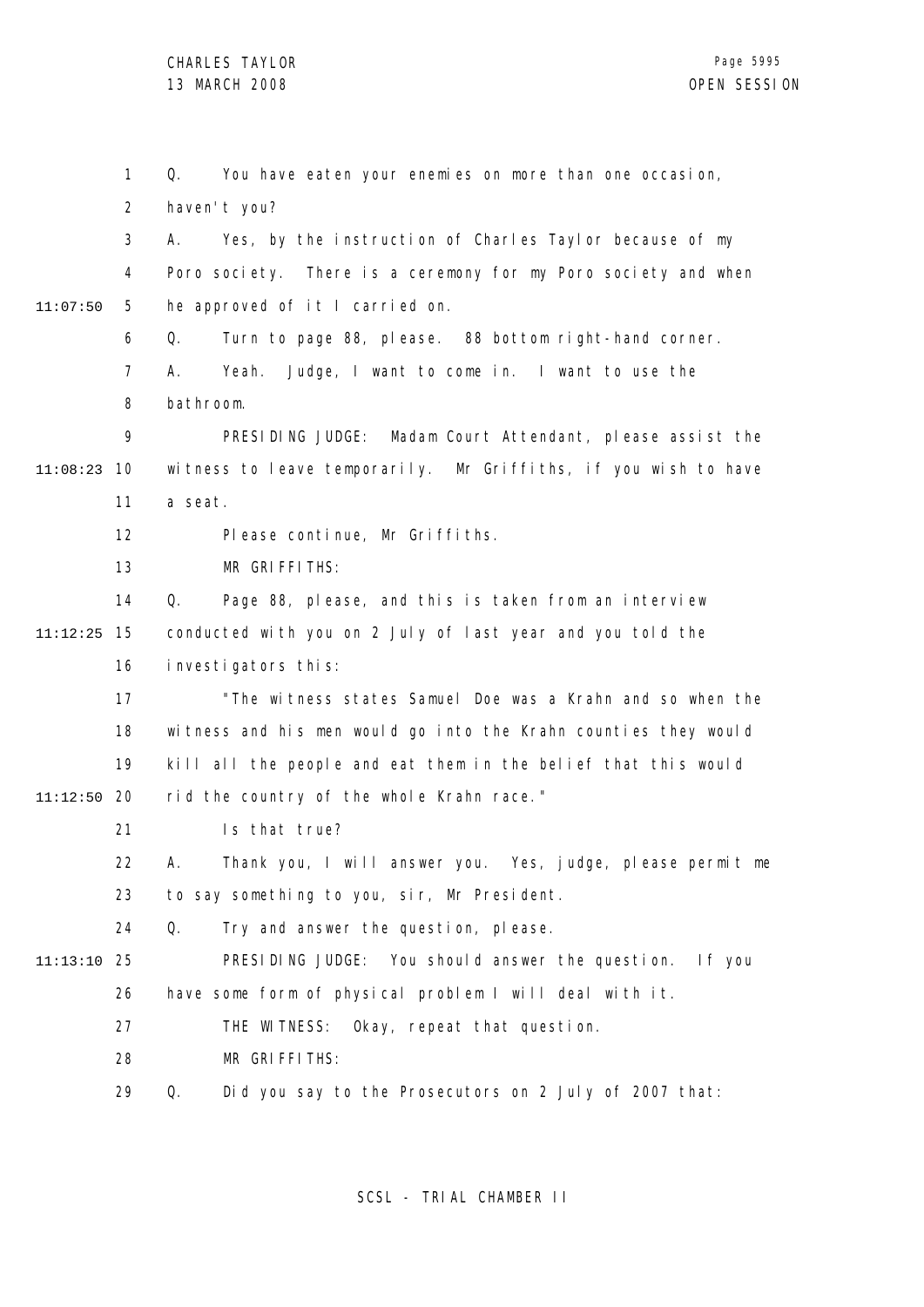1 2 3 4 5 6 7 8  $\mathsf{o}$ 10 11:14:17 11 12 13 14 15 11:14:36 16 17 18 19 20 11:15:03 21 22 23 24 25 11:15:32 26 27 28 29 11:13:51 "Samuel Doe was a Krahn and so when the witness and his men would go into the Krahn counties they would kill all the people and eat them in the belief that this would rid the country of the whole Krahn race." Did you tell the investigators that? A. Yes. Q. And was it the truth? A. Yes. Q. And was that when you first invaded Liberia? A. The first time, no, no. Q. The first time when the NPFL entered Nimba County in Liberia is this when you were eating Krahn people? A. No, no. Q. When were you eating the Krahns then? A. We fought in the county during Charles Taylor's administration when he said - he said he came to liberate us the Nimbalians, because Charles Julu had come to eat our own people. Sometimes he would come to the school campuses and cut off the students heads. So when Charles Taylor's came to liberate us we took the stance to go to their counties to revenge. And furthermore again, the explanation about the year is what you should ask me about. Q. Which year was it? A. During Charles Taylor's regime from '93 to '94 at the time Charles Taylor was in Gbarnga and we were in Grand Gedeh when they drove him for Gbarnga when he sent for us again. Q. Maybe we should look at the context in which this paragraph appears in order to see whether you're telling us the truth about this. Let's start perhaps at paragraph 33: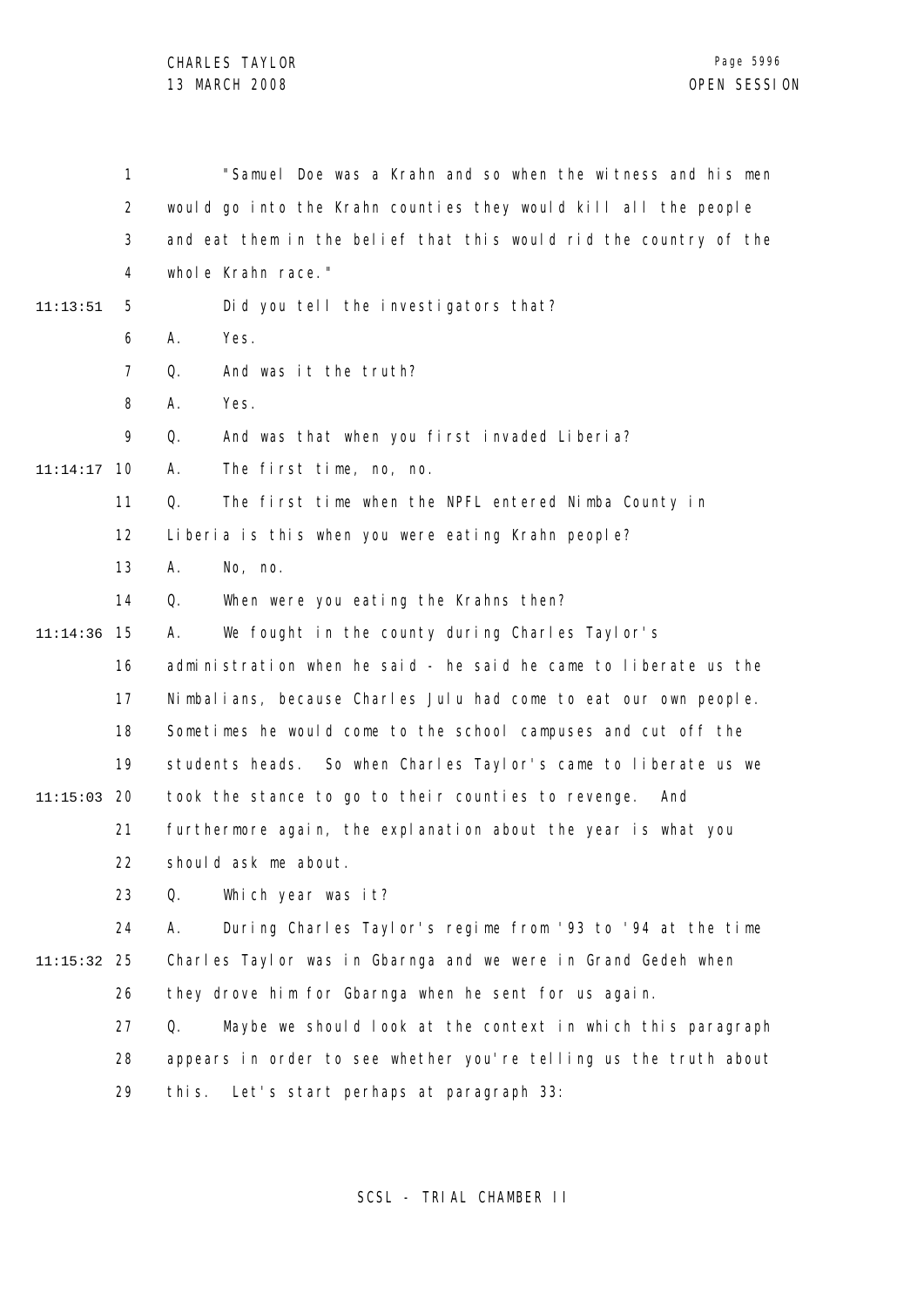1 2 3 4 5 6 7 11:16:27 "The witness stated that the people from Nimba County were glad to join the Taylor forces when he came along because Samuel Doe and his forces had killed many Nimba County reasons who were mostly from the Gio tribe. This included women and children that they would capture, take them to the port in Monrovia and load them into containers, take the containers out to sea and dump them overboard."

8 9 10 11:16:56 11 12 13 14 15 11:17:28 16 17 18 19 20 11:18:00 And then you go on to say about eating Krahns. So you're talking about when the NPFL entered Liberia. Are you saying that at that stage Charles Taylor ordered you to eat Krahns? A. I told you yes, yes. Any activity against which you did not take action was appreciated by him. What Doe did by taking our own people, not just Doe, Charles Julu, he himself went as far as eating some of the Nimbalian children from school campuses. When he kills them they would butcher them in the street. Like AK Pa [phon], he did that there so many times. Q. Now according to you at the time that the NPFL entered Liberia you were under the command of Prince Johnson who didn't allow this kind of thing. So help me please, who was it who told you to eat Krahns?

21 22 23 24 25 11:18:23 26 27 28 29 A. Thank you very much. Prince Johnson did not go far enough in the war. We were in Tiaplay when Charles Taylor wanted - his Specials Forces wanted to kill him and he ran away from us. But when he came to encourage us mostly Nimbalians to join his forces, that whatever Doe did to your people you should revenge and carry out the same act and what they did to us was what we did to them. We hadn't any sea port or container to put the children there or this or that rather than to go and fight against them and destroy them.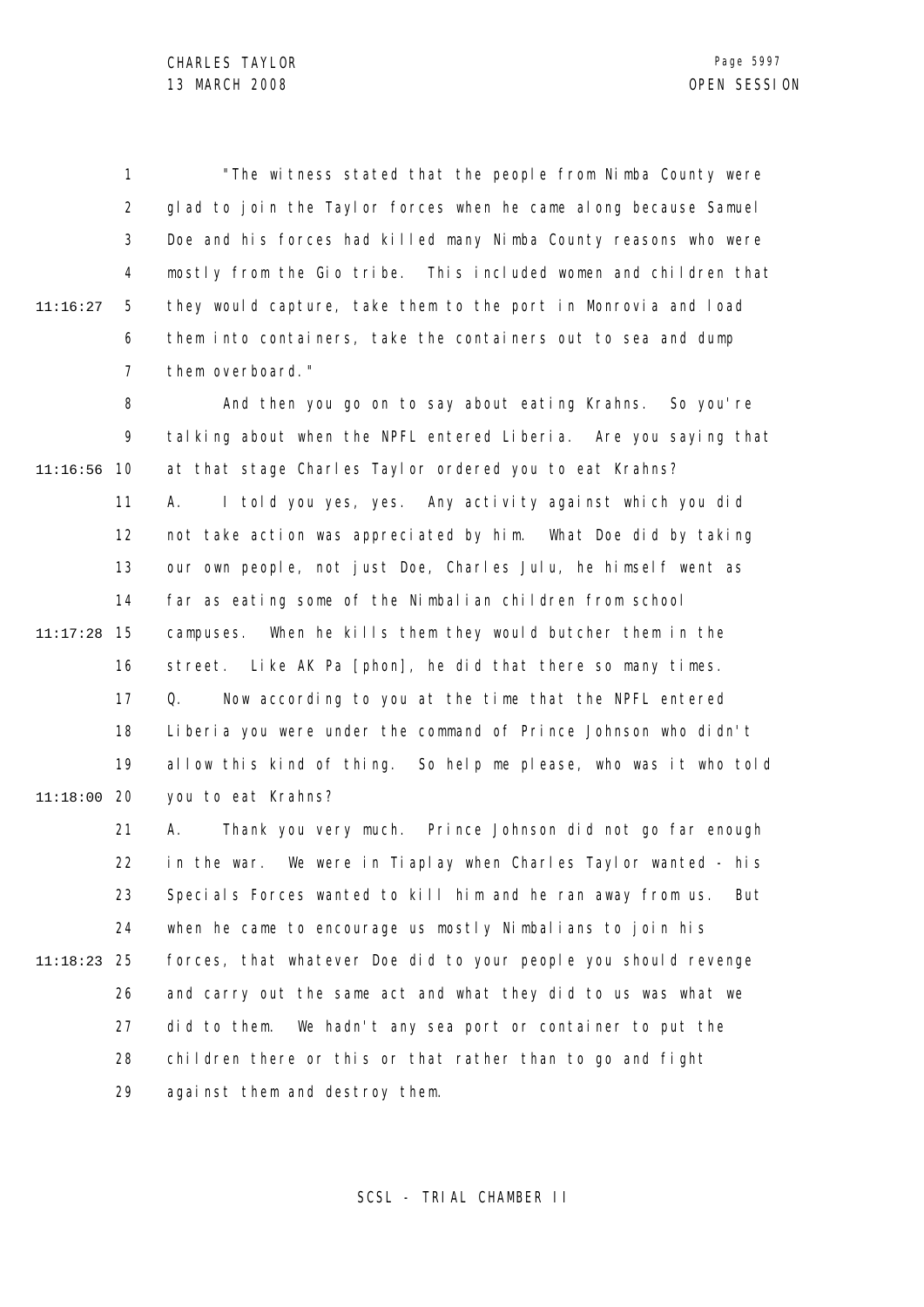1 2 3 4 5 6 7 8 9 10 11:19:16 11 12 13 14 15 11:19:45 16 17 18 19 20 11:20:02 21 22 23 24 25 11:20:26 26 27 28 29 11:18:57 PRESIDING JUDGE: Pause, Mr Witness. The question is who told you to eat Krahns? Please answer that question. THE WITNESS: I said yes sir, yes sir. I said Charles Taylor. MR GRIFFITHS: Q. Very well. And did Charles Taylor order you to eat people in Sierra Leone as well? A. Yes, sir, to set example for the forces to be afraid. Q. So help me, where in Sierra Leone did you eat people? A. It happened when we were disarming the ECOMOG by his directive. He said that those Nigerians were disturbing the south eastern region, when we captured them we should eat them. Even the UN, when we were disarming them he said he didn't want any of those white people to pass through Freetown to go, so when we get them we can use them as pork. Q. Port or pork? A. Pork. Pork to eat. Pig. Food. Q. So Charles Taylor told you you could eat Nigerians and white people as pork? A. The Nigerian - the Nigerians and the UN. He said the remaining Africans which will pass with them through Buedu, he will turn them over to the international communities, but the others, like the Nigerians and some other people, we should kill them and do anything we want to do with them and that was what we were supposed to do with them is what I am telling you. Q. So, Mr Marzah, Charles Taylor ordered you to eat Nigerians -- A. Yes. Q. -- and white UN officials. How did he give you that order?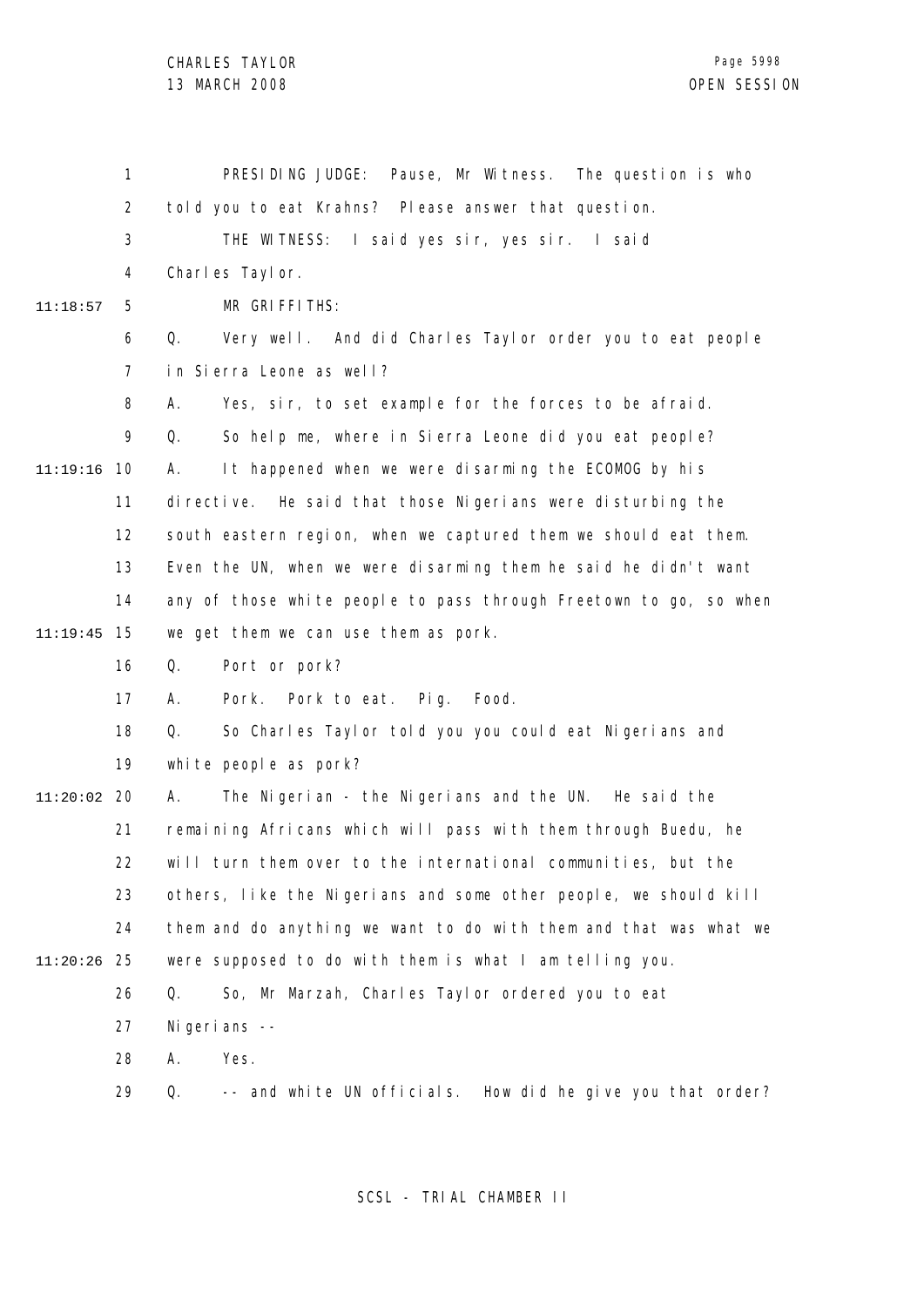1 2 3 4 5 6 7 8 9 10 11:21:34 11 12 13 14 15 11:22:07 16 17 18 19 20 11:22:19 21 22 23 24 25 11:22:49 26 27 28 29 11:21:06 Was it in person or was it over the radio or what? A. It was not over radio. When Mosquito went for the first time when ECOMOG were deployed and he gave the instruction for us to go and disarm the ECOMOG he said he hasn't got any room. Even when there is no food querillas live by their fellow human beings, so we should live by them when had there was no food. So that was how we were living by them, by eating them. There he is sitting down. Q. How many UN soldiers or ECOMOG soldiers did you eat? A. Thank you very much. The ECOMOG soldiers, the Nigerian troops, we eat a few, but not many. But many were executed, about 68. Those who were captured were executed. And the UN troops, the whites, after we had taken them to Vahun to Benjamin Yeaten's base Benjamin Yeaten himself executed about --Q. No, no, let's forget about executions -- A. Wait. Wait now. You can't eat them alive. You can't eat human beings alive. You have to execute them before you eat them, right. Q. Right. And did you cook them as well? A. Yes, I participated. You think if my senior commander does something I will deviate from it? Q. So help me, please, just how do you prepare a human being for a pot? A. I am sorry there's no way to demonstrate here because we are sitting. Q. Just describe it to us? A. Okay. The way we do it, the way you're standing, sometimes we lay you down, slit your throat and butcher you and take out your skin, your flesh, throw your head away, your intestines,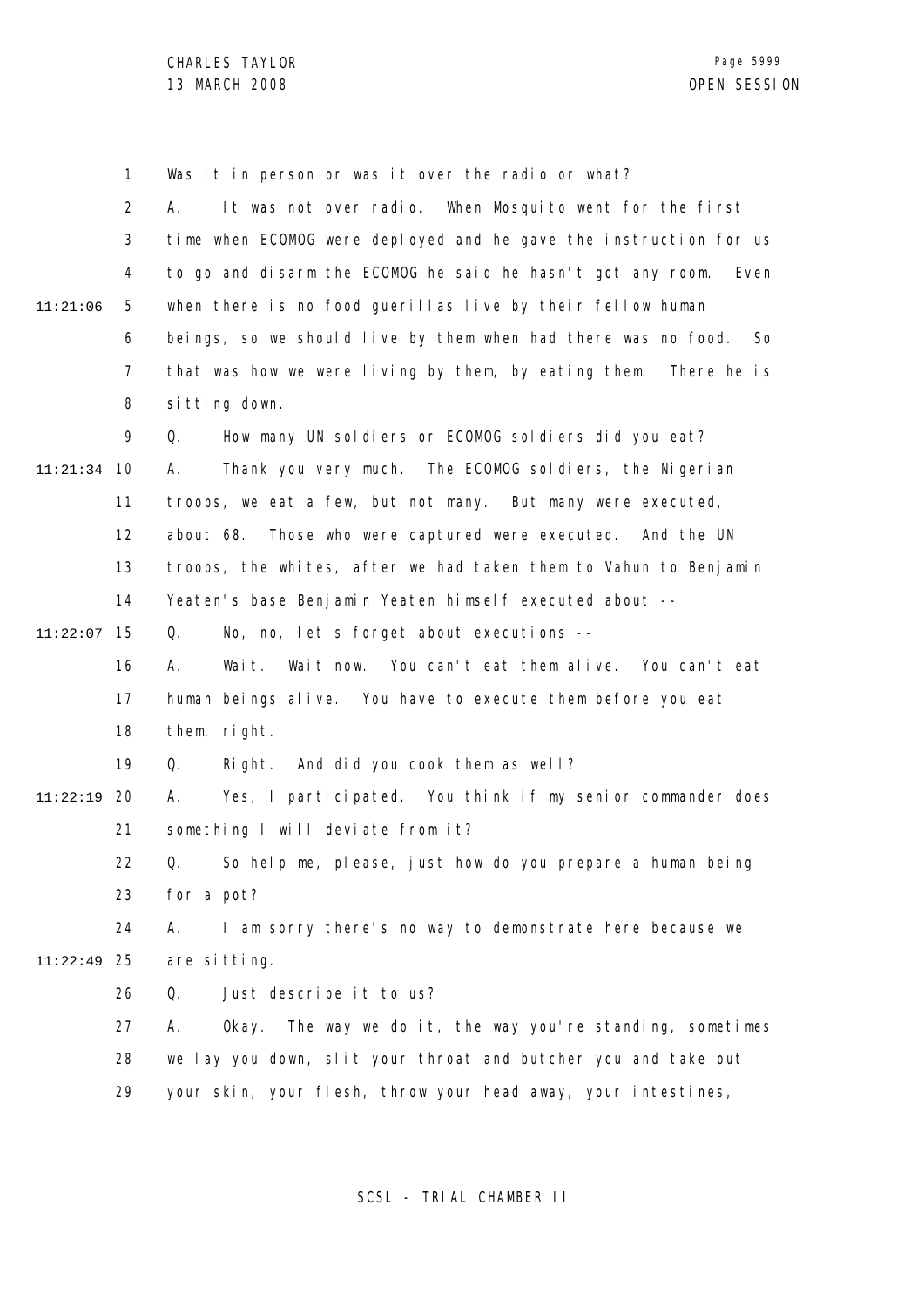|          | 1              | your flesh, we take it and put it in a pot and cook it and eat    |
|----------|----------------|-------------------------------------------------------------------|
|          | $\overline{2}$ | The way you're standing, you cannot stay like that and we<br>it.  |
|          | 3              | We would kill you first and take those parts that are<br>eat you. |
|          | 4              | not good for us and this your palm, your two palms, we would put  |
| 11:23:24 | 5              | them together and clean inside your intestine and wrap it around, |
|          | 6              | because it's not correct. It's a hard bone. Charles Taylor        |
|          | 7              | knows that. That's how we eat them.                               |
|          | 8              | And did you have a preference for white people, Nigerians<br>Q.   |
|          | 9              | or Krahns, which ones taste the best?                             |
| 11:23:48 | 10             | Yes, I have likeness for them, but there was no alternative<br>А. |
|          | 11             | to do it my own way. There was no was no alternative to do it     |
|          | 12             | your own way. As long as it was Charles Taylor who gave           |
|          | 13             | instruction and you did anything your own way you would be surely |
|          | 14             | executed. If I'm Iying, the remaining UN troops, the Africans     |
| 11:24:12 | 15             | that passed through --                                            |
|          | 16             | PRESIDING JUDGE: Mr Witness, pause. You have deviated             |
|          | 17             | from the answer.                                                  |
|          | 18             | MR GRIFFITHS:                                                     |
|          | 19             | Q.<br>Now I mean that wasn't the only instant where you ate human |
| 11:24:28 | -20            | flesh. You also ate Superman's heart, didn't you?                 |
|          | 21             | Yes, by the directive and a ceremony in Ben's yard by the<br>А.   |
|          | 22             | time we turned over his hand to Charles Taylor.                   |
|          | 23             | And did Charles Taylor tell you as well to eat Superman's<br>Q.   |
|          | 24             | heart?                                                            |
| 11:24:53 | 25             | Α.<br>Yes, yes.                                                   |
|          | 26             | Q.<br>Where were you when he told you to do that?                 |
|          | 27             | Ask he himself. I can --<br>А.                                    |
|          | 28             | PRESIDING JUDGE: Mr Witness, I've told you before, no             |
|          | 29             | facetious replies.                                                |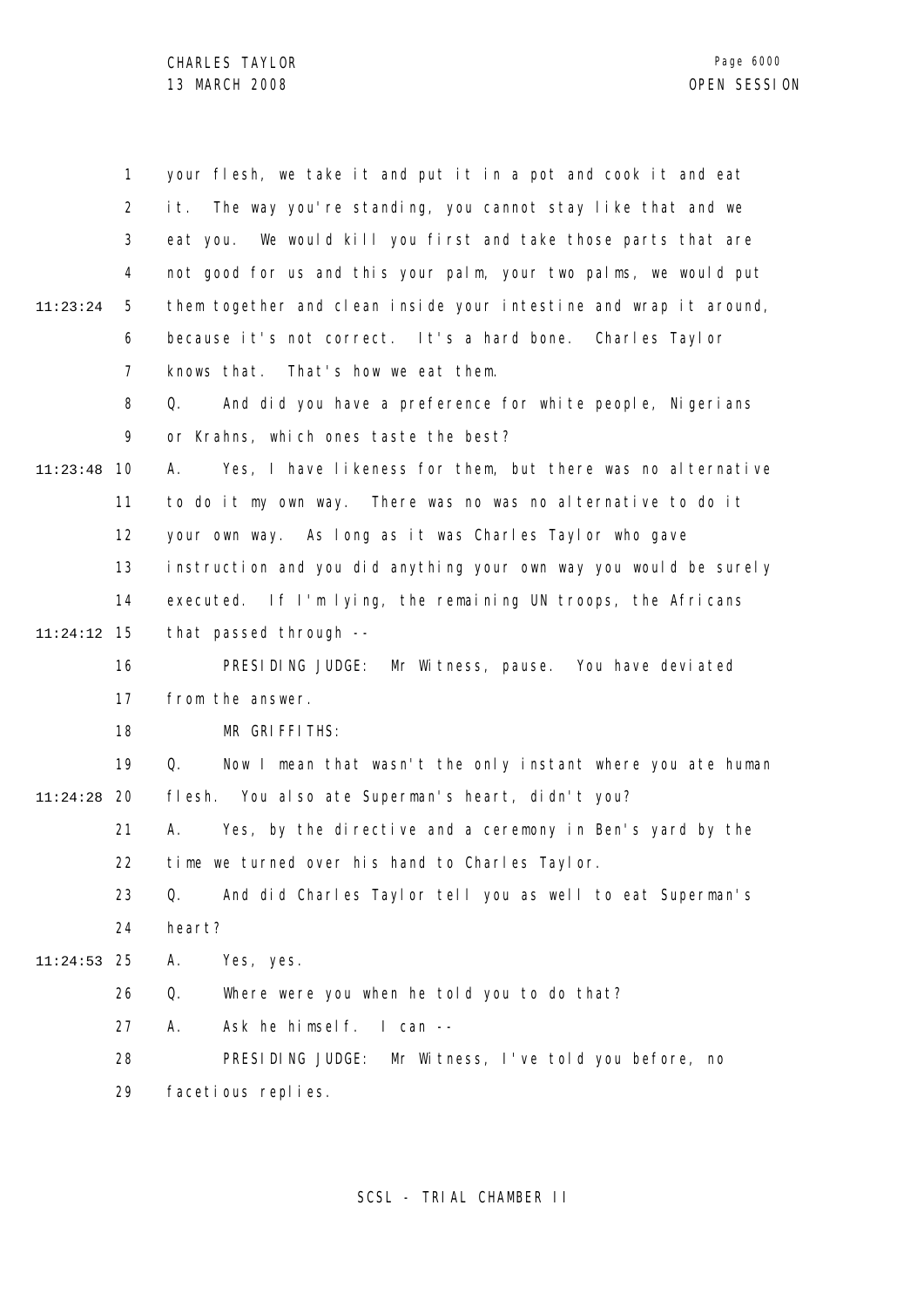1 MR GRIFFITHS:

|          | $\overline{2}$ | Where were you when Charles Taylor told you to eat<br>Q.         |
|----------|----------------|------------------------------------------------------------------|
|          | 3              | Superman's heart?                                                |
|          | 4              | When after he had passed the instruction, because in his<br>А.   |
| 11:25:25 | 5              | security meeting he said whatever instruction comes from Ben     |
|          | 6              | should be executed, whatever instruction came from Ben should be |
|          | 7              | Whoever does not go by Ben's instruction would be<br>executed.   |
|          | 8              | dealt with. So when we killed the men - the man and he said we   |
|          | 9              | should take out the heart and Charles Taylor said we should eat  |
| 11:25:47 | 10             | the heart and take the hand to him. So in my presence Ben and I  |
|          | 11             | entered at the back of his yard. He went inside in Charles       |
|          | 12             | Taylor's house and turned Superman's hand over to him and from   |
|          | 13             | there he gave us \$200 each, went into his car and bought - he   |
|          | 14             | went and bought the ingredients to cook the man's heart with.    |
| 11:26:10 | 15             | That's how I believed that that was his instruction.             |
|          | 16             | Q.<br>So it wasn't Charles Taylor who actually told you, it was  |
|          | 17             | Benjamin Yeaten?                                                 |
|          | 18             | It was Charles Taylor. It was Charles Taylor. It was<br>А.       |
|          | 19             | Charles Taylor. Listen to my explanation.                        |
| 11:26:28 | 20             | So help me one final time because we're running out of<br>Q.     |
|          | 21             | Where were you when Charles Taylor gave you the<br>time.         |
|          | 22             | instruction to eat Superman's heart?                             |
|          | 23             | At that time we had already executed Superman. We were in<br>Α.  |
|          | 24             | Monrovia with the man's heart and the arm.                       |
| 11:26:57 | 25             | PRESIDING JUDGE: Mr Witness, listen to the question.<br>The      |
|          | 26             | question is about a place. Where were you? Where?                |
|          | 27             | THE WITNESS: Okay, we were in Monrovia. In Monrovia.<br>In       |
|          | 28             | Monrovia.                                                        |
|          | 29             | MR GRIFFITHS:                                                    |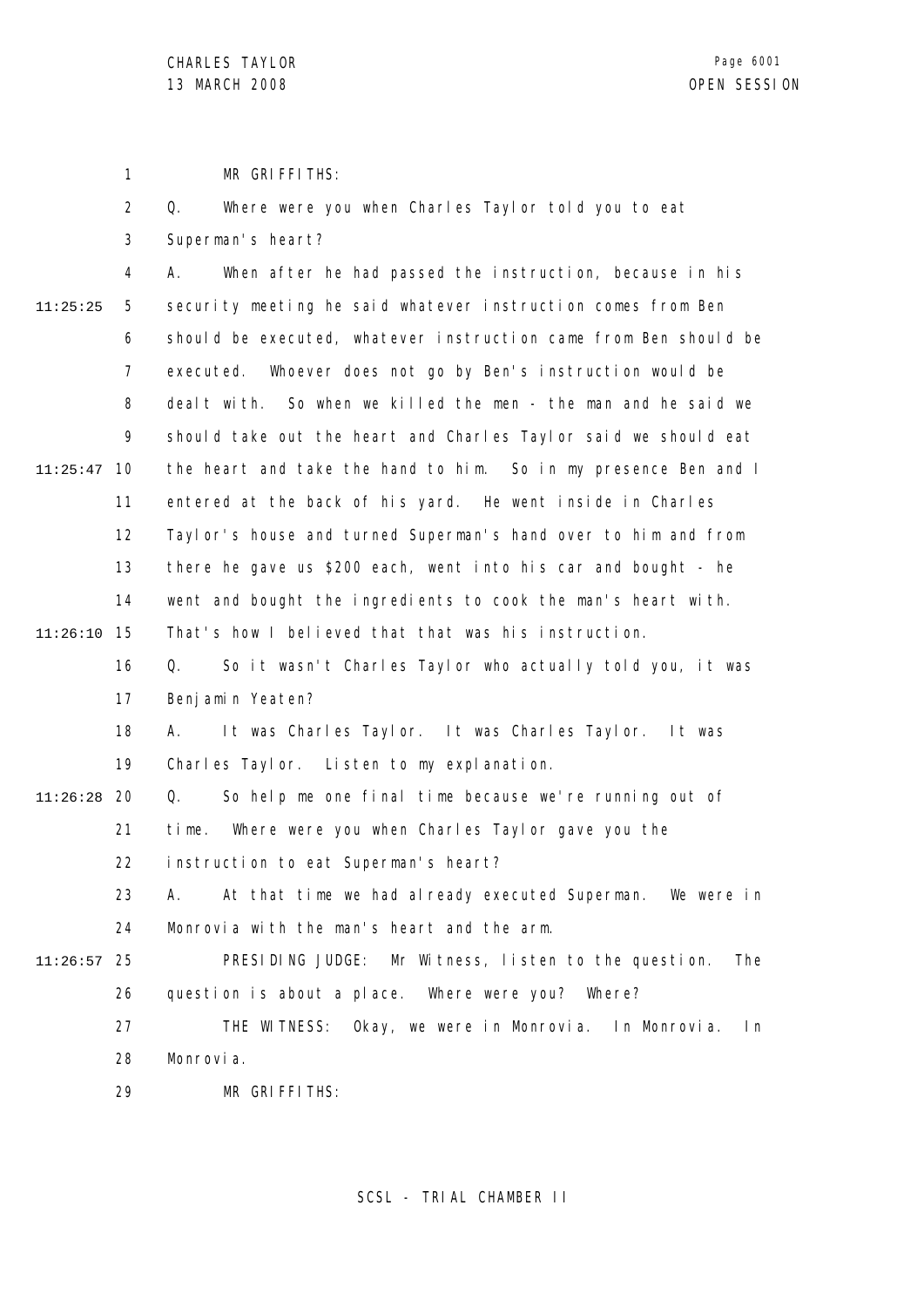1 2 3 4 5 6 7 8 9 10 11:27:43 11 12 13 14 15 11:28:03 16 17 18 19 20 11:28:20 21 22 23 24 25 11:28:45 26 27 28 11:27:29 Q. Where in Monrovia was it that Charles Taylor stood in front of you and said, "Zigzag, I want you not only to cut off his hand but to also eat his heart". Where were you when Taylor said that to you? MR KOUMJIAN: Objection, your Honour. As stated the question assumes facts that the witness has not testified to. PRESIDING JUDGE: You're being overly precise, Mr Griffiths. You're assuming that the person was in front of him, et cetera. MR GRIFFITHS: Q. Was there ever a time when you stood in front of Charles Taylor physically like now and he said to you, "Zigzag, I want you to go out and eat a human being" or a part of a human bei ng? A. Apart from Superman? Q. Anyone. Anybody? A. Okay, thank you. Q. Whether he be white -- A. Thank you, I understand. It happened twice when Gbarnga fell. I stood physically before Charles Taylor at the time Robin White was interviewing him. They were standing beside a jeep and he was telling the man that he was in his yard. That is the time he telephoned the Death Squad for me to carry out that execution. Anywhere there are human beings, you should eat them. They are no longer human beings. I was not in position to eat them raw, rather than to cook them with pepper and salt and fix some barbecue with them. It was from Gbarnga. MR GRIFFITHS: Would that be a convenient point, your

> 29 Honour?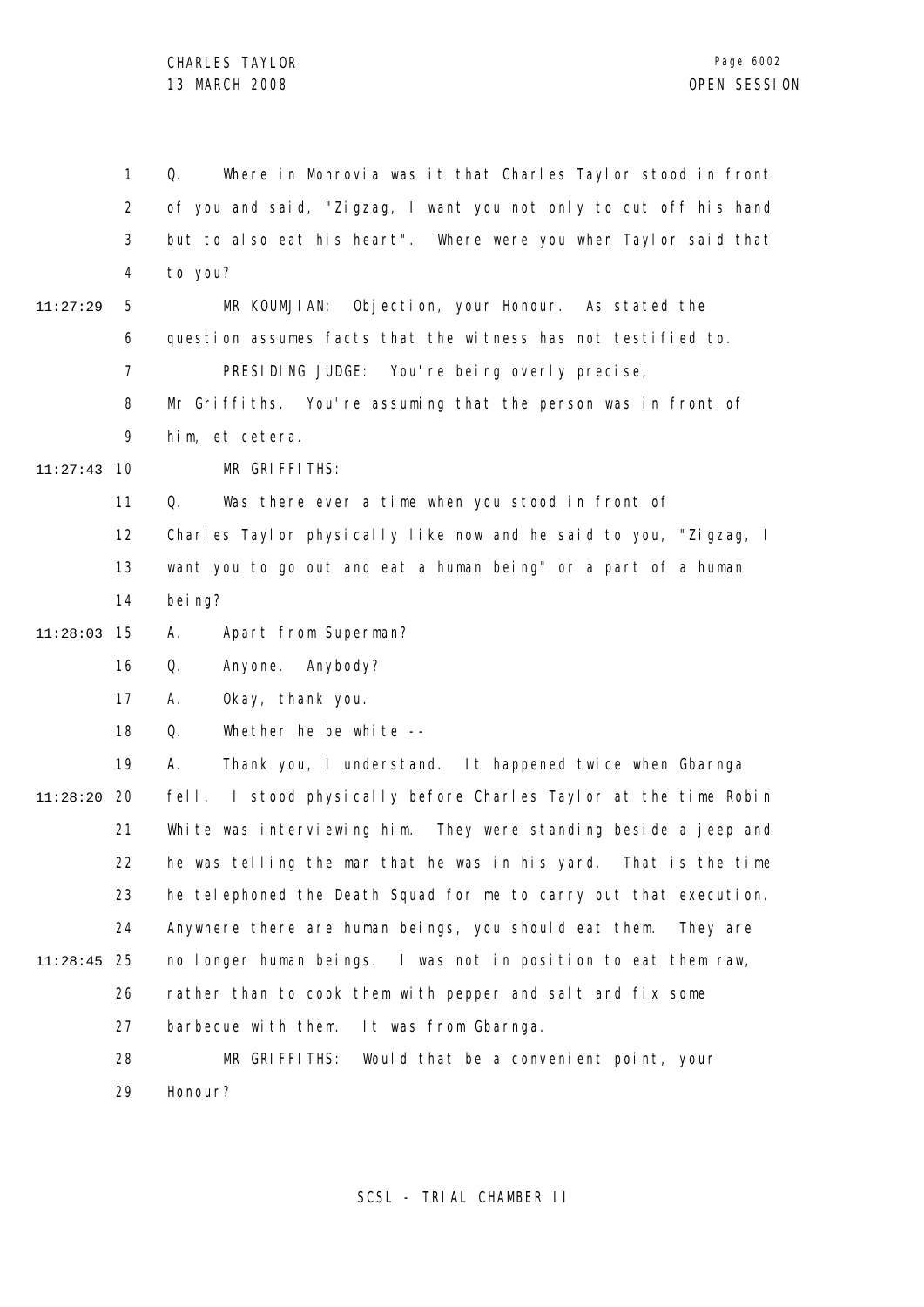|          | $\mathbf{1}$   | PRESIDING JUDGE: Indeed, Mr Griffiths. We will take the           |
|----------|----------------|-------------------------------------------------------------------|
|          | $\overline{2}$ | normal mid-morning adjournment. We will resume at 12 o'clock.     |
|          | 3              | [Break taken at 11.30 a.m.]                                       |
|          | 4              | [Upon resuming at 12.02 p.m.]                                     |
| 12:01:31 | 5              | PRESIDING JUDGE:<br>Mr Griffiths, please proceed.                 |
|          | 6              | MR GRIFFITHS: I am grateful, your Honour:                         |
|          | $\overline{7}$ | Mr Marzah, before we adjourned --<br>Q.                           |
|          | 8              | Yes.<br>А.                                                        |
|          | 9              | -- I was asking you about your eating habits and I just<br>Q.     |
| 12:01:45 | 10             | want to ask you a bit more before I close that topic, please.     |
|          | 11             | Now, if I understand your account, you played a very important    |
|          | 12             | role in the killing of Superman; is that right?                   |
|          | 13             | Yes, by my president's, Charles Taylor's, directive, for my<br>А. |
|          | 14             | life's safety, yes.                                               |
| 12:02:14 | 15             | Q.<br>Can I pause for a moment to suggest that maybe we could get |
|          | 16             | on a lot quicker if you don't add "on the instructions of         |
|          | 17             | Charles Taylor" at the end of every sentence. All right? Let us   |
|          | 18             | try a short answer. Now, did you also kill a man called AFRC      |
|          | 19             | Rambo?                                                            |
| 12:02:40 | 20             | No, Rambo was killed by Eddie Kanneh, through<br>А.               |
|          | 21             | Charles Taylor's instruction, for him not to reveal information   |
|          | 22             | to JP.                                                            |
|          | 23             | Let us just be clear about it. You did not kill Rambo?<br>Q.      |
|          | 24             | I did not kill Rambo, but Eddie Kanneh was instructed by<br>А.    |
| 12:03:09 | 25             | Charles Taylor and Eddie Kanneh killed Rambo on Camp Schefflein   |
|          | 26             | Hi ghway.                                                         |
|          | 27             | MR GRIFFITHS: Can I, for everybody's assistance and future        |
|          | 28             | reference, ask that we put next to that answer "TF1-371".         |
|          | 29             | I am not sure what counsel is asking.<br>MR KOUMJIAN:<br>Are we   |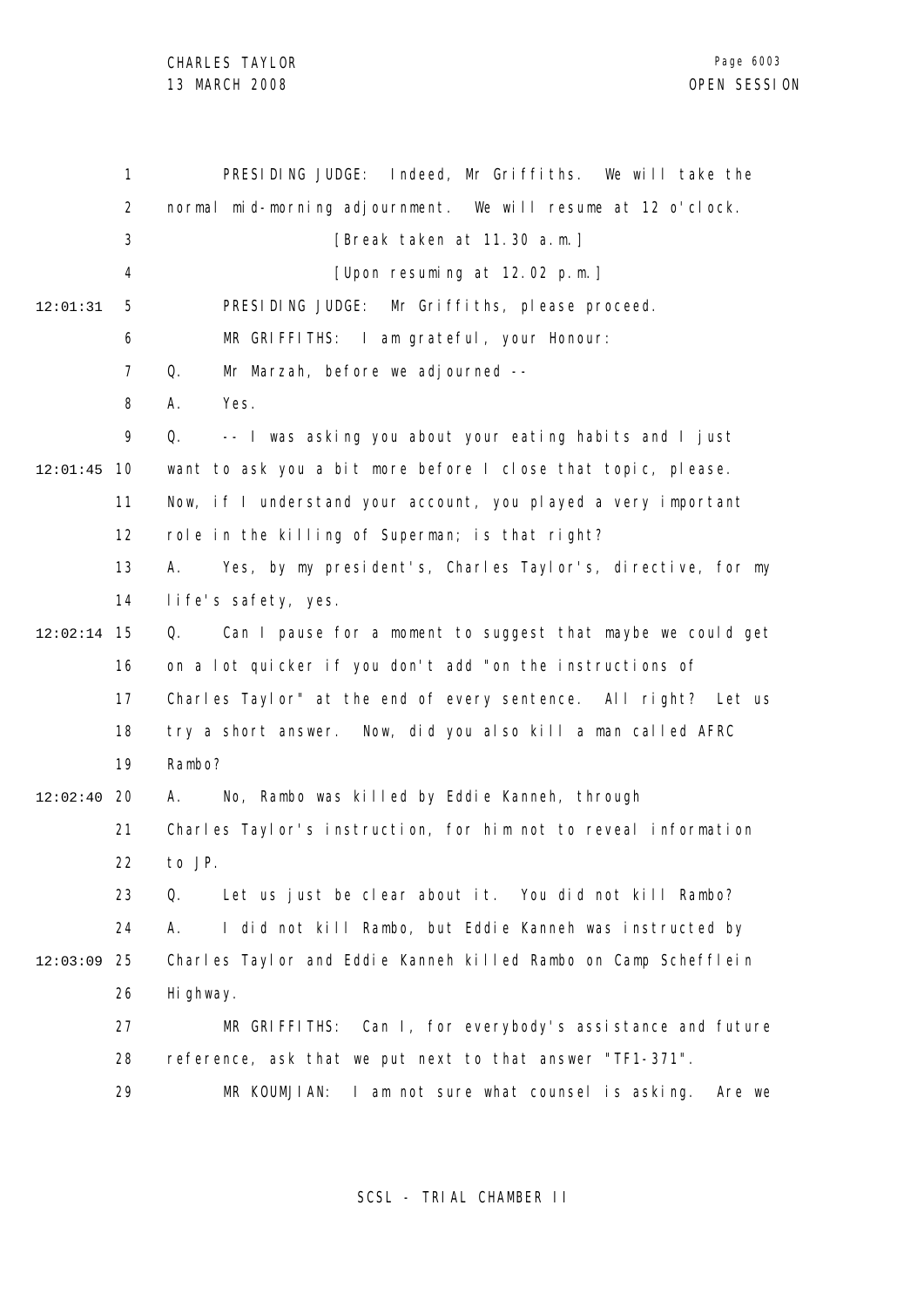1 2 3 4 5 6 7 8 9 10 12:04:02 11 12 13 14 15 12:04:23 16 17 18 19 12:04:58 20 21 22 23 24 25 12:06:01 26 27 28 29 12:03:46 arguing the case at this point? PRESIDING JUDGE: Is this a matter that would be more relevant in submissions? MR GRIFFITHS: It is just so that everybody can have in mind the particular answer and that other reference, your Honour. I was just hoping to be helpful. PRESIDING JUDGE: Very well. JUDGE SEBUTINDE: Mr Griffiths, I am just concerned about protective measures. I don't know why you are asking us to put "TF1-371" against this kind of answer, but is this in any way going to jeopardise the protective measures of TF1-371? MR KOUMJIAN: I would say no. MR GRIFFITHS: I don't think it will, your Honour, which is why I quite deliberately used the reference rather than the name. I am conscious, given my slip yesterday, we need to be careful: Q. Now, the final matter I want to deal with on this topic is regard to that account you gave yesterday about the President of Liberia, as he then was, engaging in the murder of a pregnant woman on the beach outside White Flower, okay? Now, can we turn first of all, please, to page 101, Madam Court Manager, in the bundle. We will need 102 as well, please. We are looking at a record made of an interview conducted with you on 24 February 2008 and in that interview you said this, "There was a woman" paragraph 7, your Honours: "There was a woman who was believed to be from ULIMO-J who was killed on the orders of and in the presence of Charles Taylor. She was arrested in Monrovia and taken to the beach behind the old White Flower by Charles Taylor's men. This happened before Taylor became president and during the time of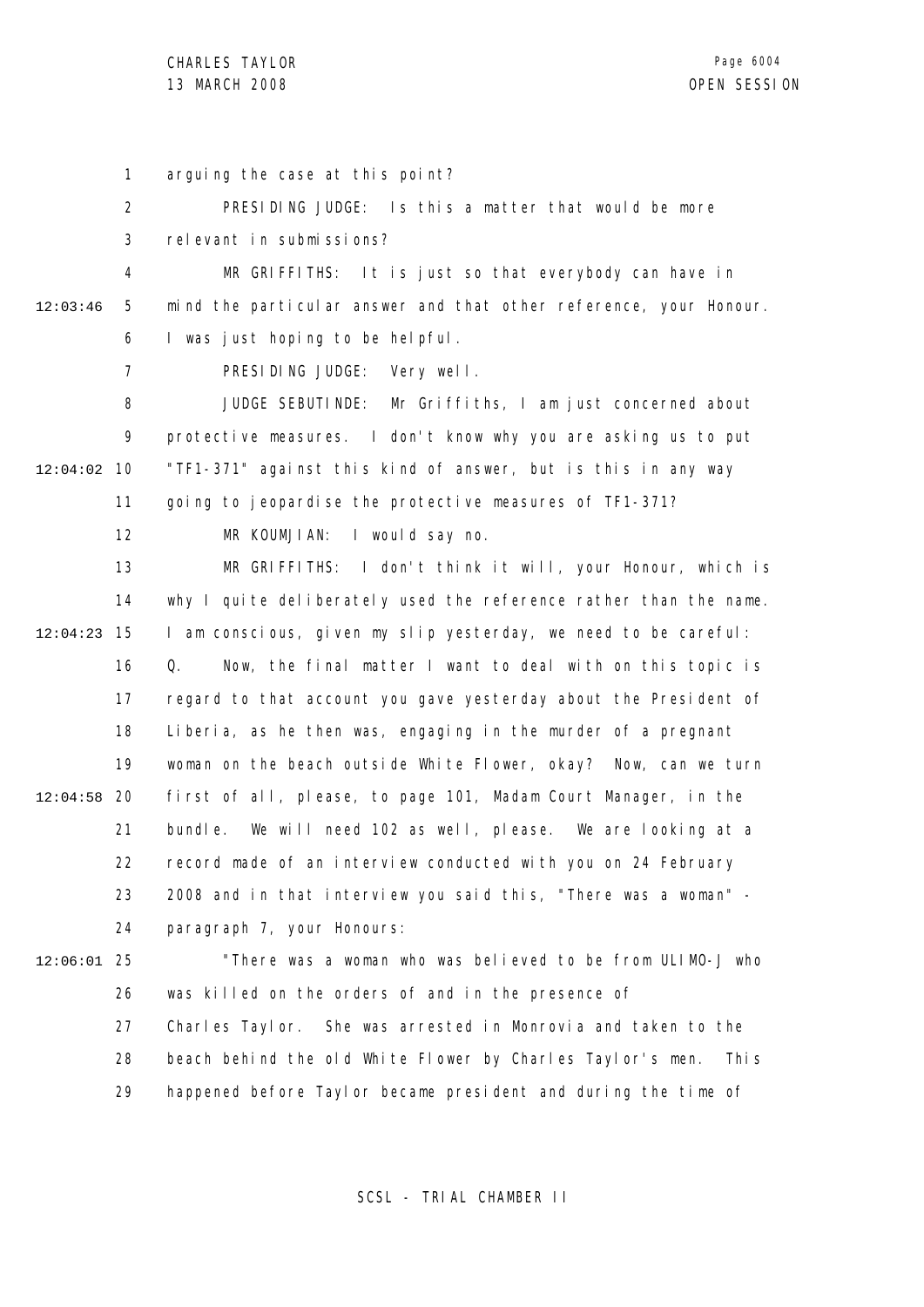|          | 1              | the transitional government in Liberia. The woman was pregnant.   |
|----------|----------------|-------------------------------------------------------------------|
|          | $\overline{2}$ | Taylor ordered for her to be stripped naked and to be put into a  |
|          | 3              | Those present with Taylor at the scene included Benjamin<br>pi t. |
|          | 4              | Yeaten and the witness. As she was being covered by sand, the     |
| 12:07:19 | 5              | woman looked up at Taylor and pleaded with him to release her.    |
|          | 6              | The witness and other continued to pour sand over her until she   |
|          | 7              | was completely buried. After which a white sheep was released on  |
|          | 8              | top of the pit and the witness and others tore the meat off the   |
|          | 9              | live sheep and ate the meat."                                     |
| 12:08:01 | 10             | Is that true?                                                     |
|          | 11             | Yes, yes, but this woman she was not specifically from<br>А.      |
|          | 12             | ULIMO-J, but I told you, upon our arrival in '95 in Monrovia,     |
|          | 13             | that was the first ceremony for Charles Taylor, yes.              |
|          | 14             | Help me with this: Would you agree, Mr Marzah, that an<br>Q.      |
| 12:08:27 | 15             | event like this is very dramatic?                                 |
|          | 16             | Yes, it is bad, but it was Charles Taylor's ceremony for<br>А.    |
|          | 17             | his presidential job and I don't have - I didn't have any         |
|          | 18             | al ternative to it.                                               |
|          | 19             | Help me with this, please: Given that you started talking<br>Q.   |
| 12:08:57 | 20             | to the Prosecution on 31 January 2006, why did it take you two    |
|          | 21             | years, until February 2008, to remember this dramatic act?<br>Why |
|          | 22             | did it take you so long to mention it?                            |
|          | 23             | Just imagine to rule a country for over 14, 15 years, there<br>А. |
|          | 24             | have been so many stories that I can't recall all at the same     |
| 12:09:29 | 25             | Thank you.<br>time.                                               |
|          | 26             | Q.<br>Were you present at any other event like this?              |
|          | 27             | On this woman's issue?<br>А.                                      |
|          | 28             | Any other event where someone is buried alive and you eat a<br>Q. |
|          | 29             | live sheep. Have you ever done that on any other occasion?        |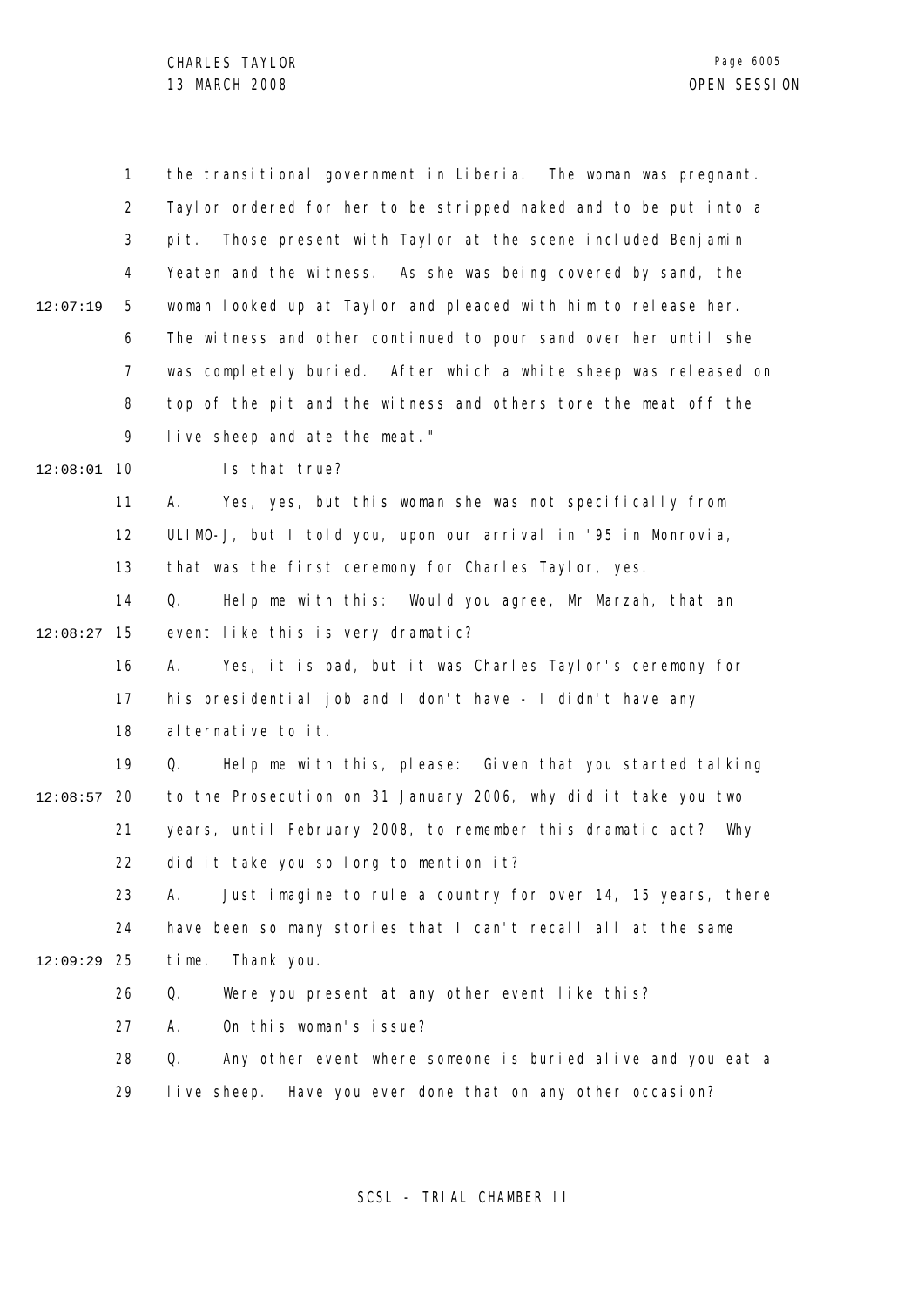|          | $\mathbf{1}$ | The one that I remember it is $--$<br>А.                          |
|----------|--------------|-------------------------------------------------------------------|
|          | 2            | Q.<br>Have you ever done that on any other occasion, yes or no?   |
|          | 3            | The one that I remember is what I have explained.<br>А.           |
|          | 4            | So try and help us please --<br>Q.                                |
| 12:10:19 | 5            | That is what I remember.<br>А.                                    |
|          | 6            | You appreciated when you first went to speak to the<br>Q.         |
|          | 7            | Prosecution, in January 2006, that they wanted to hear about all  |
|          | 8            | the bad things that Charles Taylor had done. You understood       |
|          | 9            | that, didn't you?                                                 |
| 12:10:35 | 10           | Thank you. All the activities of Charles Taylor I cannot<br>А.    |
|          | 11           | recall. I told you it was not documented and it was not on        |
|          | 12           | record as something that I could study. The one that I could      |
|          | 13           | remember is what I have explained. Even when I go, after they     |
|          | 14           | have read my statement to me, that one that was not correct,      |
| 12:11:02 | 15           | I told them to rectify the error that was therein.                |
|          | 16           | I am still seeking your assistance, please. How did it<br>Q.      |
|          | 17           | take you two years to remember?                                   |
|          | 18           | I will help.<br>А.                                                |
|          | 19           | How did it take you two years, Mr Marzah, to remember<br>Q.       |
| 12:11:20 | 20           | something like this?                                              |
|          | 21           | Thank you very much. As you talk - thank you very much.<br>А.     |
|          | 22           | As you are talking I am remembering some more than even what      |
|          | 23           | I have expl ai ned.                                               |
|          | 24           | Q.<br>Tell us some more then, please.                             |
| 12:11:42 | 25           | It depends on your question, but this one that you have<br>А.     |
|          | 26           | asked me about, that is the one I remembered to explain to the    |
|          | 27           | Prosecutor, but if there is any other question for me to remember |
|          | 28           | some more, I will still explain to you in detail.                 |
|          | 29           | I will ask you once more and then I will move on. Why did<br>Q.   |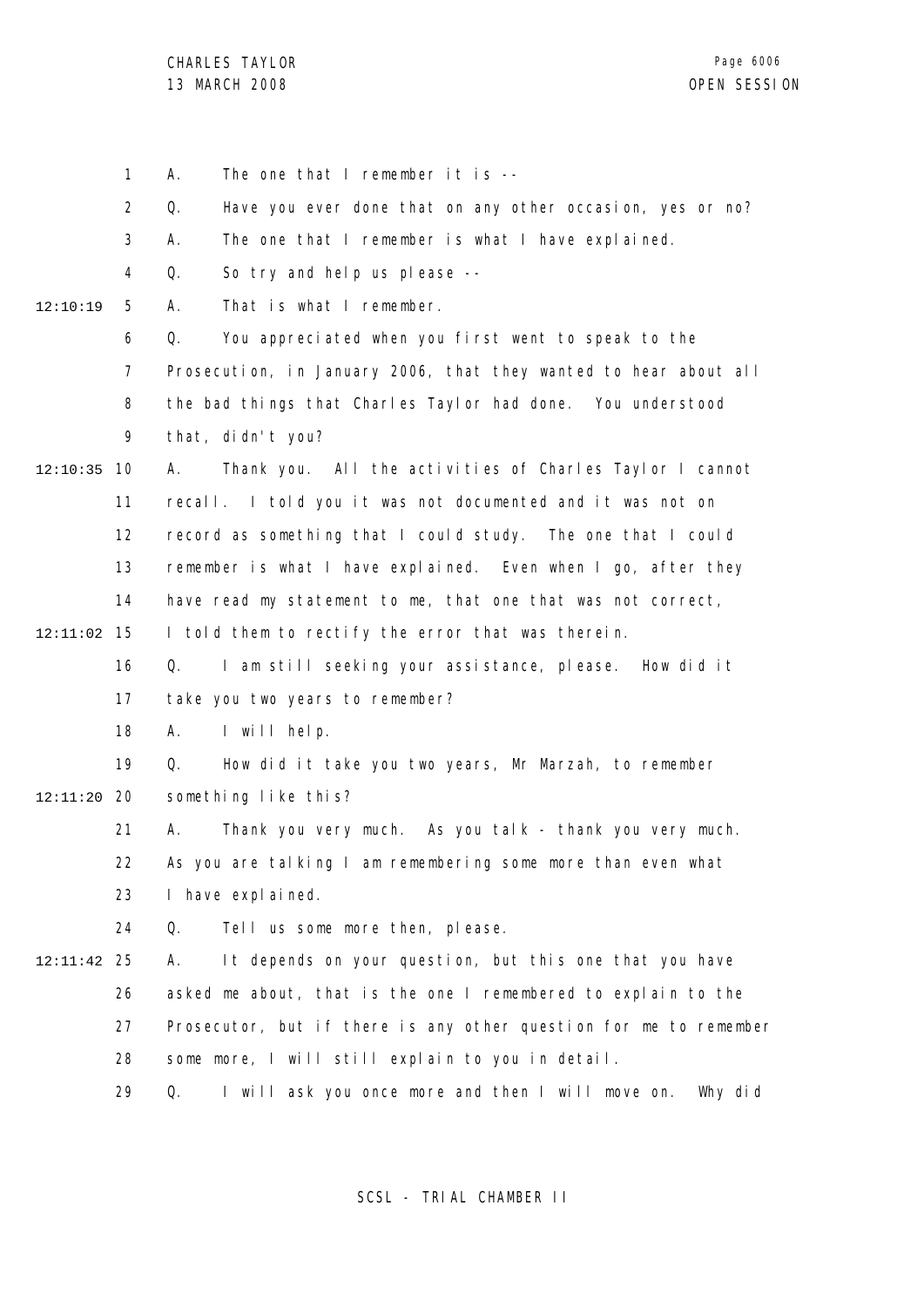1 2 3 4 5 6 7 8 9 10 12:13:09 11 12 13 14 15 12:13:21 16 17 18 19 12:13:50 20 21 22 23 24 25 12:14:13 26 27 28 29 12:12:29 it take you so long to remember this? A. Because the activities - I told you as chief of operations I was having so many problems on my hands concerning Liberia, Guinea, Ivory Coast and Sierra Leone. So, you know, whilst we were talking, some came to mind. Q. Given that you have given us this account, and in order to test its veracity, that is whether or not you are telling the truth, you know where it says there that you and the others tore the meat off the live sheep and ate the meat, is that true? A. Yes, yes. I told you it was a ceremony. Q. Did you use any knife, or any other implement, to cut up the sheep? A. No, no. Q. You used your bare hands? A. Bare hands. We fought over it as a guerilla ceremony. Q. So, just so that we get a picture of this scene on the beach outside Monrovia, how many people were present around this white sheep? A. Please let me stand up a little and demonstrate to you. Q. Yes, please. I want as much of your help as you can give us please. A. Okay, the ceremony that I am talking about is something that after burying the lady alive, the sheep was used as his presidential ceremony for the other five councilors to be afraid of him. So, it is not something to kill the sheep with a knife. It was a guerilla ceremony. Thank you. Q. All I am seeking your assistance on is the details of this scene because we want to be able to picture it to see whether or not you are telling us the truth. How many people were present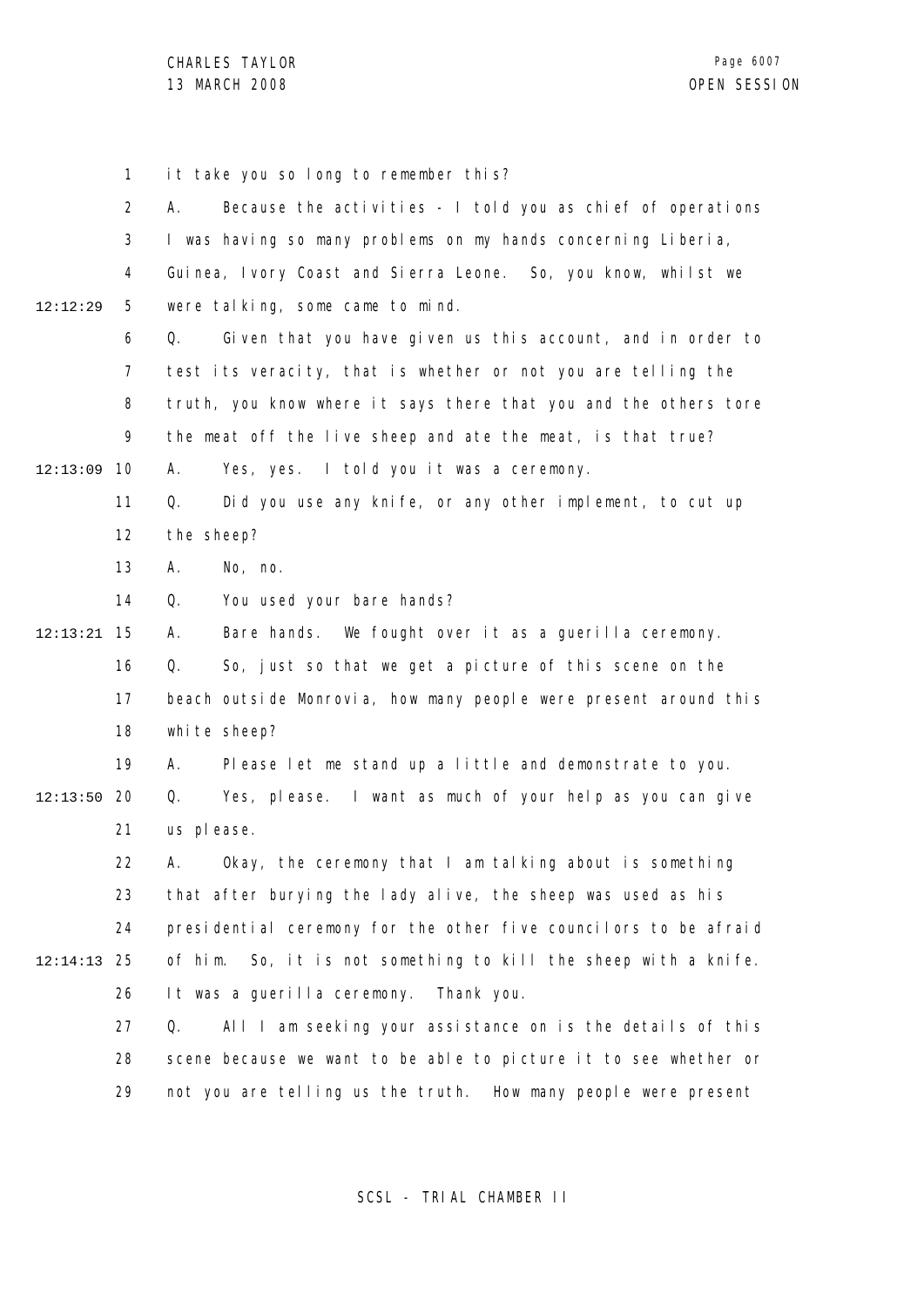1 2 3 4 5 6 7 8 9 10 12:15:14 11 12 13 14 15 12:15:39 16 17 18 19 12:16:04 20 21 22 23 24 25 12:16:24 26 27 28 29 12:14:49 first of all? A. Okay. Q. Let us take it in stages. How many people were present? A. Thank you very much. It was not four people, four men, or five men. It was a group of people. At the time this man was still - this man - aide-de-camp. THE INTERPRETER: Your Honours, can he repeat the name of the aide-de-camp? PRESIDING JUDGE: Mr Witness, the interpreter asks that you repeat the name of the aide-de-camp. THE WITNESS: I said at that time Bulldog was not the aide-de-camp. He was just a security. They were there, Benjamin Yeaten was there, Isaac Musa was there, Joe Tuah was there. Who else? Sandoh Johnson was there. MR GRIFFITHS: Q. You, of course, were there. A. I myself was present and - if you ask me when I am answering your question - when I am answering your question don't interrupt, please. I am answerable to your questions, Mr Lawyer. So, when you permit me to answer you, I will talk, so talk again. Thank you. Okay, but then it must not repeat itself. I will do it to you. MR KOUMJIAN: Just a correction for the transcript. The person who was not then an aide-de-camp, the witness said Bulldog, but the transcript doesn't have that. PRESIDING JUDGE: Mr Witness, we control the Court, not you. THE WITNESS: Sorry, sir. Sorry, sir, Mr President. Sorry, sir. Sorry.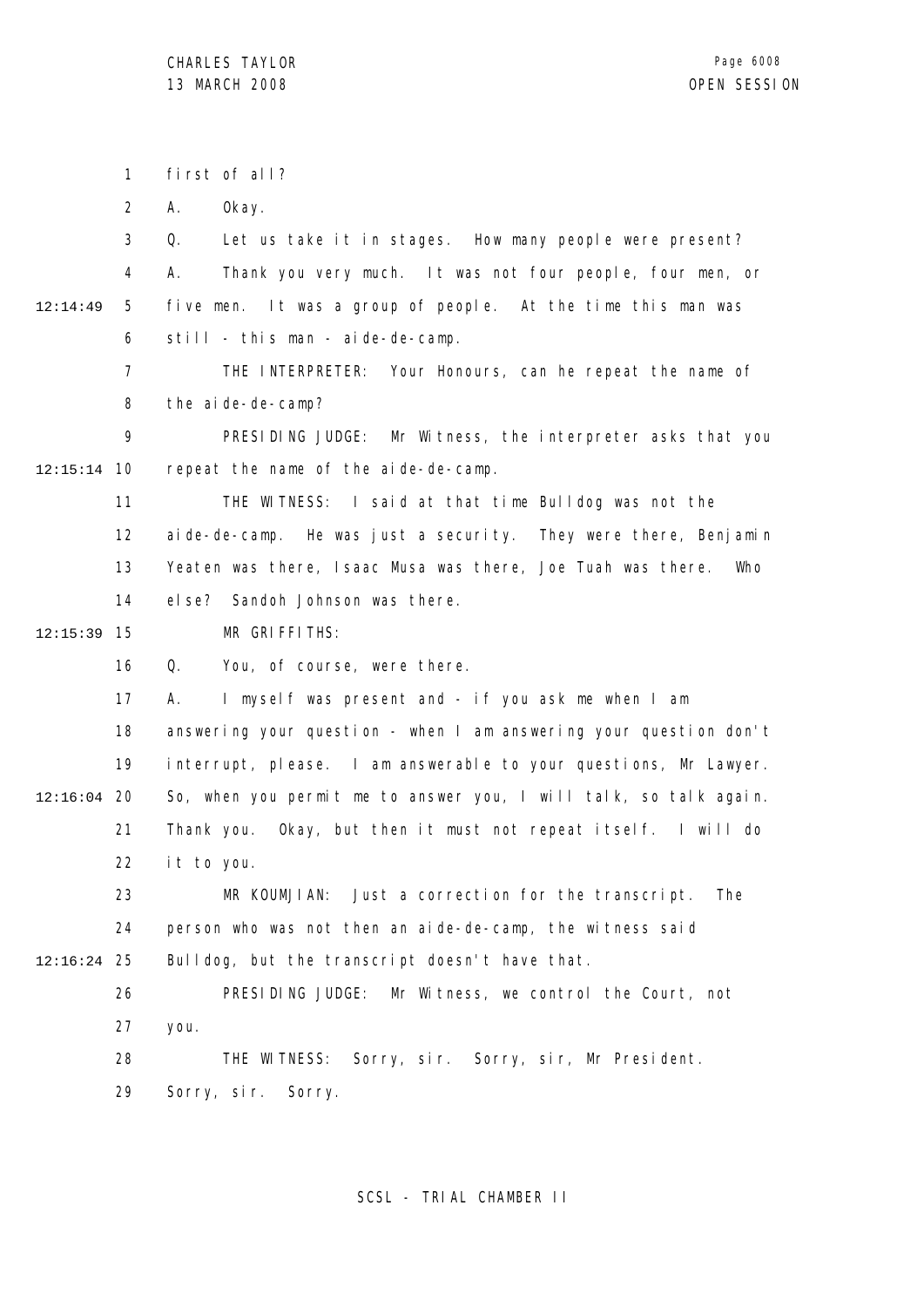1 2 3 4 5 6 7 8 9 10 12:17:11 11 12 13 14 15 12:17:24 16 17 18 19 20 12:17:41 21 22 23 24 25 12:18:00 26 27 28 29 12:16:53 PRESIDING JUDGE: Continue with your answer, please. THE WITNESS: Thank you, okay. Repeat it. Please continue. PRESIDING JUDGE: We have got most of the answer. You were asked the people and we've got many names. Please continue with those. MR KOUMJIAN: Sorry, I believe one thing was transcribed incorrectly and may be important. The name Johnson, I believe the witness said the first name Sandoh with an "O". We can check with the witness, but that is what we heard. PRESIDING JUDGE: Thank you, Mr Koumjian. Mr Witness, did you say Samuel Johnson, or Sandoh Johnson? THE WITNESS: I said Sandoh Johnson, yes. PRESIDING JUDGE: Thank you, Mr Witness. If that can be noted. MR GRIFFITHS: Q. Just so that we all appreciate why that is so significant, whose son is he supposed to be? A. After these people I told you, since '95 up to this time, it was not something whereby we listed the people, but we who were the target commanders were many there, but those who were our senior people, these are the people I have been able to name to you. But we were in a group and after -- PRESIDING JUDGE: Pause, Mr Witness, again. I understand counsel is saying, "Whose son is Sandoh?" MR GRIFFITHS: Sandoh, S-A-N-D-O-H, your Honour. PRESIDING JUDGE: Thank you. Sandoh Johnson. THE WITNESS: Yes, Mr President, I don't know Sandoh Johnson's mother and father because I met him in Monrovia.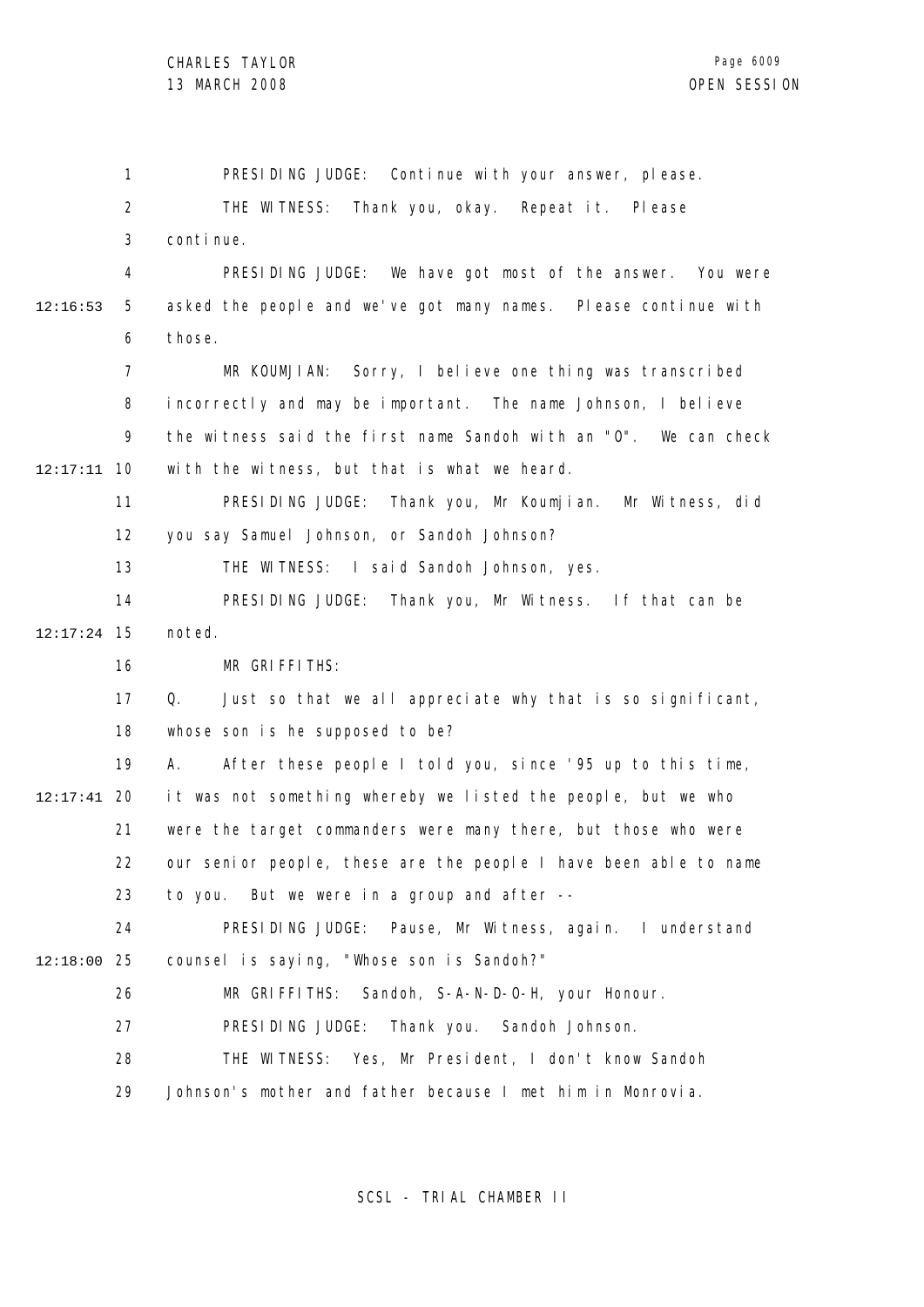1 2 3 4 5 6 7 8 9 12:19:07 10 11 12 13 14 15 12:19:25 16 17 18 19 12:19:44 20 21 22 23 24 25 12:20:02 26 27 28 29 12:18:40 MR GRIFFITHS: Q. So, if we can summarise thus far - and I want you to appreciate I am just seeing whether there is any truth to this on your reckoning, would it be fair to say there was a group of about 10 to 12 people there, based on what you have told us so far? A. I am telling you more than that. It was a ceremony and this ceremony of this sort, to fight a raw animal, it is a culture from way back in our tradition. Even when the querillas are ready to make sacrifice, they will fight over a living animal and share it among themselves. You who are lucky will get a piece. If you are not lucky, you won't get. Q. Were you lucky? A. I had a piece, I had a piece. I had a piece and it was not an animal to cook, or roast. Any piece that stays with you, straight in your mouth. JUDGE SEBUTINDE: Mr Griffiths, when the witness says "guerillas" is he now referring to the animal in the wild, or the fighters, the guerillas? MR GRIFFITHS: Maybe I should clarify that: Q. You heard her Honour's question. Can you answer, please? A. Yes, sir, I can answer that question. When we say guerillas we are talking about the fighting men, yes. It is the fighting men. Q. So, you got a piece, but the second part of my question is this - and you remember I am testing the truth of what you are telling us - how did they manage, without any knives or any implement, to cut up and tear this sheep apart? I am glad you find it funny.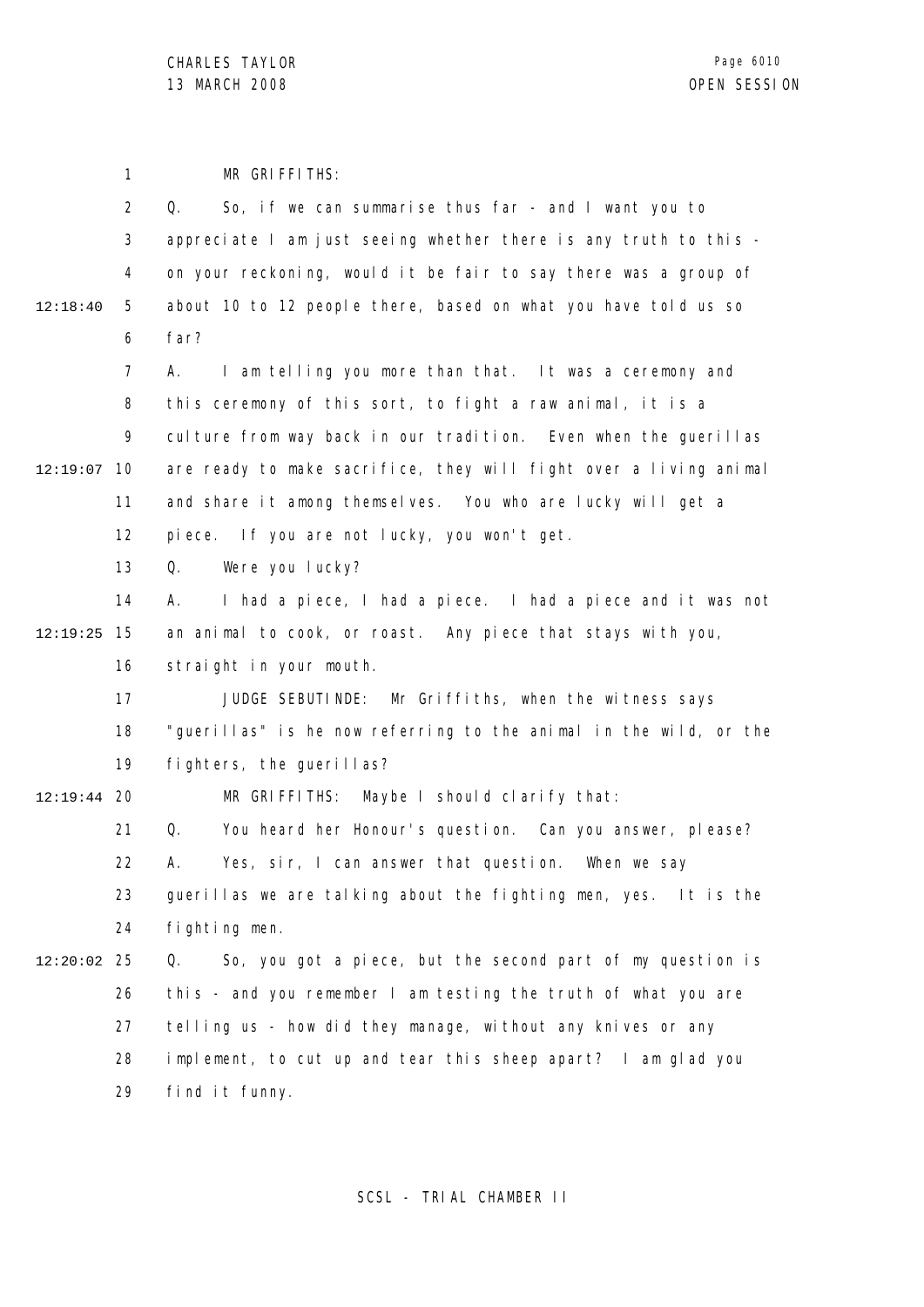1 2 3 4 5 6 12:20:48 A. Mr Lawyer, I am happy. That is why I am laughing. You are supposed to know, as a African, when we are talking about the warrior ceremony and moreover to fight over a living animal, you know, it was something even some people who were wounded on their bodies and all. Mr Lawyer, you are supposed to know. You are from Africa.

7 8 9 10 12:21:03 PRESIDING JUDGE: Mr Witness, it is not proper to be personal to counsel in things like this. That is not the proper way to do things. You should answer the question directly and not make personal comments.

> 11 THE WITNESS: Yes.

12 MR GRIFFITHS:

13 14 15 12:21:19 16 17 18 19 12:21:45 20 21 22 Q. It is not something I was used to in Kingston, Jamaica, Mr Marzah, so that is why I am asking for your assistance. A. Okay. Let me assist you here. In Africa when we talk about the warrior, even way back with bow and arrow, before they go to war, for instance, they will bring a living animal, they have the bow and arrow, they will stab it with it to make the ceremony. They will fight over it. But that happened at White Flower after the burial of this pregnant woman alive and we were so many and some people had blood on them. They only had blood on them, they couldn't get it.

23 24 25 12:22:11 Q. You mentioned bow and arrows and spears. I am not asking you about that. I am asking: How do you tear up a furry animal with your bare hands?

26 27 28 29 A. Naked hands, naked, bare hands. We take it, fighting over it, pushing it here and there until it was butchered. We split it. To even get a piece, it was a war. You who would get a piece would be lucky at war.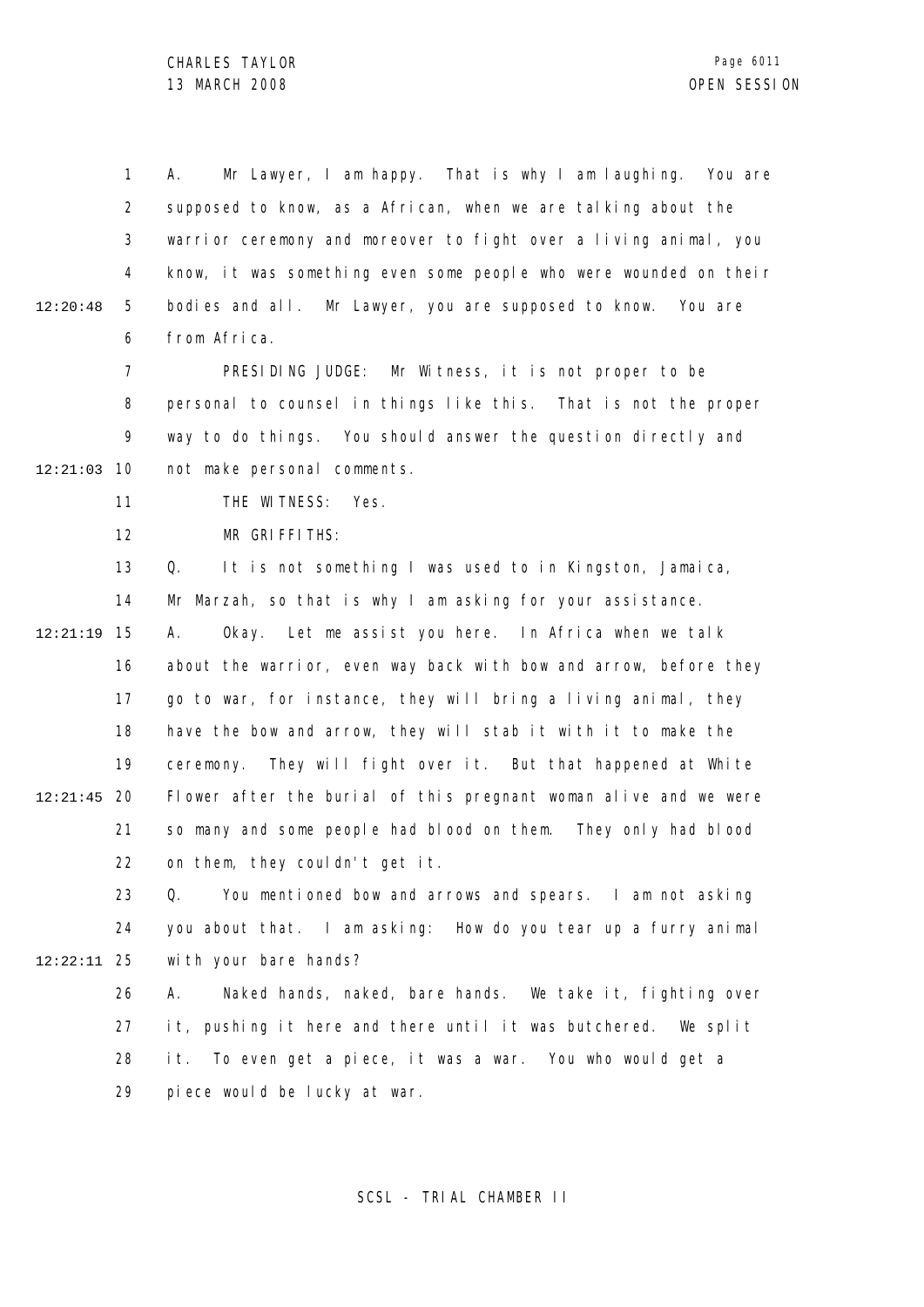1 2 3 4 5 6 7 8 9 10 12:23:16 11 12 13 14 15 12:23:41 16 17 18 19 12:24:09 20 21 22 23 24 25 12:24:46 26 27 28 29 12:22:51 Q. We have spent this little time, Mr Marzah, going over this matter because I suggest that this is a lie. Charles Taylor was never present with you at any such ceremony. That is right, isn't it? A. I am telling you the truth and it is your right to bring up criticisms because it is your job, but it is the truth that I am telling you and it is nothing but the truth. Before God and man, that is what I am telling you. Q. I suggest that it is a figment of your imagination. That is the truth, isn't it? A. I am telling you the living truth. There is Charles Taylor sitting behind you, ask him. Maybe if he is truthful to you he will be exact. Yes, sir, yes, sir. Q. [Overlapping speakers] to deal with something else. You joined the Liberian armed forces as a recruit in 1978, didn't you? A. Yes. Q. You were aged 17 at the time. A. No, at the age of 19. I was born on 7 June 1958. If he wrote something like that, that means the person does not know the calculation of my age. Q. If we turn to page 10 - I am sorry to bother you again, Madam Court Attendant. Page 10 at the bottom, page 00016697 at the top, paragraph 2, and this is a record made by a Mr Rob Hotston, investigator, and a Mr David Cunningham, along with an interpreter, on 8 March 2006. Paragraph 2, "The witness stated that he joined the Liberian army in 1978 at the age of 17." Is that right? A. It is wrong. I told you I was born in 1958, 7 June, and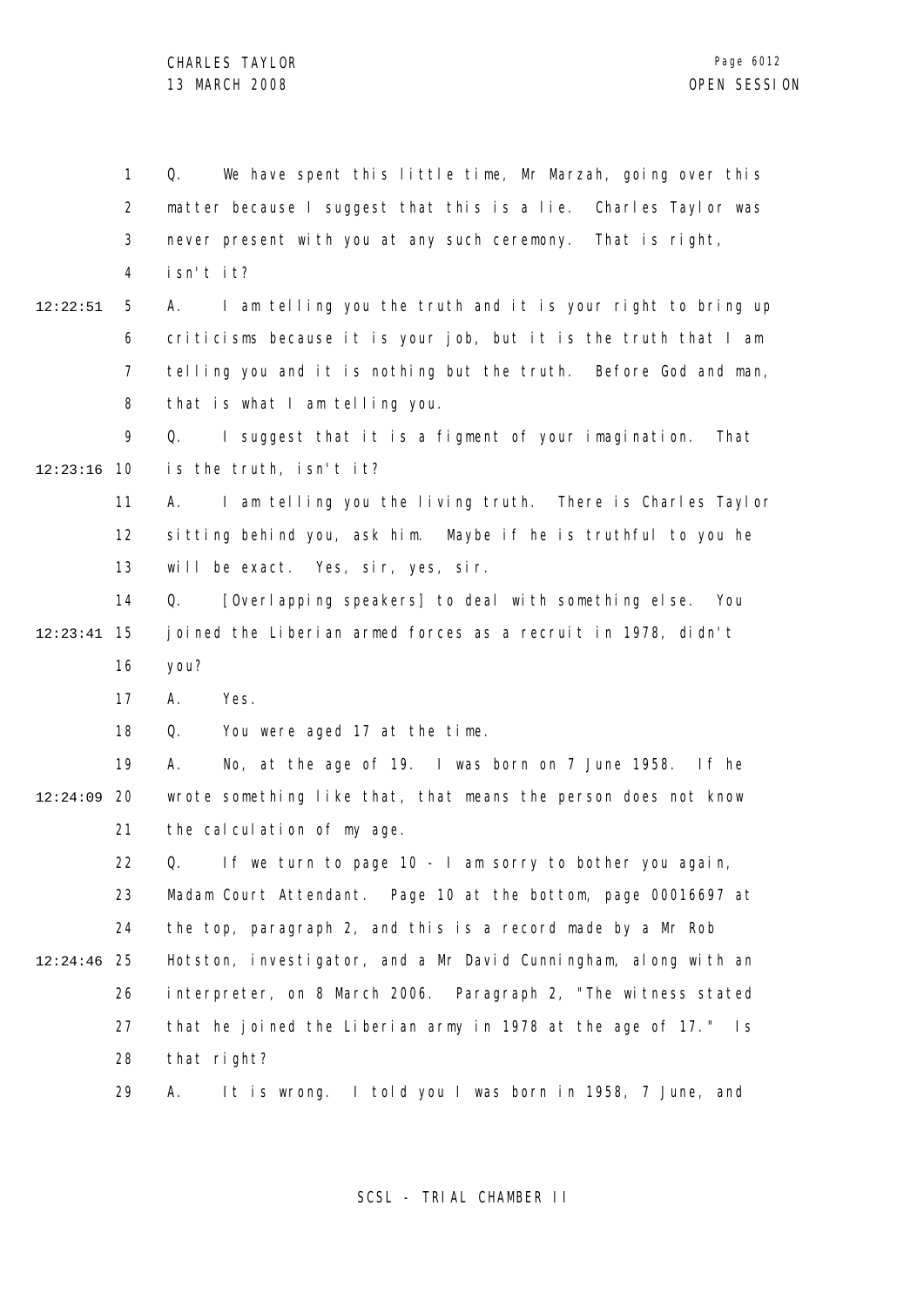1 2 3 4 5 6 7 8 9 10 12:25:57 11 12 13 14 15 12:26:28 16 17 18 19 12:27:10 20 21 22 23 24 25 12:27:38 26 27 28 29 12:25:34 I joined the army in 1978. Calculate the years and you will know what I am talking about. Q. Mr Marzah, you and I are not going to fall out over a couple of years. I was just seeking to be precise. A. Yes, sir. Q. At some stage you were sent by President Doe's government to Israel for specialised training, weren't you? A. Yes. Q. How long did you spend in Israel? A. I spent 90 days in Onquba [phon] base. Q. What was the nature of the training you received from the Israelis? A. The training that I received from Israel was infantry, to be an Executive Mansion Guard battalion for Doe. At the time Mr Taylor too was major in the armed forces of Liberia. Q. If we look at page 1 of this bundle and would you agree there is nothing at all controversial about the type of training you received in Israel, is there? A. Nothing what? Q. There is nothing controversial. There is nothing like secret, or nothing that you need to hide about the training you received in Israel, is there? A. To hide what I did in Israel? Why should I hide what I did in Israel? I went there to take my in service infantry training to come and serve the Executive Mansion Guard battalion and we came and were using a red badge on our uniform in Monrovia and later, in the '85 invasion, I went away. Q. The question I ask is quite simple. If we turn to page 1, paragraph 2, last sentence: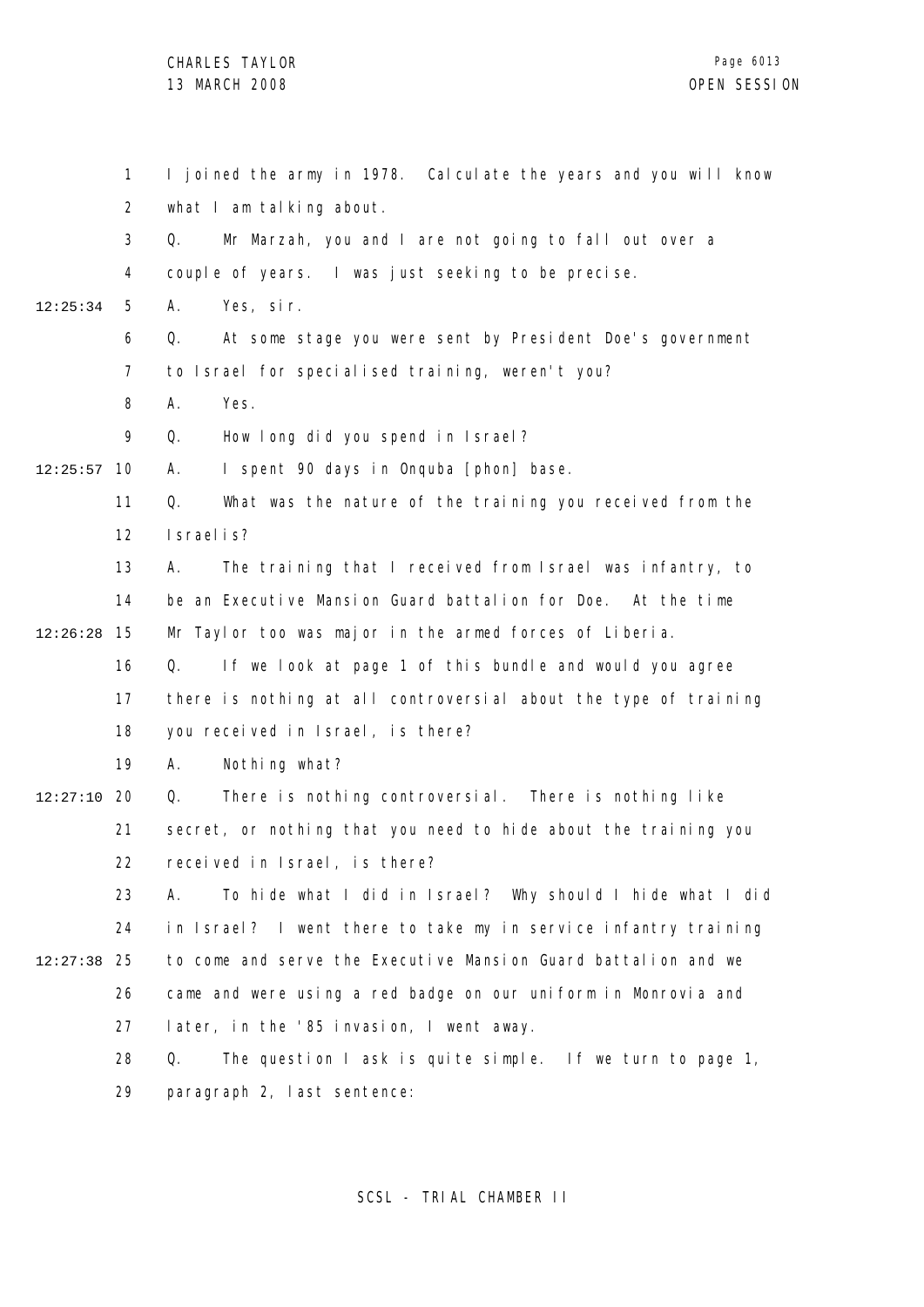1 2 3 4 5 6 7 8 9 10 12:28:47 11 12 13 14 15 12:29:19 16 17 18 19 12:29:36 20 21 22 23 24 25 12:30:01 26 27 28 29 12:28:24 "Was sent for additional military training in Israel. The witness declined to describe the nature of this training other than to say it was 'specialised'." For what reason were you being so coy with the investigators about the training you received? A. No, you asked me a question, so I have to break it down, sir. Q. All right. Let me try and break it down. Was there anything about the training in Israel that you received that you were reluctant to talk about? A. There was no extra clandestine training, only that you were to be more advanced to use weapons, the VIP protection, long range, how - when a mobile is using, how to get on the mobile, how to go around a VIP. From there I took up assignment at the mansi on. Q. So there was nothing at all secret about what you were doing, the training you were receiving, was there? A. Nothing, nothing. Q. Please try and help us, I will ask you for the last time: Where we see that the investigators have recorded, "The witness declined to describe the nature of this training other than to say that it was 'specialised'", why didn't you want to tell them what it was you had been doing in Israel? A. It was because at the time that they were interviewing me I carried all my documents, my certificates from Israel. I showed it to them and later I took it back, so it was not something to explain in details to them. I only showed them my documents for them to know that I have been trained under the Israeli Government before.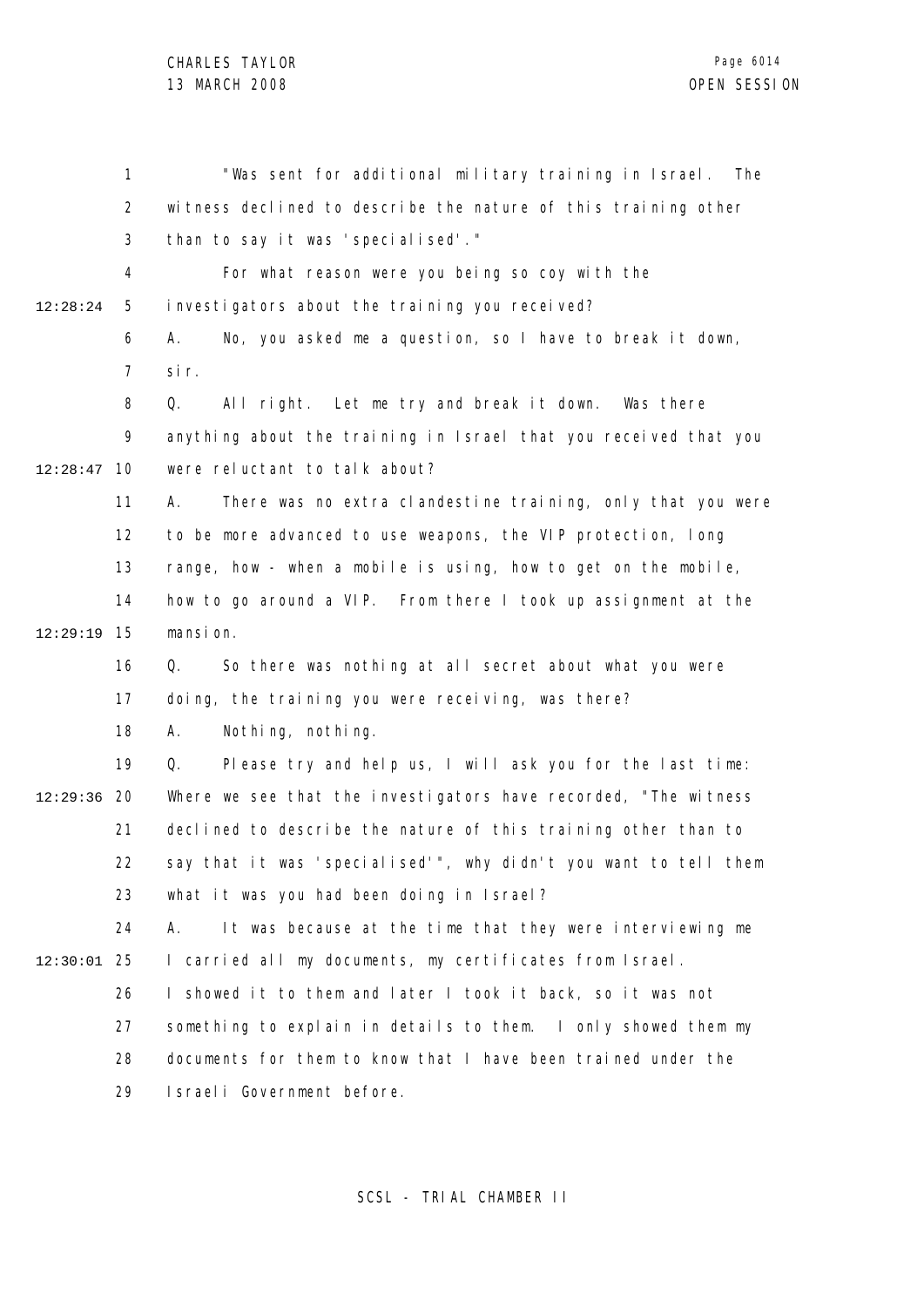1 2 3 4 5 6 7 8 9 10 12:31:14 11 12 13 14 15 12:31:39 16 17 18 19 12:32:04 20 21 22 23 24 25 12:32:37 26 27 28 29 12:30:51 Q. I am not going to labour the point, Mr Marzah. Let us move on to something else. We are still on your training. Apart from within Liberia and apart from in Israel, did you receive any other training in any other foreign country? A. In a foreign country apart from Israel where I went for my in service training, yes? Q. Did you have any training in any other countries apart from Israel and Liberia? A. No, I did not take training - I mean, when Charles Taylor came I did not take training again anymore, but when AFL - when they sent us to Israel for training. Q. I appreciate your obsession with Mr Taylor, Mr Marzah, but please try and listen to the question. You joined the Liberian armed forces in 1978. You must have received some training then in Liberia. A. Oh, is that what you mean? Okay. Q. Did you receive some training then? A. At the time I joined the force in Liberia I was staying with the late Richard Henry, a Kongo man. From there he made the recommendation based upon my attitude towards him. He only took me to Camp Schefflein. From there I will call his name. He said, "This my son I want him to be - I want this my son to be a soldier to be assigned to me. At that time he was a speaker of the house, Richard Henry. During Tubman's administration in '78 he was a speaker of the house. That was how I joined the force, but when Doe took over he sent us a proper training in Israel. Q. Yes, but all I am asking is this simple matter: Did you receive any military training at all within Liberia? A. The only lecture, or the --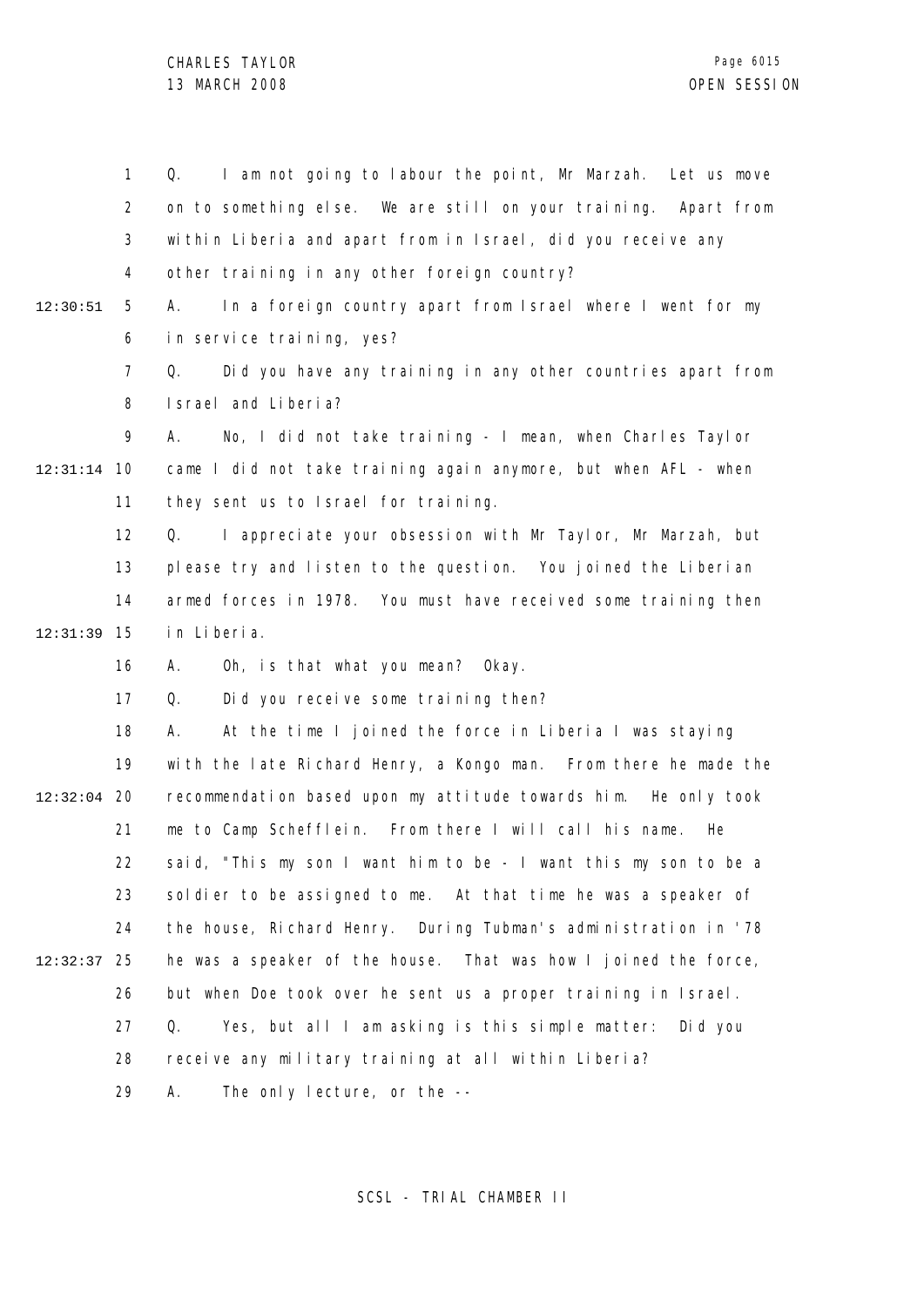1 2 3 4 5 6 7 8 9 10 12:33:39 11 12 13 14 15 12:34:02 16 17 18 19 20 12:34:34 21 22 23 24 25 12:34:58 26 27 28 29 12:33:20 THE INTERPRETER: Your Honours, can the witness repeat. PRESIDING JUDGE: Mr Witness, pause. The interpreter asks that you repeat your answer and the question again was, "Did you receive any military training at all within Liberia?" Please repeat your answer. THE WITNESS: Yes. MR GRIFFITHS: Q. Thank you. Apart from Israel and Liberia did you do any military training in any other country? A. No. Q. I don't want to be accused by anyone of misleading you, Mr Marzah, so let me ask the question again. A. Yes. Q. Apart from Liberia and Israel, did you do any military training in any other country? A. No. Q. Turn to page 3, please, paragraph 10. This is page 00100139 at the top: "The witness stated that he had met Foday Sankoh in Burkina Faso in late 1986, being introduced by Charles Taylor. The witness had been part of a group of NPFL combatants (including Liberians, Gambians and Sierra Leoneans) training in Burkina Faso." Is that the truth? A. No. You can ask the Prosecutor. After I had seen this statement I said it was an error and they made a clarification. I think he has a copy there. Q. Not of this you didn't. So you are saying, are you, that at a later date you corrected that?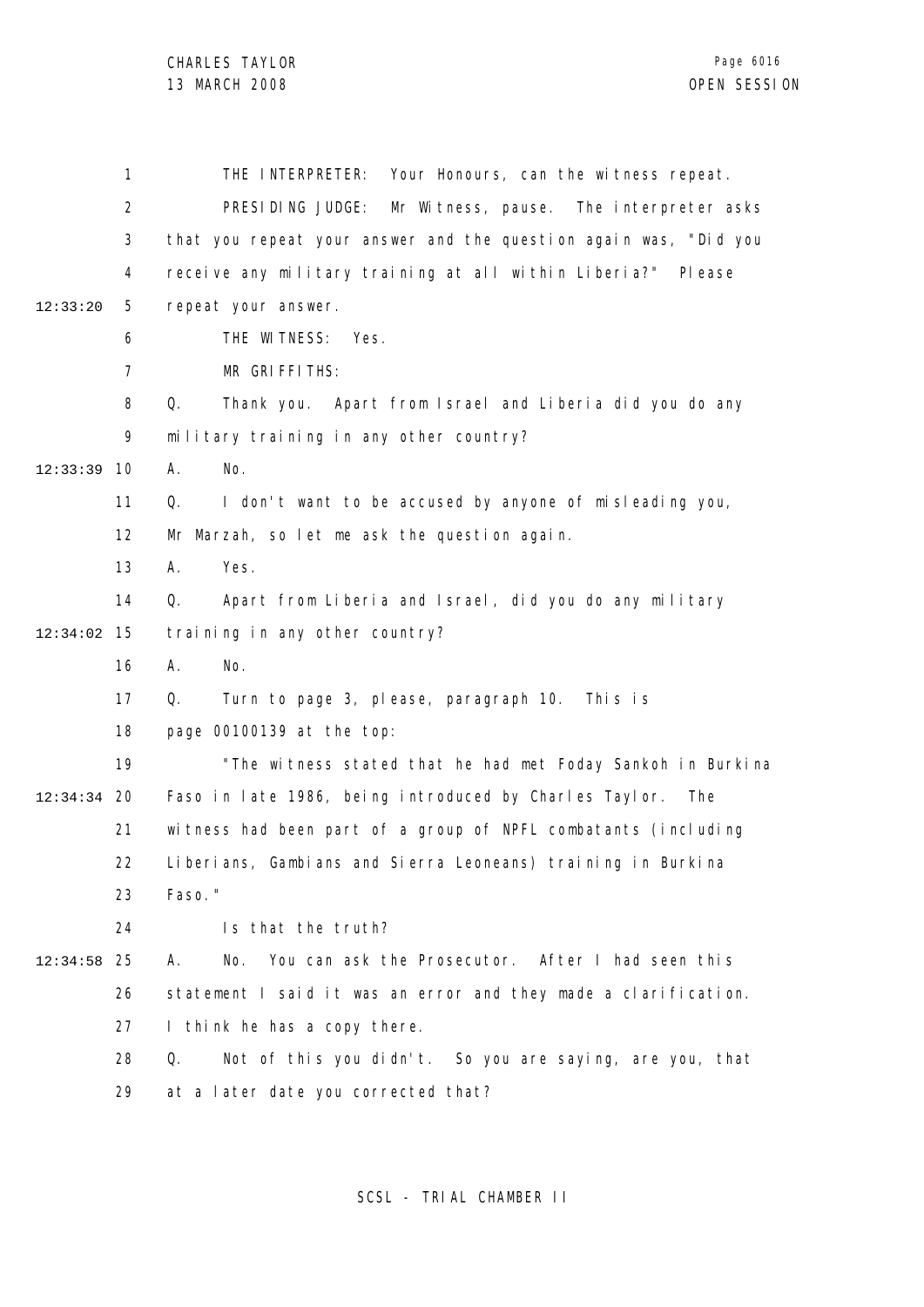1 2 3 4 5 6 7 8 9 10 12:36:24 11 12 13 14 15 12:37:01 16 17 18 19 12:37:30 20 21 22 23 24 25 12:37:50 26 27 28 29 12:36:02 A. After they have read this statement to me I told them no. I only had my training from Liberia. Apart from that, Doe sent me to Israel. Foday Sankoh was introduced to me in Liberia at Gborplay after Charles Taylor has crossed. Q. Let us just have a look at that paragraph in total, shall we: "The witness stated that he had met Foday Sankoh in Burkina Faso in late 1986, being introduced by Charles Taylor. The witness had been part of a group of NPFL combatants (including Liberians, Gambians and Sierra Leoneans) training in Burkina Faso. The training commander was identified as a 'Captain Mohammed' (a native of Burkina Faso. The witness could provide no other identifying information re the subject.) Two white male South Africans (no identifiers) also provided training at the base, which was referred to as 'Tajorah Moscow'. The training itself was directed at basic infantry skills such as weapons handling, working in small units, et cetera." Mr Marzah, please, where did the investigators get all of that detail from? A. I only mentioned about the white South African that was training at the anti-terrorist base - anti-artillery base, sorry. THE INTERPRETER: Your Honours, can the witness kindly repeat. PRESIDING JUDGE: Pause, Mr Witness. Repeat your answer. You are going too fast. Pick up where you said "at the anti-terrorist base - the anti-artillery base." Continue from there, please. THE WITNESS: Thank you, sir. I said I did mention about the two white guys from South Africa that were training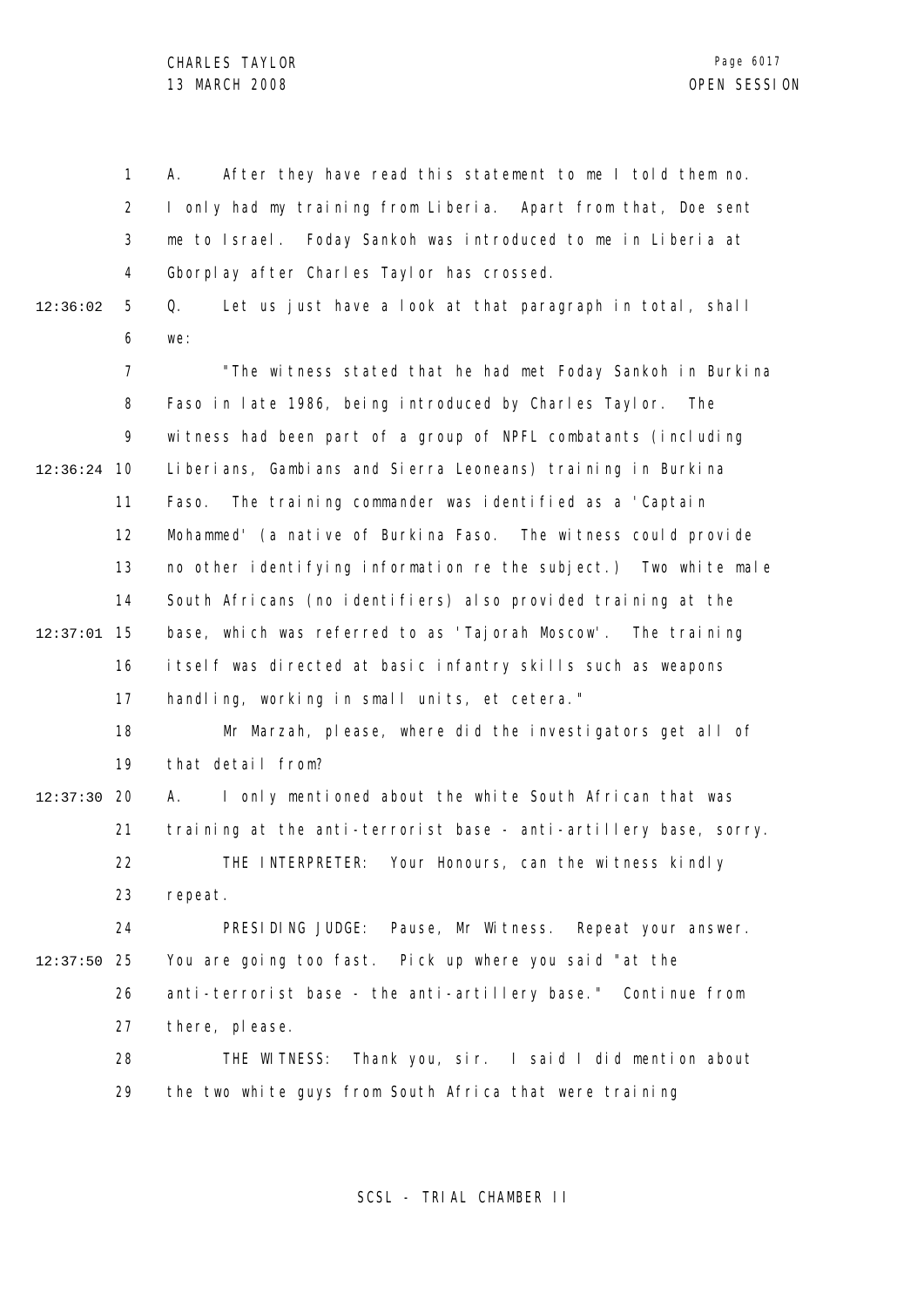1 2 3 4 5 6 7 12:38:43 anti-terrorist base in Gbatala and I took my training in Liberia. After Doe took over, he sent us to Israel. Before I knew and saw Foday Sankoh, he was introduced to me in Gborplay after the arrival of Charles Taylor. Even to become a full member of the NPFL, it was through Prince Johnson. I did not say Burkina Faso. Q. Where did they get the name Captain Mohammed from, if not from you?

8 9 10 12:39:10 11 12 13 14 15 12:39:33 A. It is misquoting of document. They can make errors too. The people do not understand my English sometimes when I explain. When they read some to me, I make some clarifications for them. Q. Sorry, you can't get away with that, Mr Marzah, because there was an interpreter present. There was an interpreter present. So, help us please: Where did they get the detail about it being called Tajorah Moscow from? Where else did it come from other than you?

16 17 18 19 12:39:55 20 21 22 A. I am sorry, I don't know about this. What I know is what I have explained. I am here to tell you the truth and what is not true, I will not say it on paper, because you are reading it for me to agree with you and I have told you from the beginning that I will say the truth and nothing but the truth, and it is the truth that I am telling you. So, I don't have an answer for this.

23 24 Q. Well, I have to press you for an answer, Mr Marzah. Can you help us, please, with this?

25 12:40:14 26 27 28 PRESIDING JUDGE: Pause Mr Witness, Mr Griffiths. I note you say there was an interpreter present. I am just looking for the interpretation clause that is common in these records of interview.

29

MR GRIFFITHS: You know, I took it from the reference at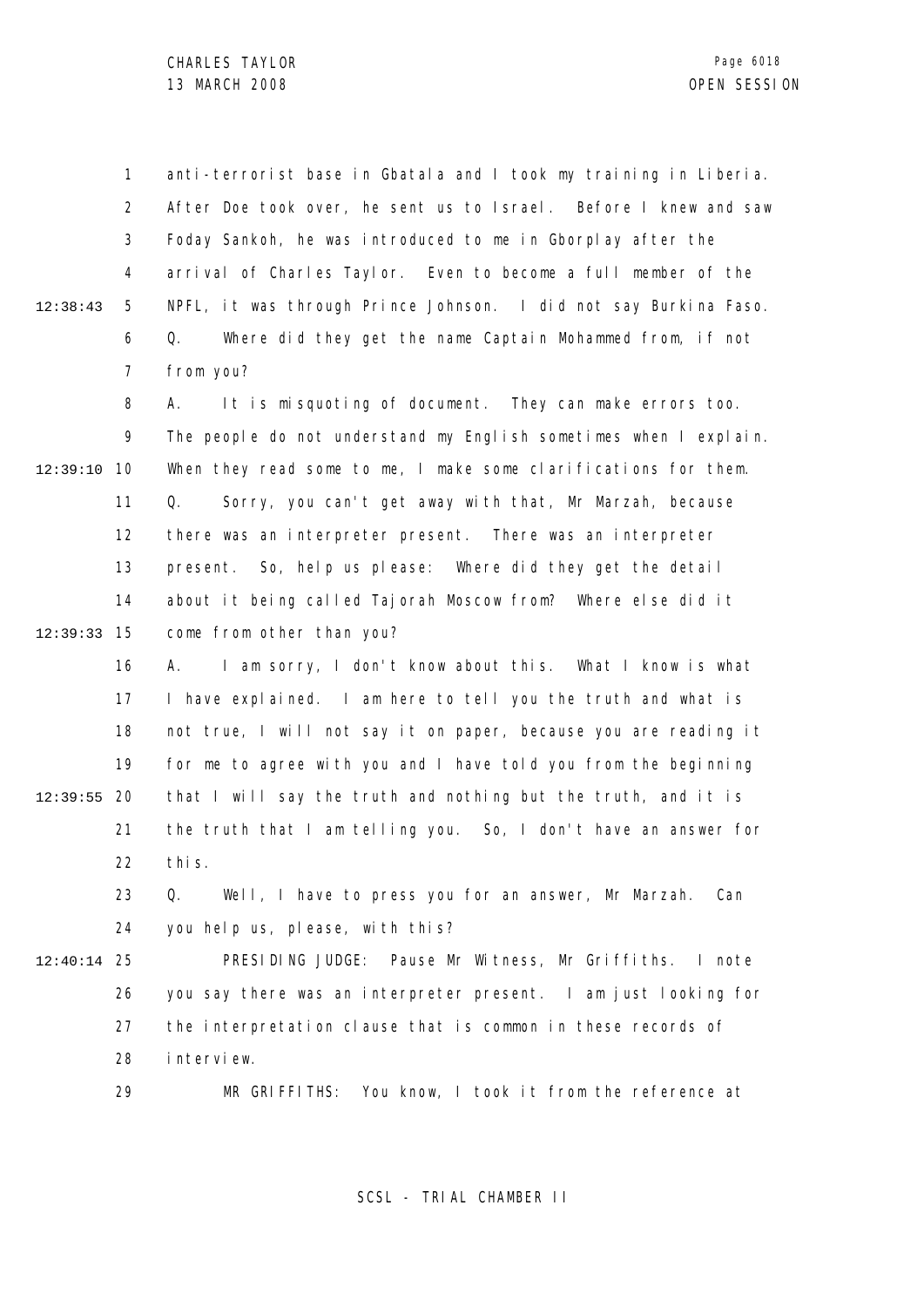1 2 3 4 5 6 7 8 9 10 12:41:08 11 12 13 14 15 12:41:31 16 17 18 19 12:41:50 20 21 22 23 24 25 12:42:14 26 27 28 29 12:40:47 paragraph 1, your Honour, to an investigator, a Mr Sesay, being present. Maybe I have got that wrong and maybe my learned friend could assist us. MR KOUMJIAN: I believe that is a Sierra Leonean investigator. MR GRIFFITHS: Q. Yes, but I still go back to the point. I may be wrong about there being an interpreter present, but help us please, Mr Marzah, even if there was no interpreter present, help me: Where did the investigators get the name Captain Mohammed from, the reference to two white South Africans, the reference to Tajorah Moscow? Where did all of that come from if it was not from you? A. Let me tell you the truth. There is a medicine for lies. There is no medicine for the truth and nothing but the truth. What I know is what I have told you. PRESIDING JUDGE: Mr Witness, I have told you a few times before. You have to answer the question. Don't be facetious. THE WITNESS: Okay, I don't know about this. MR GRIFFITHS: Q. I am helpfully assisted by my learned friend. Apparently Tajorah is a Libyan name. Did you ever do any training in Libya? A. I told you no, no, no. I was trained in Liberia and I was trained in Israel, no. Q. I am going to move on from this point, please. Following your training in Israel you became a satu officer, didn't you, S-A-T-U? A. Yes. Q. What does satu stand for?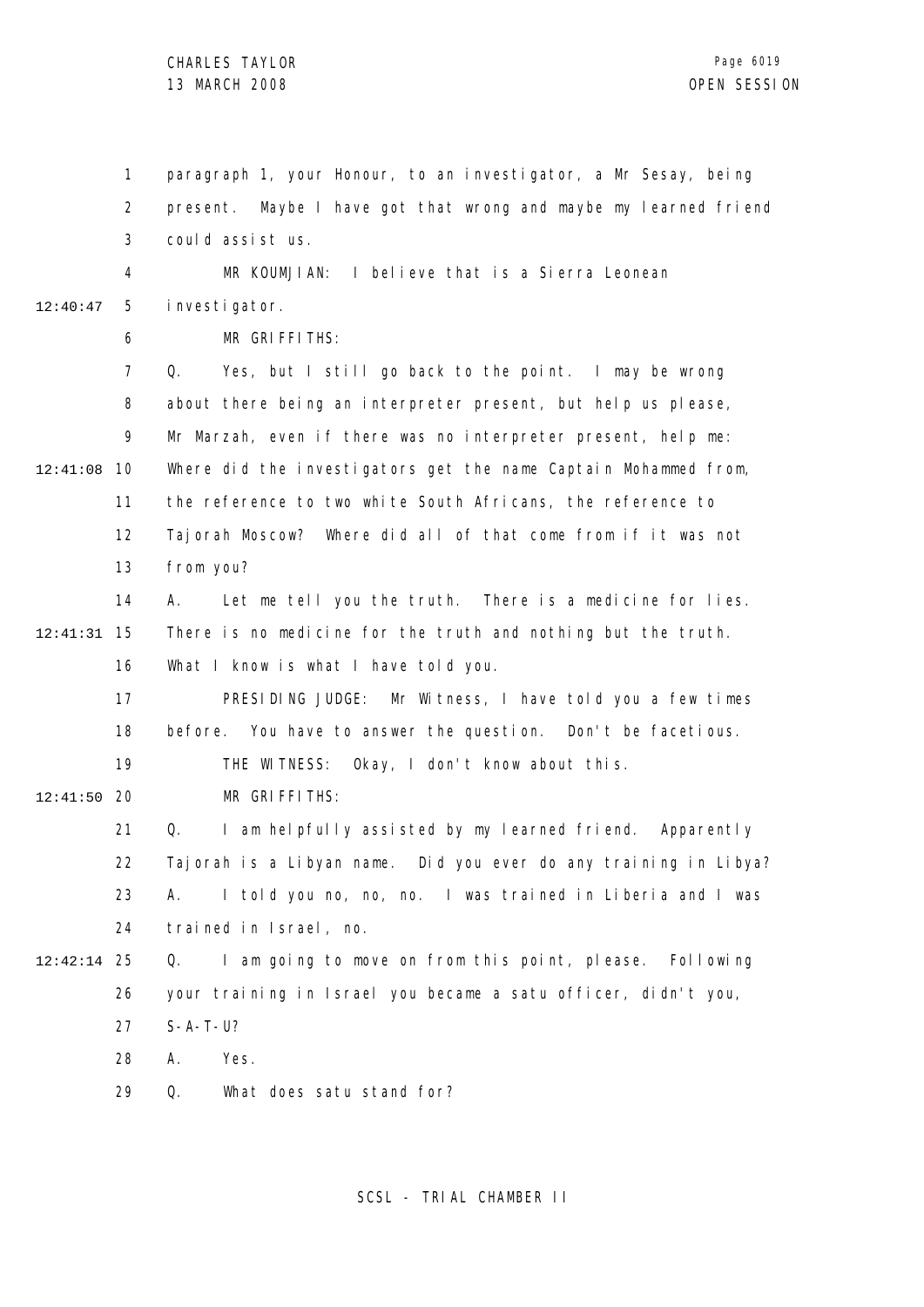|          | 1              | Satu is for Doe's mansion guard battalion who were assigned<br>А. |
|----------|----------------|-------------------------------------------------------------------|
|          | $\overline{2}$ | at the mansion. After we left the training, they dissolved the    |
|          | 3              | army that was there. It was the same thing just like how          |
|          | 4              | Charles Taylor had the ATU. That was how satu was formed by Doe.  |
| 12:43:07 | 5              | You were a member of that specialist unit, weren't you?<br>Q.     |
|          | 6              | I remember that unit, but there is something documented<br>А.     |
|          | $\overline{7}$ | even in my certificate you can - I am sorry that I didn't bring   |
|          | 8              | it along with me. You would have seen all those who trained us    |
|          | 9              | and how and the purpose of our training. You would have seen it,  |
| 12:43:34 | 10             | but it did not take long.                                         |
|          | 11             | Help me, Mr Marzah: Did you at any stage, during the<br>Q.        |
|          | 12             | period commencing in January 2006 when you had contact with       |
|          | 13             | investigators and the Prosecutors in this case, did you at any    |
|          | 14             | stage give them any documents that were in your possession?       |
| 12:43:59 | 15             | Documents? Only my training certificate that I showed to<br>А.    |
|          | 16             | them and from that all that I have been going through, those      |
|          | 17             | pictures, I turned it over - I turned them over to them, yes.     |
|          | 18             | Let us be a bit more precise if we can. So, you gave them<br>Q.   |
|          | 19             | your training records?                                            |
| 12:44:26 | 20             | I showed it to them, but I did not give it to them because<br>А.  |
|          | 21             | it is my personal document.                                       |
|          | 22             | Q. Very well. Did you show them photographs that were in your     |
|          | 23             | possessi on?                                                      |
|          | 24             | The photograph was that - but my certificate they wanted<br>А.    |
| 12:44:49 | 25             | to - I told them that I don't want my certificate to be           |
|          | 26             | Then $--$<br>photographed.                                        |
|          | 27             | THE INTERPRETER: Your Honours, can he repeat the name of          |
|          | 28             | the person?                                                       |
|          | 29             | PRESIDING JUDGE:<br>Mr Witness, again we will ask you to          |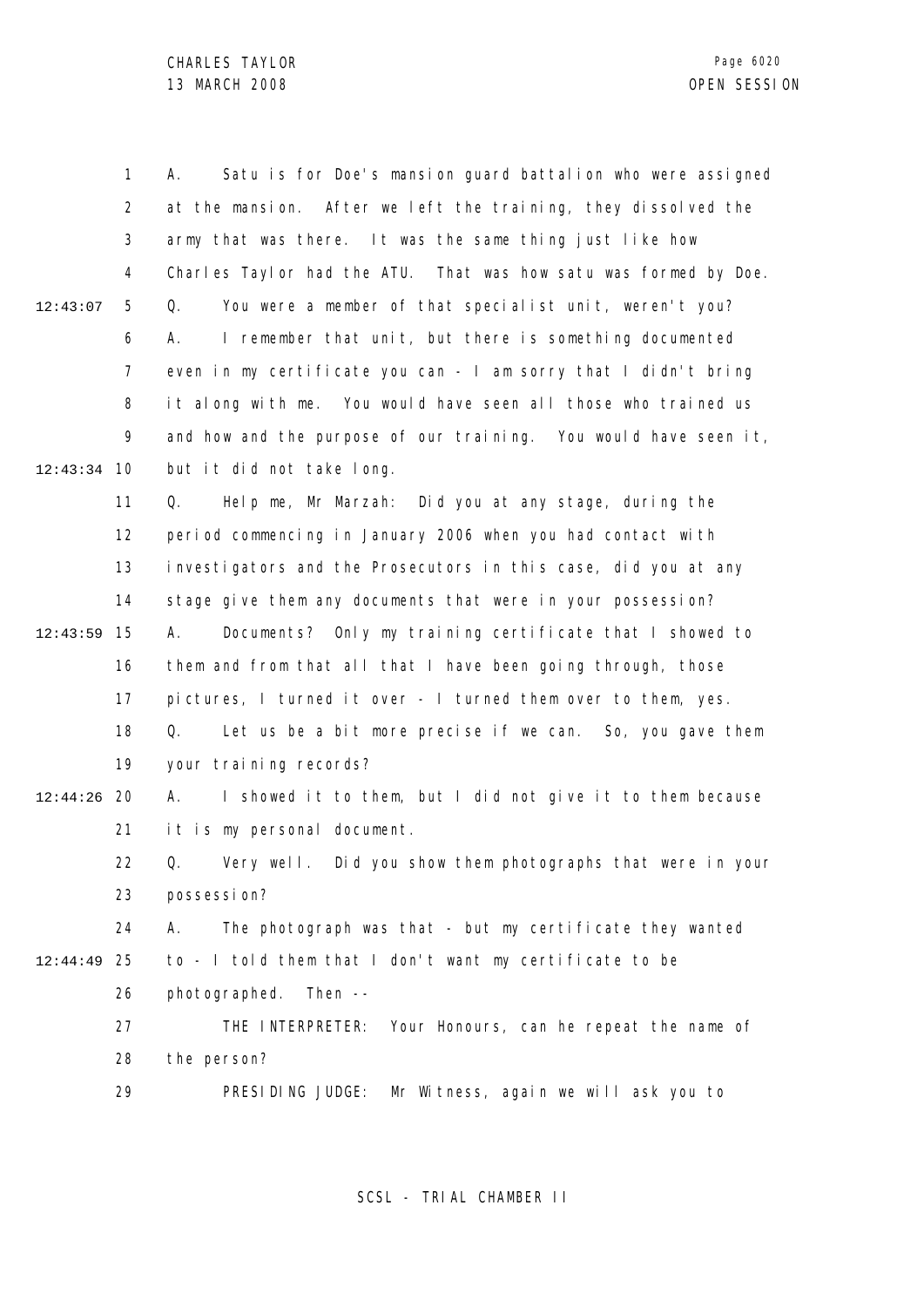1 2 repeat the name of the person. The interpreter didn't catch it. Please repeat it.

3 4 5 6 7 8 12:45:23 THE WITNESS: I said when I carried my certificate from satu base I only showed it to them for them to know that I am an old service man. They didn't photograph it, but the pictures that concerned Sierra Leone and some parts of Liberia, they were serious about them. They photographed them and returned them to me.

MR GRIFFITHS:

9

10 12:45:41 11 12 13 Q. So, you did give them some photographs but nothing else? A. I was having some papers with me, but - I was having some papers with me. I believe they photographed it, but I can't recall it now.

14 15 12:46:11 16 17 Q. So, you gave them some documentation which, as far as you recall, was photocopied by either the investigators, or the lawyers involved in prosecuting this case; is that right? A. Come again, please.

18 19 12:46:38 20 21 Q. Can I summarise what you have just told us in this way: You gave various documentation to the investigators and the Prosecutors, they photocopied some of them, including photographs which you had given them; is that right?

22 23 24 25 12:47:08 26 27 28 29 A. I can remember when Rob asked me if I had some documents from Charles Taylor I said yes. I told him yes. But later when I carried my - I didn't carry my document, the documents with me, only my certificates and some pictures. I carried it and they photographed it, but they did not photograph my certificate. Q. You can be assured, Mr Marzah, I am asking you these questions for a reason, a very good reason. Apart from your certificates and photographs, did you provide any other documents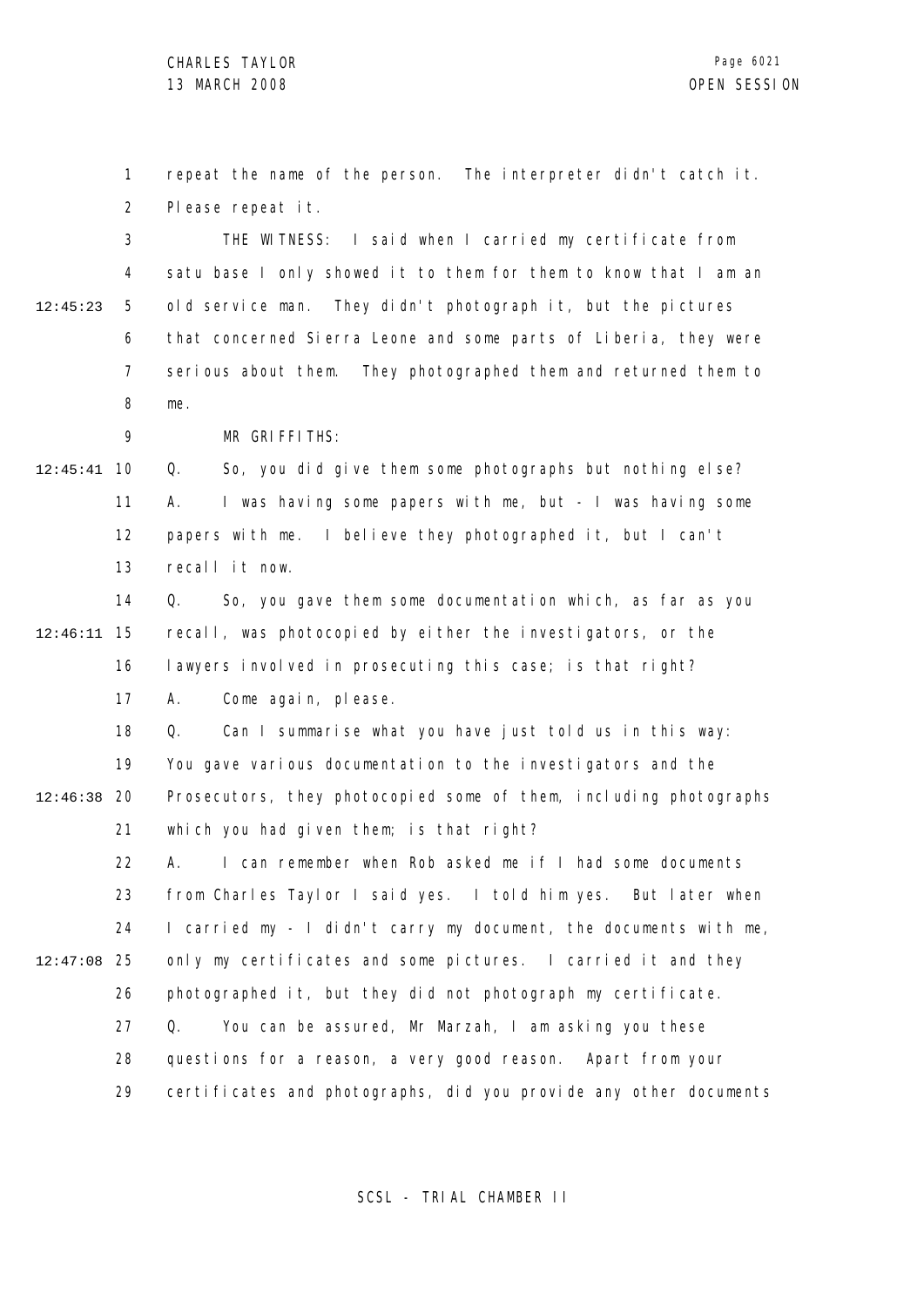1 2 3 4 5 6 7 8 9 10 12:48:13 11 12 13 14 15 12:48:28 16 17 18 19 12:48:55 20 21 22 23 24 25 12:49:11 26 27 28 29 12:48:01 to either investigators, or lawyers acting for the Prosecution? A. I showed Rob some papers on which I signed for some materials in Monrovia. THE INTERPRETER: Your Honours, can the witness kindly repeat. PRESIDING JUDGE: Just a minute, Mr Witness. Again the interpreter asks you to repeat. What is the problem, Mr Interpreter? THE INTERPRETER: He has to repeat. He is speaking very fast. PRESIDING JUDGE: Not with you, with the interpreter. The interpreter finds that you are speaking too quickly, Mr Witness, so please repeat your answer. You said you showed Rob some papers which you had signed for some materials in Monrovia. Please continue from there. THE WITNESS: Yes, I showed him some papers and later I left to go to the residence. Whether he photocopied it or not, I can't tell, but there were some papers with me that I showed to him and it stayed in the office and I went to the house. From there, when I came back the following day, when they were given, they turned it over to me. I mean the pictures. They turned them over to me. Whether he photographed it or not, I don't know. MR GRIFFITHS: Q. Forget about photographs, forget about certificates. If I understand what you have just told us, you gave to investigators in this case written documentation about material you had received for transport to Sierra Leone; is that right? PRESIDING JUDGE: I don't think he went that far,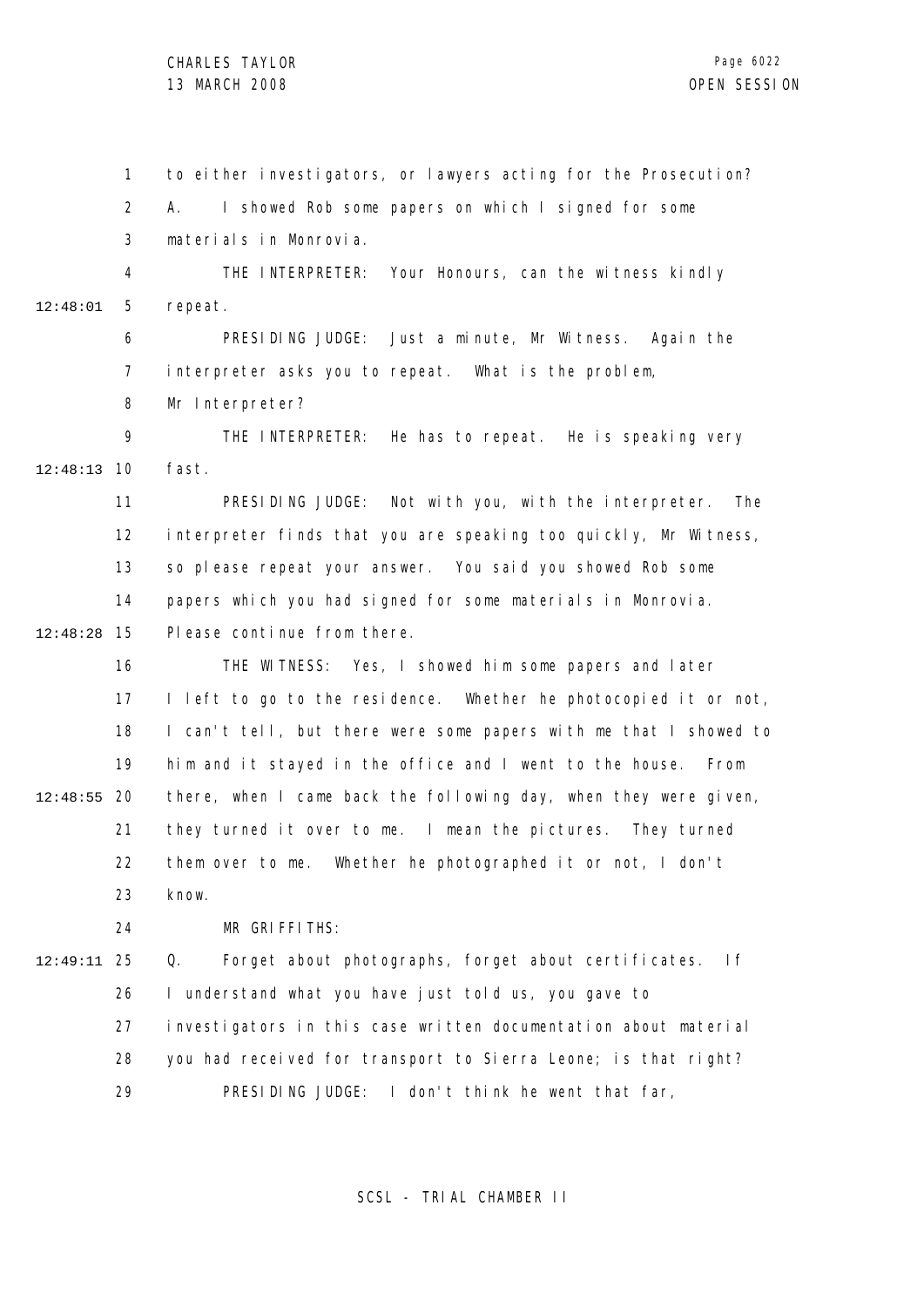1 2 3 4 5 6 7 8 9 10 12:50:17 11 12 13 14 15 12:50:49 16 17 18 19 12:51:17 20 21 22 23 24 25 12:51:35 26 27 28 29 12:49:55 Mr Griffiths. I heard him say materials. MR GRIFFITHS: Q. Did you hand to the investigators written documentation about material you had received in Monrovia for transport anywhere else? A. I can't remember that. Q. What was the material you were referring to a couple of minutes ago when you spoke of receipts? A. When I spoke about material, militarily I am talking about ammos and arms. Q. Did you give to the investigators written documentation with reference to arms and ammunition which you had received? A. I can't remember that, sir. I can't remember that because I am trying to say that when I was there there were some activities that I was dissatisfied with, so I decided to go back home and I can't remember that. So, even the pictures that were photographed, they did not do that in my presence. Thank you. Q. I will move on to another topic. In any event, you end up as one of President Samuel Doe's bodyguards, don't you? A. I was not his bodyguard. I was a security for the Liberian Government. He was the president. I was not a bodyguard for Doe. Q. Thank you. In any event -- A. About? Q. Doe was a Krahn, wasn't he? A. Yes. Q. You are a Gio? A. Yes. Q. There came a time when an attempt was made on President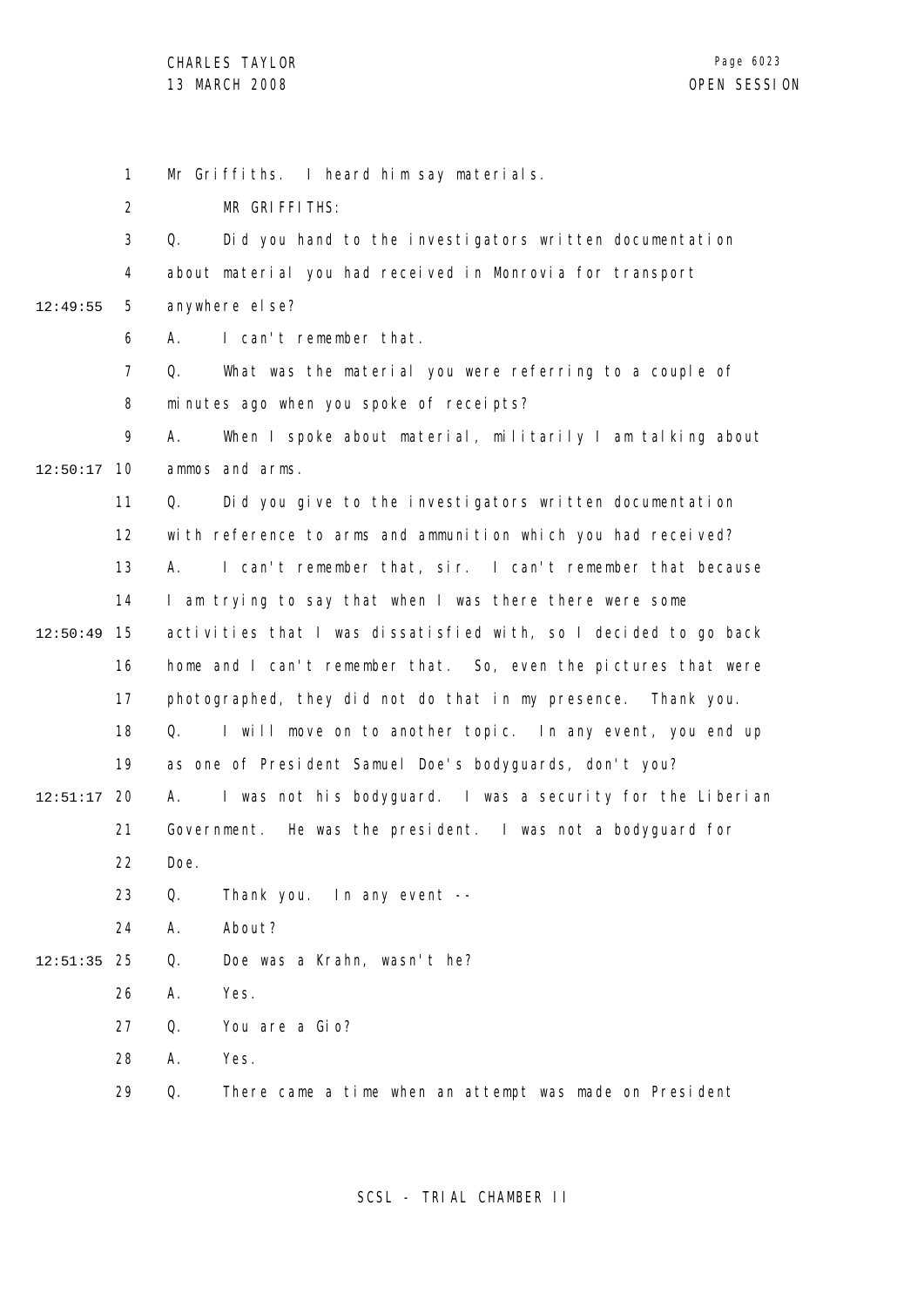|          | 1              | Doe's life, an attempt to overturn his government; is that right? |
|----------|----------------|-------------------------------------------------------------------|
|          | $\overline{2}$ | Yes, it was correct, due to his attitude.<br>А.                   |
|          | 3              | Because his attitude, as you describe it, put in a word he<br>Q.  |
|          | 4              | was a tyrant, wasn't he?                                          |
| 12:52:18 | 5              | He was a bad man. That was why we attempted to overthrow<br>А.    |
|          | 6              | him.                                                              |
|          | $\overline{7}$ | And you thought that it was justified to seek to overthrow<br>Q.  |
|          | 8              | him, didn't you?                                                  |
|          | 9              | Yes, yes and we made the attempt twice.<br>А.                     |
| 12:52:43 | 10             | Following the attempt, following the attempt by Thomas<br>Q.      |
|          | 11             | Quiwonkpa, a native of Nimba County, to stage a coup against Doe, |
|          | 12             | Doe carried out a reign of terror in Nimba County, didn't he?     |
|          | 13             | Yes, he was doing the bad things even before Quiwonkpa<br>А.      |
|          | 14             | pl anned the coup.                                                |
| 12:53:20 | 15             | Amongst the things that then President Samuel Doe did in<br>Q.    |
|          | 16             | Nimba was to cut off people's heads and put them on poles; is     |
|          | 17             | that right?                                                       |
|          | 18             | It is not right. That was why we were fighting to<br>А.           |
|          | 19             | overthrow him.                                                    |
| 12:53:40 | 20             | PRESIDING JUDGE: Mr witness, counsel is asking what the           |
|          | 21             | late President Doe did, not what you did.                         |
|          | 22             | MR KOUMJIAN: Perhaps the witness understood "right" to be         |
|          | 23             | morally right as opposed to "is that correct".                    |
|          | 24             | MR GRIFFITHS:                                                     |
| 12:53:59 | 25             | Mr Marzah, as a fact, did President Doe's supporters and<br>Q.    |
|          | 26             | troops, during the reign of terror in Nimba County which followed |
|          | 27             | that coup, cut off people's heads and put them on poles?          |
|          | 28             | Yes.<br>Α.                                                        |
|          | 29             | Q.<br>In fact, was your own father not executed by Doe?           |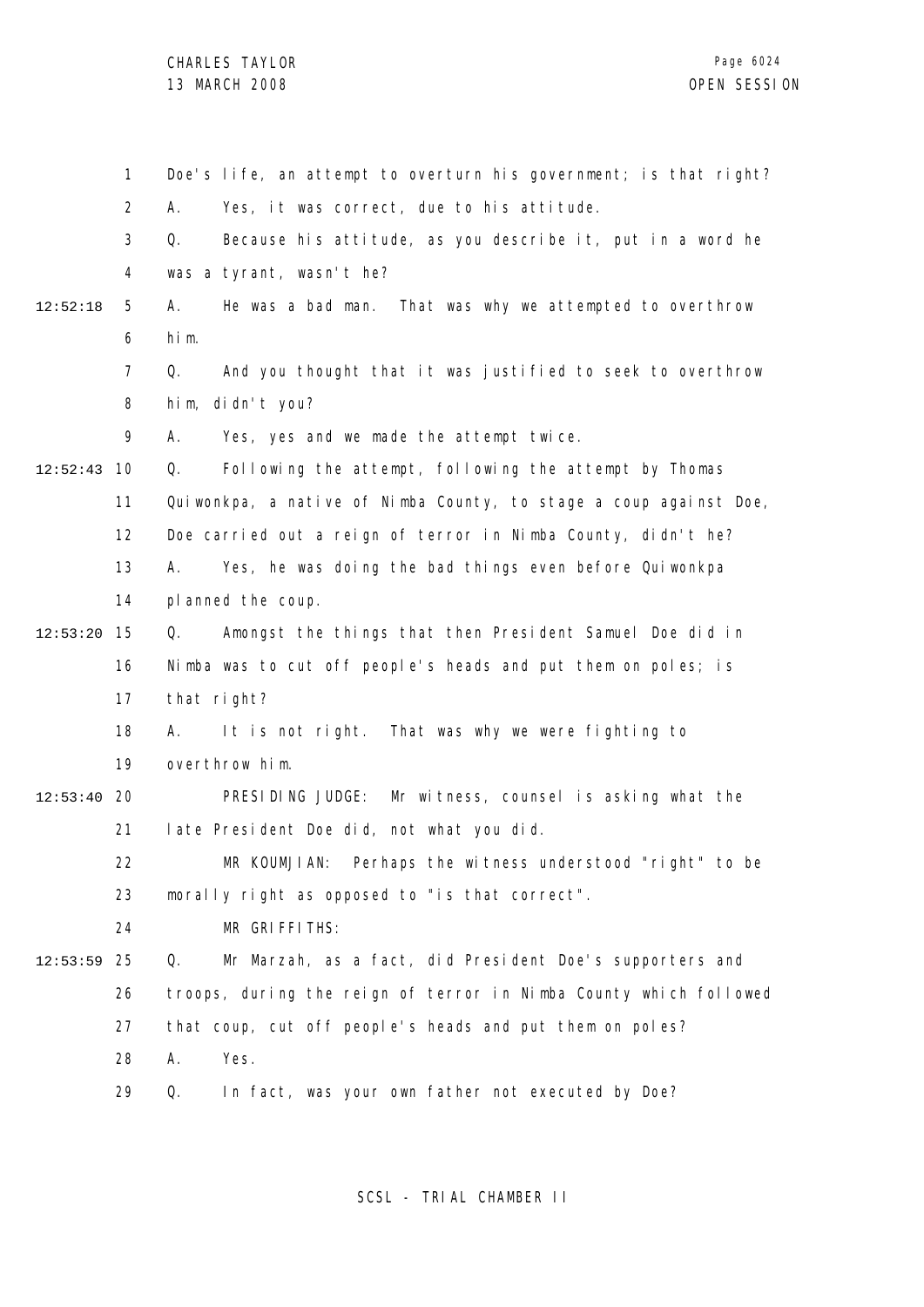1 2 3 4 5 6 7 8  $\mathsf{o}$ 10 12:55:11 11 12 13 14 15 12:55:28 16 17 18 19 12:56:04 20 21 22 23 24 25 12:56:26 26 27 28 29 12:54:55 A. Not my father, but the sister that was next to me, not my own father. My father died during the Krahn and the Gio people's war a long time ago, but that was a - they executed my sister in the Lutheran church. Q. As a consequence you hated President Doe, didn't you? A. Exactly. Q. And you were afraid that you yourself might be killed, weren't you? A. Right. Q. Which is why you fled Liberia and went to the Ivory Coast. A. Yes. Q. When in the Ivory Coast you met with Prince Johnson, didn't you? A. Yes. Q. Now, help us please: Why did you thereafter join the NPFL? A. I joined Prince Johnson to help overthrow Doe so that we will be able to return home and also he was continuously killing our people, so we thought we should find the means to overthrow him. That was the reason why I was happy to join Prince Johnson to go and overthrow Doe. Q. At the time you thought that the project upon which the NPFL had embarked was justified, didn't you? A. At that time there was no NPFL. It was freedom fighter. That was right. Q. You thought that you and the other freedom fighters were fully justified in seeking to overturn Doe, didn't you? A. Yes. Q. You felt that the only way of overthrowing him was to take up arms and begin an armed struggle against him?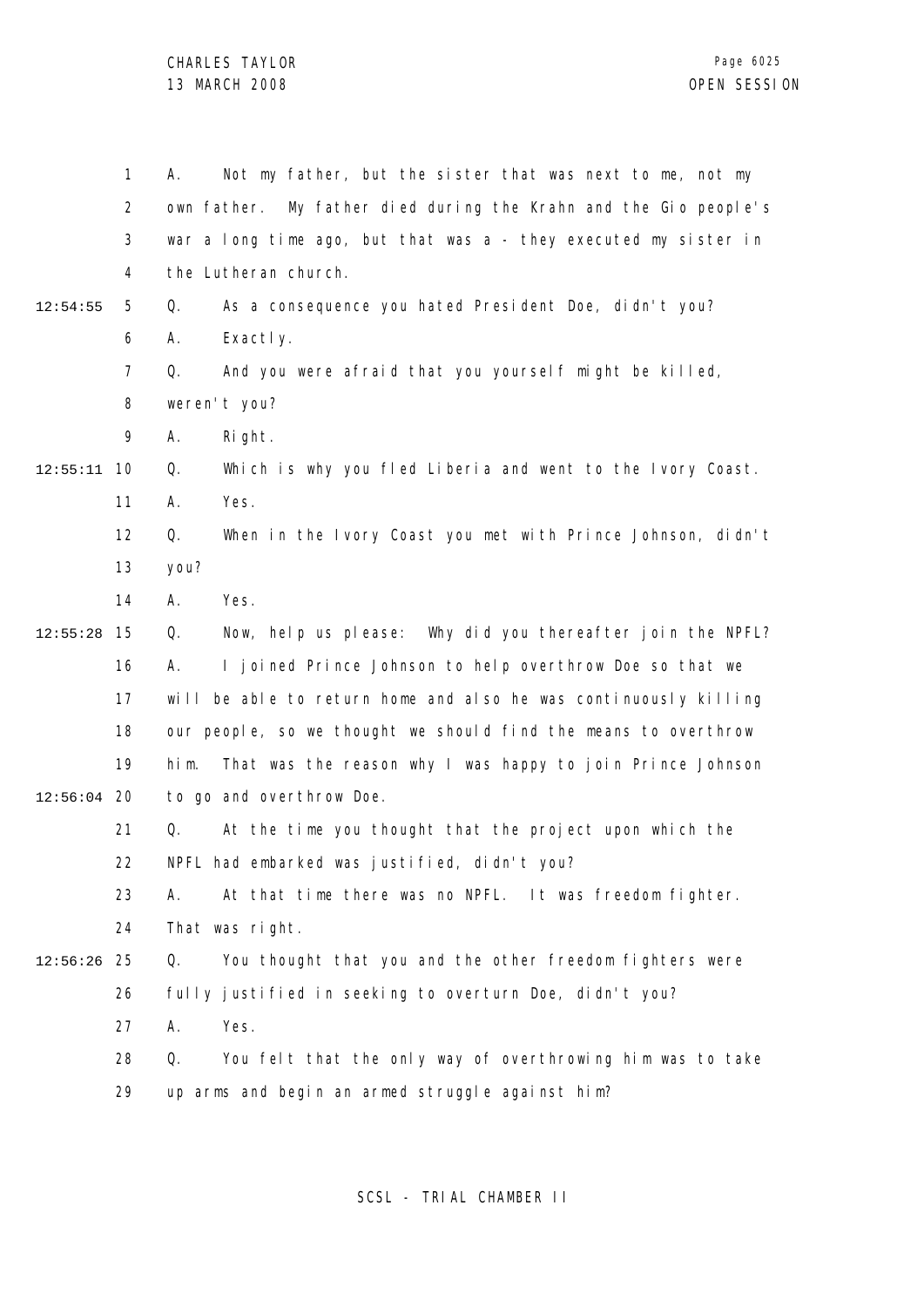1 2 3 4 5 6 7 8 9 10 12:57:47 11 12 13 14 15 12:58:09 16 17 18 19 12:58:33 20 21 22 23 24 25 12:58:54 26 27 28 29 12:57:23 A. Yes. Q. Now, I just want to deal with one detail. Yesterday, when you were being asked questions by the man over there, you said this: "I first met Charles Taylor in Gborplay after I was arrested by Special Forces. I was put in a container. Fire was placed on the top. I was then taken in a wheelbarrow to Charles Taylor's address." Is that right? A. It was not right. That behaviour was not right towards me. Q. It is my fault. It really is not your fault. I need to clarify the question I was asking. A. Okay, okay. Thank you, thank you. Q. Yesterday do you remember explaining that those were the circumstances in which you met Charles Taylor? A. Yes, repeat the question. Q. I will start at the very beginning. Yesterday you told us this: "I first met Charles Taylor in Gborplay after I was arrested by Special Forces. I was put in a container. Fire was placed on the top." Charles Taylor, you explained, was walking past and asked for the container to be opened and when it was opened you were taken in a wheelbarrow to Charles Taylor's address. You told us those were the circumstances in which you first met him; is that correct? A. For the second time, yes. Q. Thank you. Turn to page 2, please, paragraph 4: "In 1985 while still in the Ivory Coast the witness met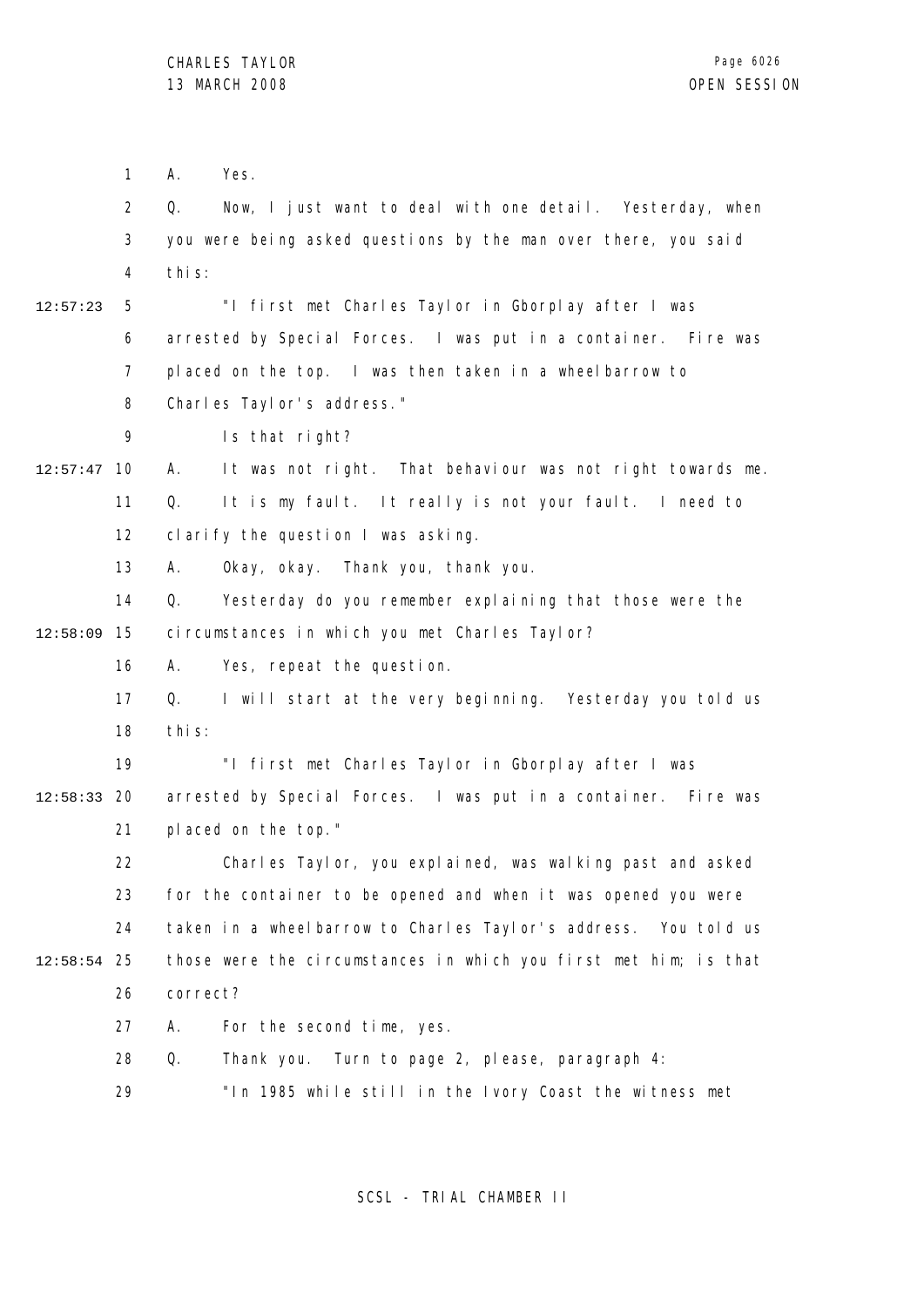1 2 3 4 5 6 7 8 9 13:00:36 10 11 12 13 14 15 13:01:11 16 17 18 19 20 13:01:33 21 22 23 24 25 13:01:57 26 27 28 29 13:00:10 Prince Johnson with whom he had served in the armed forces of Liberia. The witness stated that Johnson recruited him to join the NPFL, National Patriotic Front of Liberia," and listen to this, "and in 1986 personally introduced him to Charles Taylor." So, what I would like you to help us with, please, is this: Did you meet him - can I finish my question, please. Did you meet him when you were released from a container with fire on the top of it, or were you introduced to him by Prince Johnson in the Ivory Coast? Which of those two is right? A. Thank you very much. I told you I left Liberia in '85 after the coup d'etat. While I was there in '86 I came across Prince Johnson and I heard about Charles Taylor, but I had seen Charles Taylor before in Liberia when he took over GSA as director. But since he departed the only time I saw him was in Gborplay. It was not in Ivory Coast, nor Burkina, but the second place I met him was in Gborplay and after he had released me from the container, that was the following day after he had released me from the container. Q. Well, I would like your assistance, please. On the face of it paragraph 4 suggests that you first met Charles Taylor in Ivory Coast in 1986. Is that right, or wrong? A. No, no, no. Q. That is quite wrong, is it? A. No, no. I didn't see Charles Taylor in Ivory Coast, no. It was Prince Johnson who talked about Charles Taylor and I had the confidence that he was able to help us and I met him in Gborplay the second time since he had left Liberia. Q. But help us, please: When someone is locked in a metal container and is at risk of death because fire has been put on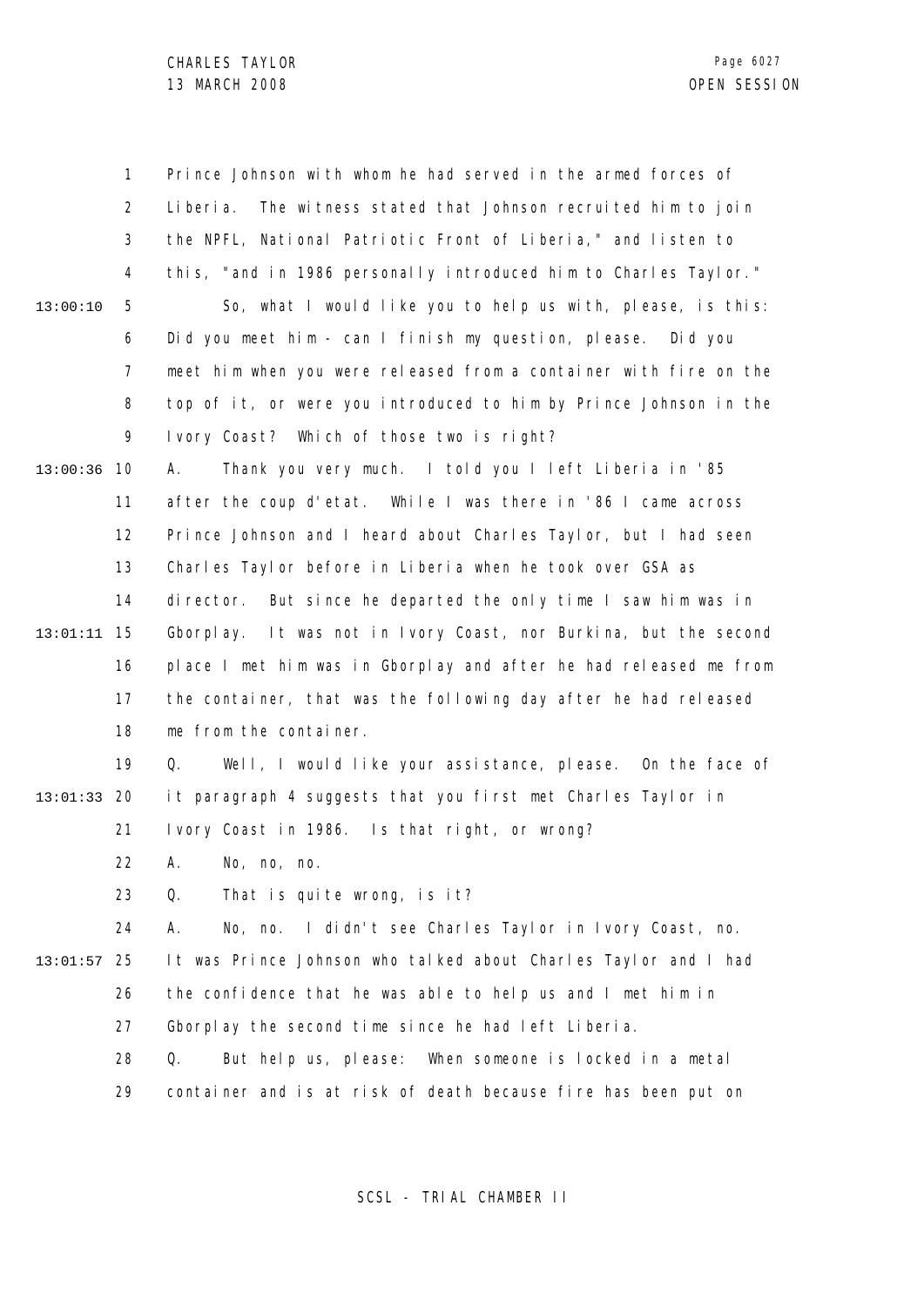|               | 1              | the top of it, it is the kind of event one would remember, don't    |
|---------------|----------------|---------------------------------------------------------------------|
|               | $\overline{2}$ | you think, Mr Marzah?                                               |
|               | 3              | Yes, that was the reason why I was grateful to him and<br>А.        |
|               | 4              | I carried out the battle for him.                                   |
| 13:02:43      | 5              | One would have thought, given that this man had stepped in<br>Q.    |
|               | 6              | to save your life, you would for the rest of your life remember     |
|               | $\overline{7}$ | the circumstances in which you met him. So, help me:<br>Why were    |
|               | 8              | you telling them that you met him in the Ivory Coast and not in a   |
|               | 9              | metal container on fire?                                            |
| 13:03:06      | 10             | These of your five paragraphs are misquotation of document.<br>А.   |
|               | 11             | I did not say I met Charles Taylor in the Ivory Coast. I said in    |
|               | 12             | The person that I met in Ivory Coast was Prince<br>Gborplay.        |
|               | 13             | Johnson, who told me Charles Taylor was going to help us to         |
|               | 14             | overthrow Doe and for that I was happy.                             |
| 13:03:37      | 15             | Can you help me also with this: Why is it that there is no<br>Q.    |
|               | 16             | mention of the container at all, or the fire, or the wheelbarrow,   |
|               | 17             | in this paragraph? Why is that?                                     |
|               | 18             | I did mention about putting me in a container and that was<br>А.    |
|               | 19             | why I was grateful to him and that was why I was serving him, and   |
| $13:04:04$ 20 |                | from there he even gave warnings to his Special Forces that         |
|               | 21             | nobody should play around me and that the purpose of coming to      |
|               | 22             | Liberia was not to be killing the innocent children.                |
|               | 23             | Mr Marzah.<br>Q.                                                    |
|               | 24             | Yes.<br>Α.                                                          |
| 13:04:20      | 25             | Can you give us a credible explanation as to why there is<br>Q.     |
|               | 26             | no mention of the container in this document? Why isn't it          |
|               | 27             | there?                                                              |
|               | 28             | You can ask the Prosecutor because I did mention that.<br>А.<br>You |
|               | 29             | should ask him. It should be in his record there.<br>I did make     |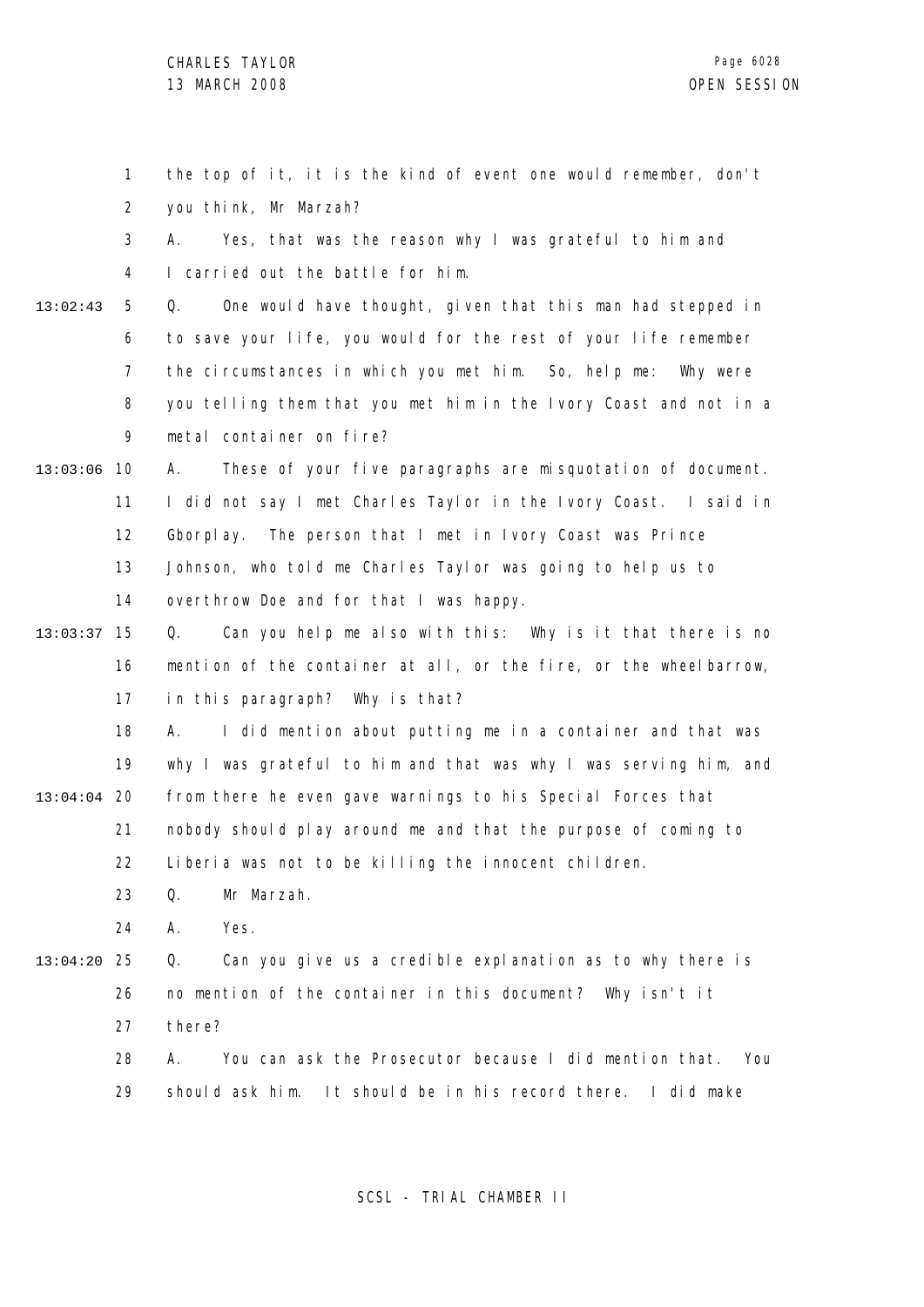|               | $\mathbf{1}$   | mention about the time the Special Forces arrested us when we       |
|---------------|----------------|---------------------------------------------------------------------|
|               | $\overline{2}$ | were with Prince Johnson and they even carried out the execution    |
|               | 3              | of our brothers on the road. The remaining about 22 or 23 humans    |
|               | 4              | who were still alive, they placed us in a container.                |
| 13:05:06      | 5              | PRESIDING JUDGE: Mr Witness, you are wandering off the              |
|               | 6              | answer again. The question was about why it is not in the           |
|               | $\overline{7}$ | document. You have answered that part. Your next question,          |
|               | 8              | Mr Griffiths.                                                       |
|               | 9              | MR GRIFFITHS:                                                       |
| 13:05:20      | 10             | Q.<br>My next question is this --                                   |
|               | 11             | I explained it, sir. I explained it.<br>А.                          |
|               | 12             | Q.<br>Can you help me, please, as to how it is that mention is      |
|               | 13             | made of the Ivory Coast when you never met Mr Taylor there?<br>How  |
|               | 14             | does that come about?                                               |
| 13:05:36      | 15             | No, I don't know that. What I know and what I explain is<br>А.      |
|               | 16             | what I am saying. I am telling you the truth and I will say the     |
|               | 17             | truth and nothing but the truth. So, it will not be something       |
|               | 18             | like a lie then I answer to that lie.                               |
|               | 19             | Q.<br>Now let us try my question again: Where did the reference     |
| $13:06:08$ 20 |                | to the Ivory Coast come from?                                       |
|               | 21             | MR KOUMJIAN: Objection, I think that is vague.                      |
|               | 22             | MR GRIFFITHS:                                                       |
|               | 23             | Q.<br>Where did the reference in that paragraph, which I have       |
|               | 24             | read out several times to you, where did that reference come        |
| 13:06:27      | 25             | from? I hope that assists my learned friend.                        |
|               | 26             | This Ivory Coast mentioned here, yes I did make<br>Α.<br>Thank you. |
|               | 27             | mention of Ivory Coast with regards the time I was in exile when    |
|               | 28             | I met with Prince Johnson there, but I did not make mention of      |
|               | 29             | meeting with Charles Taylor in Ivory Coast. I am telling you        |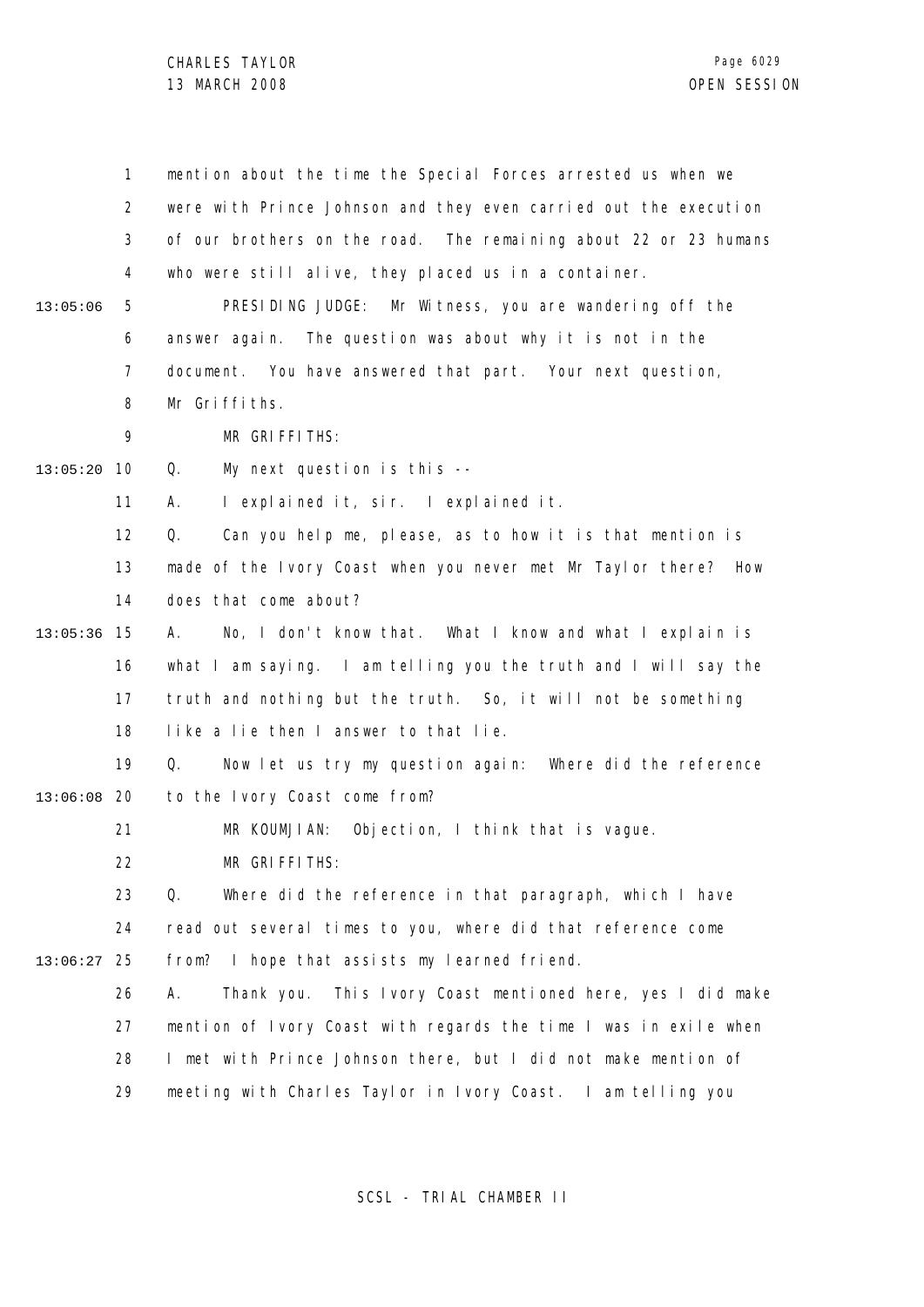1 2 what I explained, so I will not make mention of what I don't know.

3 4 5 6 7 8 9 13:07:16 Q. But then it goes on to say, do you see, we are still at paragraph 4, "The witness later," that is after the introduction, "entered Liberia as a member of the NPFL." So, it is clear, on the face of that, that you were telling them that you met him in the Ivory Coast. For the last time I am just going to ask you, it is a simple question, where did they get it from if not from you?

10 13:07:39 11 12 13 14 A. Well, I will not say lies to you. The things that I did not say, I will not agree with them here. I am still telling you that the time Prince Johnson met me for us to cross, we were not even known by a unit called NPFL. At that time they called us freedom fighters. NPFL existed during the arrival of

15 13:08:02 Charles Taylor. Thank you.

> 16 17 18 19 PRESIDING JUDGE: Mr Witness, that does not answer the question. The question was: Where does the mention, or the reference to Ivory Coast come from? I think, Mr Griffiths, have I paraphrased it correctly?

20 13:08:17 MR GRIFFITHS: That is the question.

> 21 PRESIDING JUDGE: Please answer that question.

22 23 24 25 13:08:38 26 27 28 29 THE WITNESS: Yes, Honourable Judge, what I did make mention of about Ivory Coast was the time I went to Ivory Coast and when I was in exile there and there Prince Johnson went to Ivory Coast and met me there. He said to me that there was a man called Charles Taylor that was coming to help us, so that we could overthrow Doe. That was the reason why I made mention about Ivory Coast. Even that time the Charles Taylor came and talked to us about the revolution, it was in Gborplay. I had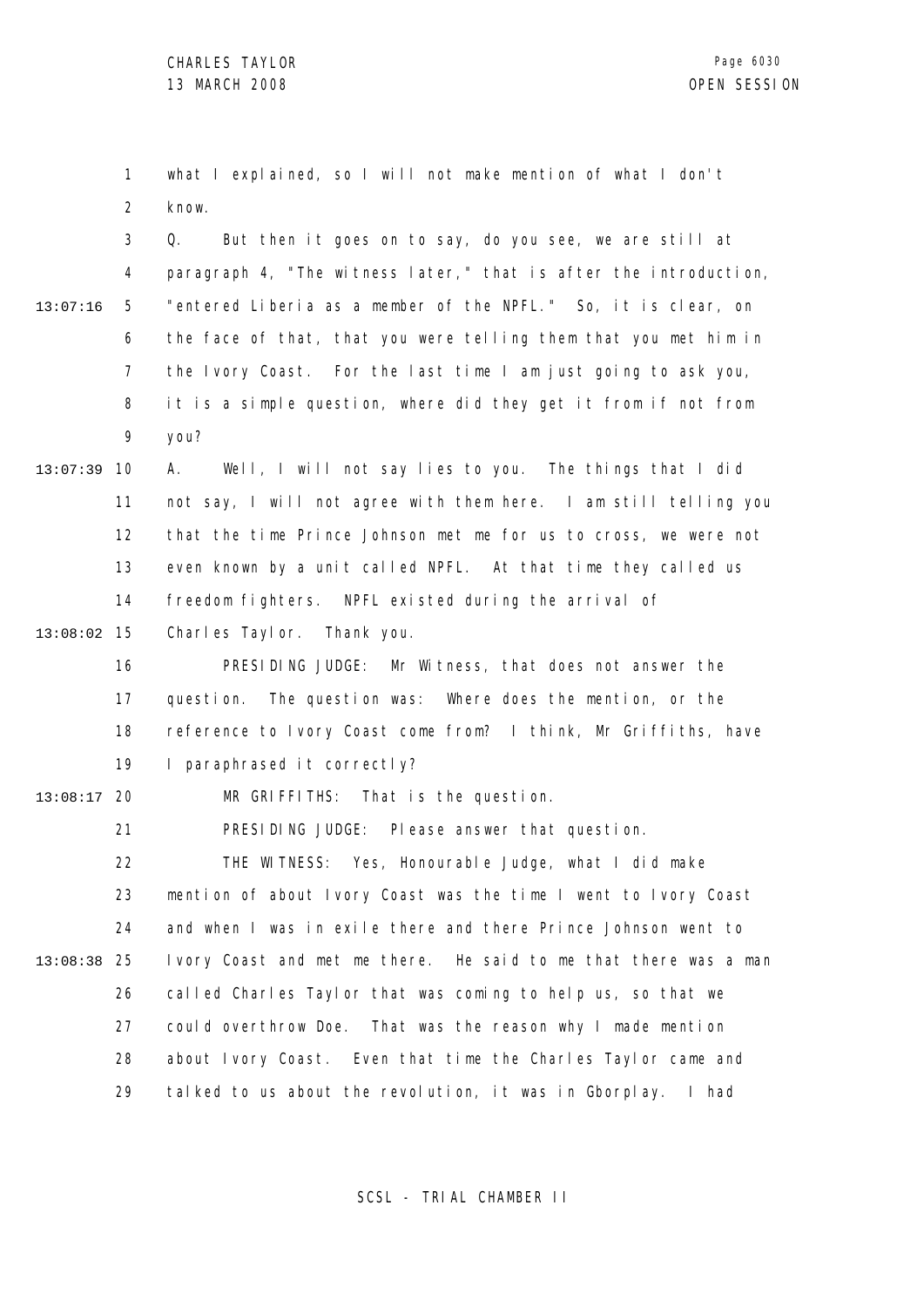1 explained that to the Prosecution twice.

2 MR GRIFFITHS:

29

3 4 5 6 13:09:23 Q. Turn to page 11, please, in that bundle. So, this now is another interview. Well, in fact it is that - it is in March 2008 - sorry, 2006. 8 March 2006. Let us start at the top of the page:

7 8 9 13:09:57 10 11 12 13 14 15 13:10:54 16 17 18 19 "The witness stated that Doe, a Krahn, was afraid of another coup attempt by Nimba soldiers who were ethnic Mano, or Gio. Having been disarmed and fearing arrest and/or execution, the witness deserted and returned to Nimba County. Upon his return, he stayed two days before continuing on into the Ivory Coast. That is at the end of the rainy season in 1983. At this time Doe loyalists in the Liberian army were arresting any able-bodied male Nimba resident who could be seen as a threat. The witness crossed the Liberia/Ivorian border and went to Danane then on to Boake, staying there until 1985. In that year he met Johnson who had also deserted from the Liberian army and sought refuge in the Ivory Coast along with a number of other ex-soldiers who were from Nimba.

20 13:11:39 21 22 23 24 25 13:12:28 26 27 28 "The witness stated that he was subsequently contacted by Johnson and told about an organisation that was being formed to fight and free Liberia from the Doe regime. He and 37 others met with Johnson at Benneville" - pause there, in a later interview you correct that name, but note this - "in the Ivory Coast. The witness stated that all but five were former Liberian army officers, the others were property owners from Nimba County who had had land/property in Monrovia confiscated from them by the Doe regime."

THE INTERPRETER: Your Honours, can the learned counsel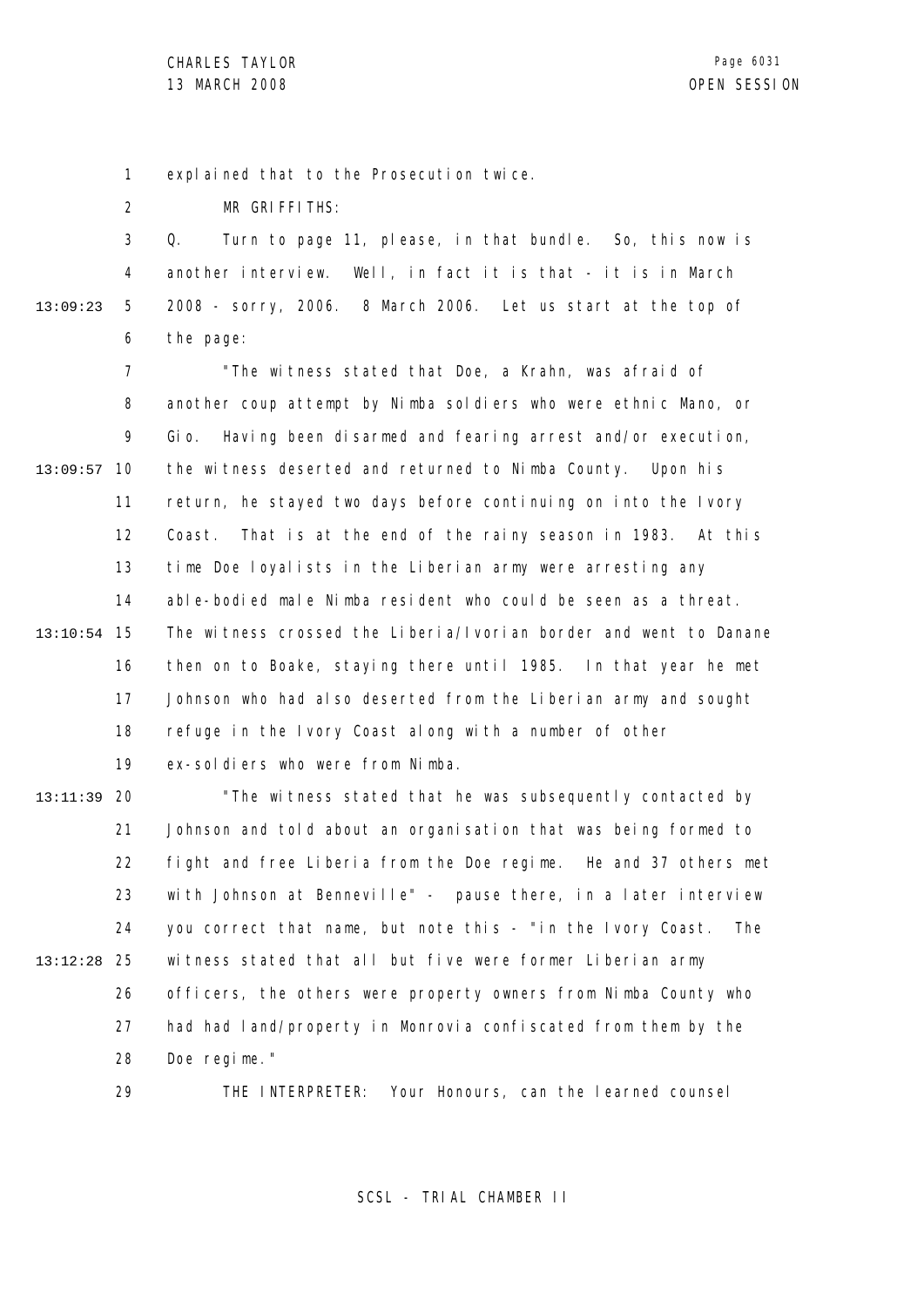1 please repeat this question, please.

2 3 4 5 6 7 8 9 10 13:14:08 11 12 13:13:19 MR GRIFFITHS: "And free Liberia from the Doe regime. He and 37 others met with Johnson at Benneville [sic] in the Ivory Coast. The witness stated that all but five were former Liberian army officers, the others were property owners from Nimba County who had had land/property in Monrovia confiscated from them by the Doe regime. Johnson told the group that there was someone who could lead them back to Liberia and introduced Charles Taylor and an unidentified group of Taylor's associates. The meeting took place on December 13, 1988. Three months later, Johnson called the group together again stating that 'the Old Man' was coming to talk to the group 'one on one'."

13 14 15 13:14:43 16 17 18 19 20 13:15:22 Then you go on in paragraph 7, you see, to talk about, in the middle of that paragraph, entering Liberia on 24 December 1989. So, what we have here, in January - I am sorry. On 31 January, I am right, you say that you meet him in the Ivory Coast. On 8 March, again you say you were introduced to him in the Ivory Coast. Help us, please, Mr Marzah, how is it that you come to repeat the same erroneous information twice within the space of a month, or so? How?

21 22 23 24 25 13:16:01 A. Thank you very much. I explained to the Prosecutor and my lawyer about the coup that took place against Doe. It didn't happen once. The '83 coup was different. That did not affect my leaving Liberia and after the coup failed [indiscernible] went on explaining so many things. So, we left and we --

> 26 27 28 29 PRESIDING JUDGE: I cannot relate this answer to the question asked. The question asked is about something that was said to investigators for the Prosecution and you are being asked why you said something twice and why you said it and are saying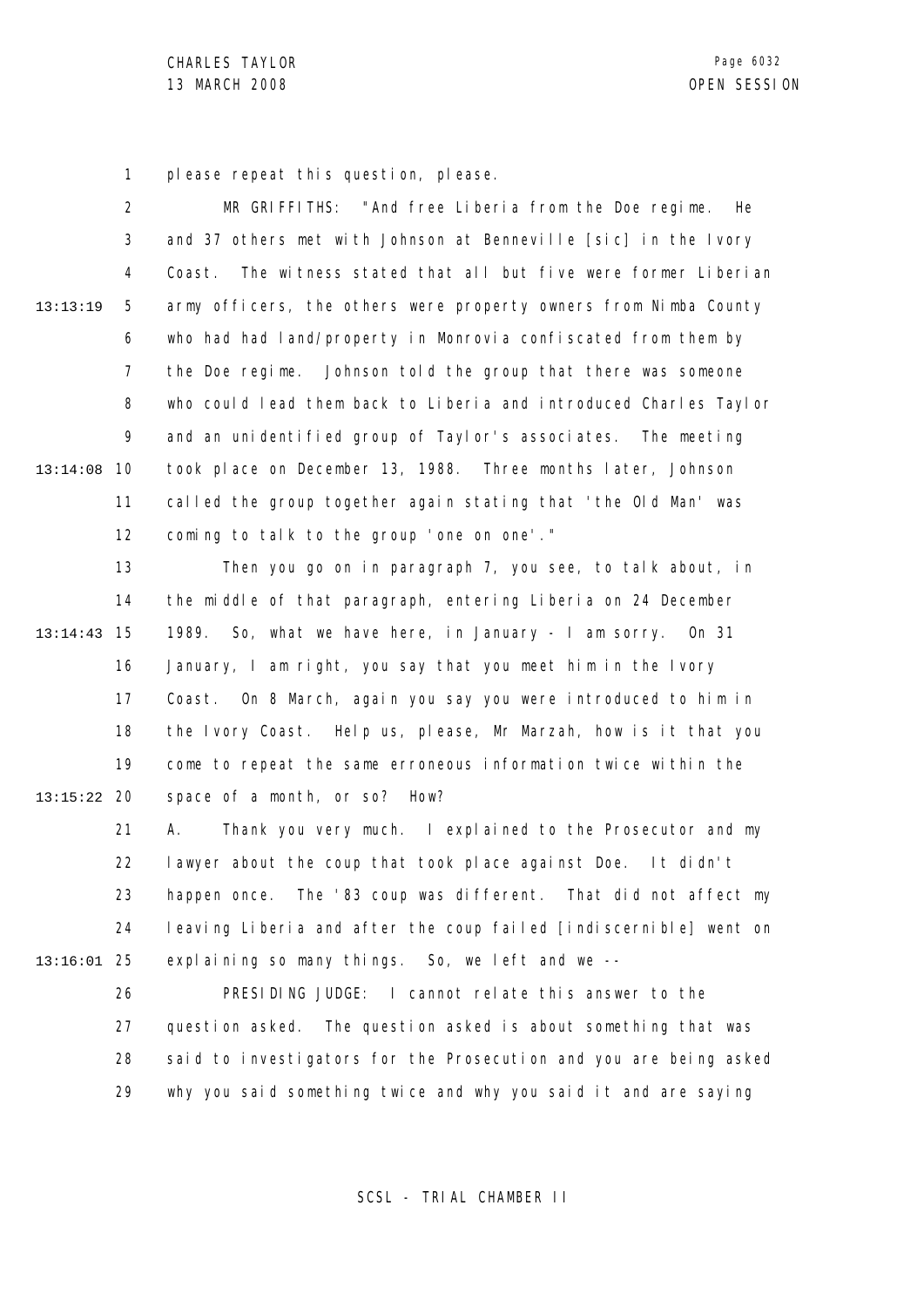1 2 3 4 5 6 7 8 13:16:49 something else now. I hope I have paraphrased it correctly. MR GRIFFITHS: I can't improve on that, your Honour. THE WITNESS: Yes, sir. I want to make some clarification on this document. I told the Prosecutor that the coup d'etat against Doe did not just happen once. We attempted in '83. We attempted to overthrow Doe in '83. I did not escape for that reason. In '85 during the Quiwonkpa coup that was the time I left Liberia finally for the Ivory Coast.

9 10 13:17:13 11 12 13 PRESIDING JUDGE: You are saying the same thing again, Mr Witness. We are not asking the history of it, or, sorry, counsel is not asking the history of it. He is asking why you said one thing to the investigators and something else here. That is what he is asking.

14 15 13:17:38 16 17 18 THE WITNESS: But let him make his questions short, but if he explain the things as long as he has done, it will be difficult for me to keep up with him. So, when he explains for some time, he breaks, then I will answer, then we explain again and then I answer.

19 20 13:17:54 21 22 PRESIDING JUDGE: He is following a procedure, but let me suggest - counsel, it would appear the witness is confused. Perhaps, whilst you have put it properly to him, please shorten your question.

> 23 MR GRIFFITHS: Very well:

24 25 13:18:12 26 27 28 29 Q. Mr Marzah, in January 2006 you told the investigators "I met Taylor in the Ivory Coast." In early March 2006 you told the investigators again "I met him in the Ivory Coast." Why are you now telling us you met him in Gborplay in a container? A. No, I did not tell the investigators that I met Charles Taylor in Ivory Coast, no. I said in Gborplay. The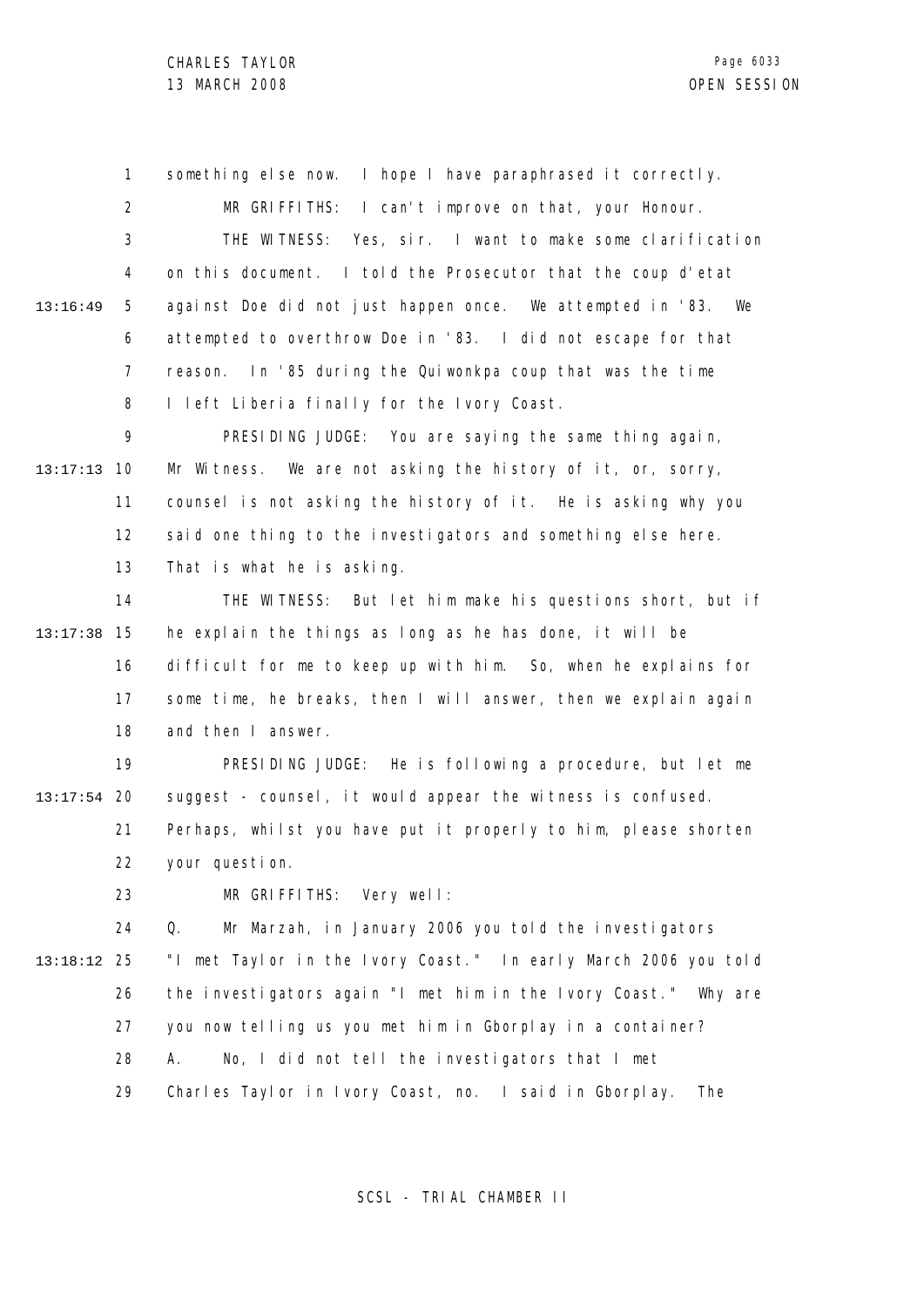|               | 1              | person I met in Ivory Coast was Prince Johnson. That has been my  |
|---------------|----------------|-------------------------------------------------------------------|
|               | $\overline{2}$ | statement over and over.                                          |
|               | 3              | Mr Marzah, can you help us as to how it is the<br>Q.              |
|               | 4              | investigators have recorded that same information on two separate |
| 13:19:03      | 5              | occasi ons?                                                       |
|               | 6              | I can't tell. What I said is what I am repeating. I will<br>А.    |
|               | $\overline{7}$ | not lie against Charles Taylor because today he is in problem.    |
|               | 8              | I am telling you still that it was Prince Johnson that told me    |
|               | 9              | that Charles Taylor was coming to help us, but I did not see      |
| 13:19:29      | 10             | Charles Taylor in the Ivory Coast. I only met him in Gborplay.    |
|               | 11             | I am going to ask you once more and then I will move on.<br>Q.    |
|               | 12             | Do you have any explanation as to how the investigators have      |
|               | 13             | recorded the same wrong information twice in the space of just    |
|               | 14             | over a month?                                                     |
| 13:19:59      | 15             | I don't know. I was not doing the paper job, but I am<br>A.       |
|               | 16             | telling you what I explain and what I knew about.                 |
|               | 17             | Very well. Let us move on and let us see if we can deal<br>Q.     |
|               | 18             | with one other point before we have to rise at 1.30. Yesterday    |
|               | 19             | again you told us this:                                           |
| $13:20:25$ 20 |                | "Foday Sankoh I saw for the first time after CT released us       |
|               | 21             | from the container. He, that being Charles Taylor, introduced     |
|               | 22             | Foday Sankoh to us as his colleague."                             |
|               | 23             | Is that right?                                                    |
|               | 24             | Α.<br>Yes, yes, yes.                                              |
| 13:20:50      | 25             | Q.<br>So you met Foday Sankoh for the first time in Liberia?      |
|               | 26             | А.<br>In Gborplay.                                                |
|               | 27             | [Overl apping speakers]<br>Q.                                     |
|               | 28             | Α.<br>That was the town I met - yes, there was a border point     |
|               | 29             | through which he and Charles Taylor entered.                      |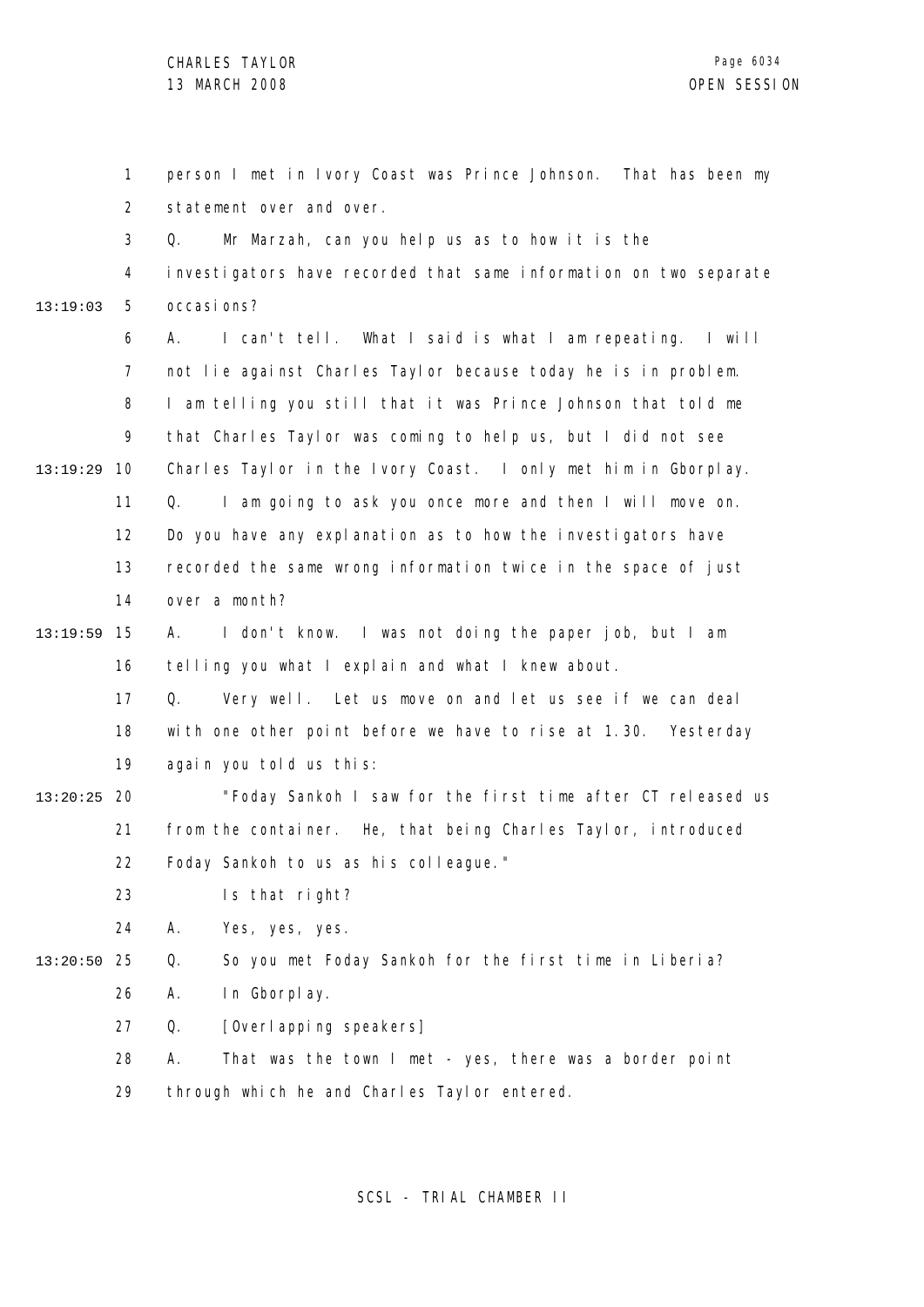1 2 3 4 5 6 7 8 9 10 13:22:09 11 12 13 14 15 13:22:30 16 17 18 19 13:22:57 20 21 22 23 24 25 13:23:18 26 27 28 29 13:21:45 Q. So why then, turning to page 3, did you tell the Prosecutors in January 2006, paragraph 10, "The witness stated he had met Foday Sankoh in Burkina Faso"? Why did you tell them that? A. No, I am repeating my statement. I am telling you what I know about and what I explained to the people. If they did not understand my English, then that was their own business. I told them that I met Foday Sankoh in Gborplay after I had been released from the container and before we received orders to go to the front line he was introduced to us by Mr Charles Taylor. I made that point of correction to the Prosecutor himself. Q. Did you make it to that gentleman sitting there opposite me? Did you make the correction to him? A. Yes. Q. So you told that man there, "You see this bit here about me meeting Sankoh in Ivory Coast, that is totally wrong." You told him that, did you? A. I told him what I am explaining to you. I told him and later he told me that the - but then the people who wrote down these things, they must have done errors. Q. Did you say to that man there, when you pointed out this mistake, "You know that is completely wrong", and did he turn to you and say, "Well, look, we have served this on the Defence, perhaps we ought to change it"? Did he say that to you? A. I told him - yes, yes. Q. So, that man over there told you that he was going to tell us that this ought to be corrected because it was wrong. He said that to you, did he? A. Yes. What I know I told him and what I saw I explained to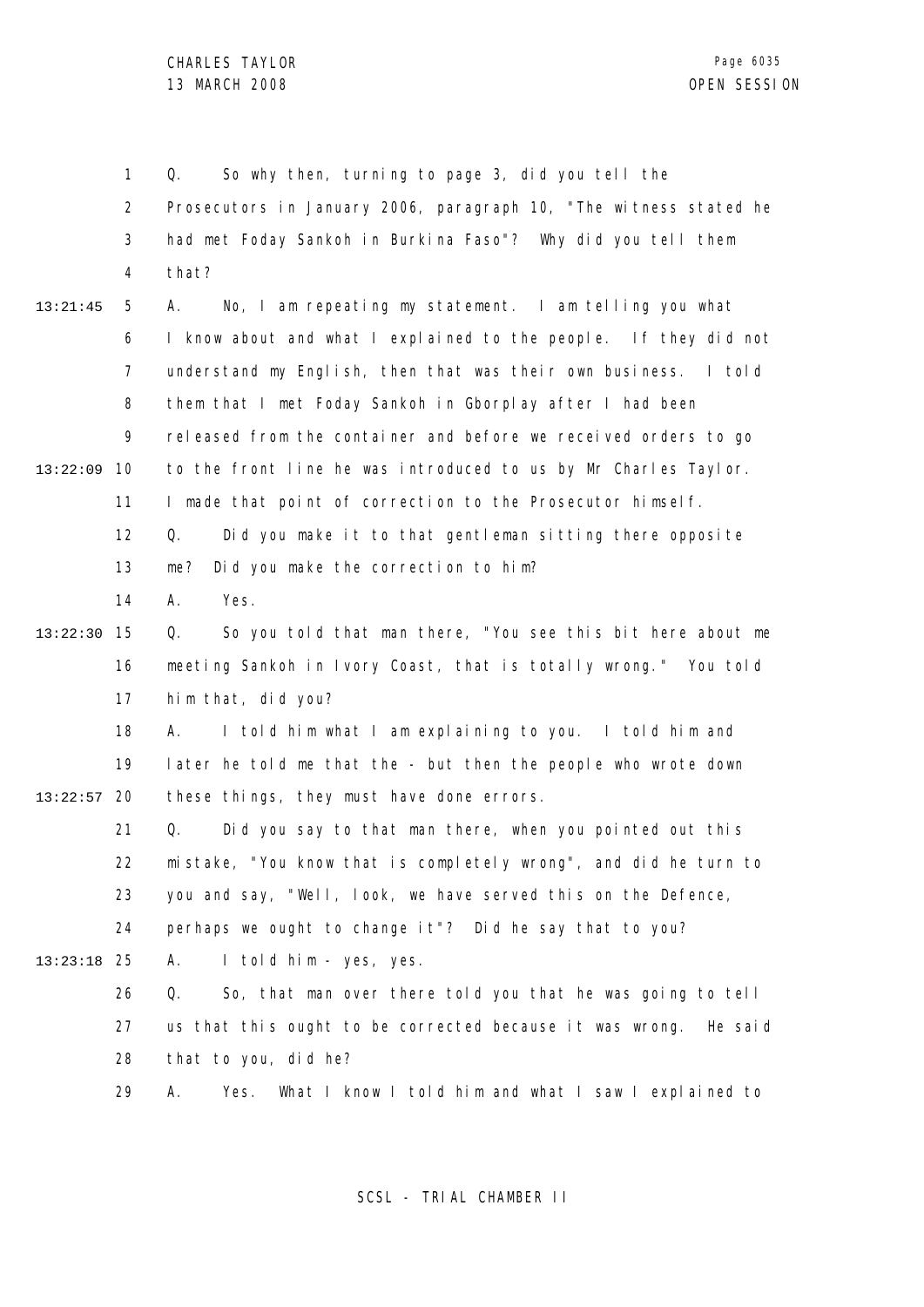1 2 3 him. The way I met Sankoh and Taylor, I explained everything in details to them, but I did not meet Sankoh in Burkina Faso, nor Ivory Coast.

4 5 6 7 8 9 10 13:24:34 11 12 13 14 15 13:25:05 16 13:24:03 Q. You anticipate my next question because when we go to page 11, having told the Prosecutors on the 31st that you met him in Burkina Faso, on page 11, which I have just read out at length to you, you told them that you met him in the Ivory Coast. Now, help me, please, Mr Marzah, which is right? Did you meet him in Burkina Faso, Ivory Coast, or Gborplay? Which is right? A. I told you I met Charles Taylor, Foday Sankoh, in Gborplay, but I met Prince Johnson in Ivory Coast. He told me about Charles Taylor coming to help us and to serve as our leader for us to go and overthrow Doe. You can ask the Prosecutor himself. I made that statement, but then he took this document and said but those who copied these ones, I see so many errors inside. Q. Mr Marzah --

> 17 A. Yes.

18 19 20 13:25:27 21 Q. -- so not only did they get it wrong when they said you met him in Burkina Faso, lo and behold they got it wrong a second time when they said you met him in the Ivory Coast. Who is responsible for that?

22 23 24 25 13:25:45 26 27 28 A. I did not go to Burkina Faso. I was in Ivory Coast. I told you that I only had training from Israel. That besides, I did not go to Burkina Faso. It was Prince Johnson who told me about Charles Taylor. I met Sankoh and Taylor in Gborplay and I started to know Sankoh through Taylor in Gborplay. Q. Would you agree, Mr Marzah, that the reference to you meeting Sankoh in Burkina Faso, it is either a lie told by you -

> 29 can I finish my question? It is either a lie told by you, or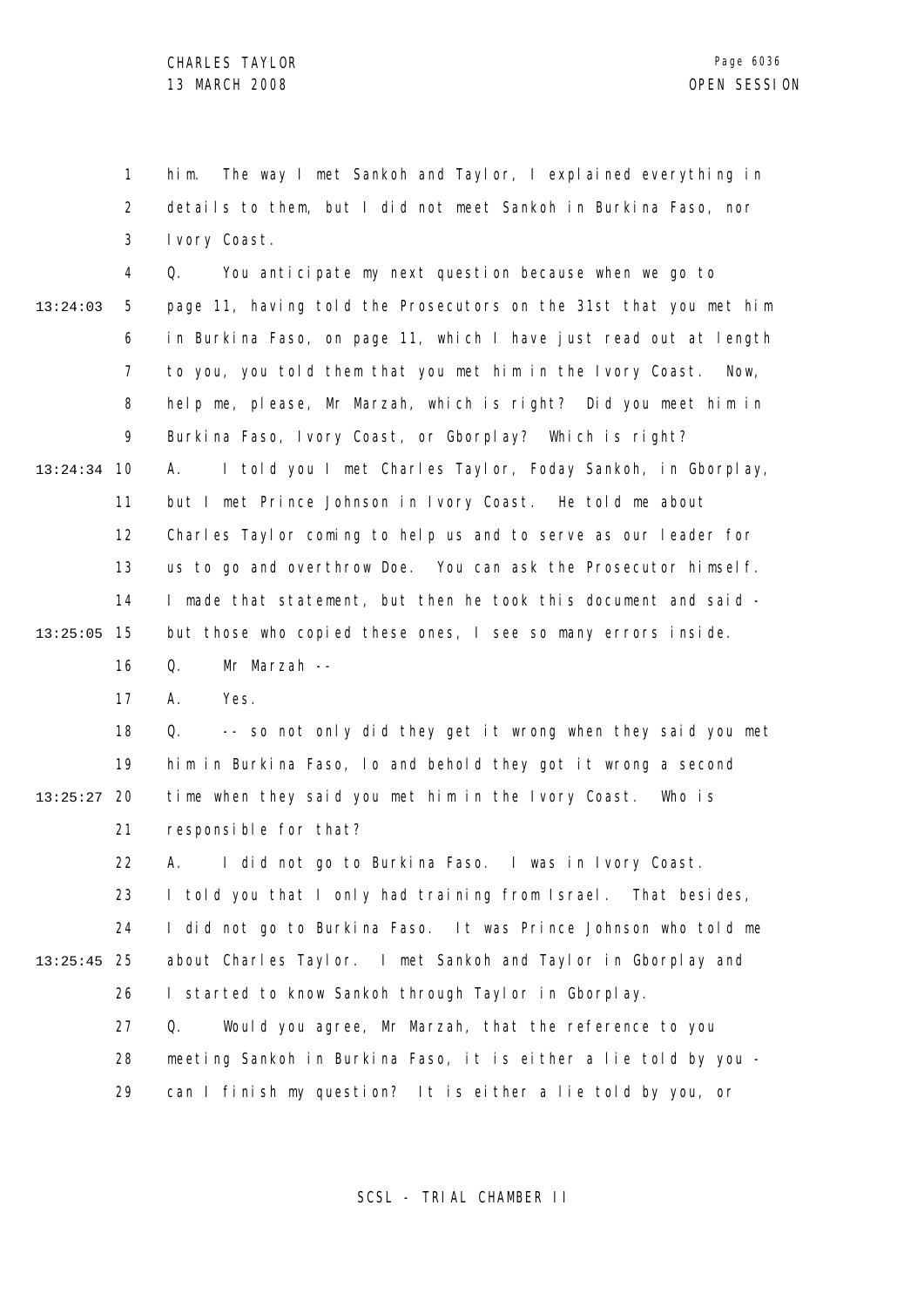|               | 1              | they have written down wrongly what you have told them. Which is |
|---------------|----------------|------------------------------------------------------------------|
|               | $\overline{2}$ | the right answer? What has happened? Is it a lie, or have they   |
|               | 3              | recorded it wrongly?                                             |
|               | 4              | I cannot take oath on the Bible to come here and lie, no.<br>А.  |
| 13:26:30      | 5              | I am telling you about what I told the people. I told the people |
|               | 6              | that I met with Charles Taylor and to even know Sankoh it was    |
|               | $\overline{7}$ | upon the arrival of Charles Taylor in Gborplay, but I cannot     |
|               | 8              | swear on the Bible and then lie, no.                             |
|               | 9              | So, is the answer to my question that the investigators<br>Q.    |
| $13:26:54$ 10 |                | must have got it wrong? It is their fault?                       |
|               | 11             | That is a mistake. It is a mistake, yes.<br>А.                   |
|               | 12             | Somehow you said "Gborplay" and they have recorded it as<br>Q.   |
|               | 13             | "Burki na Faso", yes?                                            |
|               | 14             | No. I said Gborplay, Gborplay in Liberia. Gborplay is not<br>А.  |
| 13:27:23      | 15             | in Burkina, nor in Ivory Coast. Gborplay.                        |
|               | 16             | Because when we look at page 11 you have even given a date<br>Q. |
|               | 17             | when it took place: 13 December 1988. So, you are being          |
|               | 18             | precise. So, help me, how did they get it so wrong?              |
|               | 19             | I can't tell. I can't read and write for me to correct the<br>А. |
| 13:27:53      | -20            | document, but what I said is what I am explaining to you.        |
|               | 21             | MR GRIFFITHS: Would that be a convenient moment, your            |
|               | 22             | Honours?                                                         |
|               | 23             | PRESIDING JUDGE:<br>Indeed, Mr Griffiths. We will take the       |
|               | 24             | lunchtime adjournment. Mr Witness, as yesterday, we are now      |
| 13:28:08      | 25             | going to take a break for lunchtime and we will start again at   |
|               | 26             | 2.30.<br>Please adjourn court.                                   |
|               | 27             | THE WITNESS:<br>0kay.                                            |
|               | 28             | MR GRIFFITHS: I wonder if I could remind your Honours of a       |
|               | 29             | matter raised by your Honour first thing this morning, because   |
|               |                |                                                                  |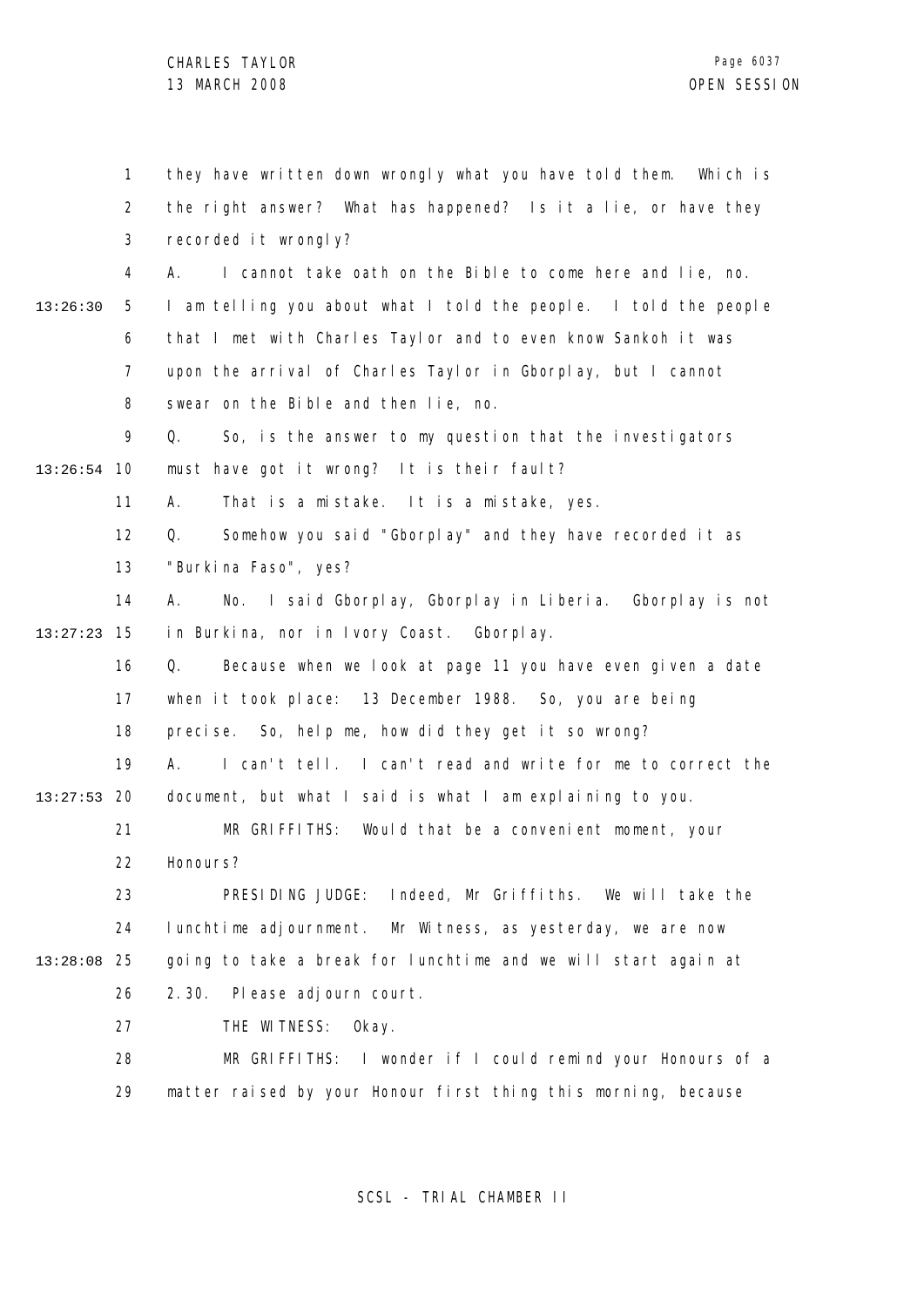1 2 3 4 5 6 7 8 9 13:29:07 10 11 12 13 14 15 13:29:27 16 17 18 19 20 13:29:46 21 22 23 24 25 13:30:08 26 27 28 29 13:28:41 I think we need to schedule in a time today when we ought to deal with that matter which is least inconvenient to the witness. PRESIDING JUDGE: The matter is partly in your hands if you are ready to respond to what I have said. MR GRIFFITHS: It is a matter my learned friend Mr Anyah will be dealing with, your Honour. I don't know how long it will take. I am sure it need not detain the witness and it may be that if I sit down and Mr Anyah takes over, we can get, at the least, some time estimate as to how long it will take. PRESIDING JUDGE: Madam Court Attendant, if you wish to escort the witness out, please. Yes, Mr Anyah? MR ANYAH: Yes, Madam President. We have reviewed paragraph 11 of the motion. PRESIDING JUDGE: I was only directing to one bit. It is the entire motion, of course, you must consider. MR ANYAH: We have reviewed the entire motion. In particular, we have reviewed paragraph 11. I think the initial response the Chamber wants from us is whether or not the reference to the scope of what we agreed to in paragraph 11 is accurate. PRESIDING JUDGE: It is whether you - it is whether you will consent to the order sought. That is what we are asking. We bear in mind that this is marked as urgent and if you adopt the stance you took before and neither oppose nor object, we can make an oral order. If you do not, then it must proceed in its normal way. MR ANYAH: Thank you, Madam President. The short answer would be that we do request time to respond. We do not consent to the motion. I would seek leave of the Chamber to elaborate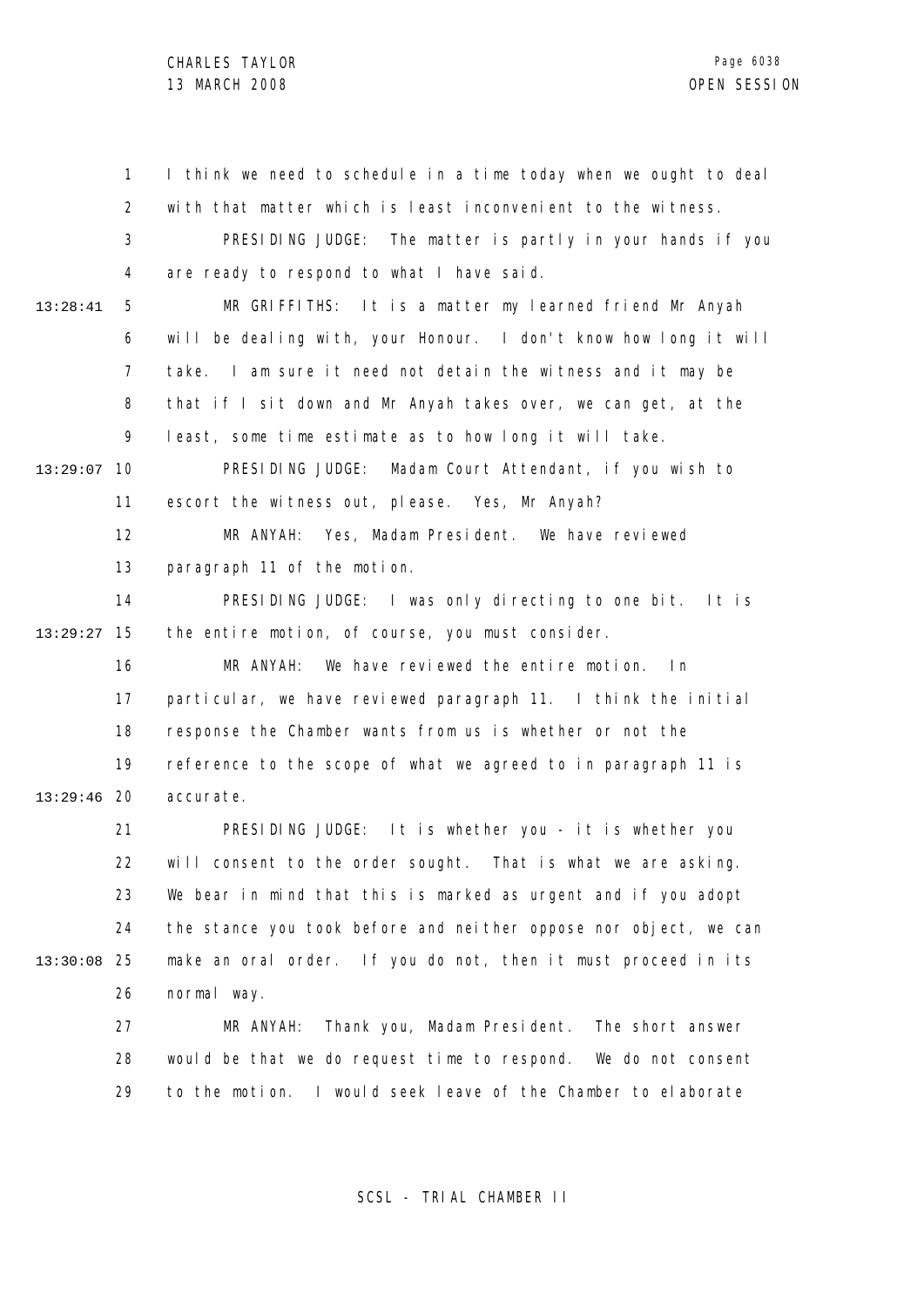1 2 3 4 5 6 13:30:47 just briefly so that it does not appear that we are being unnecessarily difficult. The particular paragraph in question suggests that in the past the particular measures being sought, we have found them to be appropriate. The answer is yes, indeed, we have found them to be appropriate, but in a particular context and that context was in relation to a response --

> 7 8 9 PRESIDING JUDGE: Yes. I only asked an indication. If you are putting in a response, these are matters more properly dealt with in a response.

13:31:05 10 11 12 13 14 15 13:31:27 16 17 18 19 20 13:31:47 21 22 23 24 25 13:32:12 26 27 28 29 MR ANYAH: Perhaps I can make one other observation, Madam President, and this might ameliorate some of the concerns the Chamber might have. I noticed when your Honour started this issue, perhaps one of the bases for the urgency to deal with it before the recess is the degree to which it might implicate some of the witnesses that might be testifying after the recess. Just so the Chamber is aware, on Tuesday this week, at about 7.00 p.m., we received an email message from the Prosecution which delineated the list of the next 10 witnesses, or the call order of the next 10 witnesses. I do not believe any member of the Chamber was copied on that email. But in going through the list of the next 10 to 11 witnesses they have scheduled, or they anticipate calling in the month of April, only two of those 10 witnesses are implicated in this particular motion and the first of those two is listed about fourth on the list of the 11 witnesses. So when we come back from the recess, to the extent we allow the usual response and reply times under the rules to deal with this motion, the Chamber will not be faced with a situation where it has to rule on a motion in respect of a witness who is scheduled to testify immediately.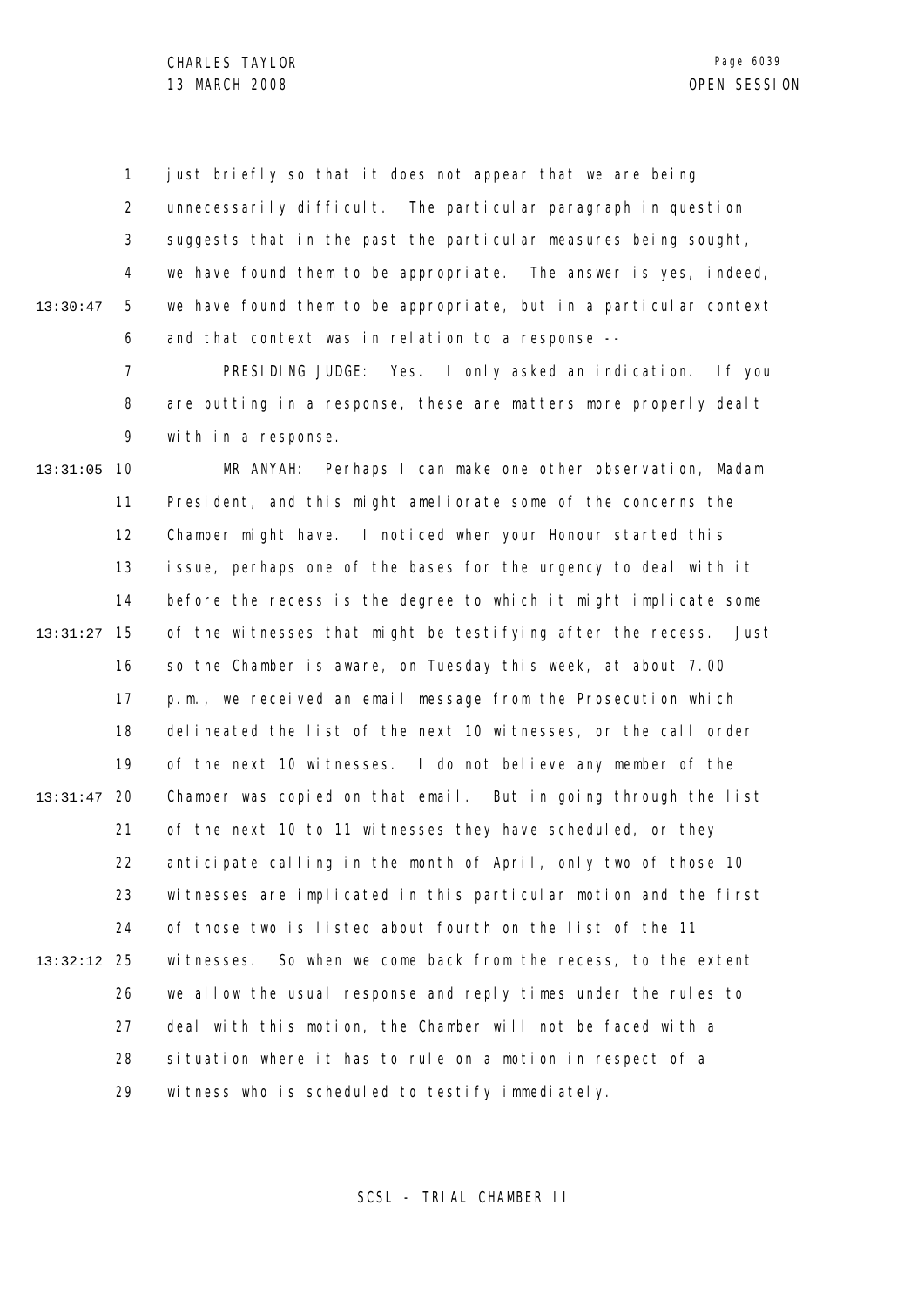1 2 3 4 5 6 7 8 9 10 14:28:44 11 12 13 14 15 14:29:08 16 17 18 19 14:30:08 20 21 22 23 24 25 14:30:27 26 27 28 29 14:23:55 PRESIDING JUDGE: I understand. Very well. In the light of that I will make no further comment and we will take the lunchtime adjournment. [Lunch break taken at 1.34 p.m.] [Upon resuming at 2.30 p.m.] PRESIDING JUDGE: Please proceed, Mr Griffiths. MR GRIFFITHS: May it please your Honours: Q. [Microphone not activated] Now, we were just before the -- JUDGE SEBUTINDE: Microphone, please. MR GRIFFITHS: I am sorry. I have been told I should put both microphones on now: Q. We were discussing, Mr Marzah, just before the short adjournment your initial meeting with Foday Sankoh. Having dealt with that matter, I want to go on to another matter and I wonder if I may be assisted by Madam Court Officer. Could you turn, please, to page 3. I want to ask you about one or two general matters, please, Mr Marzah. Can you help us as to what Foday Sankoh's intention was when he formed the RUF? A. Thank you. Before the introduction of Foday Sankoh we never knew about the RUF, but after himself and Charles Taylor had a meeting at Harbel Hill they arranged that he was going to Sierra Leone to have a war there. THE INTERPRETER: Your Honours, the last bit of the witness's testimony was not clear. PRESIDING JUDGE: Mr Witness, sorry to interrupt you, but the interpreter didn't hear the last part of what you said. Please start again from where you said, "They arranged that he was going to Sierra Leone to have a war there". Please continue from that point.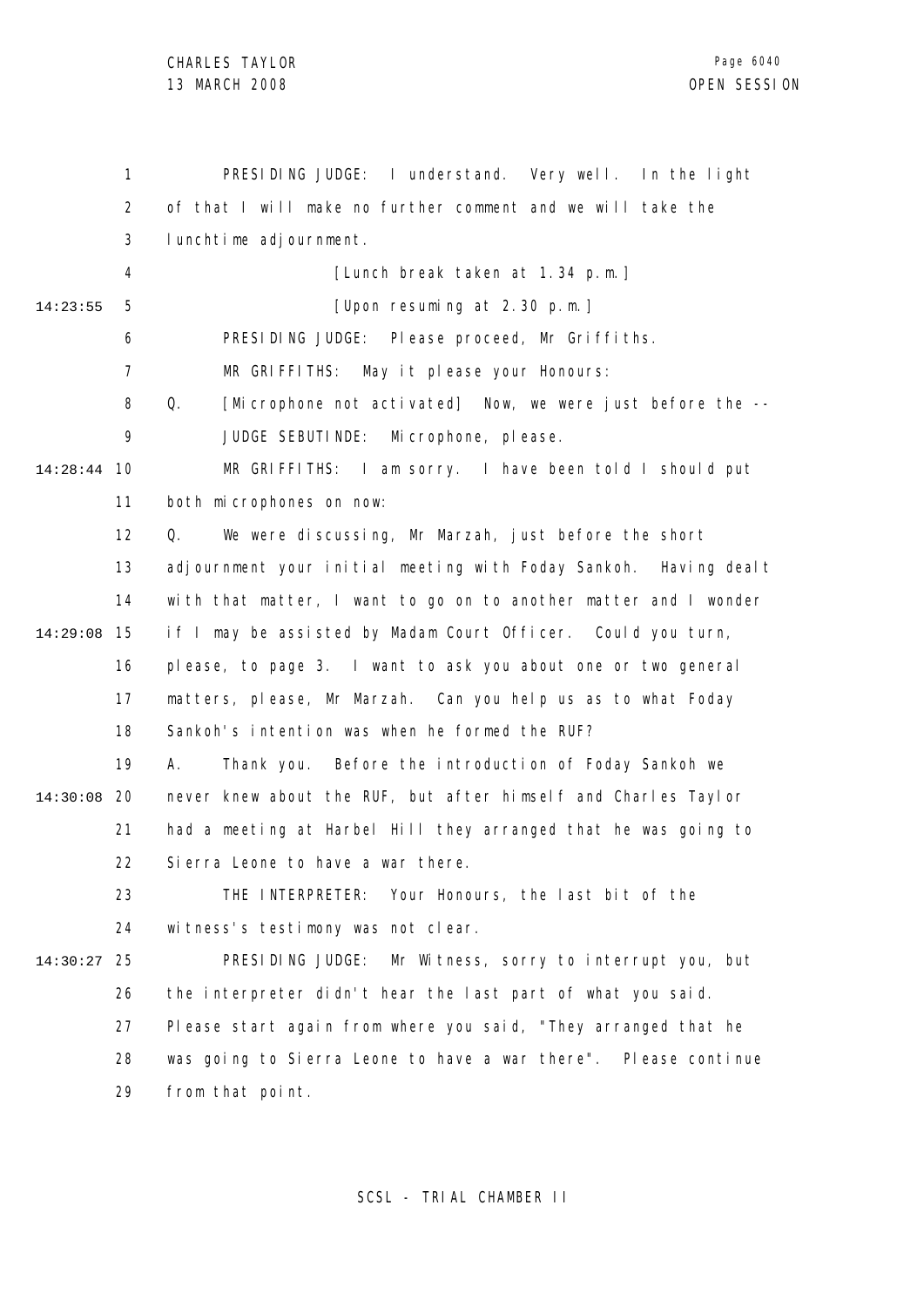1 2 3 4 5 14:31:14 THE WITNESS: The purpose of Charles Taylor sending Foday Sankoh to Sierra Leone was to go there and take complete control over Sierra Leone and to fight against the government so that the soldiers of Freetown will not continue to help the forces of Doe to continue attacking us.

6

MR GRIFFITHS:

7 8 9 10 14:31:39 11 12 13 14 15 14:32:01 16 Q. Right. Now I am grateful for that, Mr Marzah, and I will come back to that latter aspect of it, but it may shorten matters if I just draw your attention, please, to paragraph 12 on page 3. If we count up seven lines from the bottom of that paragraph we see this, "The 'operation' was for Foday Sankoh to become President of Sierra Leone by overthrowing the government of Sierra Leone", and for completeness you go on to say, "and that Charles Taylor would get something in return for helping Sankoh, to help 'he boys'". So that was Sankoh's intention, wasn't it, to overthrow the government?

17 18 A. It was not Sankoh's intention. It was Charles Taylor that assigned Sankoh there.

19 20 14:32:32 21 22 23 Q. So help me, please. Why don't we see in that paragraph, "Charles Taylor's idea was for Foday Sankoh to become President of Sierra Leone"? Why doesn't it read in that way? A. Within this paragraph I did explain to the Prosecutor that the purpose for which Charles Taylor sent Sankoh to go to

25 14:33:04 26 go and become the President, if he was successful, and moreover so that the forces of Freetown will not merge with the forces of

24

27 Liberia to continue attacking us.

28 29 Q. Right. Now I am going to come back to that latter aspect in a moment, but you agree that when Sierra Leone was invaded the

Freetown and fight against the Freetown government was for him to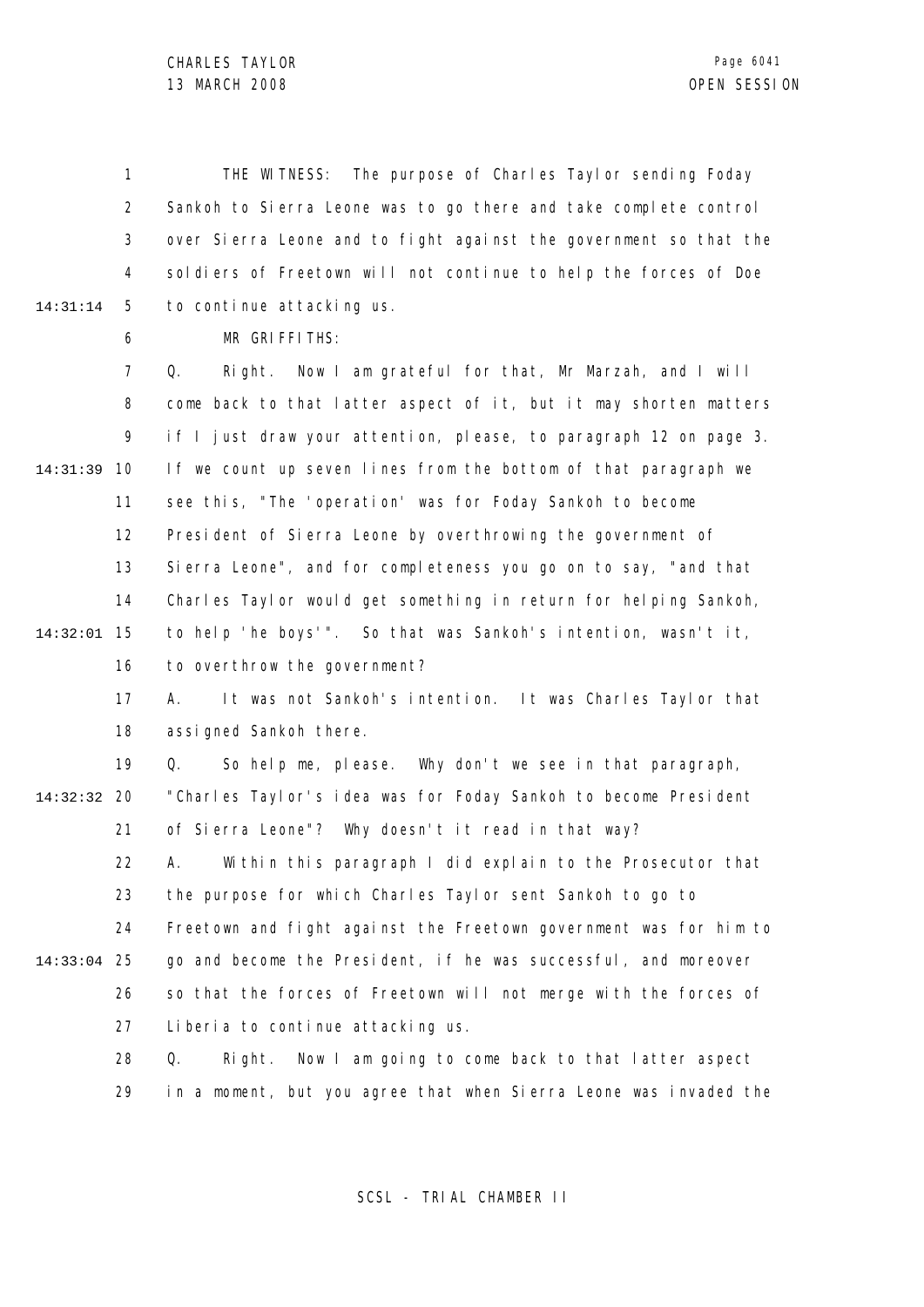1 2 3 4 5 6 7 8 9 10 14:34:35 11 12 13 14 15 14:35:15 16 17 18 19 20 14:36:00 21 22 23 24 25 14:36:15 26 27 28 29 14:34:01 intention was to overthrow the then Sierra Leonean government? A. Yes. Q. I now want to turn to the invasion of Liberia, only to this extent. Following incursions by the revolutionary fighters and the formation of the NPFL, a dispute arose which resulted in Prince Johnson splitting off and creating the independent NPFL. That is right, isn't it? A. Please repeat your statement, Mr Lawyer. Q. After Liberia had been invaded by NPFL forces, Prince Johnson split off and formed a rival group called the Independent National Patriotic Liberation Front, didn't he? A. Yes, Prince Johnson left because he escaped death. Q. And it is right, isn't it, that President Samuel Doe was executed by Prince Johnson's Independent NPFL? A. Yes, yes. Due to Charles Taylor's actions, that caused Prince Johnson to kill Doe. Q. What did Charles Taylor do to get the Independent NPFL to kill Doe? A. Thank you. Prince Johnson was not the battle group for the freedom fighters. The freedom fighters battle group was selected by Charles Taylor and that was William Obie, but after Prince Johnson was recruited and there was nowhere to go --THE INTERPRETER: Your Honours, the witness is still going too fast. PRESIDING JUDGE: A wee bit slower, Mr Witness, please, so the interpreter can keep up with you. Thank you. THE WITNESS: Thank you, mother. Prince Johnson was not appointed by Charles Taylor. It was the late William Obie who was appointed by Charles Taylor. But after Prince Johnson had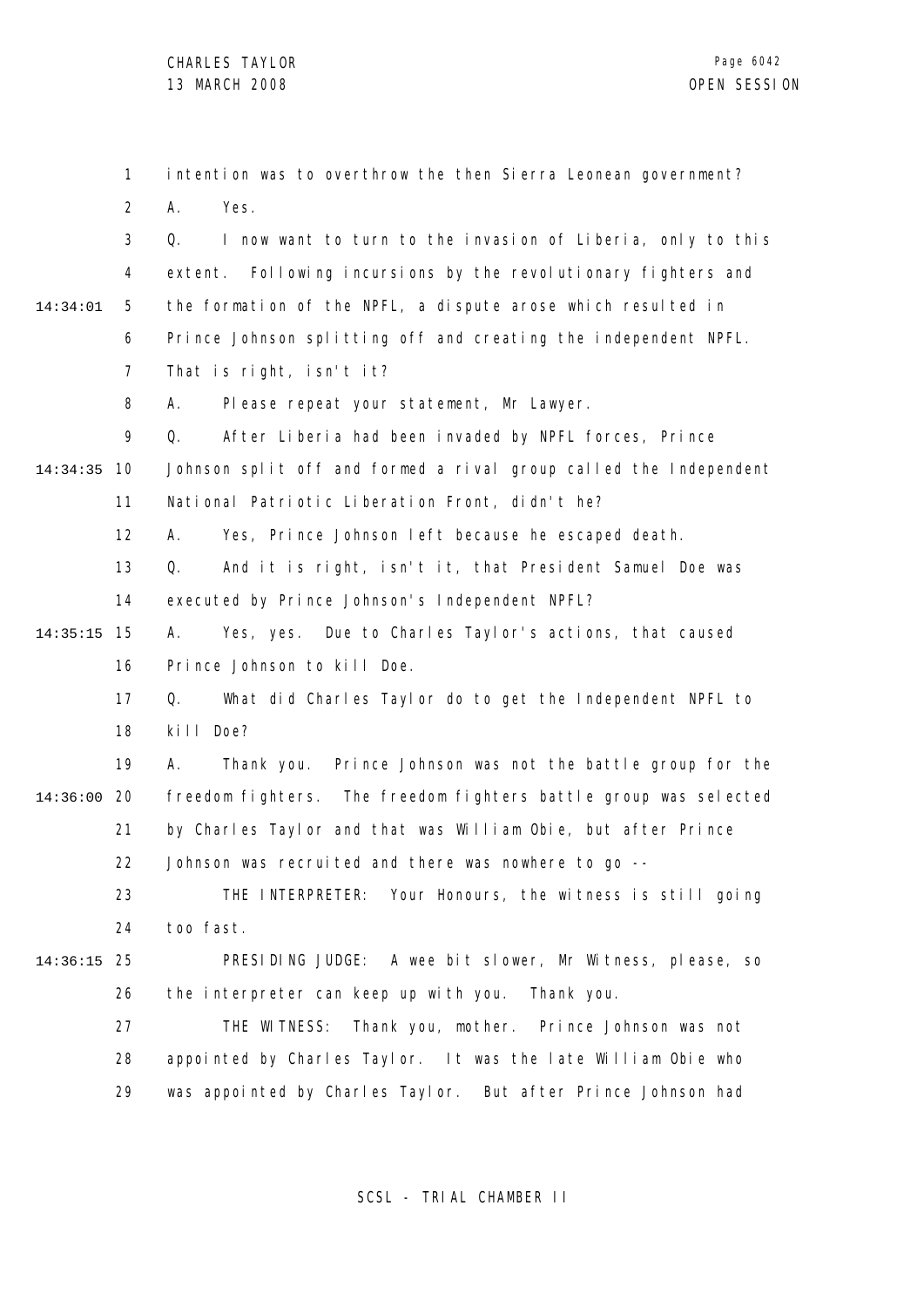1 2 3 4 5 6 7 8 9 14:37:05 al ready recruited us in Ivory Coast for William Obie to enter with us, William Obie was considered a coward, he did not cross and so because of our life safety Prince Johnson took the initiative to cross with us on December 24th. And after that when we captured as far as Tiaplay, when Prince Johnson sent a letter about the same Special Forces and the good job they did the same Special Forces took the letter from the envelope and they wrote to Charles Taylor telling Charles Taylor that Prince Johnson wanted to take his position.

10 14:37:34 11 12 13 14 15 14:37:52 16 17 18 19 20 14:38:14 As a result of that complaint Charles Taylor did not analyse the complaint, nor did he investigate the complaint, so he took his position to give instruction to the Special Forces for them to eliminate Prince Johnson. That was where the split came from. And he too left because he wanted to rescue his life and, even after he left, people were still behind his life. People like Isaac Musa and some of us who were assigned with him, they decided to put us in different areas for us not to go close to him. That was how Prince Johnson came to establish the INPFL and he was based at the Caldwell base. That was where his base was.

21 22 23 24 25 14:38:37 26 And in the case of the arrest of Doe he was happy to put the case of Doe to Charles Taylor, because he had a vast experience with regards the government job so that he could interview Doe the reasons why he carried out such atrocities and so that he could give accounts about the activities in Liberia in his time.

> 27 28 29 So during that movement the boys of Prince Johnson were happy and that very day they were about to go to Gbarnga, so Charles Taylor sent us and some of the Prince Johnson men were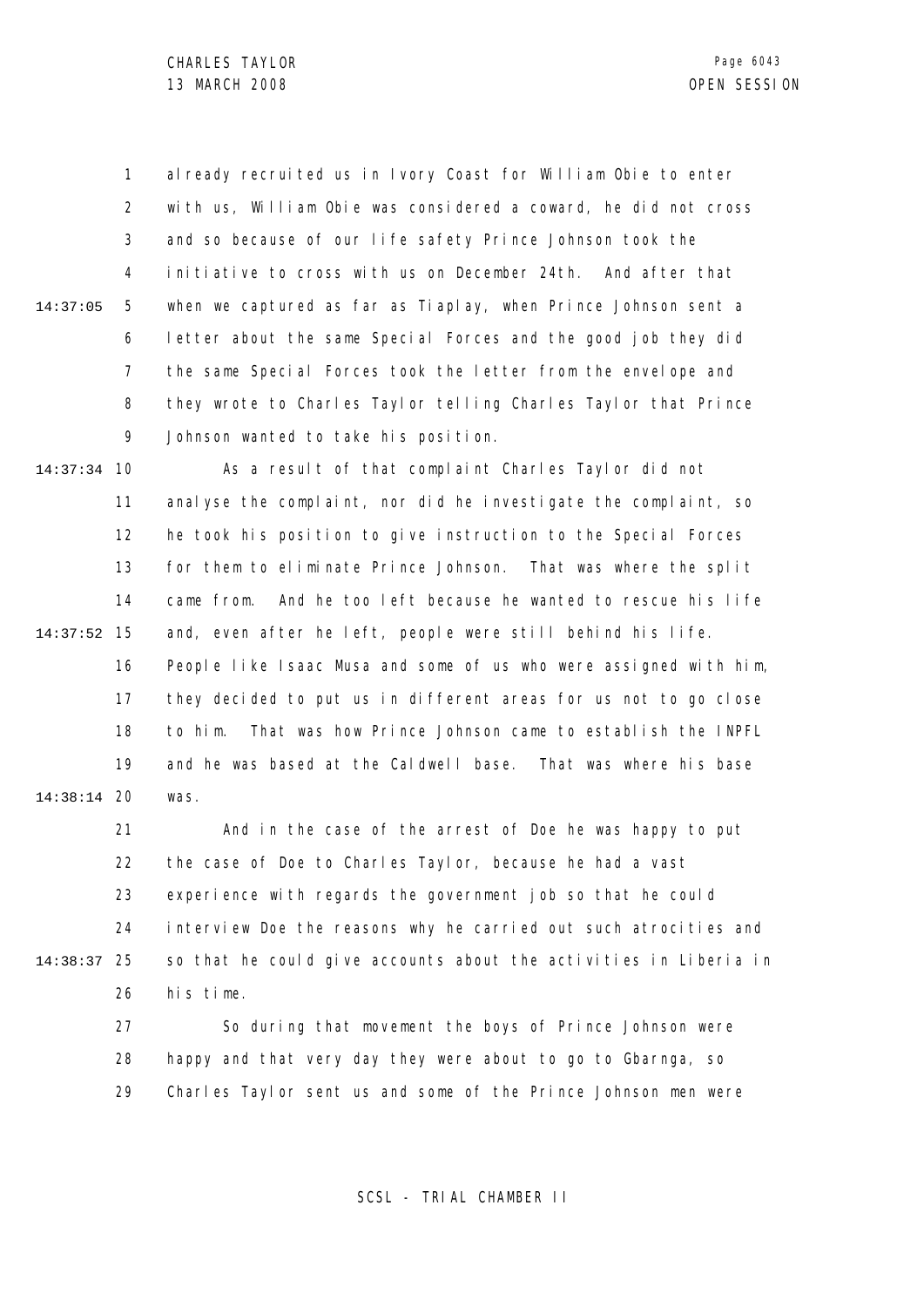1 2 3 4 5 6 7 8  $\mathsf{o}$ 10 14:40:22 11 12 13 14 15 14:41:03 16 17 18 19 20 14:41:21 21 22 23 24 25 14:41:36 26 27 28 29 14:39:21 arrested by us. He ordered us - me personally I executed some of them, so for that reason the following day they were afraid. That was the reason why Prince Johnson decided to execute Doe. Q. Did Charles Taylor give the order to execute Doe? A. No. Q. Thank you. A. No. Q. That will do. Now can we turn to page 13 please, okay? Paragraph 16 and 17, please: "In 1991 [Marzah], along with a number of other NPFL combat commanders - Ato Battua Hungry Lion, Enos Yeawon, 'Yasser Arafat', Pual B Harry, Morrie Kalubo and Anthony Menquenagbeh were called to Harbel Hill, outside of Monrovia, for a meeting at the Firestone Rubber Plantation". THE INTERPRETER: Your Honours, as we can get a feedback of the Liberian English interpretation, certain things have been left out. Could the counsel be asked to go after that, please? THE WITNESS: Yes, I thought you were still explaining. Yes, that happened in 1991. PRESIDING JUDGE: I think, Mr Witness, what has happened is the interpreter has interrupted and so just pause a moment. Mr Interpreter, I am not clear what the problem is? THE INTERPRETER: The problem is as we are in the standard English booth we normally get feedback from the Liberian English booth, but I realised that so many things were left out there and so could counsel be asked to go over that, please? MR GRIFFITHS: Yes: Q. I am looking, Mr Marzah, at paragraph 16 and 17 on this page. Paragraph 16 --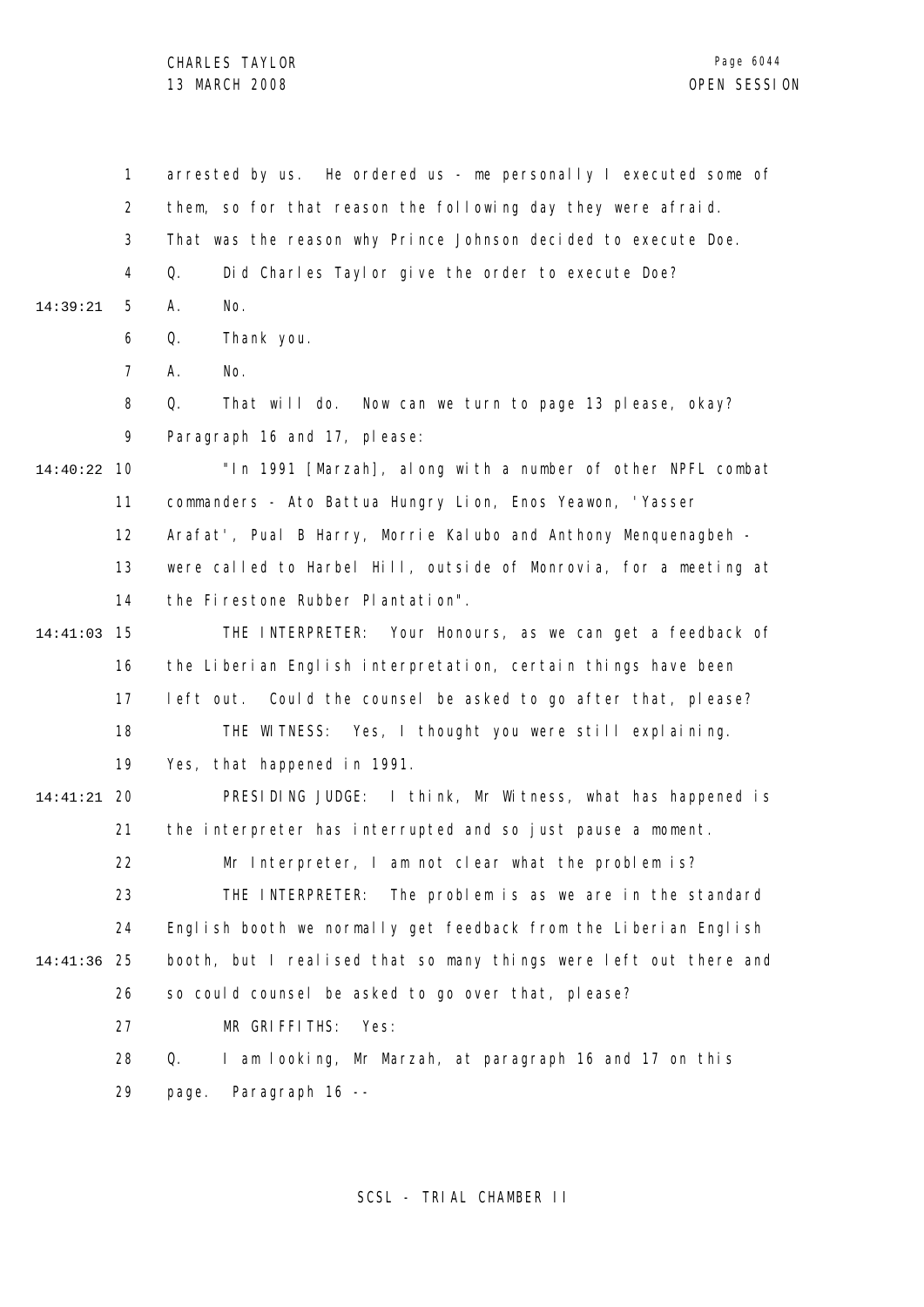1 2 PRESIDING JUDGE: Mr Griffiths, I am sorry. I don't mean to interrupt you.

3 MR GRIFFITHS: Not at all.

4 5 6 7 14:42:05 PRESIDING JUDGE: I am just enquiring if there is any possibility of this being sent to the booth for ease of interpretation. Oh, they have one already. Please ignore what I have said.

8 9 10 14:42:26 11 12 13 14 THE WITNESS: The only mistake that you made there was about Pual B Harry. Pual B Harry died during the Kamplay war between Kelly [phon] and Kamplay. I said Morrie Kalubo, that was the mistake you made there, but the paragraph 16 you are talking about according to your explanation is true that he sent for the group that remain in Harbel Hill for us to go to Freetown for the second phase.

15 14:42:45 16 17 MR GRIFFITHS: I think I need to go over these matters again, Madam President, just to ensure that they are on the record:

18 19 20 14:42:59 Q. Now, Mr Marzah, it is not your fault that I am having to repeat this. It is just that it was not interpreted properly first time round, okay:

21 22 23 24 25 14:43:40 26 27 28 29 "In 1991, the witness, along with a number of other NPFL combat commanders - Ato Battua, Hungry Lion, Enos Yeawon, 'Yasser Arafat', Pual B Harry" - and I hear what you say about that - "Morrie Kalubo and Anthony Menquenagbeh - were called to Harbel Hill, outside of Monrovia, for a meeting at the Firestone Rubber Plantation. The meeting was called by Charles Taylor. The witness stated that when he arrived he met Foday Sankoh (second time he had met Sankoh.) Sankoh was with at least fifteen other Sierra Leoneans, who the witness said were Sierra Leone soldiers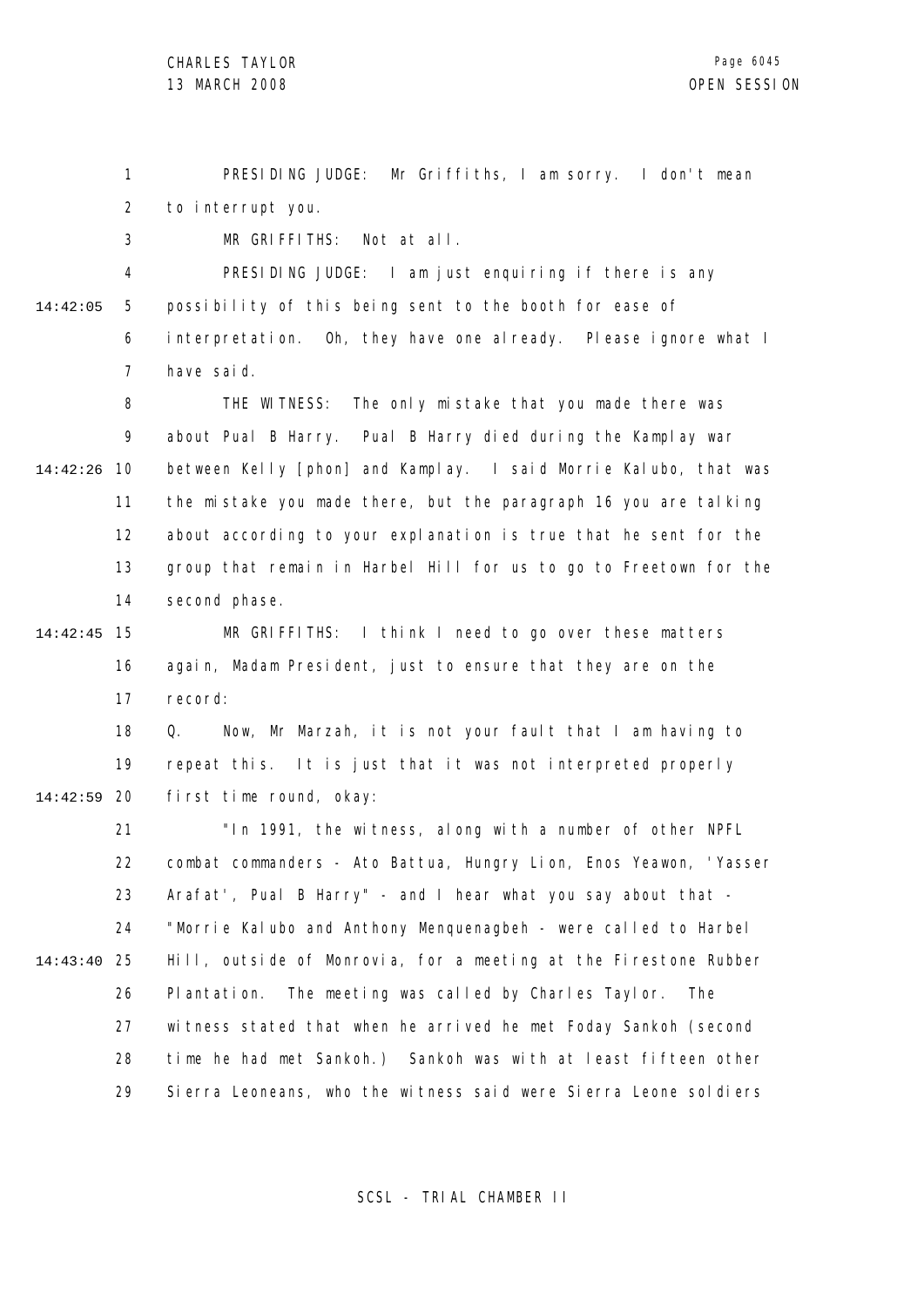1 2 3 4 5 6 7 8 9 10 14:45:10 11 12 13 14 15 14:45:39 16 17 18 19 20 14:45:55 21 22 23 24 25 14:46:22 26 27 28 14:44:35 who had 'disappeared' during the Momoh presidency. The witness stated that he had been told this by a number of the Sierra Leoneans during conversation with them. The witness stated that Taylor told him that the reason for the meeting was to set an 'agenda' to escort Foday Sankoh to Sierra Leone where Sankoh would remove Momoh from power. The witness stated that all of those present at the meeting were NPFL, including Sankoh and that the term RUF was never used. The meeting was directed by Taylor and the witness and the others were told that by sending Sankoh to take over Sierra Leone, Taylor was ensuring that the Sierra Leone Army would not be in a position to help the Armed Forces of Liberia in the fight with the NPFL (i.e. secure border with Sierra Leone)". Is all of that correct? A. Correct. Q. Thank you. A. Correct. Q. Because the fact of the matter is, if we can summarise all of that, you felt at the time that the NPFL were justified in invading Liberia to overthrow Doe. You did, didn't you? A. Yes. Q. In the fight against the Armed Forces of Liberia the Sierra Leone Army came in on the side of the Armed Forces of Liberia, didn't they? A. Repeat, please. Q. Whilst the NPFL were justifiably seeking to overthrow Doe and were fighting against the Liberian Army, the Sierra Leonean army came in on the side of the Liberian Army, didn't it?

> 29 A. Yes.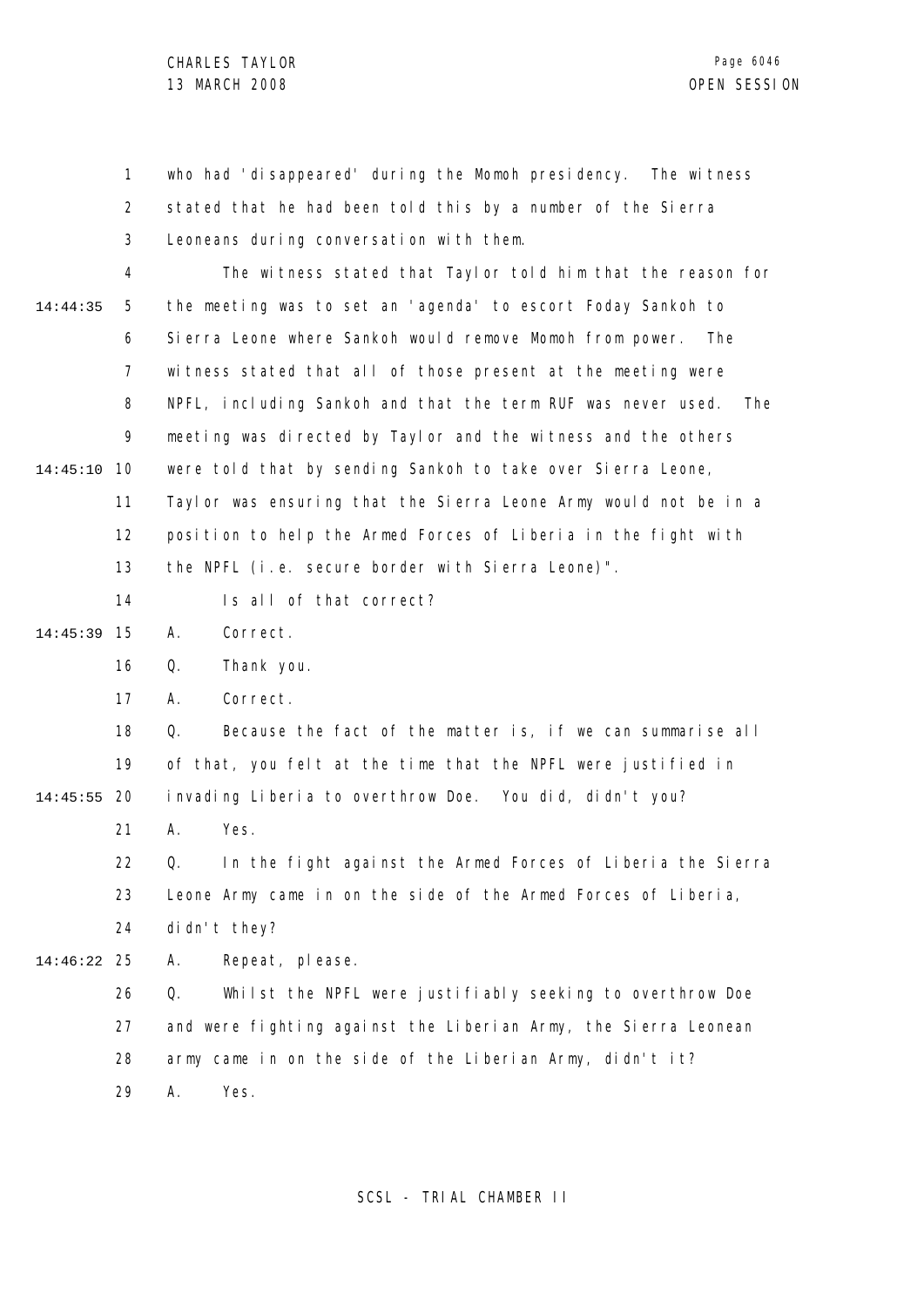1 2 3 4 5 6 7 8  $\mathsf{o}$ 10 14:47:24 11 12 13 14 15 14:48:02 16 17 18 19 20 14:48:30 21 22 23 24 25 14:48:51 26 27 28 29 14:47:02 Q. And that was causing problems for the NPFL's justified attempt to overthrow Doe? A. Are you saying that was the cause? Q. No, what I am saying is because of what the Sierra Leonean Army was doing it was making the job of the NPFL to overthrow Doe more difficult, wasn't it? A. Yes, yes, all of them were one body. There was no discrimination. All those who came along with Charles Taylor, we came intentionally for us to overthrow Doe. Thank you. Q. The point I am making is this. When Sierra Leone was invaded that was in order to protect the revolution in Liberia, wasn't it? A. Yes, and also to take over government in Sierra Leone. Q. Now I want to move on to another matter, please. Special Forces were those members of the RUF/NPFL who had been trained in Liberia. Is that right? A. The majority of the Special Forces, including the Sierra Leoneans, the Gambians, they were trained in Burkina. They came along with Charles Taylor. But later, after we had succeeded to go as far as Margibi, that was the time they trained both the Liberian citizens, but at that time there were no recruits from Sierra Leone. The group of NPFL, along with those who came with Charles Taylor, went in before they could recruit from Sierra Leone. Q. I am grateful for all of that, but all I wanted to know was what particularly identified them. What about the vanguards? What particularly identified them? A. The vanguards, there was another Liberian group because after the force had entered Freetown and whilst we are in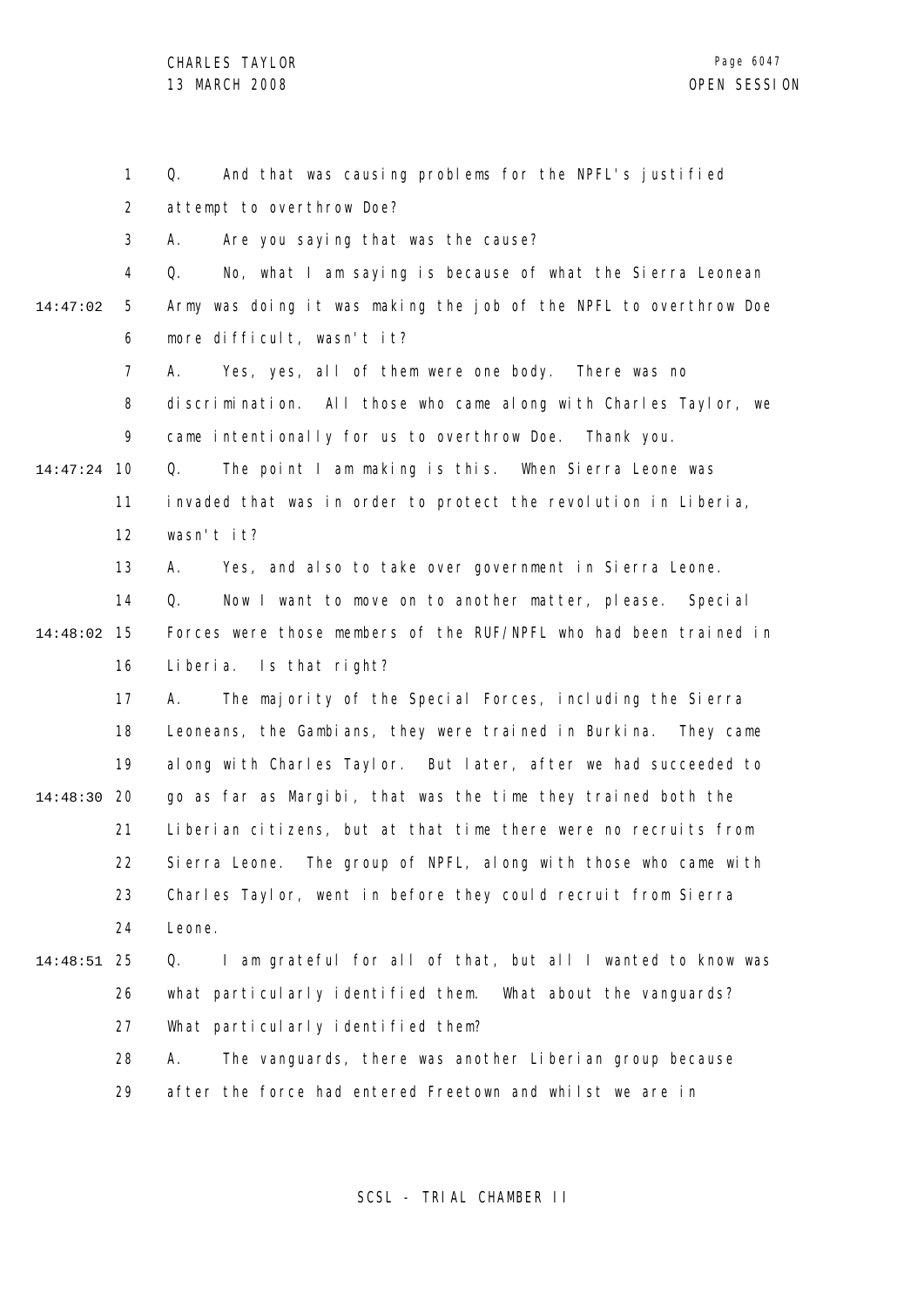1 2 3 4 5 6 7 8 9 10 14:49:58 11 12 13 14 15 14:50:11 16 17 18 19 20 14:50:39 21 22 23 24 25 14:51:06 26 27 28 29 14:49:40 Freetown everybody was just doing things for himself, by himself  $-$ THE INTERPRETER: Your Honours, your Honours, could the witness be asked to slow down, please? PRESIDING JUDGE: Again, Mr Witness, we are asking you to speak more slowly so the interpreter can keep up with you, please. THE WITNESS: Sorry, mother. You know, there are some explanations I will be very happy, so I want to make him happy too. PRESIDING JUDGE: In future, I will just put my hand down and you can recognise it. MR GRIFFITHS: Q. Were the vanguards not those who were trained at Camp Naama in Liberia? A. No, those were the people who were mining for themselves in Freetown. They didn't care to report to Sankoh, so these were the people who were considered as the vanguard group and then he turned them over to Charles Taylor and all of them were executed at Gbalatoa [phon] Bridge. They were 162 men. Q. So vanguards had nothing to do with training, but everything to do with diamond mining. Is that right? A. These were the people who did not pay attention to the front line. They did things on their own. We call them the vanguards. Q. What about junior commandos? Who were they? A. The junior commandos were mostly those who did not take those who did not take instructions, those were the people who did not take - the vanguards were those who did not take command.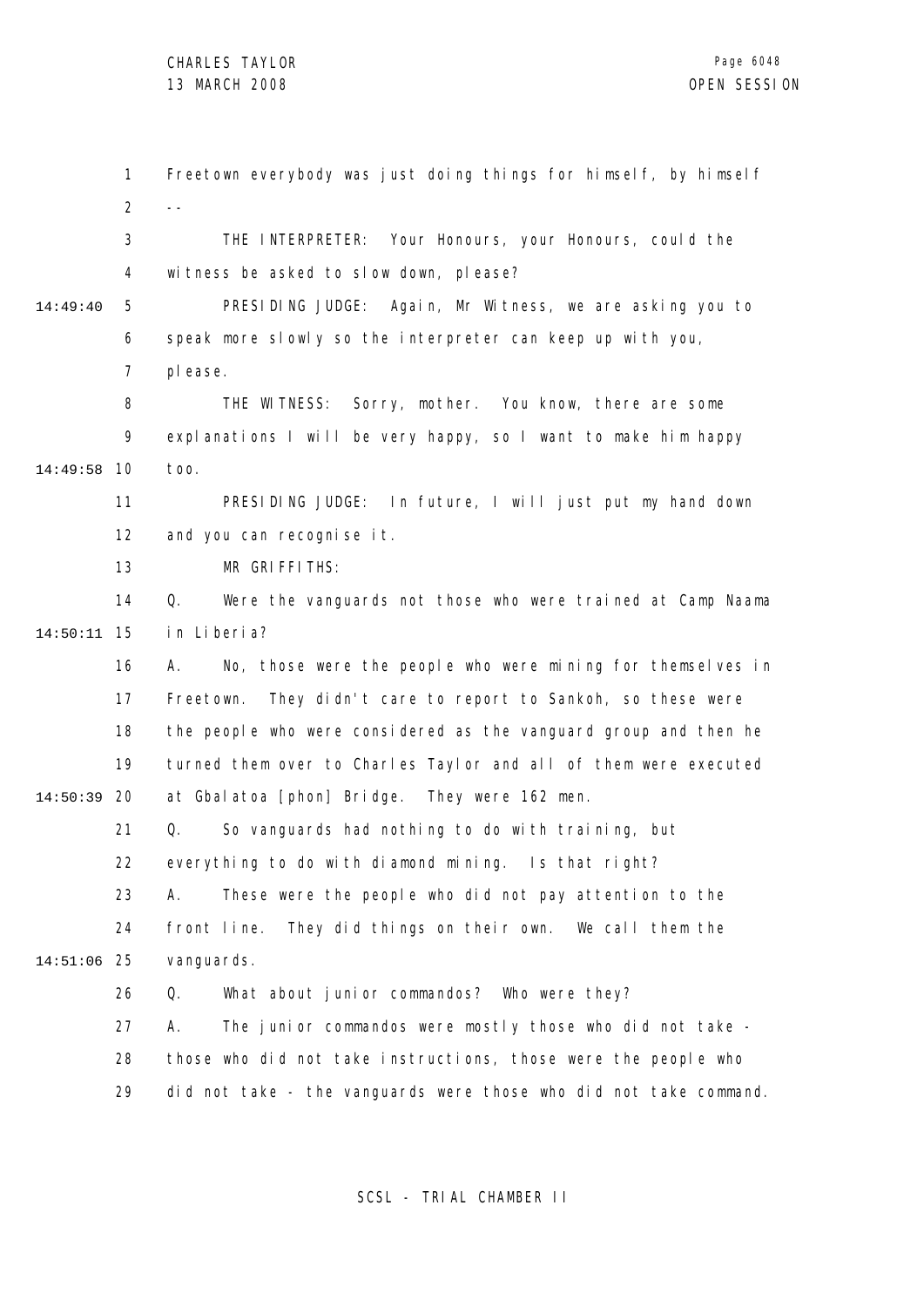1 2 3 4 5 6 7 8 9 10 14:52:10 11 12 13 14 15 14:52:35 16 17 18 19 20 14:52:54 21 22 23 24 25 14:53:25 26 27 28 29 14:51:48 But we were all junior commandos and those people who did not take orders from Charles Taylor, they only did things on their own, they were the vanguards, but we were all junior commandos. But the group that they killed at Naama it happened during the time the war had gone as far as Pendembu, so the citizens who were captured in Freetown they were sent to Camp Naama to go and take in-service training so they could go back and reinforce the manpower in Freetown. I mean Sierra Leone. Q. Very well, I hear what you say. But is it not right, Mr Marzah, that there was a something of a pecking order, a hierarchy, between the Special Forces, vanguards and junior commandos, wasn't there? A. No, vanguard is not different and junior commando is not different. I told you that those who did not abide by the orders were considered as vanguards. It meant outlaws. People who were outlaws. Q. Okay, I hear what you say. A. Thank you. Q. So it was not the case, was it, that the Special Forces as the name suggests were regarded as being at the top of the pecking order, so to speak? A. No, no Special Forces was called a vanguard. Men who did not abide by instructions were considered as vanguards. Q. Very well. Now, I want to ask you about one or two names and see if you can assist me please. Do you remember a Special Forces officer called Cooper Weah? A. I know Cooper Woyah. He was the MP commander in Gborplay during the time Charles Taylor arrived. MR GRIFFITHS: And that is Cooper C-O-O-P-E-R, your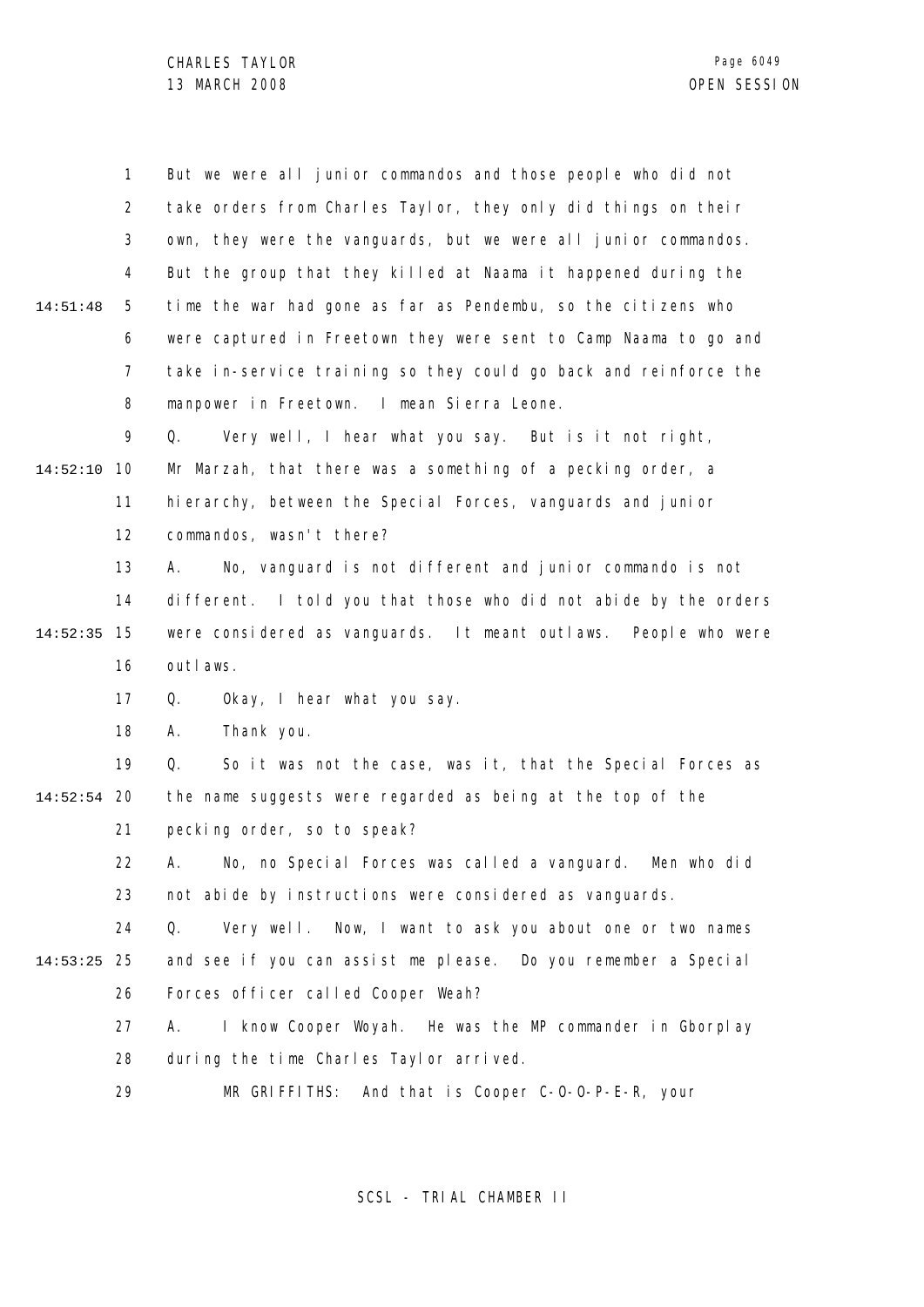1 2 3 4 5 6 7 8 9 10 14:54:35 11 12 13 14 15 14:54:55 16 17 18 19 20 14:55:23 21 22 23 24 25 14:56:36 26 27 28 29 14:54:12 Honours, and the surname is Woyah W-O-Y-A-H. THE WITNESS: I told you I am not educated. MR GRIFFITHS: Q. Do you know a Special Forces member called Edward Melhm? A. Yes, he was my 1st Battalion commander when I was in [indiscernible] in Grand Bassa. MR GRIFFITHS: Edward, your Honours, normal spelling. Mehlm M-E-H-L-M. THE WITNESS: I said Edward Mehlm. Alfred Mehn, who was called Godfather, is different, and Edward Mehlm is also different, but both of them were Special Forces. MR GRIFFITHS: Q. I am only asking you about Edward. So, you accept that Edward Mehlm was a Special Forces officer? A. Yes, yes, yes. Q. Another name now, please. Solomon Seerway [phon]? A. No, not Seerway. Solomon Siawah. He was one of the Special Forces. MR GRIFFITHS: Would your Honours give me a moment? Your Honour, can I just have a moment to check a couple of spellings because I want to be clear. I apologise. Yes, Solomon Siawah. Siawah is spelt S-I-A-W-A-H: Q. And you know him, do you? A. I know Solomon Siawah. He was controlling the BZT in the 1st Battalion. I told you he was a Special Forces. Q. Thank you. What about Joe Tuah? A. Joe Tuah also was a Special Forces and he was the first artillery commander under Charles Taylor. He is now the person who is spear heading the rebel group in Ivory Coast.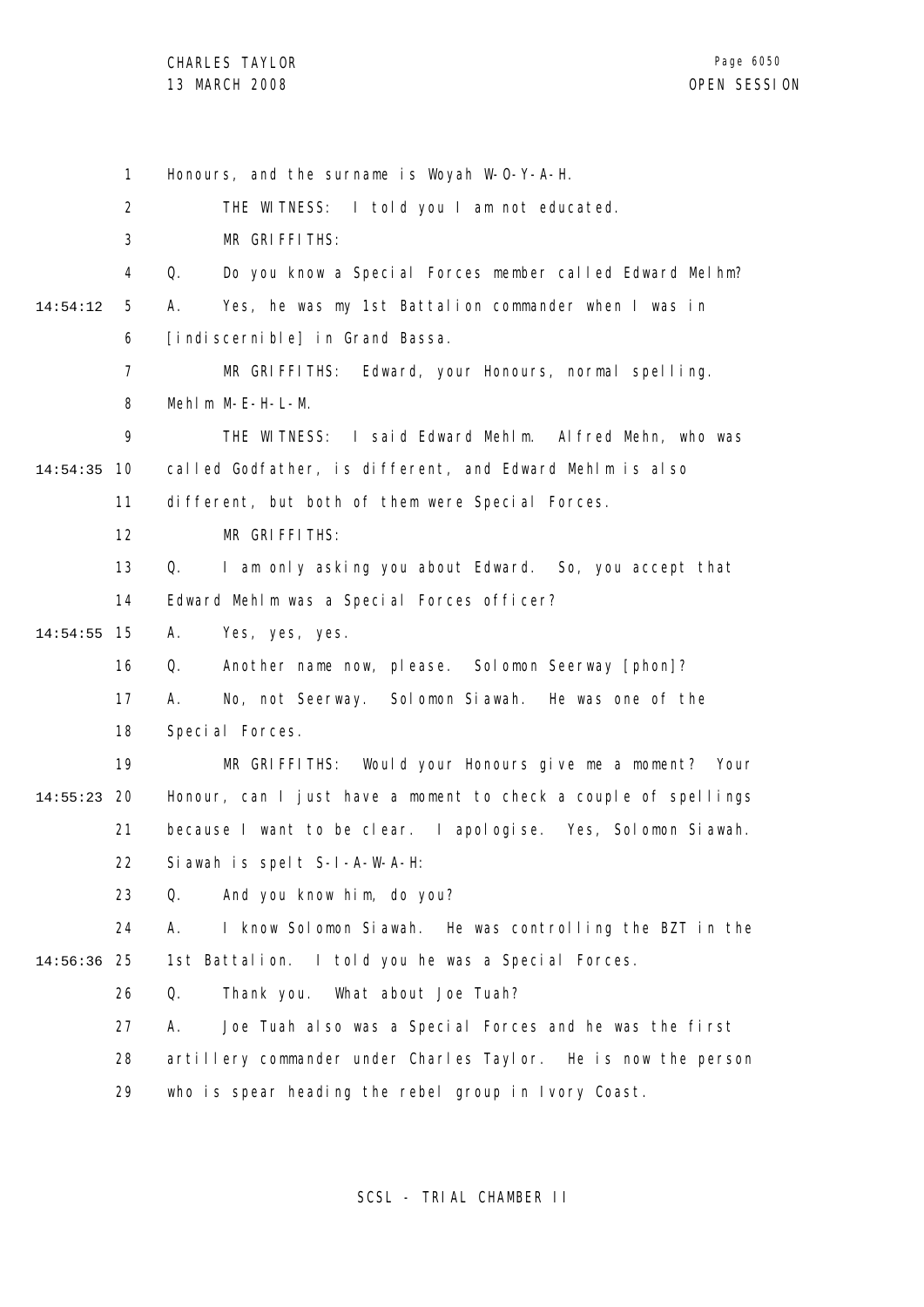1 2 3 4 5 6 7 8 9 10 14:57:38 11 12 13 14 15 14:57:50 16 17 18 19 20 14:58:19 21 22 23 24 25 14:58:47 26 27 28 29 14:57:19 Q. And his surname was T-U-O-H, yes? A. I called him Joe Tuah and his name is Joe Tuah, so I can't read and write for me to spell, please. Q. Very well. What about Peter Siade [sic]? A. Not Siade. I said Peter Saikpedeh. He was one of the Special Forces. Our President, Charles Taylor, knows all the people whose names I am calling. Saikpedeh was one of the Special Forces. MR GRIFFITHS: I will attempt to assist with the spelling in due course, your Honours, rather than delay matters now. MR KOUMJIAN: It was spelled yesterday, just for counsel's benefit. MR GRIFFITHS: I am grateful: Q. What about Alfred Mehn? A. Alfred Mehn, he was a Special Forces. He was commonly called Godfather, yes. He was supposed to be the Minister for Lands and Mines, but he is late. He is dead. Q. What about John Gubbay [phon]? A. John Gubbay was one of the Special Forces who used to train the people about the Arab drill called yesyam. Q. What about Samuel Varney? A. Samuel Varney was one of the Special Forces and the most senior officer from the AFL, commonly known as Colonel Varney. He is dead. Q. What about Tiagen Wantee? T-A-R-G-E-N W-A-N-T-E-E. A. He was one of the Special Forces who was assigned in Guinea as ambassador. MR GRIFFITHS: Now if I can assist with some spellings, your Honour, where I can: Alfred Mehn, M-E-H-N; John Gubbay,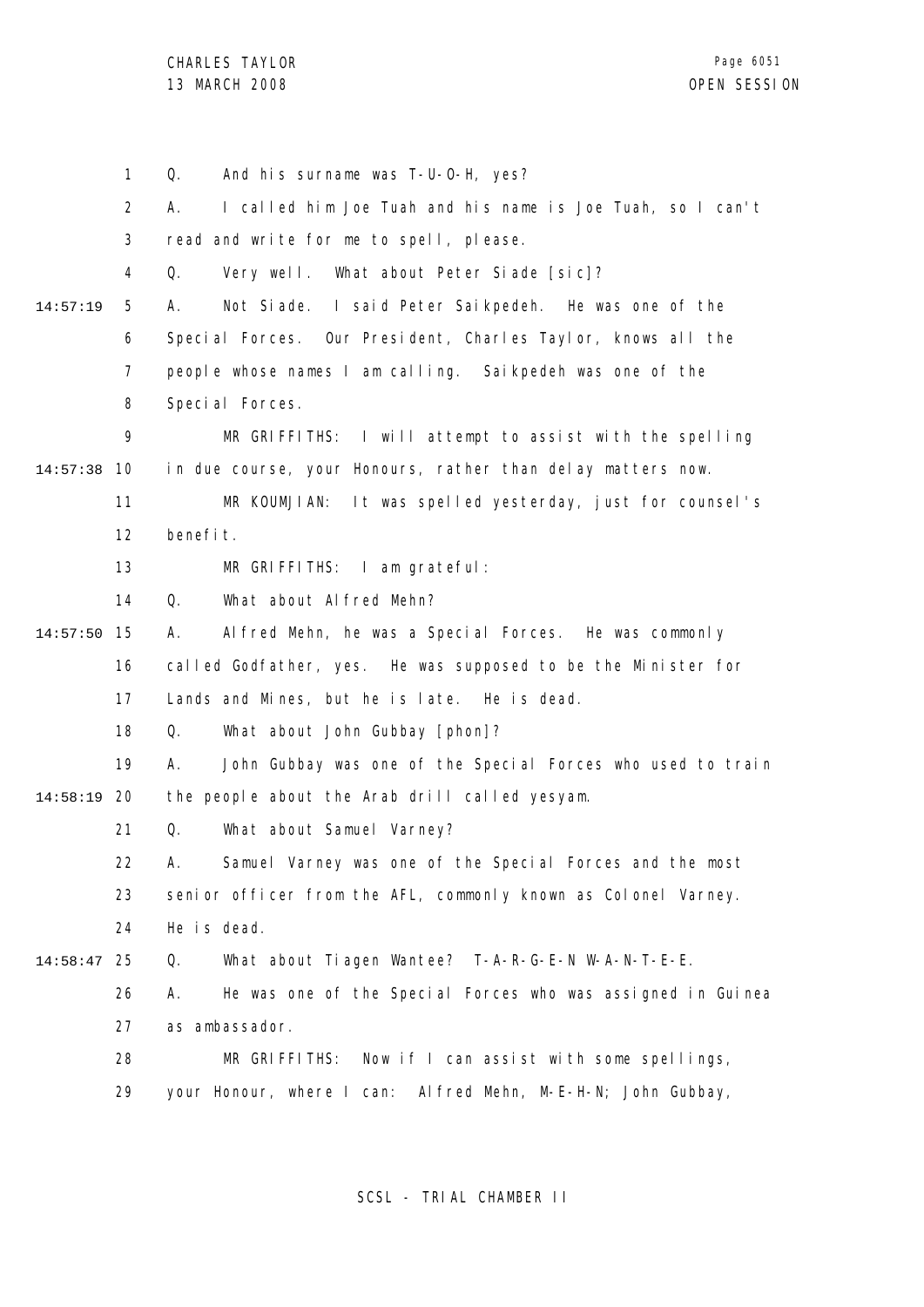1 2 3 4 5 6 7 8 9 10 15:00:14 11 12 13 14 15 15:00:43 16 17 18 19 20 15:01:07 21 22 23 24 25 15:01:41 26 27 28 29 14:59:45 G-U-B-B-A-Y; Samuel Varney, Samuel normal spelling Varney V-A-R-N-E-Y; and then Tiagen Wantee T-A-R-G-E-N W-A-N-T-E-E: Q. Now would you agree, Mr Marzah, that all the individuals I have named to you were much more senior to you within the NPFL? A. Yes, because they were introduced by Charles Taylor as his Special Forces and so I considered them as my most senior officers. Q. Now after the invasion of Sierra Leone, friction developed between the Sierra Leoneans and the Liberians, didn't it? A. Yes, the confusion. Yes, the dispute began. Q. And as a result there was a falling out between Sankoh and Charles Taylor, wasn't there? A. No, no, no, the dispute was only between the junior commandos, those who don't abide by the instruction. Those were the people they call vanguards and later they were sent to Liberia. I told you about 162 men that were executed at Gbalatoah Bridge. Q. Very well. I won't dwell on that. But in any event this is right, isn't it? Shortly after or at or about the same time as that friction developed between the Sierra Leoneans and the Liberians in Sierra Leone, ULIMO invaded Liberia, didn't it? A. It was not the dispute that caused ULIMO to invade Liberia. Q. All I am asking is did the invasion by ULIMO occur at about the same time as the friction between the Sierra Leoneans and the Liberians in Sierra Leone? Did that all happen about the same time? A. No, the problem that happened at the front line happened before ULIMO could exist. Q. Very well. Nonetheless it is right, isn't it, that after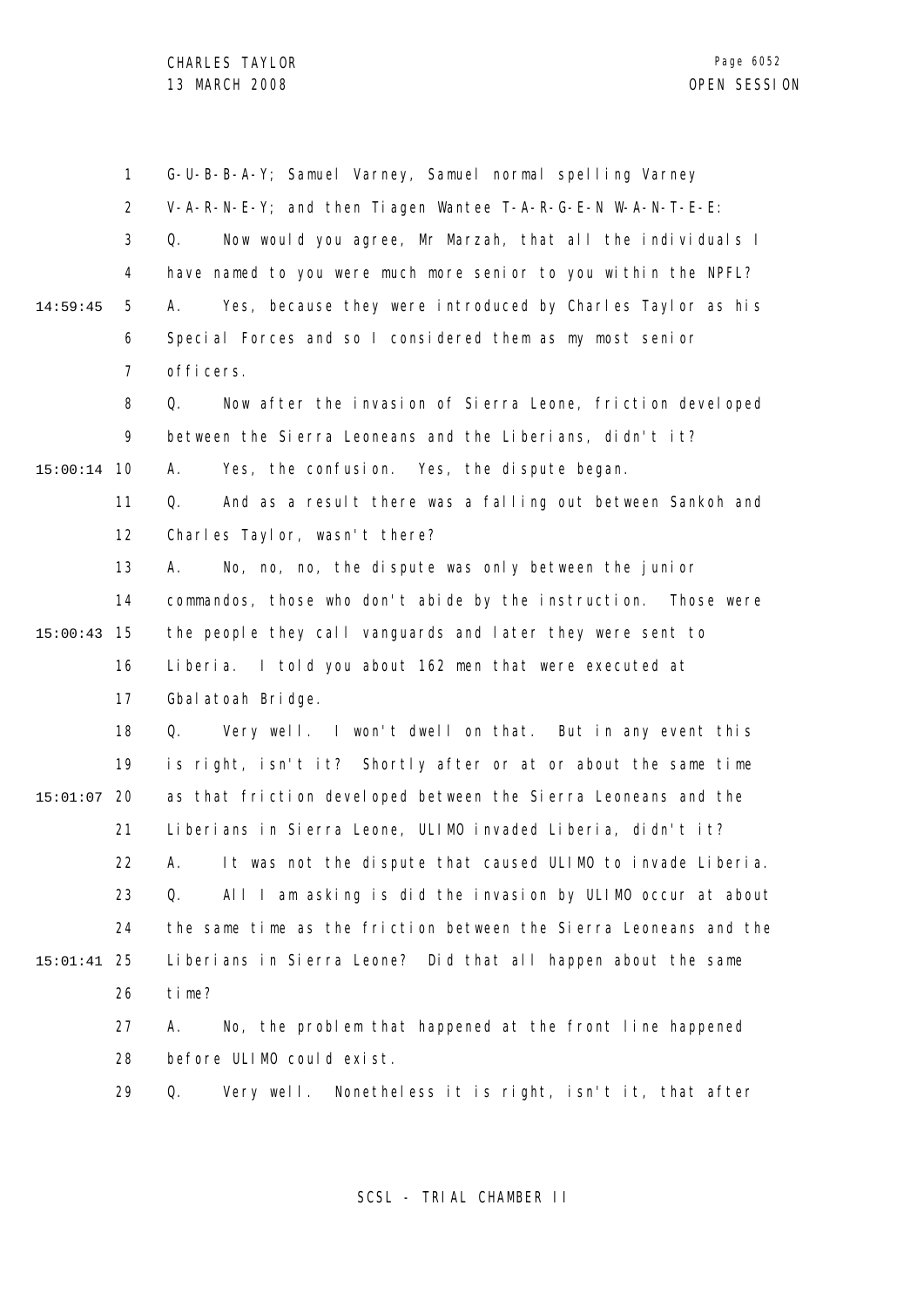|          | 1              | ULIMO invaded, ULIMO took control of Lofa County? Is that right?    |
|----------|----------------|---------------------------------------------------------------------|
|          | $\overline{2}$ | А.<br>Yes, yes, before ULIMO could take over Lofa County at the     |
|          | 3              | time the Sierra Leone government had taken complete control.        |
|          | 4              | That was the time that ULIMO took control of Lofa.                  |
| 15:02:38 | 5              | And effectively that meant, did it not, that the NPFL was<br>Q.     |
|          | 6              | cut off from the RUF?                                               |
|          | 7              | Yes, the supply line was cut off completely and that was<br>А.      |
|          | 8              | the time that the RUF were in bushes, but they were still in        |
|          | 9              | touch with our leader, Charles Taylor.                              |
| 15:03:08 | 10             | And during that period when ULIMO invaded, they used to put<br>Q.   |
|          | 11             | human heads on sticks as well, didn't they?                         |
|          | 12             | I don't know about ULIMO activity, please.<br>А.                    |
|          | 13             | Very well. I want then to go on to another matter. After<br>Q.      |
|          | 14             | the election in 1997 which saw Charles Taylor democratically        |
| 15:03:58 | 15             | elected as President of Liberia, what was your role within the      |
|          | 16             | Liberian government?                                                |
|          | 17             | I was assigned directly to transport arms and ammunition to<br>А.   |
|          | 18             | Freetown and at the same time take my salary under the SSS.         |
|          | 19             | Q.<br>Is it right that you were an orderly to Benjamin Yeaten?      |
| 15:04:35 | 20             | Come again.<br>Α.                                                   |
|          | 21             | Were you an orderly to Benjamin Yeaten?<br>Q.                       |
|          | 22             | Not to Benjamin Yeaten per se, but directly under Charles<br>Α.     |
|          | 23             | Taylor. That is what I am telling you. I was appointed under        |
|          | 24             | Ben at the time Charles Taylor had already introduced Ben at the    |
| 15:05:00 | 25             | Mansion Ground within the security meeting that whatever Ben says   |
|          | 26             | and any instruction coming from Ben were his instructions.<br>- I t |
|          | 27             | was at the time that he sent me to Ben to be assigned to him.       |
|          | 28             | Do you know a Varuma [sic] Sherif?<br>Q.                            |
|          | 29             | Yes, I know Varmuyan Sherif. Well done.<br>Α.                       |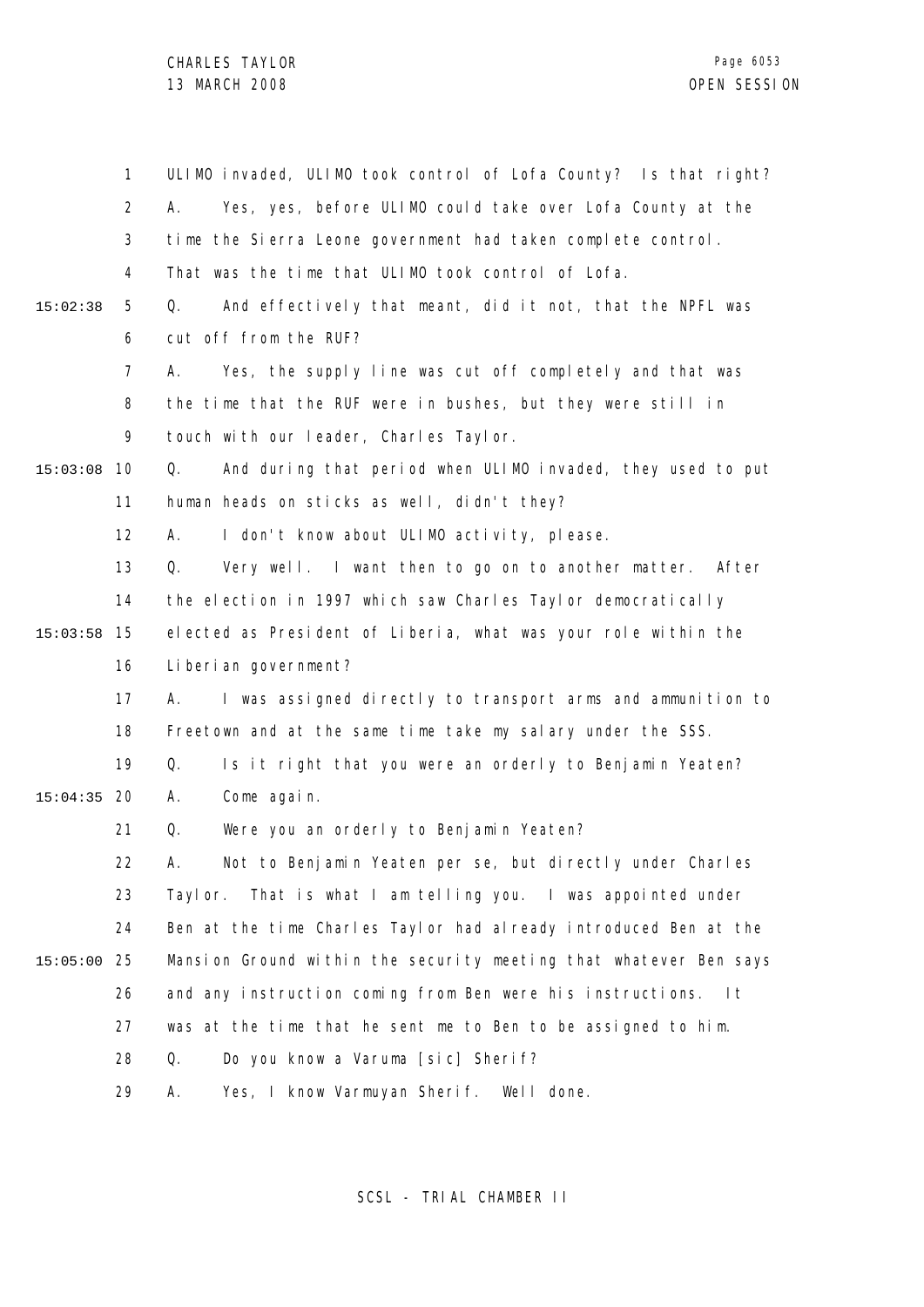1 2 3 4 5 6 7 8 9 10 15:06:20 11 12 13 14 15 15:06:34 16 17 18 19 20 15:06:46 21 22 23 24 25 15:06:59 26 27 28 29 15:05:53 Q. Were you more or less senior than Varuma Sherif after Charles Taylor's election? A. After Charles Taylor's election as far as I am concerned only Ben was the most senior officer to me during my operation, but the others I didn't count them. I don't even salute the Chief of Staff not to talk about Varmuyan Sherif. Q. So, Varmuyan Sherif was a minion to you? A. He was not my underman. He was not my underman, but equally so all of them gave me their full respect based upon my functions. Q. So, you are -- JUDGE SEBUTINDE: Mr Griffiths, I am sorry to interrupt, but I hope you are both talking about the same individual. You refer to him as "Varuma" and the witness refers to him as "Varmuyan". MR GRIFFITHS: Well, I am sure it is my pronunciation. THE WITNESS: No, I said -- JUDGE SEBUTINDE: Mr Witness, I am talking please. I am addressing the lawyer, because I want to be sure that he is asking you - he is talking about the same person you are talking about. MR GRIFFITHS: Well, let me clarify it: Q. The person you knew by that surname - and I am not going to try and pronounce his surname, or his first name because I am bound to get it wrong. The person you knew as Sherif, what role did he discharge following Charles Taylor's election? What was he? A. After Charles Taylor's election Varmuyan Sherif that you are talking about, all of them were fighting for ULIMO-J. Later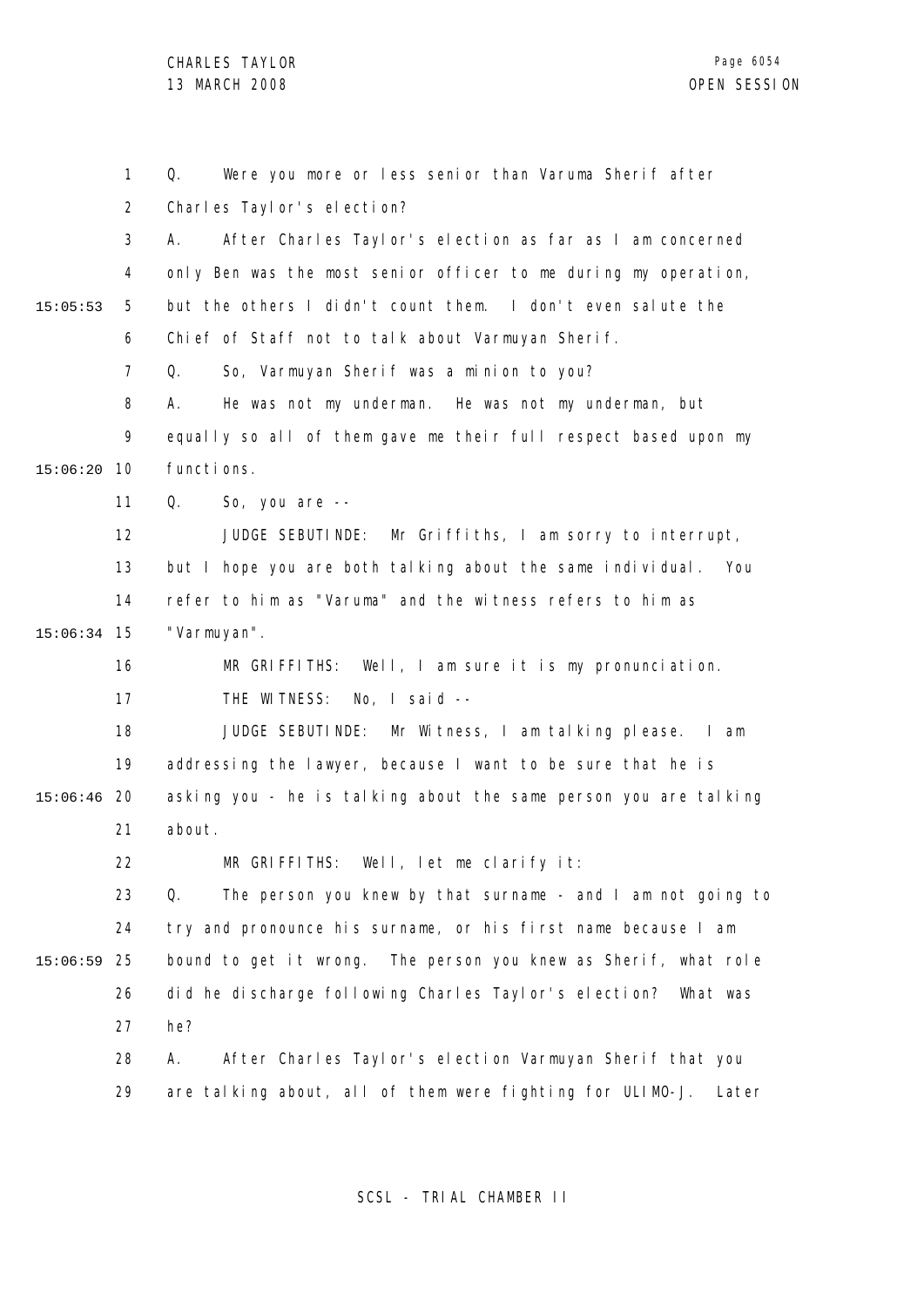1 2 3 4 5 6 7 8 9 10 15:08:19 11 12 13 14 15 15:08:49 16 17 18 19 20 15:09:13 21 22 23 24 25 15:09:32 26 27 28 29 15:07:49 all of them turned around and submitted themselves and he was appointed by Charles Taylor I think five, three, close bodyguards to Charles Taylor at the mansion. Q. Was he in the SSS? A. Yes, full colonel. Q. Full colonel. And what was your rank? A. I told you I was not having a specific rank. I was chief of operations and a time came when a problem erupted and they called me, they called me provost master general and I put the situation under control. My salary that I used to take, you know, it was not regular to say I used to take this, or this. Q. So, you didn't have a rank? A. I was having a rank. I was having a rank. I was full colonel in the service after Ben and I had had that conflict and they had raided my house. When Charles Taylor intercepted he turned around and made me captain, but yet still I took my colonel rank and every benefit I had was my colonel rank. Q. I'm sure it's my fault but I'm now totally confused. Were you a captain or were you a colonel? MR KOUMJIAN: Could we specify a time, please? PRESIDING JUDGE: Mr Griffiths, please be more specific. MR GRIFFITHS: Very well: Q. Following Charles Taylor's election as president, what rank did you have at that point? Just pause there. At that point on the election, what rank did you have? A. After the election I was serving as full colonel at the Executive Mansion, but on the military field I was a major general. Q. Thereafter, following the elections, did you remain a major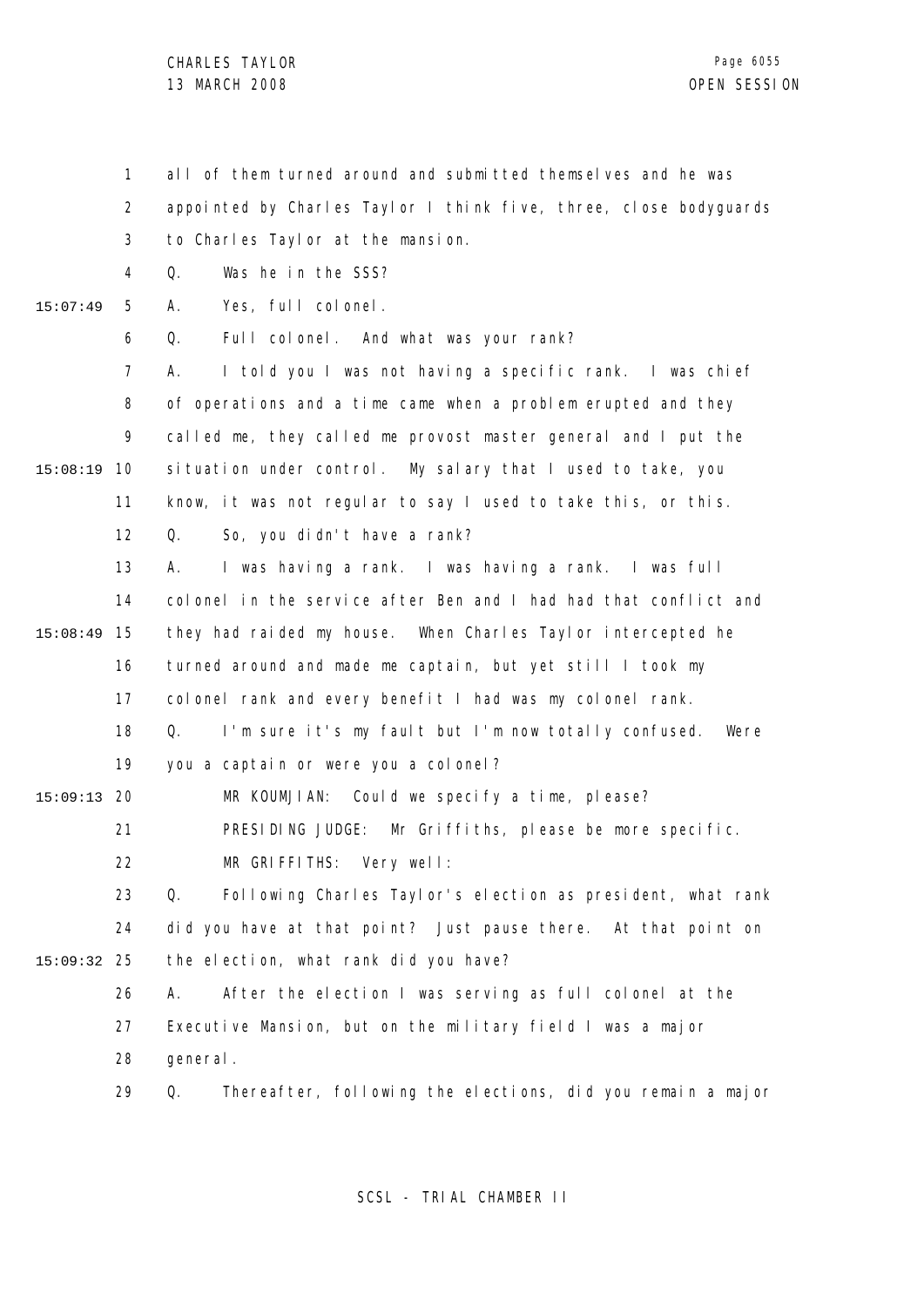1 2 3 4 5 6 7 8 9 10 15:10:53 11 12 13 14 15 15:11:23 16 17 18 19 20 15:11:46 21 22 23 24 25 15:12:10 26 27 28 29 15:10:19 general and a colonel under Charles Taylor? A. The colonel rank was for Charles Taylor's record for me to get salary from finance, but all my rank remained intact until the war was over. Q. So from the point of his election until the end of the war you were a major general and a colonel? A. I was major general in the army, SSS colonel. Q. So, help me, please. Where did the captain come in? A. Thank you. The captain business came in at the time when Ben executed Sam Dokie and then Joe Tuah, Peter Saikpedeh, when they executed Sam Dokie I was not there. I had gone to the front. When I came back I was annoyed and used provocative language against Ben. From there Charles Taylor said I should be dismissed. After three days - after three days they called me back and said from today you are a captain. Q. So you were demoted? A. Yes, on SS side, but on the operation rank I was still a major general. Q. So it would be wrong for anyone to have called you described you as an orderly to Ben Yeaten, Benjamin Yeaten. That would be quite wrong, would it? A. Thank you. Q. You're welcome. A. Okay, thank you for welcoming me. The Benjamin you see he was SS director, but down to the defence minister and all, they were all subject to him by Charles Taylor's directive. So I too used to be subject to him. Q. I'm using a specific word for good reason. Would it be right to describe you as an orderly to Benjamin Yeaten?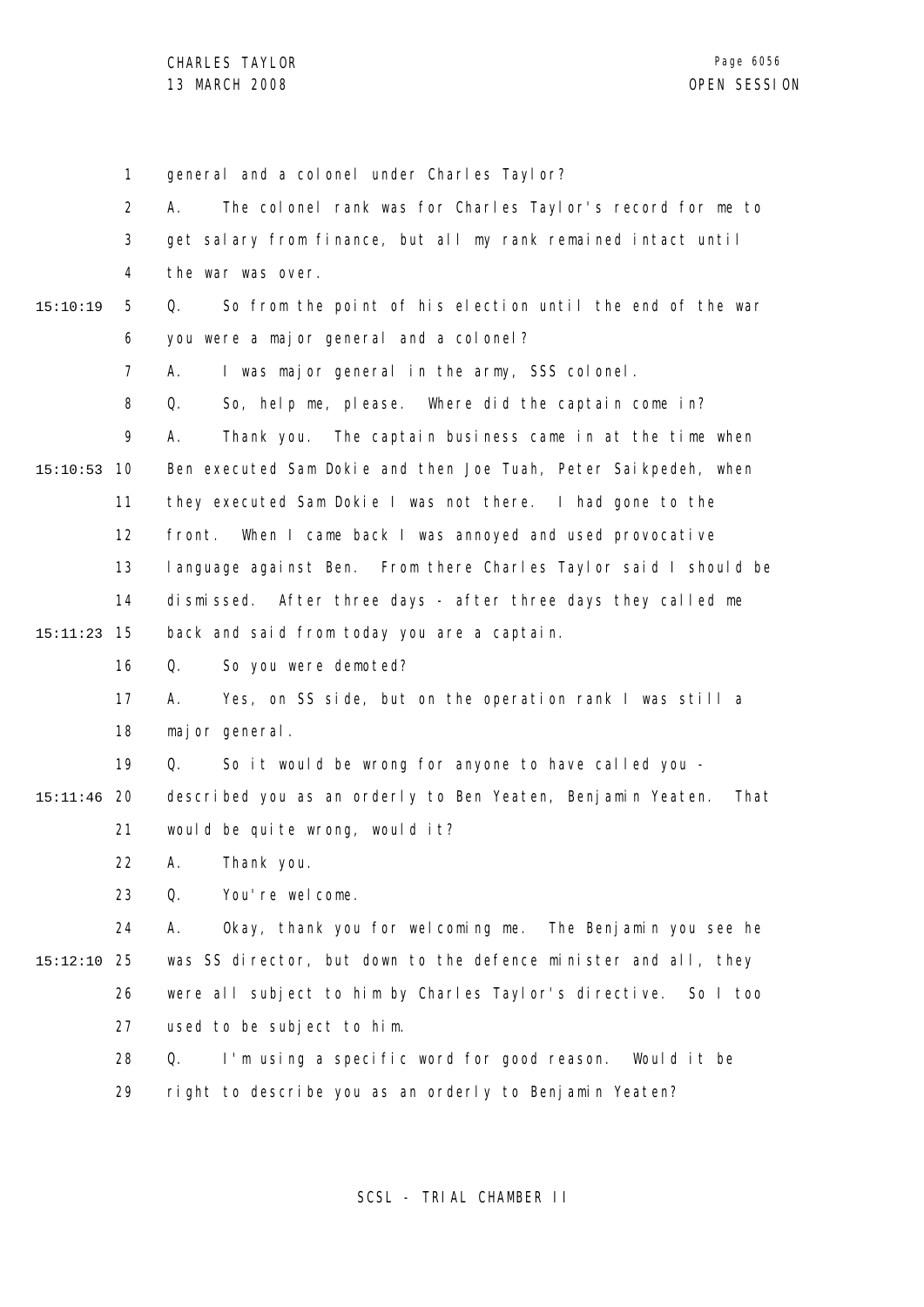1 2 3 4 5 6 7 8  $\mathsf{o}$ 10 15:13:09 11 12 13 14 15 15:13:38 16 17 18 19 20 15:13:56 21 22 23 24 25 15:14:15 26 27 28 29 15:12:50 A. Yes, yes, yes. Q. Would it be correct to describe you as one of Benjamin Yeaten's bodyguards? A. No. Q. That would be quite wrong, would it? A. It's wrong. Q. You were never Benjamin Yeaten's bodyguard? A. I took instructions from Benjamin Yeaten after Charles Taylor introduced him and he was the chief security, so by rights I had to take instructions from him, but I was not bodyguard to him, to Ben. Q. You have made that clear. Because, you see, what I am going to suggest, Mr Marzah, is that you were never in such a high position within Liberia or the NPFL to ever take orders directly from Charles Taylor. Do you follow me? I am glad you find it funny. A. When something is funny I always laugh, because you are quoting. You were not there. I am telling you the accurate story, sir. PRESIDING JUDGE: Mr Witness, we have had this before. You are not to make facetious remarks. You are to answer the questions. Put the question again, please, Mr Griffiths. MR GRIFFITHS: Q. What I am suggesting is that you were never of such a rank to take orders directly from Charles Taylor? A. I took orders from Charles Taylor from time immemorial up to the finishing part of the NPFL. That is what I am telling you and I will tell you the truth and nothing but the truth. The reason you say - sometimes when you show me some paragraphs I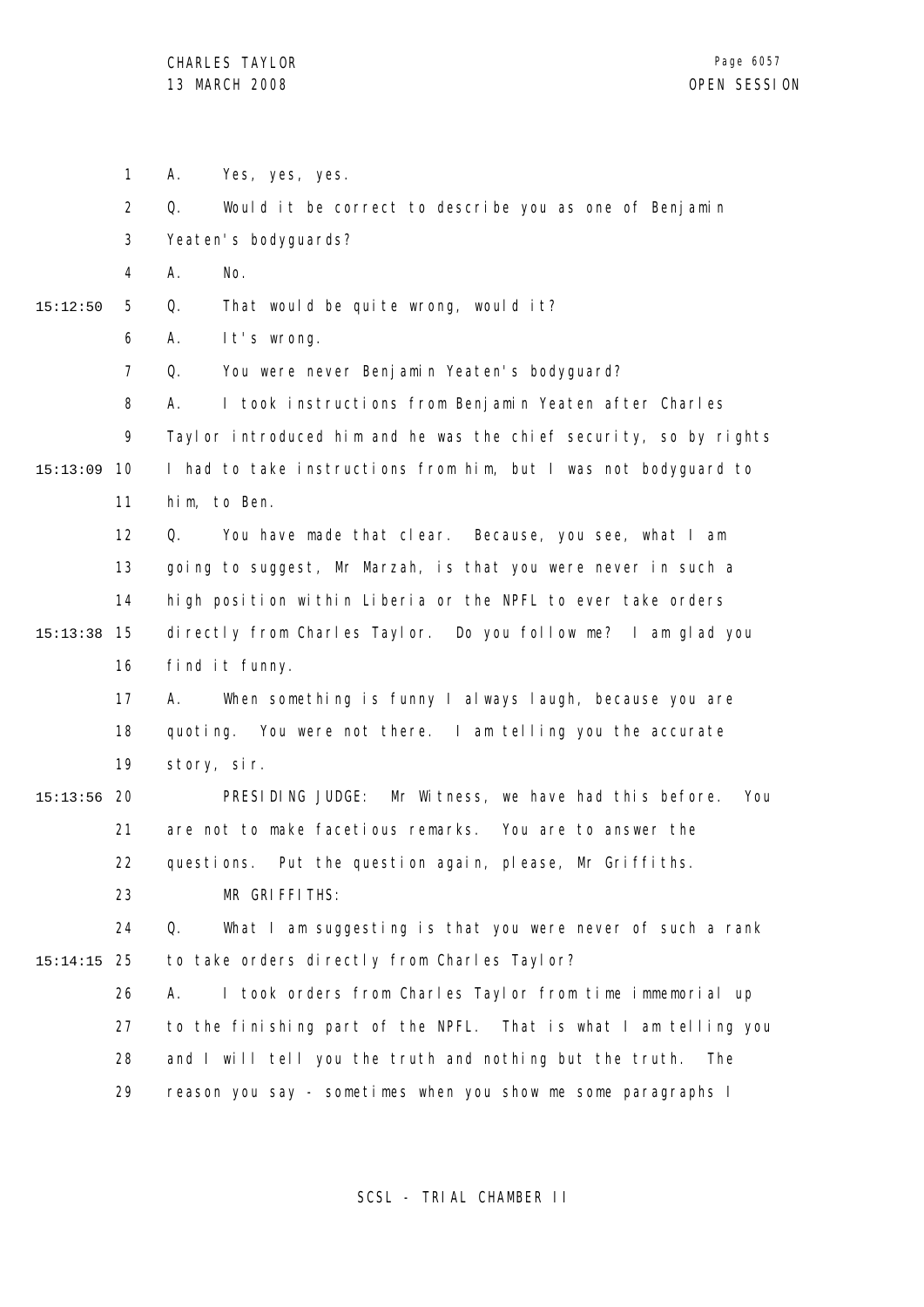1 2 3 4 5 6 7 8 9 10 15:15:18 11 12 13 14 15 15:15:37 16 17 18 19 20 15:15:52 21 22 23 24 25 15:16:16 26 27 28 29 15:15:03 told you it's not my statement. What I did is what I'm telling you. Q. Because what I am suggesting is the truth about you, Mr Marzah, is this: You were born in [indiscernible] in Nimba County, weren't you? A. To what place? Q. How do you pronounce the town in which you were born in Nimba County? A. Yes, Mr Counsellor, I am here to answer your questions. You should ask me questions directly. Don't suggest. You should ask me where you are from. PRESIDING JUDGE: Now Mr Witness -- THE WITNESS: Yes, ma'am. PRESIDING JUDGE: Answer the question and don't tell us how to ask them. THE WITNESS: Okay. PRESIDING JUDGE: How do you pronounce the name of the town you were born in in Nimba County in Liberia? THE WITNESS: I was born in Soesenlay, S-O-E-S-E-N-L-A-Y, Soesenl av. PRESIDING JUDGE: Thank you. Please proceed, Mr Griffiths. MR GRIFFITHS: Q. Is it right that between 1990 and you joining the NPFL you were living between Gbarnga, Bong County, Kakata and Margibi County? A. At that time the NPFL were fighting or from the beginning? Make the question clear, sir. Q. After you joined the NPFL and entered Nimba County were you spending most of your time around Gbarnga, Bong County, Kakata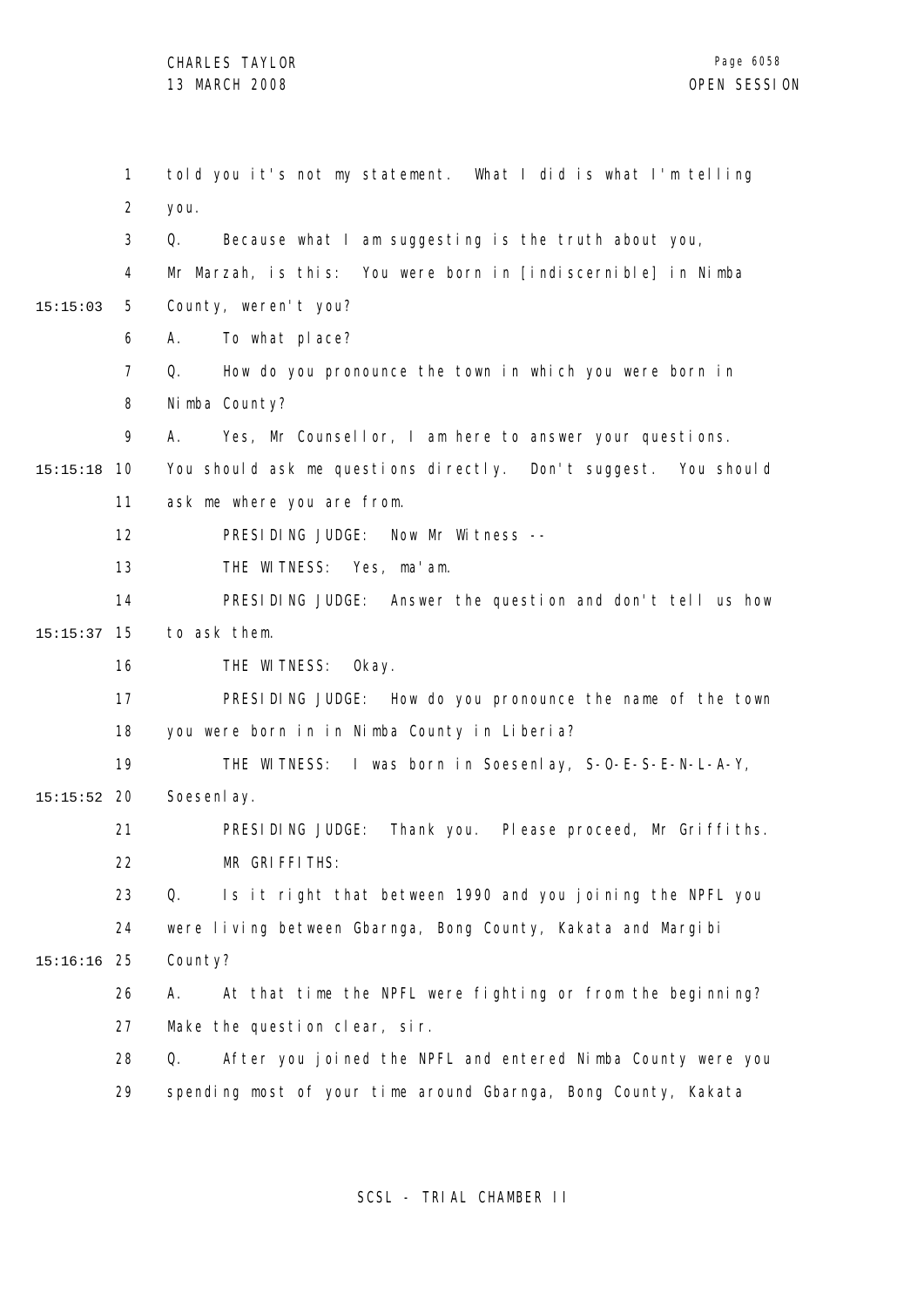1 2 3 4 5 6 7 8 9 10 15:17:16 11 12 13 14 15 15:17:38 16 17 18 19 20 15:18:07 21 22 23 24 25 15:18:31 26 27 28 29 15:16:55 and Margibi County? A. I was assigned to the 1st Battalion. I only went to Gbarnga when my commander sent me with a report, but there was no - I had no alternative. I had no authority to go on the main road. The people thought that when I go to the main road I would escape and go to Prince Johnson. So in the 1st Battalion they used to keep me throughout. Q. Is it right that at some stage you were driven from Nimba County for bad behaviour? A. No, under no condition. And at this present time as I am speaking to you it is there that I am residing since the war began. No Nimbalian will tell you any such about me. I left the enemy on the road, I passed through and I went to my home. That's where I'm residing. Q. Would you agree that you joined the NPFL in late 1990? A. I have told you the time that I joined the NPFL. I was one of those who crossed over with Prince Johnson. That is what I'm telling you. Q. Were you with commander Paul Wehyee at Harbel Firestone in Margibi County? A. Yes, before I took assignment with Paul Wehyee, at that time we had come as far as - we had not come as far as Margibi, but before then I changed two or three commanders as battalion commander. MR GRIFFITHS: Paul Wehyee, your Honours, is spelt Paul normal spelling, Wehyee, W-E-H-Y-E-E. Harbel we have encountered before and Margibi I think we have encountered before: Q. Is it right that in 1993 you became part of the Jungle Fire unit within the NPFL?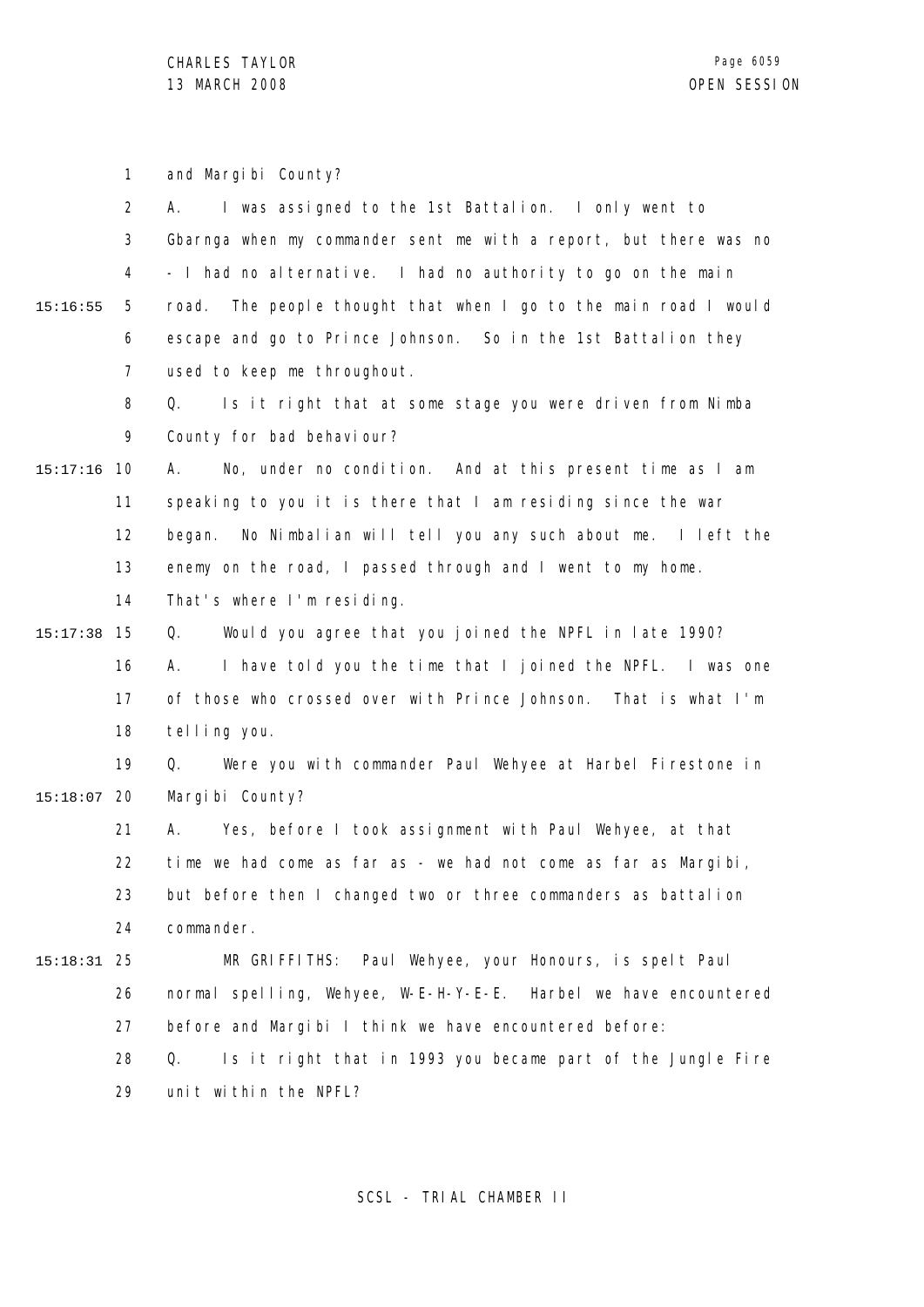1 2 3 4 5 6 7 8 9 10 15:19:47 11 12 13 14 15 15:20:19 16 17 18 19 20 15:20:42 21 22 23 24 25 15:20:57 26 27 28 29 15:19:19 A. Yes, yes. Q. What was the Jungle Fire unit? A. The Jungle Fire unit was a special operation unit for Charles Taylor. Anywhere there was a serious obstacle it was for us to move there and put the situation under control. It was headed by Benjamin Yeaten. Q. And is it right that after you became a part of the Jungle Fire unit you were assigned as MP commander in Tapeta, Nimba County under a commander known as Straightly By the Board? A. No, no, you are talking about 1990 issue. Jungle fire was formed later, almost to the end of the war. But Strictly By the Board you're talking about, let's say '91. Some part of '90 or '91, something like that. Q. So you do recognise the name Straightly By the Board? A. I only know Fanya [phon], the Strictly By the Board I am only hearing from you. Fanya is what I know. General Fanya. JUDGE SEBUTINDE: Mr Interpreter, you are saying Strictly By the Board but counsel said Straightly By the Board. THE INTERPRETER: Your Honours, it's what I'm getting from the witness I am interpreting, not counsel. MR GRIFFITHS: Q. Yes, who is General Fanya, okay. So there was a time when you were commanded by him? A. No. Q. Who commanded you? A. No. Q. General Fanya never commanded you? A. No, under no condition. Q. Did there come a time when you were reassigned as MP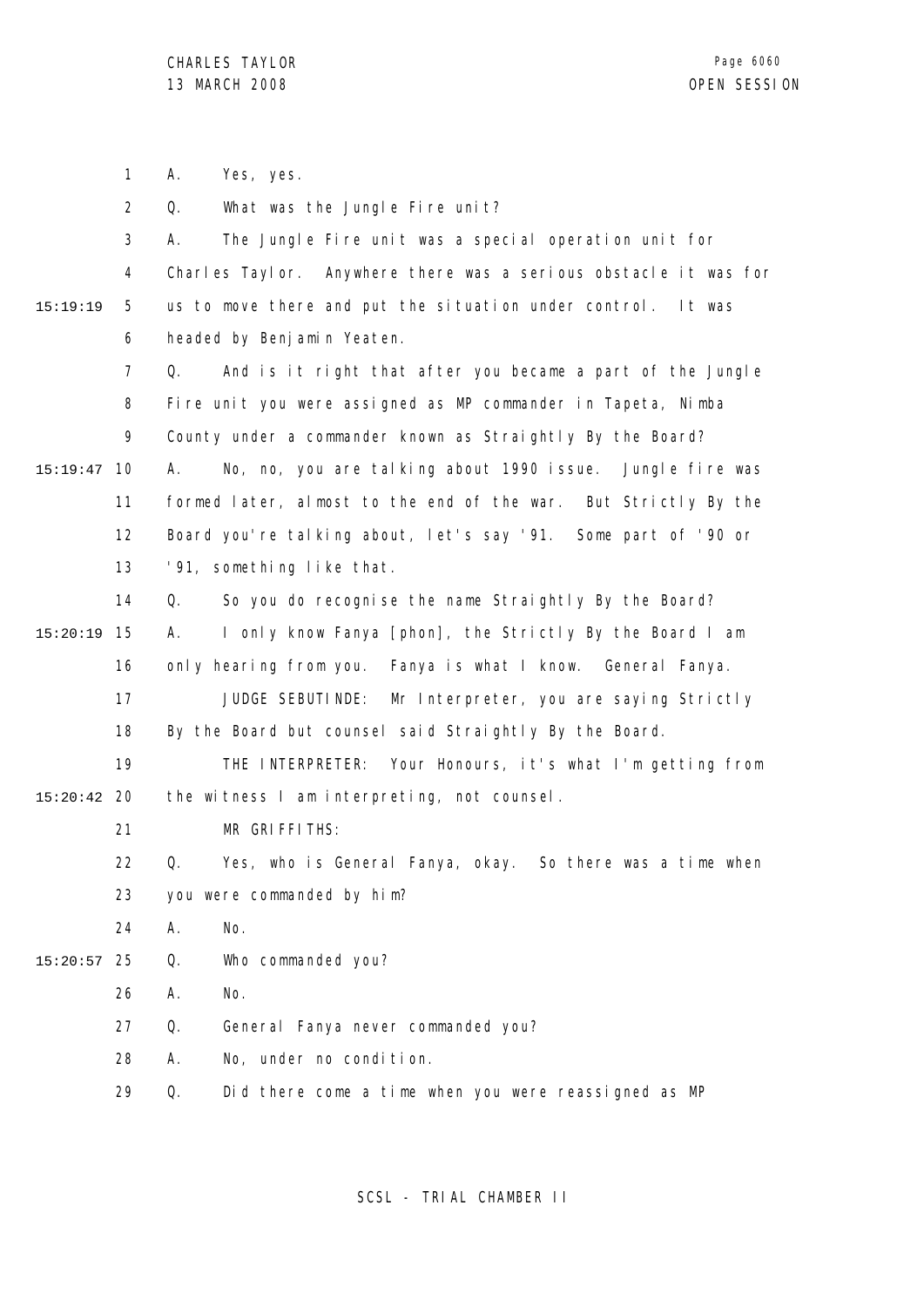1 2 3 4 5 6 7 8 9 10 15:21:56 11 12 13 14 15 15:22:29 16 17 18 19 20 15:22:53 21 22 23 24 25 15:23:08 26 27 28 29 15:21:36 commander in Zwedru, Grand Gedeh County? A. No, only Buchanan. From Buchanan I said throughout in the 1st Battalion, no. Q. So you were never MP commander in Zwedru, Grand Gedeh County? A. No, I was only sent there to disarm the ECOMOG troops who were there and that was the time that I went there for the second time. Q. Were you arrested in 1993 by General Gbor Vaye and Colonel Gbajulue in Tapeta? A. No, no, I didn't experience anything like that. MR GRIFFITHS: The spellings are, your Honours, G-B-O-R, one word, V-A-Y-E, surname. Second first name G-B-A-J-U-L-U-E: Q. Did those two gentlemen not arrest you for carrying out unauthorised and unnecessary harassment of citizens? A. No. If someone tells you that it's a big lie. What I remember is that Christopher Varmoh, Varmoh's younger brother, after -- THE INTERPRETER: Your Honours, can the witness kindly repeat? PRESIDING JUDGE: Mr Witness, you have gone too fast again. Please repeat your answer. Start off where you were saying, "Varmoh's younger brother". Start from there, please. THE WITNESS: Okay. Christopher Varmoh's younger brother who was to be in Lawru [phon] when General Fanya sent his troops to Kamustan [phon], some part of Grand Bassa, he wanted to execute those people. These are the men who encountered problems - I had problems with. Later I freed those guys and sent them back to Tapeta, but these that you are talking about their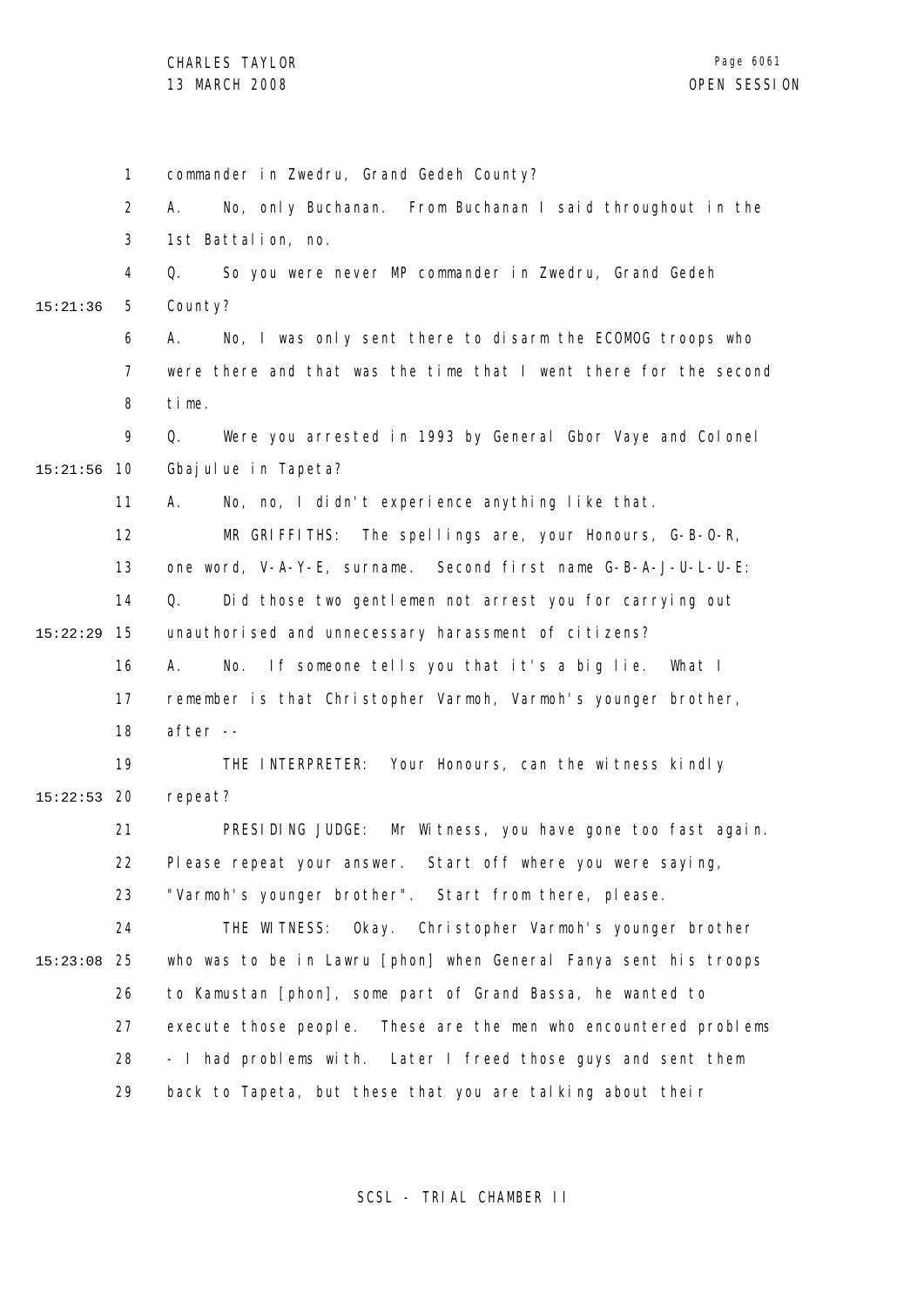|          | $\mathbf{1}$   | arrest, maybe that's over my dreams.                                |
|----------|----------------|---------------------------------------------------------------------|
|          | $\overline{2}$ | Were you at any stage put in jail?<br>Q.                            |
|          | 3              | Recently in 2003, the early part of 2003, Benjamin jailed<br>А.     |
|          | 4              | me at the time that he made an attempt to rape my wife, Korpu       |
| 15:24:09 | 5              | [phon] and later our leader Charles Taylor intervened and he        |
|          | 6              | wanted to cause damage and he did.                                  |
|          | $\overline{7}$ | Q.<br>Were you ever put in jail for harassment of civilians?        |
|          | 8              | No, no, no, no, I didn't experience that except in my<br>А.         |
|          | 9              | dreams.                                                             |
| 15:24:35 | 10             | Did there come a time when as a member of the Jungle Fire<br>Q.     |
|          | 11             | unit you were assigned to Lofa County to fight ULIMO?               |
|          | 12             | Repeat the question, Mr Lawyer.<br>А.                               |
|          | 13             | Q.<br>Whilst a member of the Jungle Fire unit, were you ever        |
|          | 14             | deployed to Lofa County to fight ULIMO?                             |
| 15:25:02 | 15             | Yes, yes.<br>А.                                                     |
|          | 16             | Were you expelled from the Jungle Fire unit for<br>Q.               |
|          | 17             | cannibal ism?                                                       |
|          | 18             | What happened in Jungle Fire, Ben took me and said<br>А.<br>No, no. |
|          | 19             | that it was Charles Taylor's directive and he sent me to            |
| 15:25:30 | -20            | While there they called me to come and go to Macenta.<br>Freetown.  |
|          | 21             | That is what I experienced in Jungle fire and I did.                |
|          | 22             | Were you expelled from the Jungle Fire unit?<br>Q.                  |
|          | 23             | No, no, I told you most of the units within NPFL I served.<br>А.    |
|          | 24             | Q.<br>But there did come a time even on your account when you       |
| 15:26:01 | 25             | ceased to be a member of the Jungle Fire unit?                      |
|          | 26             | At times I took part in the Jungle Fire during times of<br>А.       |
|          | 27             | operations. I took part. In any operation where there is an         |
|          | 28             | obstacle they will call me and I will go there.                     |
|          | 29             | But did there come a time when you left that unit?<br>Q.            |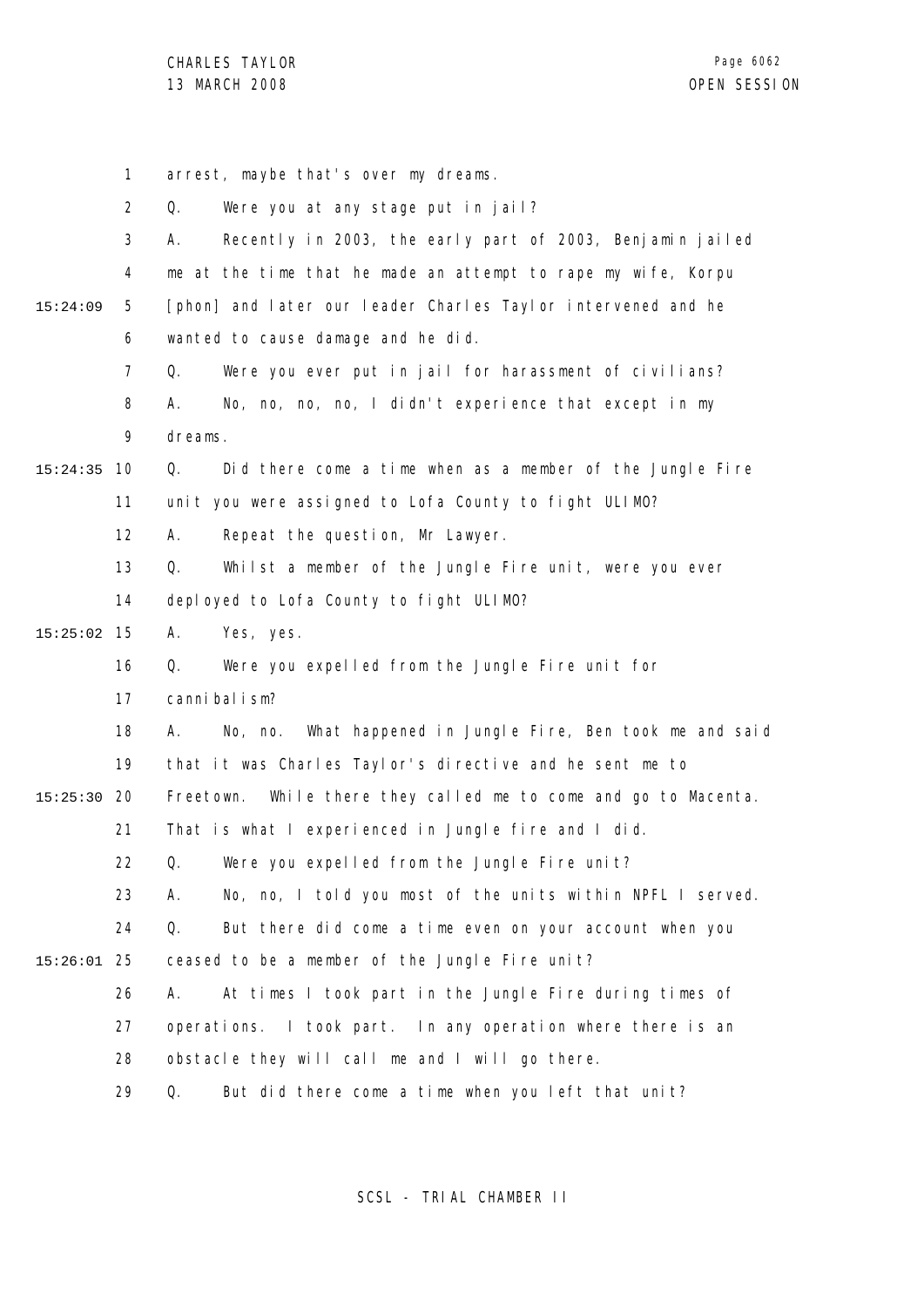1 2 3 4 5 6 7 8 9 10 15:27:24 11 12 13 14 15 15:27:51 16 17 18 19 20 15:28:15 21 22 23 24 25 15:28:42 26 27 28 29 15:27:00 A. No, no. It still - it existed until the peace talks. Q. You were still a member until then, were you? A. No, later I was sent to Senge to withdraw the remaining RUF soldiers that were embarrassing people in Sierra Leone. So I was deployed in Senge to withdraw the remaining RUF. Q. Is it not case that, having been expelled from the Jungle fire unit, you joined the army division and was assigned in Bomi County? A. That's a lie. I never, ever took up assignment in Bomi County. I never did. I never spent a day in Bomi County. At times I will pass through there to go on a battle, but the person who gave you that information, it's a lie. Q. Were you arrested whilst a member of the army division for acts unbecoming a good soldier and jailed for six months? A. Mr Lawyer, I will not tell lies to you and I will tell you the truth and nothing but the truth. No one detained me for two weeks, three weeks. It was only Ben who did that to me in Monrovia. He said it was Charles Taylor who sent for me for a vehicle. At that time he went to rape my wife and my wife called me and told me and I started to blast him. So when Charles Taylor heard it, at the time the enemy hit Bomi Hill he freed me. It was at that time T Zimi [phon] who was a Special Forces and he was the MP commander at BTC. Q. Do you accept that at the time of the LURD invasion you were in prison? A. No, I remember when Gueckedou - Ben asked me why I left those men to retreat. He detained me and Bovey [phon] in Foya. We spent two days there. From there they brought ammunition and I crossed right back and went to Gueckedou.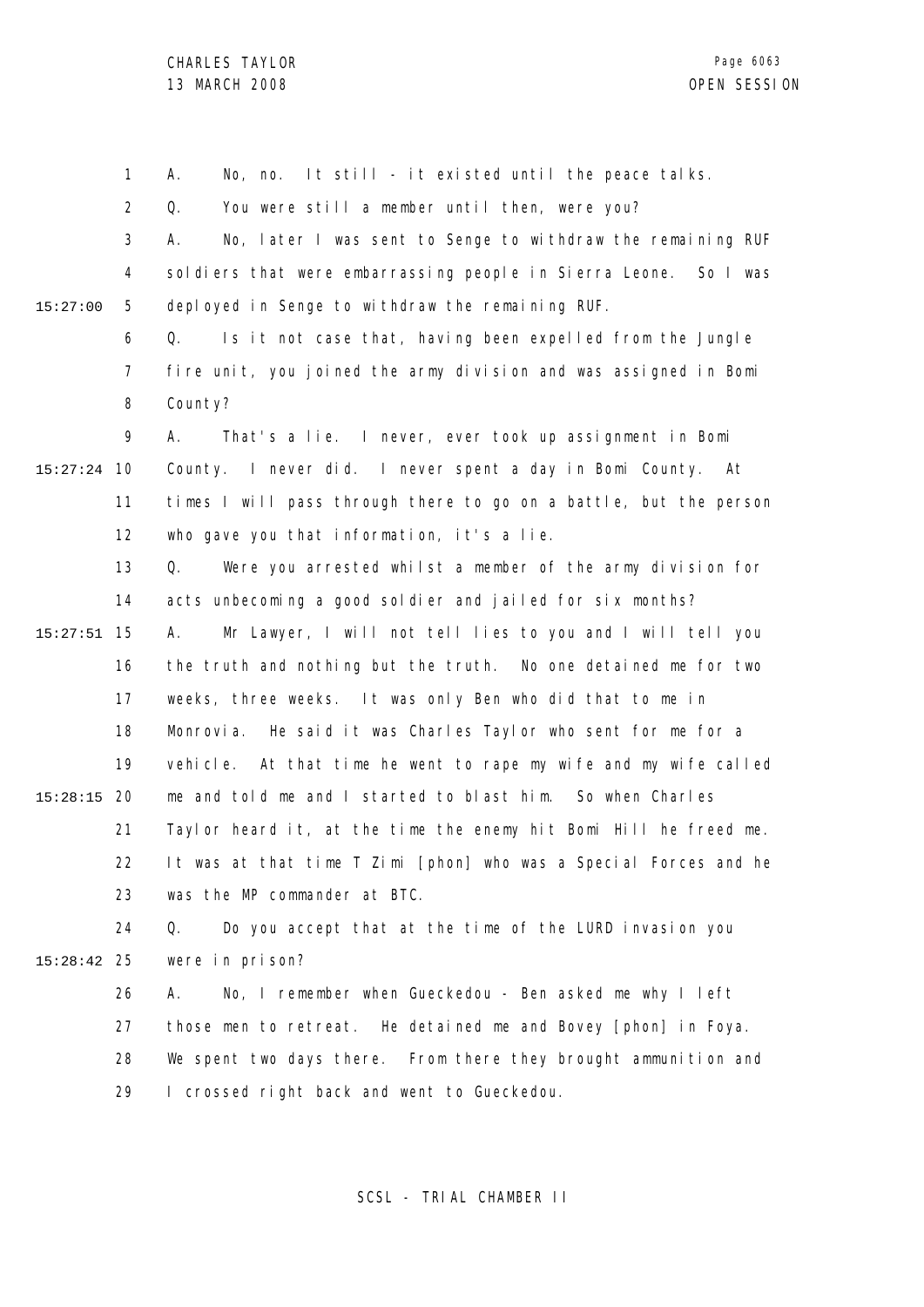1 2 3 4 5 6 7 8 9 10 15:29:59 11 12 13 14 15 15:31:06 16 17 18 19 20 15:31:37 21 22 23 24 25 15:32:00 26 27 28 29 15:29:30 Q. Is it not the case that you were only released from prison after the outbreak of the LURD invasion? A. No, no, no, if anybody tells you that that means they are misquoting the document. Q. Very well. I am going to move on to another topic now. Yesterday you told us this, that you would mostly need to sign a paper whenever you received arms. That would be given to Kai who would take it to Charles Taylor. Is that right? A. Yes, yes. Q. Can we go now, please, to page 8 of the bundle. It is page 00100144 at the top, okay. Paragraph 35, last three lines: "The witness stated that he was in possession of copies of the manifests he signed for the weapons and ammunition and was prepared to turn these over to the Office of the Prosecutor." Did you say that to the investigators? A. Yes, I told them, but later when I went, I came back and had them informed that the thing I left - the things that were in my home, like the documents, in 2003, most of them were destroyed and I was at the battle front when I left the city. I didn't go to my house when I left the city. Q. That's why I was asking you about what documents you gave to the Prosecutor earlier, you see, and at one stage during those questions you appeared to suggest that you had given just such a document to them. Have you ever given any such documentation to either an investigator or a lawyer in this case? A. I showed them some papers, but they were concerned about the papers that concerned Sierra Leone, but mostly assignment for those weapons, those were not documents that were given to me. The things were taken from the warehouse, G4 Moses will sign for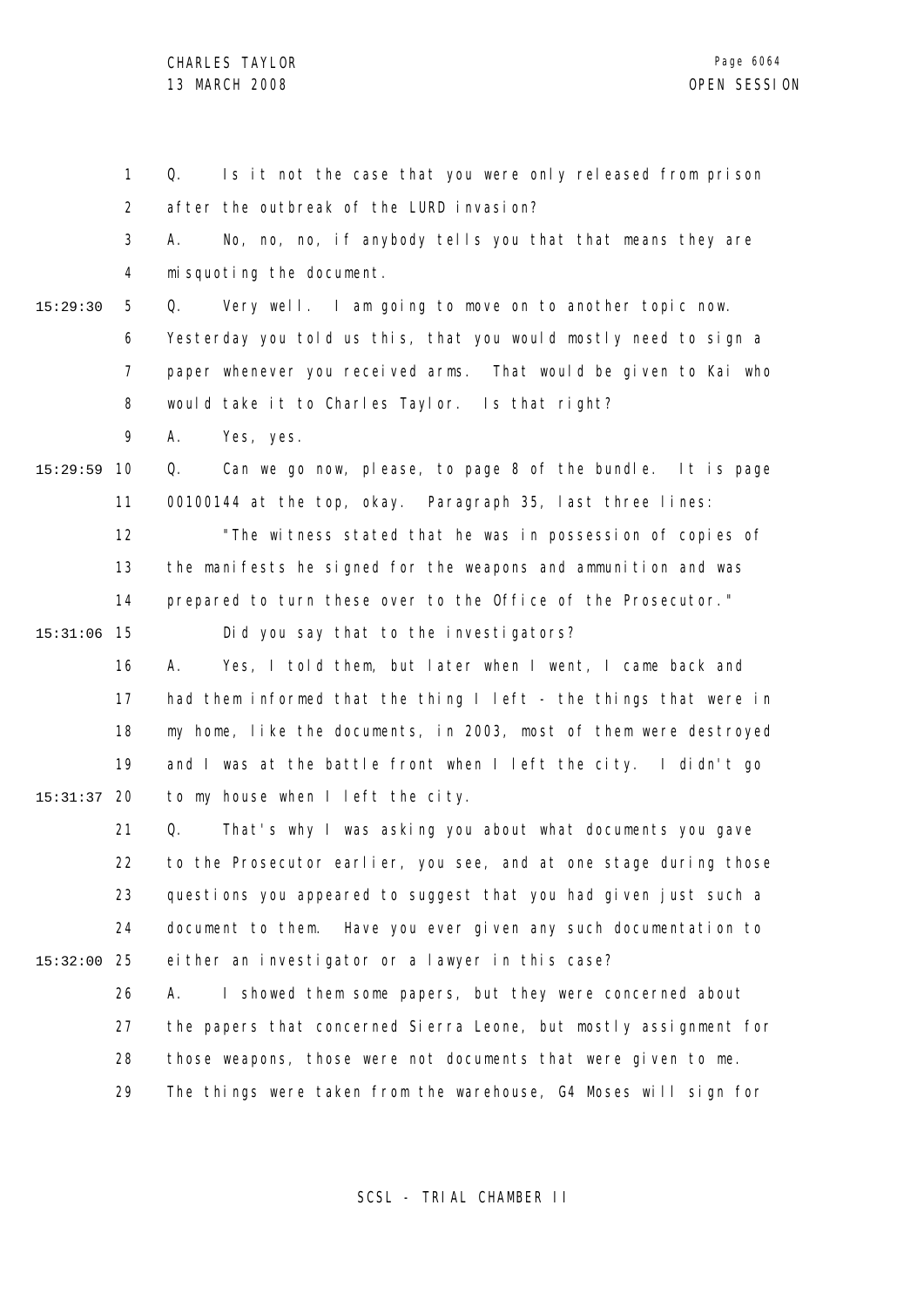1 2 3 4 5 6 7 8 9 10 15:33:11 11 12 13 14 15 15:33:36 16 17 18 19 20 15:34:00 21 22 23 24 25 15:34:27 26 27 28 29 15:32:43 them he will take them to Kai and then Kai will take the document to Charles Taylor. Q. What documents were you talking about when you told them you were in possession of copies of the manifest you signed for the weapons and ammunition? What documents were you talking about? A. Thank you. The document that I was talking about was the assignment that took me from Liberia to Freetown and the truck that was entrusted in my care for the ammos to be transported inside. All of those documents were what I was talking about. Q. Where are those documents now? A. They were being destroyed since 2003. I told you I was at the war front. I never went to my house. I was at Gbarnga Highway and then when the enemy forces - then I went back to my home. Q. When did you go back to your home and discovered that this treasure trove of evidence has been destroyed? When did you go back to your address? A. I went back to my area and at that time the lady who gave me the place that I was stopping -- Q. Can we just try and stick to the question. Time is running out. When did you go back to your address, please? A. I went to my own home town in 2003. Q. So why are you telling the Prosecutors in February 2006 that you were in possession of copies of the manifests? They had been destroyed three years before. So what business have you got telling them you have still got them in your possession? A. Because I was sure that if I returned to Monrovia I will see some of my documents or some properties that I needed intact,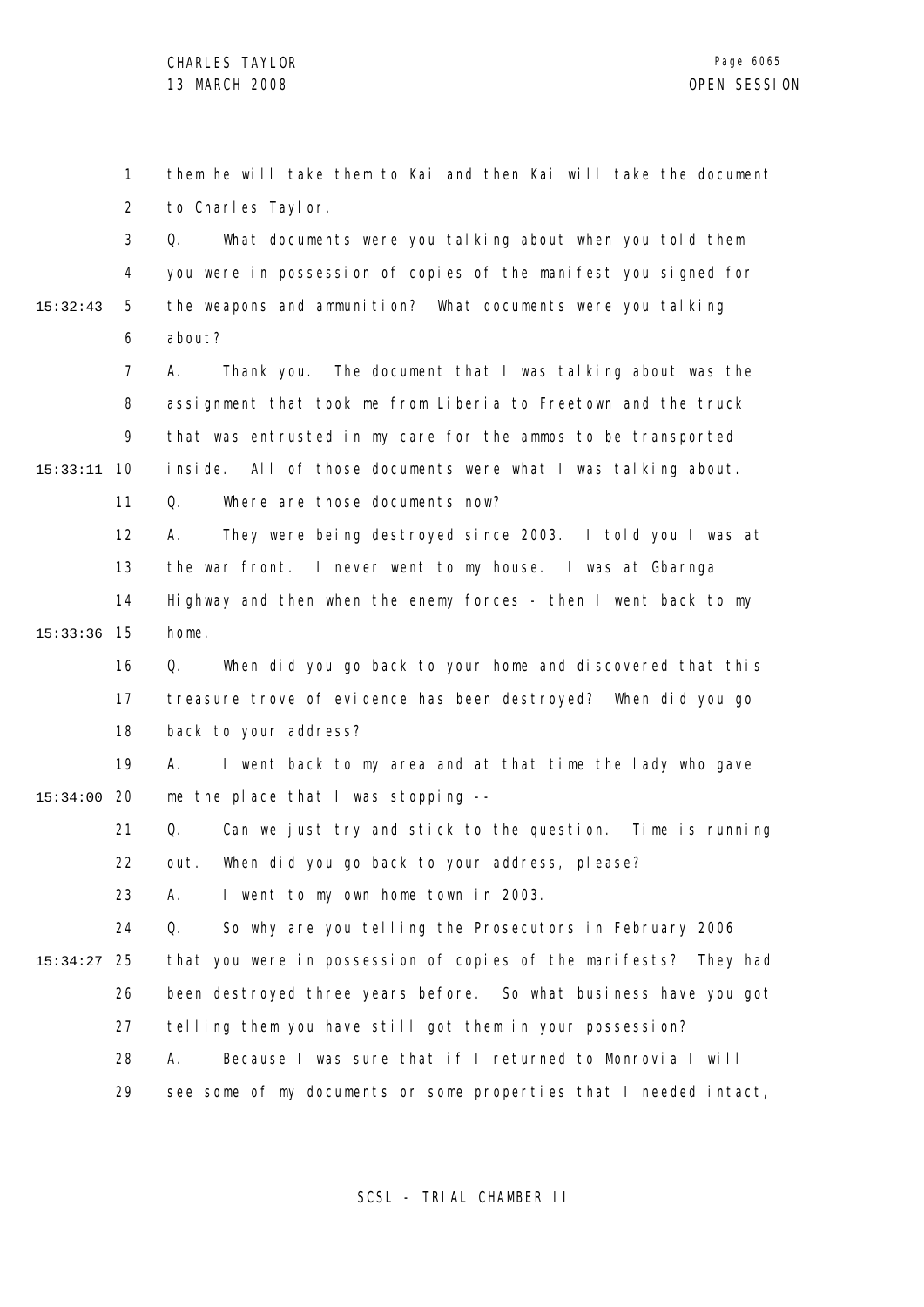1 2 3 4 5 6 7 8 9 10 15:35:47 11 12 13 14 15 15:36:12 16 17 18 19 20 15:36:38 21 22 23 24 25 15:37:10 26 27 28 29 15:35:14 but later when LURD invaded all the area most of those things were destroyed. Some were destroyed. The ones that I showed to them were not related to Sierra Leone. Q. Let me ask you a very simple question. In February 2006 did you have such documents in your possession; yes or no? A. I will say yes and I will say no. Q. No, you can't have both. Try one or the other. In that month of 2006 did you have those documents in your possession? A. No, no, no, no. Q. So if you didn't have them in your possession what were you hoping to gain by telling the investigators that you did? A. Because I hope - I was hoping that the residence in which I resided, some of my documents or some of my needed properties would be intact. Q. But if what you're telling us is the truth, Mr Marzah, that would have required you to resurrect them from the ashes; they'd been burnt. So why are you telling them this in February of 2006? It's a simple question. A. Mr Counsellor, I will tell you the truth and nothing but the truth. I told you whilst we were fighting I left and went to my home. I did not get to my house in Caldwell. I remained on Gbarnga Highway and then I went to the town where I was born in Nimba County. And my coming to Monrovia was at the time when one of my friend an officer called Stinger went for me. And I had the hope that the people who were the people in the community there would have been able to take some of my properties and keep them safely to me. But when I finally went there to find out I realised everything was destroyed. And it was really that my house was breaking down.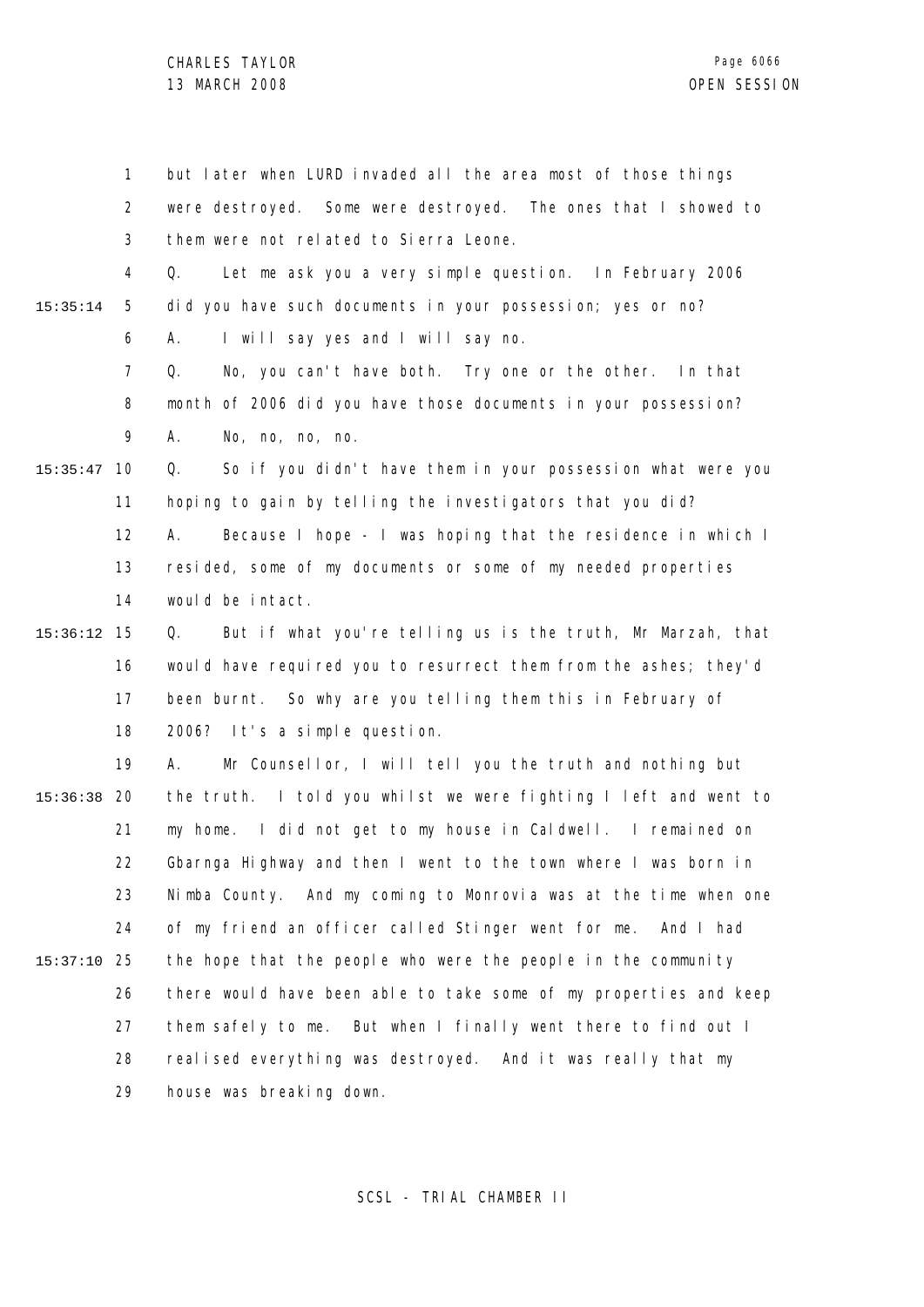1 2 3 4 5 6 7 8 9 10 15:38:33 11 12 13 14 15 15:38:58 16 17 18 19 20 15:39:33 21 22 23 24 25 15:40:00 26 27 28 29 15:38:01 Q. Were you telling the investigators that in order to enhance your own importance as a witness? A. Yes, I told them that when I return I will check to see if some of these documents that relate to this issue - if I see any one of them I will bring them for you. I told them that. Q. I am going to try the question differently, because you may have misunderstood me. Did you tell the investigators that you had such documents in your possession in order to big yourself up as an important witness? A. Yes, I am important, but I told them that the documents in question, hopefully when I return I will check properly, if I will be able to see any one I will bring them for you to be sure. Q. And you recognised that by telling them that you would increase your importance as a witness in their eyes. You knew that, didn't you? A. Yes. Q. Because if we go over to page 27 - your Honour, can I pause for a moment to seek some guidance. I am very conscious of the fact that through my own slip yesterday particular information went into the public domain which should not have done. Now there are matters linked to that which I would like to deal with at some stage with this witness and as your Honours will see on the penultimate line on that page. Now I don't know whether through an excess of caution it might be proper to deal with such matters in a way in which enhances the purpose behind the protective measures imposed. PRESIDING JUDGE: Yes, Mr Koumjian, I think you are clear on what counsel is saying. MR KOUMJIAN: I think especially considering what has just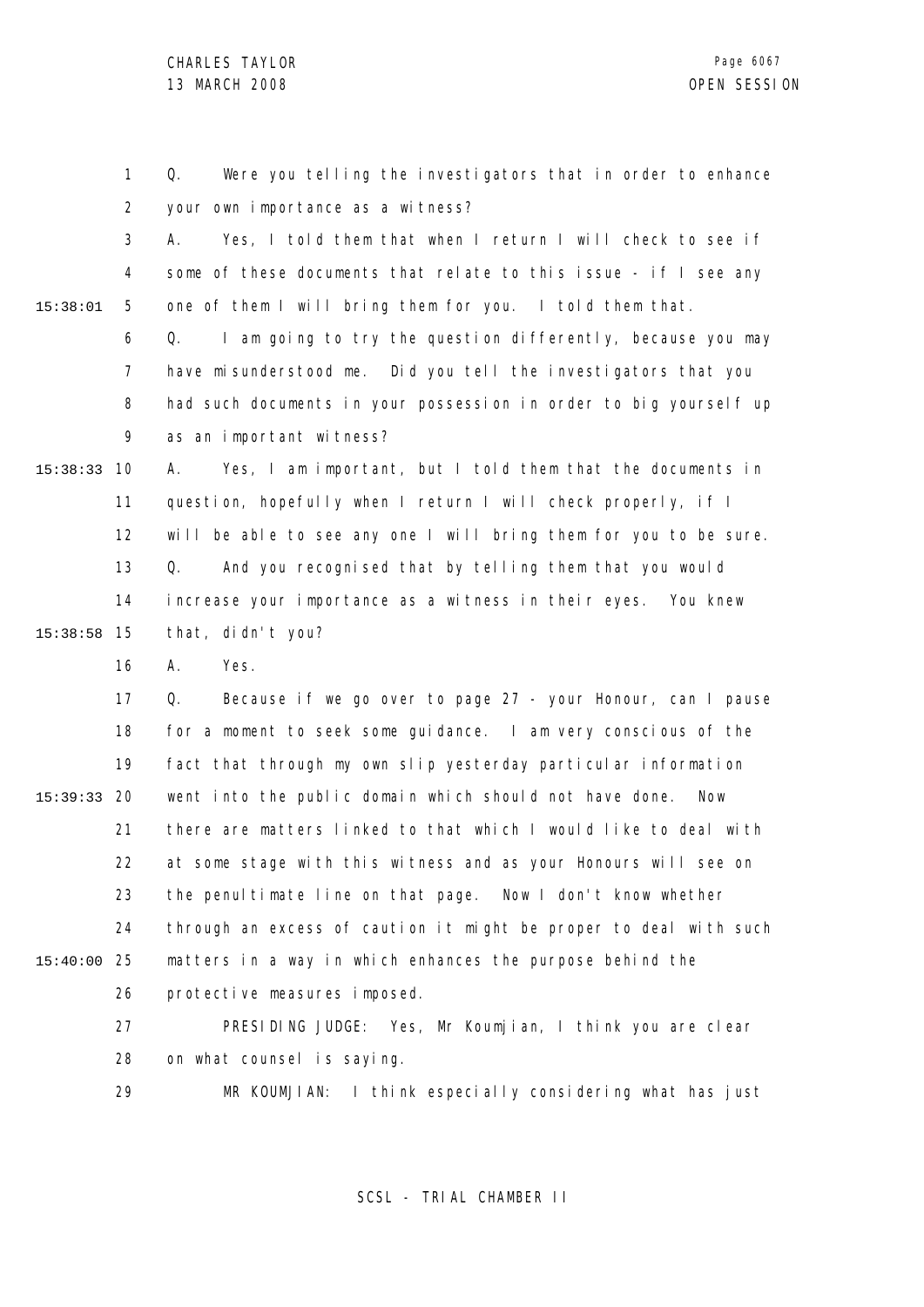1 2 been said it would be wise to go into private session for those questions.

3 4 5 6 7 15:40:30 MR GRIFFITHS: What I propose to do then, your Honour, is this: I will deal with this point without making reference to any material and then at a later stage when I am dealing in more depth with that particular point it would be logically easier for us to deal with all the matters together then.

8 9 10 15:41:04 11 MR KOUMJIAN: I'm not exactly sure what counsel's plan is but I am just concerned whether, because of the conversation we just had, if he proceeds in the manner that I understood him to say we wouldn't still have the same problem.

12 13 14 15 15:41:21 MR GRIFFITHS: No, what I am saying is we are going to have the problem at some stage, but rather than deal with it piecemeal I will deal with this point without making any particular reference and at a later stage I can deal with all matters in

16 relation to this issue compendiously.

17 MR KOUMJIAN: Yes, thank you very much.

18 THE WITNESS: I want to use the restroom.

19 20 15:41:59 MR GRIFFITHS: I also think your Honours are alert to the point brought to your attention by the Court Officer.

21 22 PRESIDING JUDGE: Yes, indeed, and we will deal with that point right away.

[In the absence of the witness]

23

24 25 15:42:28 26 In the absence of the witness, the witness has made it clear he can't read English in any event. So perhaps we will circumvent this by not displaying the pages.

> 27 MR GRIFFITHS: [Microphone not activated].

28 PRESIDING JUDGE: How much of this page will you be

29 referring to, Mr Griffiths?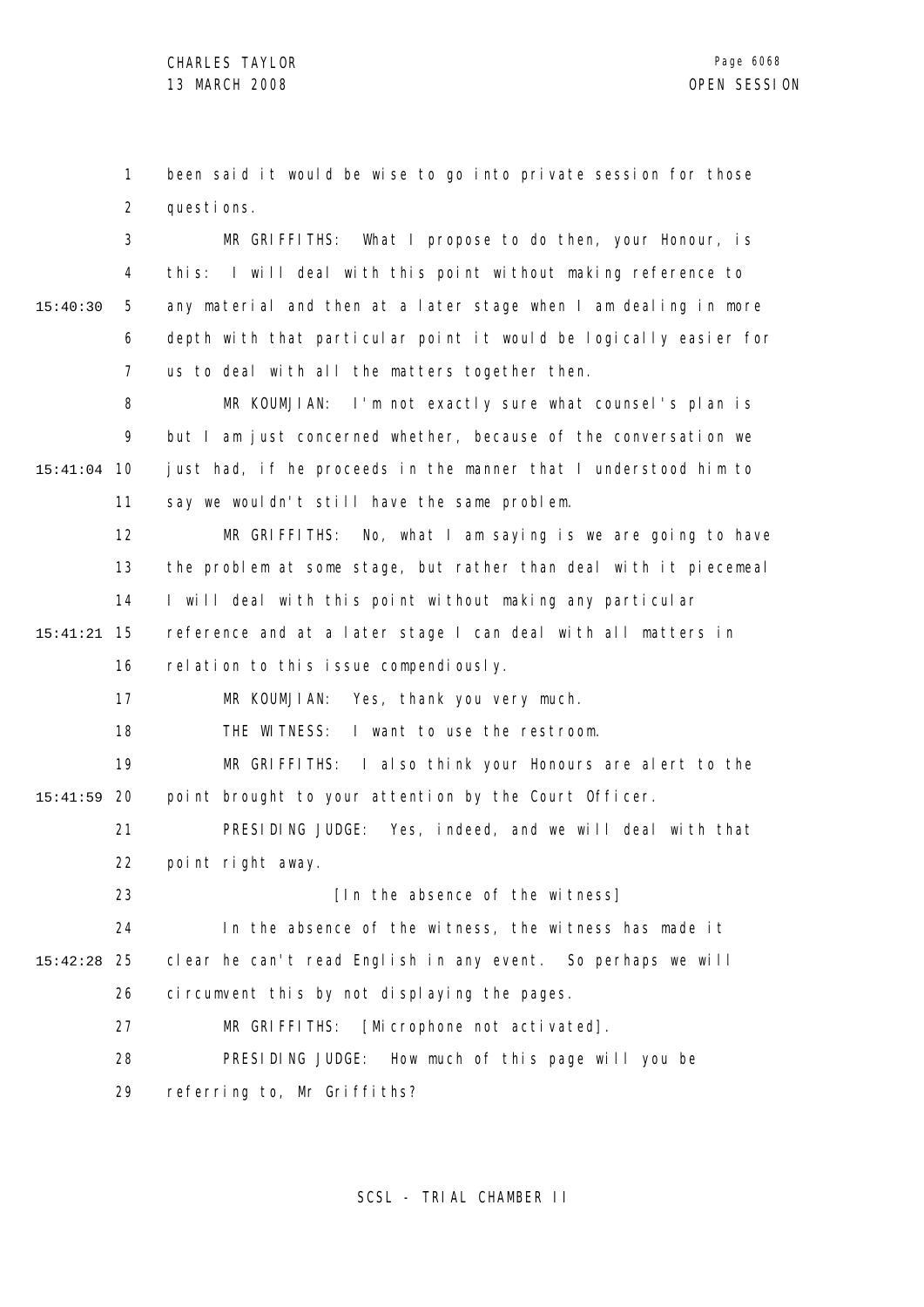1 2 3 MR GRIFFITHS: I being your pardon, your Honour? PRESIDING JUDGE: Will it be much of this particular page that you will be putting to the witness?

4 5 6 7 8 9 10 15:44:14 15:43:46 MR GRIFFITHS: Your Honour, no. If your Honour goes over the page and sees the fourth line from the top of the page, you will see how this topic relates to the questions I have been putting to date about documentation and I feel I can ask this question without reference to the name. Then at a later stage when I am dealing with other matters in relation to that particular topic I can deal with all the matters together.

11 12 13 14 15 15:44:35 JUDGE SEBUTINDE: Mr Griffiths, the point we are trying to grapple with is whether the problem can be overcome by redacting - blacking out the name on the public display, or whether we should refrain completely from putting the page up on the display for the public.

16 17 18 19 20 15:45:00 21 22 23 24 25 15:45:21 MR GRIFFITHS: Well, your Honour, I think purely in terms of the logistics involved, and given the time constraints we are all operating under, I don't see that it is going to be practical for us to redact the particular references I have in mind in time to be able to continue expeditiously with this witness and it may be that the quickest way of dealing with this is not to put it on the overhead at all, because I think those that need to know and grapple with this particular point can deal with it without it in any way prejudicing the interests which the Court necessarily has in having the proceedings as open as possible.

26

27

## [In the presence of the witness] Q. Mr Marzah, on 11 March 2006 you were seen by investigators

28 and you told them that when you used to take arms to Sierra

29 Leone, when you handed over the arms before the material was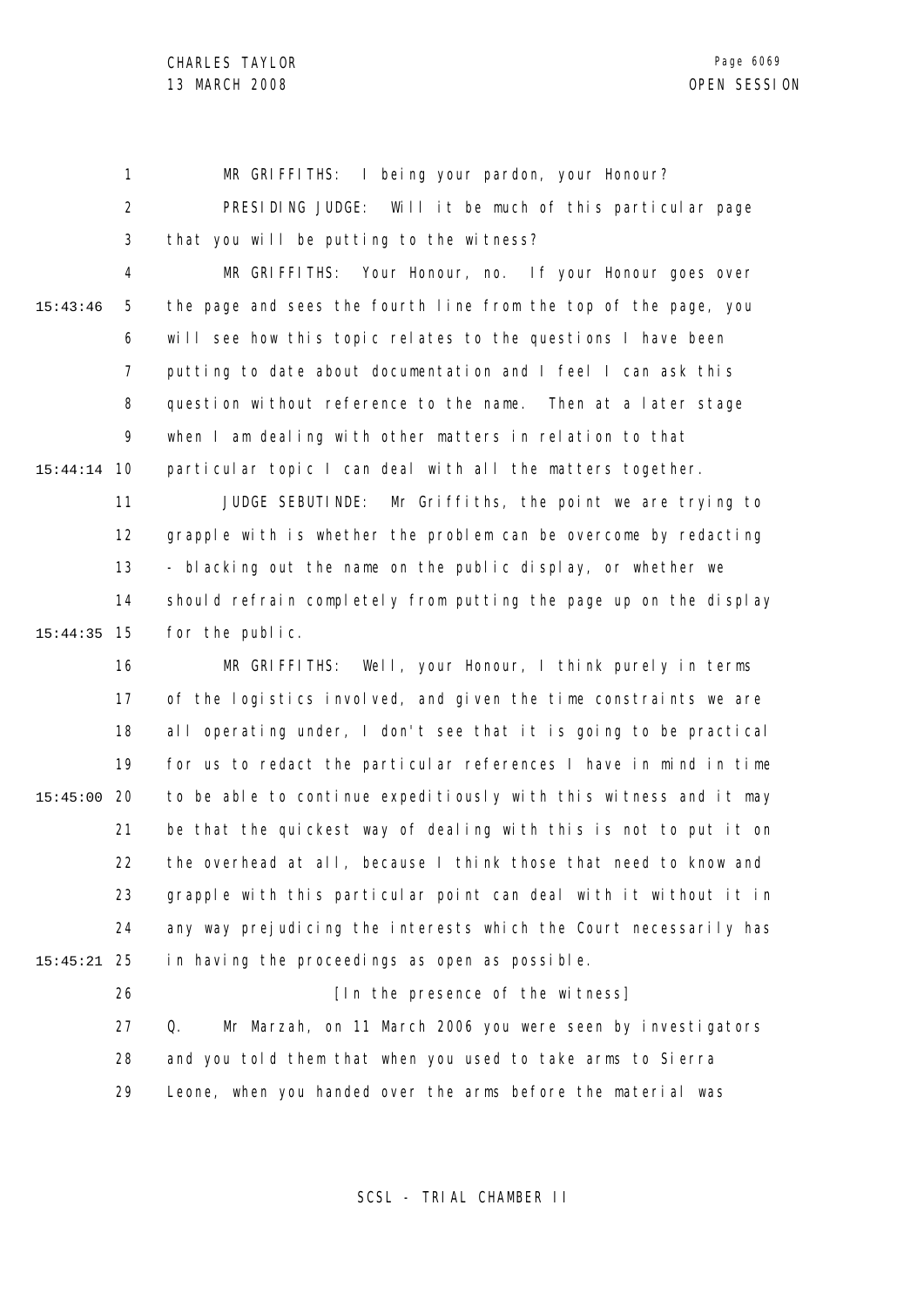1 2 3 4 5 6 7 8 9 10 15:47:25 11 12 13 14 15 15:47:55 16 17 18 19 20 15:48:17 21 22 23 24 25 15:48:44 26 27 28 29 15:46:54 handed over to the person taking custody of it that person would have to sign a receipt acknowledging the type and quantity of the arms and ammunition that person had been given. Is that right? A. That is right. Q. Now help me with this, please: Those receipts that you were given, where are they now? A. The government that we were running, everything went by procedure. At any time I brought the receipt to show the authorities that I have - I will hand deliver it to G4 Moses and then he will take it to Kai and then Kai will take it to our leader Charles Taylor's office. Q. If putting altogether what I have asked you about documents so far, when you received material at White Flower or anywhere in Liberia you would be given documentation, wouldn't you? A. Who will give me paper? Q. I don't know, I'm asking you. Would you be given documentation? A. Thank you. Thank you. Before I went to White Flower whether there were 50 boxes or 150 boxes to be signed for I will always sign for them and then I will leave the document with the G4 and then - then when I took them from there they will give me a document whether it was the time of Mosquito or at this time Issa was there. When I took them to them, when they received it they will sign the document that they have received it, certain, certain amount from me, and then when they give me the documentation I will bring it back to the G4 office. Q. So when you go to the warehouse at White Flower you are given 100 boxes of AK-47 ammunition, you sign and give that receipt to Kai so that Kai can say, "I have given this to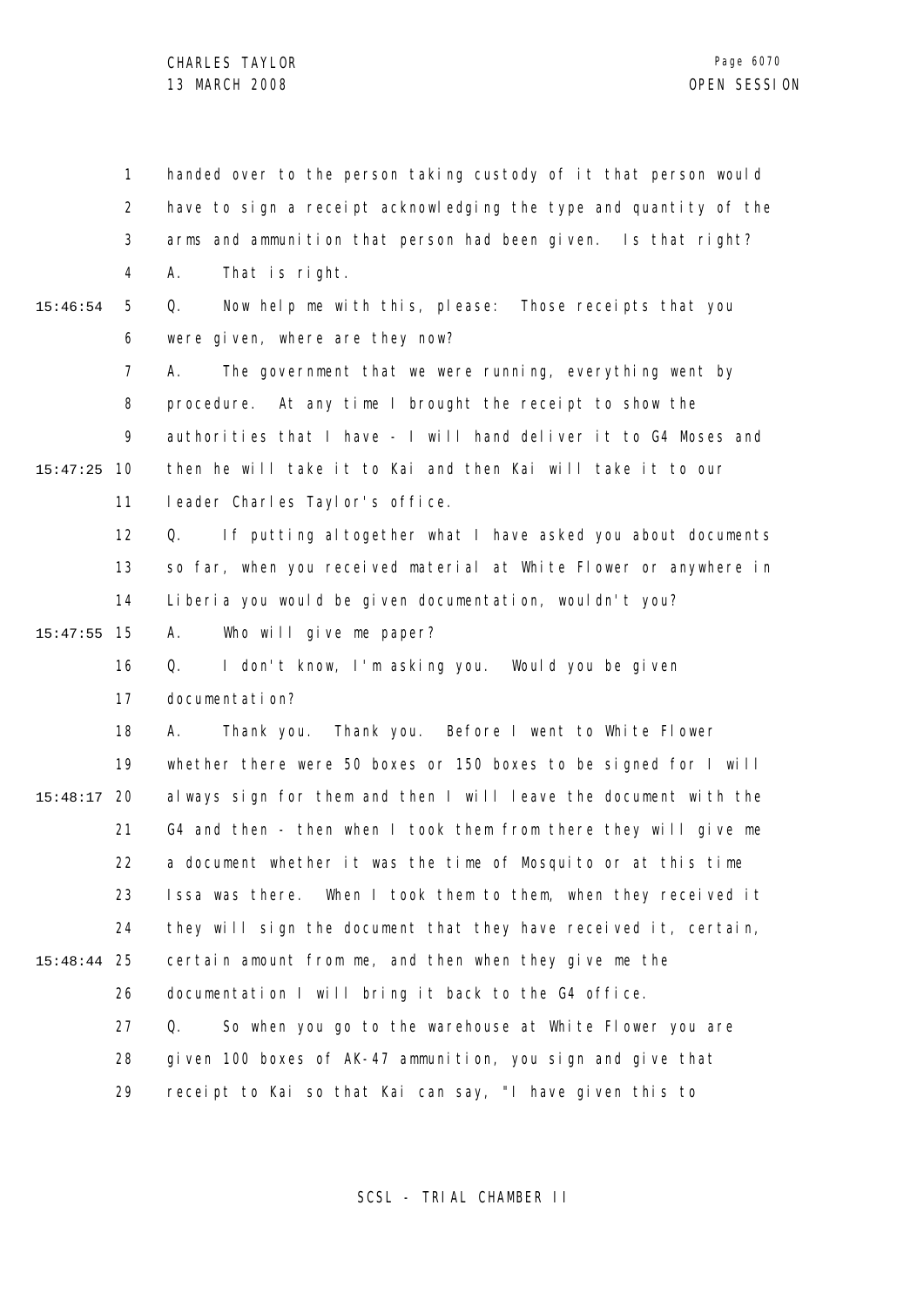|          | 1              | Zigzag", all right?                                                |
|----------|----------------|--------------------------------------------------------------------|
|          | 2              | Yes, yes.<br>А.                                                    |
|          | 3              | Q.<br>You then load up your trucks or your pick-ups and you drive  |
|          | 4              | to Sierra Leone?                                                   |
| 15:49:20 | 5              | Α.<br>Yes.                                                         |
|          | 6              | You arrive in Buedu, Kono or wherever, you hand them over<br>Q.    |
|          | $\overline{7}$ | to Mosquito?                                                       |
|          | 8              | Yes.<br>Α.                                                         |
|          | 9              | Q.<br>Mosquito or Sesay then signs a document to say, "I have      |
| 15:49:33 | 10             | received this 100 boxes of ammunition from Zigzag", yes?           |
|          | 11             | Yes.<br>Α.                                                         |
|          | 12             | You, Zigzag, would then take that receipt and go back to<br>Q.     |
|          | 13             | Monrovia and say, "Here you are. This is to show that I properly   |
|          | 14             | delivered the 100 boxes all the way in Sierra Leone". Is that      |
| 15:49:59 | 15             | right?                                                             |
|          | 16             | Yes, yes, it used to happen.<br>А.                                 |
|          | 17             | But, Mr Marzah, if that's right, you wouldn't end up with<br>Q.    |
|          | 18             | any documents in your possession to give to anyone. So, help me,   |
|          | 19             | which documents were burnt in your house?                          |
| 15:50:20 | 20             | Thank you very much. That was why I said it used to<br>А.          |
|          | 21             | When I was carrying out this process, it came to a time<br>happen. |
|          | 22             | when I was highly trusted and they had confidence in me so at any  |
|          | 23             | time I took ammos or arms like that when Mosquito signed and at    |
|          | 24             | that time Moses never used to ask and when I get there I will      |
| 15:50:51 | 25             | call directly to Charles Taylor and then I will tell him that,     |
|          | 26             | "Old man, I have now reached" and then he will talk to Mosquito    |
|          | 27             | through the Thuraya satellite phone and sometimes when I came      |
|          | 28             | back I would have the paper with me in my pocket and I think I     |
|          | 29             | had so many papers like that, up to 15 that were in my file that   |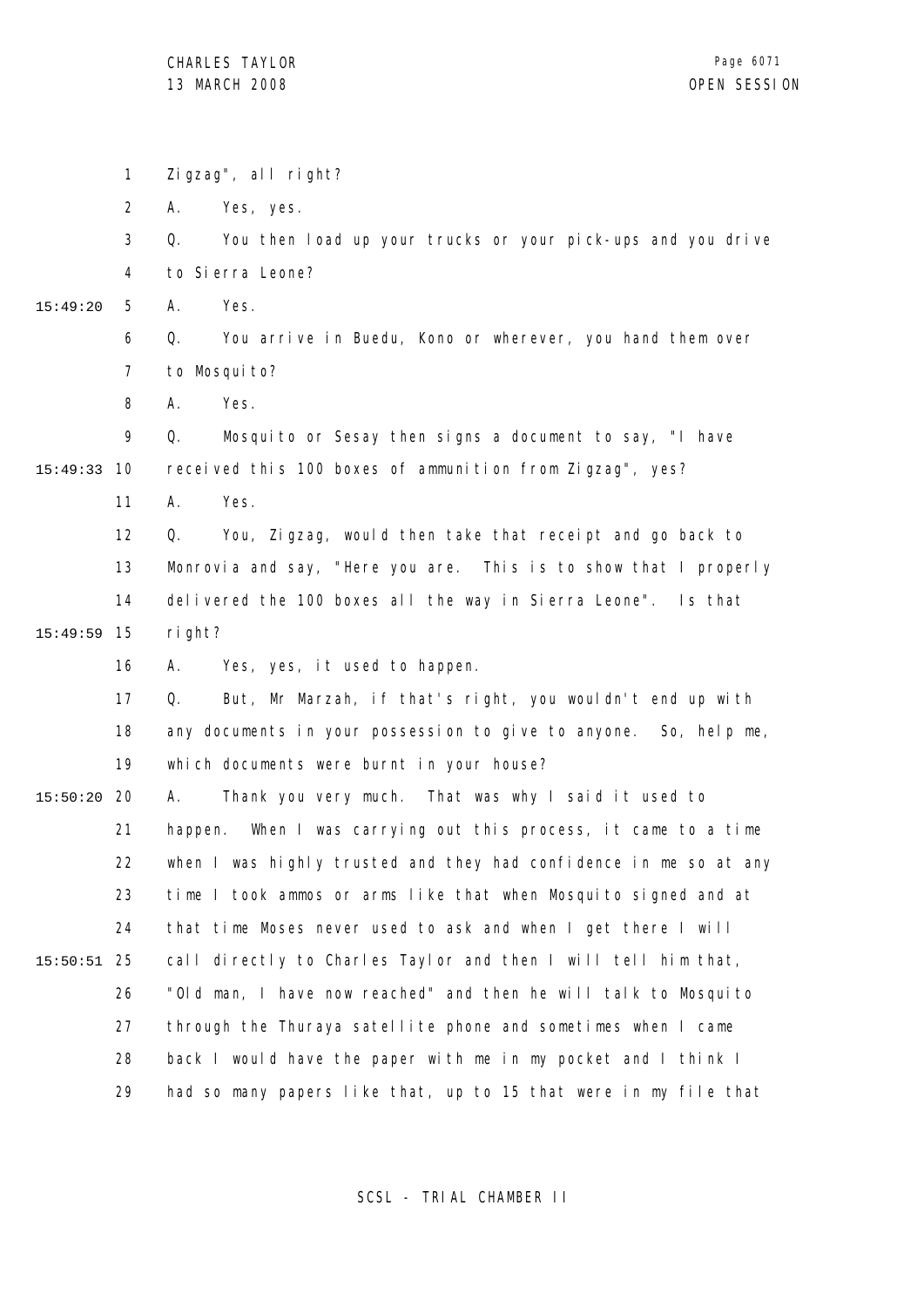1 2 I can recall. Those were the ones that I wanted to show them out.

3 4 5 6 7 8 9 10 15:51:58 11 12 15:51:28 Q. But given the system you described as being in operation, under what circumstances would you end up with relevant documentation in your possession. I am glad you find this funny. A. You know, when our leader Charles Taylor had trust and confidence in somebody and, moreover, when I always arrived and then he did direct communication with Mosquito, at times he never cared about paper. And sometimes in fact when my wife was ready to go and launder my clothes she will just say, "Here are some of your papers here in your pockets" and I will tell her just keep them in my file because I'm not educated.

13 14 15 15:52:19 16 Q. Well, if sometimes he didn't bother with paper because he trusted you, even more so you wouldn't have any documentation to hand over. So when you were saying that to the investigators what documentation were you talking about?

17 18 19 20 15:52:48 21 22 23 A. Mr Counsellor, if it was the case that LURD was not going to destroy my house then the documents I am talking about, I will have been able to bring them out to prove to the Prosecutors. But now I am telling you that there were some documents that were in my possession. It was not always that I used to take all the documents to him - to him. Sometimes when he had direct contact with him he never asked me in fact again.

24 25 15:53:23 26 27 Q. I am going to move on. Yesterday you told us this, "After ULIMO disarmed I made many trips to Sierra Leone at the time Mosquito was there up to the time that Sesay was in charge". Is that true?

> 28 A. Yes, yes.

29 Q. "I made 20 to 40 trips". Is that true?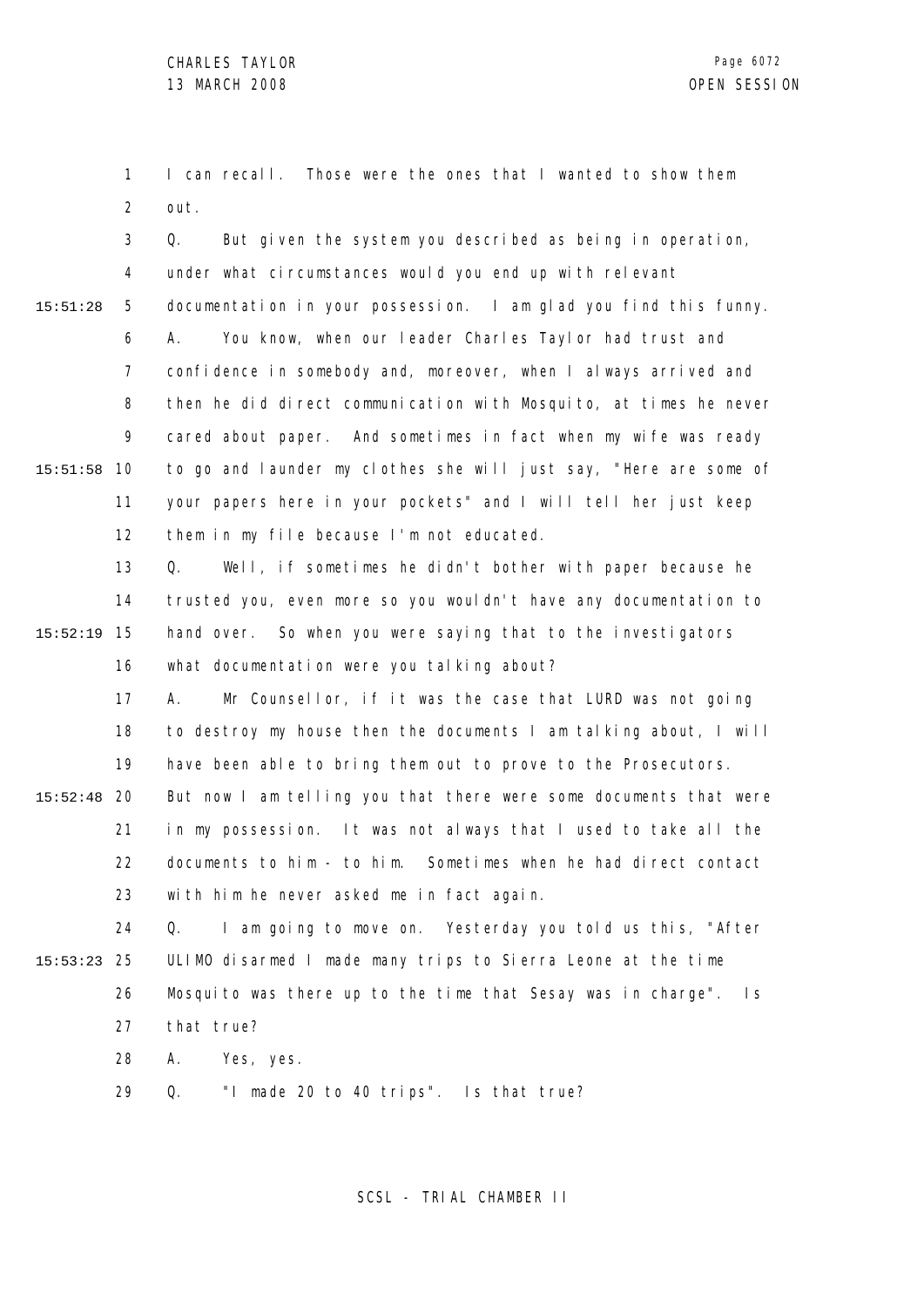1 2 3 4 5 6 7 8 9 10 15:54:46 11 12 13 14 15 15:55:11 16 17 18 19 20 15:55:30 21 22 23 24 25 15:55:54 26 27 28 29 15:54:11 A. More than that, yes. Q. So would it be fair to say then that your arms carrying trips to Sierra Leone began in about 1996? A. Repeat the question, Mr Lawyer. Q. Would it be fair to say that you only began transferring arms to Sierra Leone in 1996? A. I started transporting arms when ULIMO was in Lofa and when the Government of Sierra Leone took over and that was the time I started passing through Yekepa. That was what I said. And I said at that time Tiagen Wantee was the ambassador. Q. Let me see if I can assist you in being more specific. A. Yes. Q. Can you remember now when was the first time, which year that is, you made an arms carrying trip to Sierra Leone? A. The first arms that I carried to Sierra Leone was the first time we were called upon to send to Sierra Leone. The name that you have just called -- THE INTERPRETER: Your Honours, the names are not clear to the interpreter. PRESIDING JUDGE: Pause, Mr Witness. The interpreter has not heard the names clearly. Please repeat the names. THE WITNESS: I said at the time the Sierra Leone government drove the Special Forces and when Charles Taylor sent for us at Harbel Hill to go back for the second phase, that was the time I started travelling with weapons and ammunition. And after ULIMO had taken over Lofa County and the Sierra Leone government had taken over Freetown, there was no way to supply the RUF. So he started using me to pass through Guinea. So I considered myself to be a businessman and I was buying kola nuts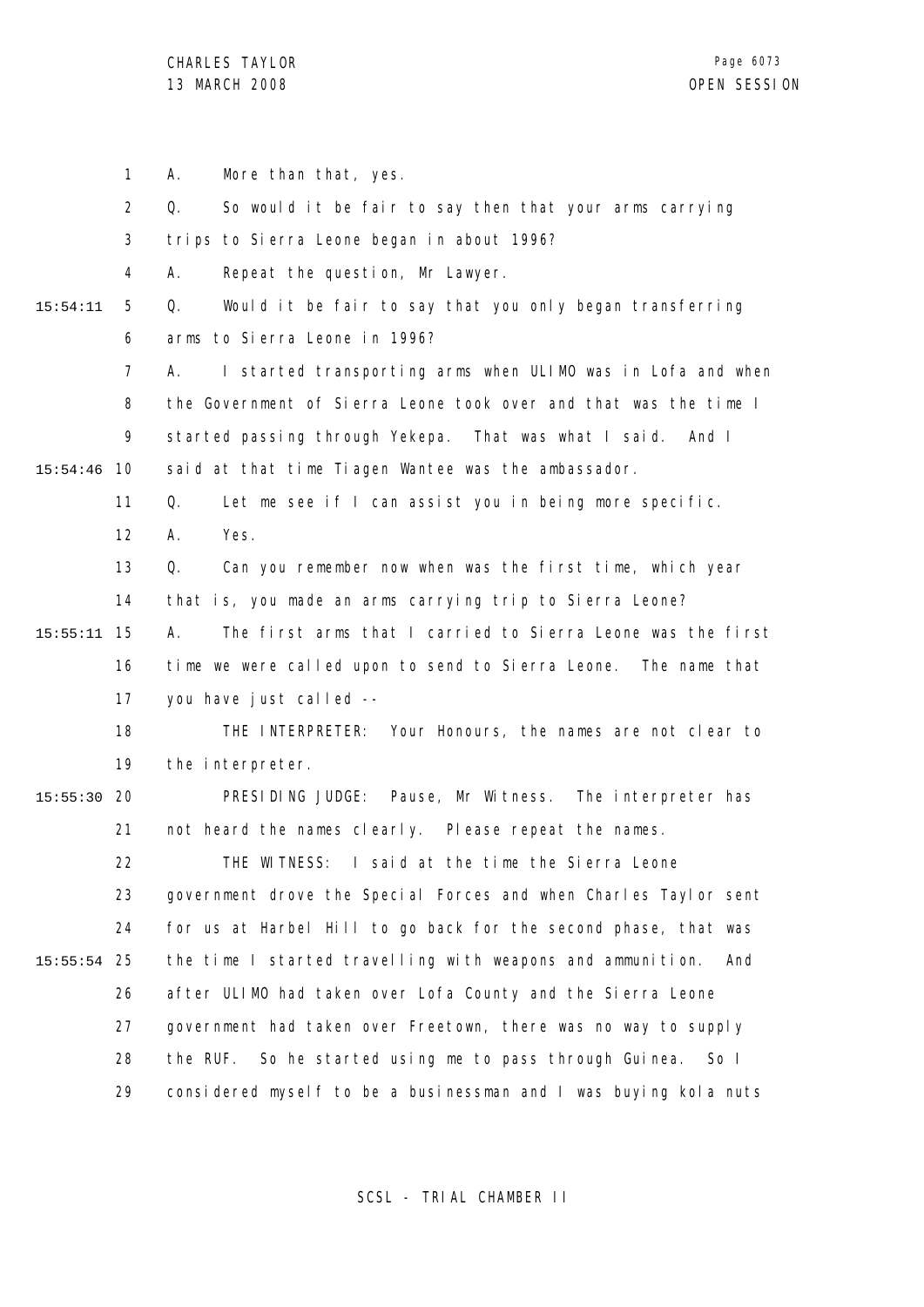|          | 1              | and I would pass through Guinea with kola nuts and ammos for me       |
|----------|----------------|-----------------------------------------------------------------------|
|          | $\overline{2}$ | to take them to Kissidugu along with Musa Cisse's friend.             |
|          | 3              | MR GRIFFITHS:                                                         |
|          | 4              | Let me see if I can try once more. Can you give me a year<br>Q.       |
| 15:56:44 | 5              | when you first transported arms to Sierra Leone?                      |
|          | 6              | I told you that since the first phase the people whose<br>А.          |
|          | 7              | names I have just called it was when we were first moving and         |
|          | 8              | that was the time, but at the time the Special Forces hit Sierra      |
|          | 9              | Leone they had enough weapons there.                                  |
| 15:57:14 | 10             | Let me try again.<br>Q.                                               |
|          | 11             | Α.<br>Yes.                                                            |
|          | 12             | Apart from the initial NPFL/RUF invasion of Sierra Leone,<br>Q.       |
|          | 13             | once that had happened when was the first time you transported        |
|          | 14             | arms, consignments of arms, to Sierra Leone?                          |
| 15:57:42 | 15             | After the invasion, at that time Eddie Kanneh and all of<br>А.        |
|          | 16             | the others they were with us. I can't recall the dates, but I         |
|          | 17             | transported many times, but I can't recall the dates and the          |
|          | 18             | year.                                                                 |
|          | 19             | Maybe I am being unfair to you, Mr Marzah, so what I will<br>Q.       |
| 15:58:04 | 20             | do is I will refer you to page 25 in that bundle, please.             |
|          | 21             | А.<br>0kay.                                                           |
|          | 22             | This is a record of an interview conducted with you on 10<br>$\Omega$ |
|          | 23             | March 2006. Paragraph 21, please:                                     |
|          | 24             | "The witness stated that the first time he shipped or                 |
| 15:58:49 | 25             | transported arms and ammunition from Liberia to Sierra Leone was      |
|          | 26             | in late 1996."                                                        |
|          | 27             | Is that true or false?                                                |
|          | 28             | Α.<br>This one is false. I started transporting arms and              |
|          | 29             | ammunition before this time, but in 1996 - and at that same time      |
|          |                |                                                                       |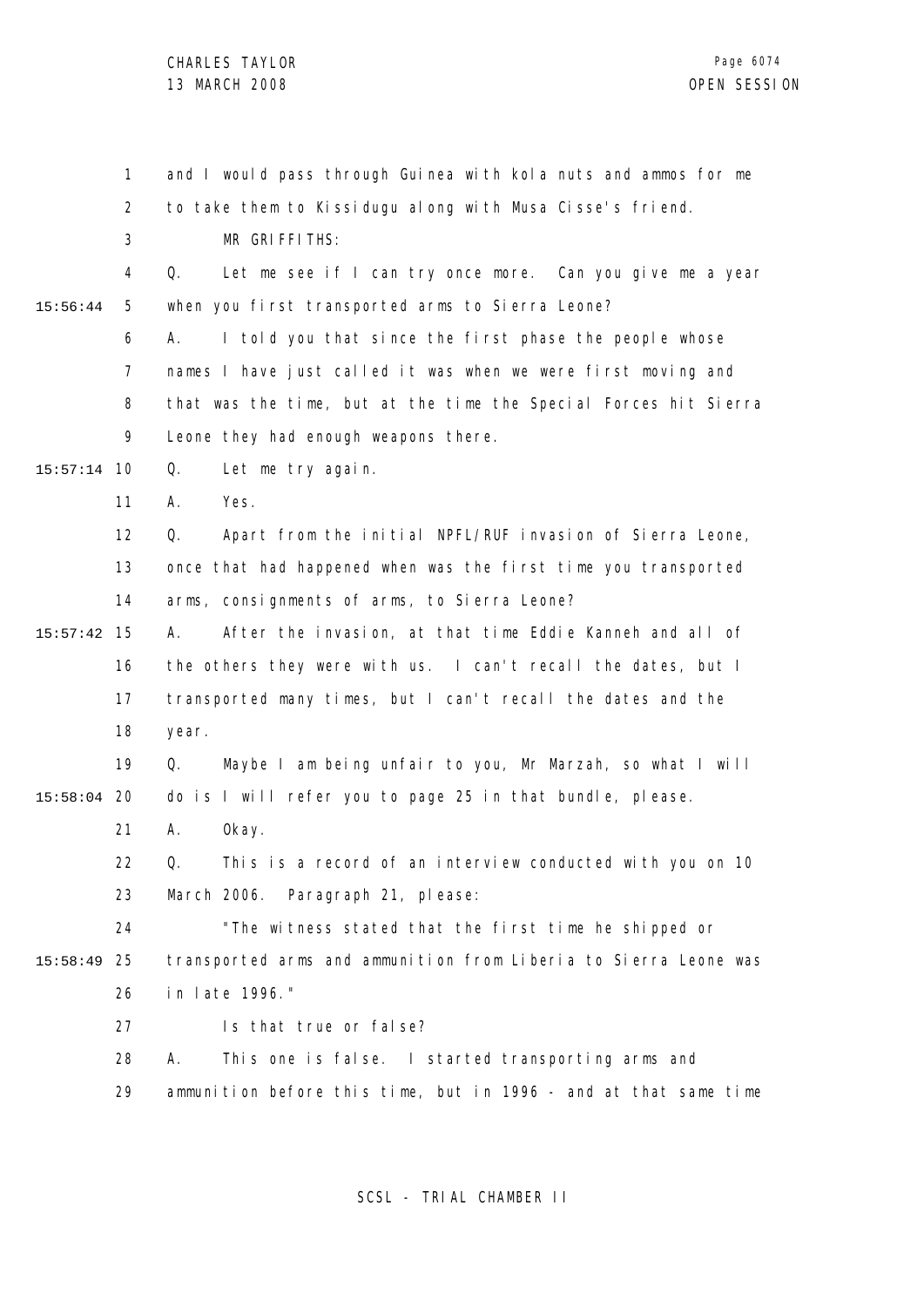1 2 3 4 5 6 7 8 9 10 16:00:07 11 12 13 14 15 16:00:35 16 17 18 19 20 16:01:02 21 22 23 24 25 16:01:26 26 27 28 29 15:59:37 I was transporting the arms and ammunition. I start transporting since the second phase when we entered from Buedu and Koindu. Q. So what we see there and I have just read out to you, it's false, is it? A. No, this is true, but some of the statements were left were omitted. They did not write everything. Q. Let me start again. Did you make your first shipment, transportation of arms and ammunition from Liberia to Sierra Leone in late 1996; true or false? A. That's true. This '96 is true. But this '96, at this particular time I was transporting arms and ammunition. THE INTERPRETER: Your Honours, could the witness be advised to slow down his pace, please? PRESIDING JUDGE: A bit slower for the interpreter, Mr Witness. THE WITNESS: Okay. Thank you, sir. This '96, it happened lately. I started transporting arms and ammunition let's say from '91 up to the time when the people closed the road and it was after they closed the road and ULIMO had taken over in '96 I started again. That was the third phase that you are talking about. But the first phase that I told them about, you know the white people who were treating me at that time actually they didn't understand my English well and they were just there with me, just they and I, so they were unable to write all the statements I gave them. Q. Well, it's somewhat unfortunate that you said that to them on the 10 March and, guess what, on the following day, 11th March, you said the same thing to them again. Turn to page 27, please. The second paragraph, interview of 11 March 2006,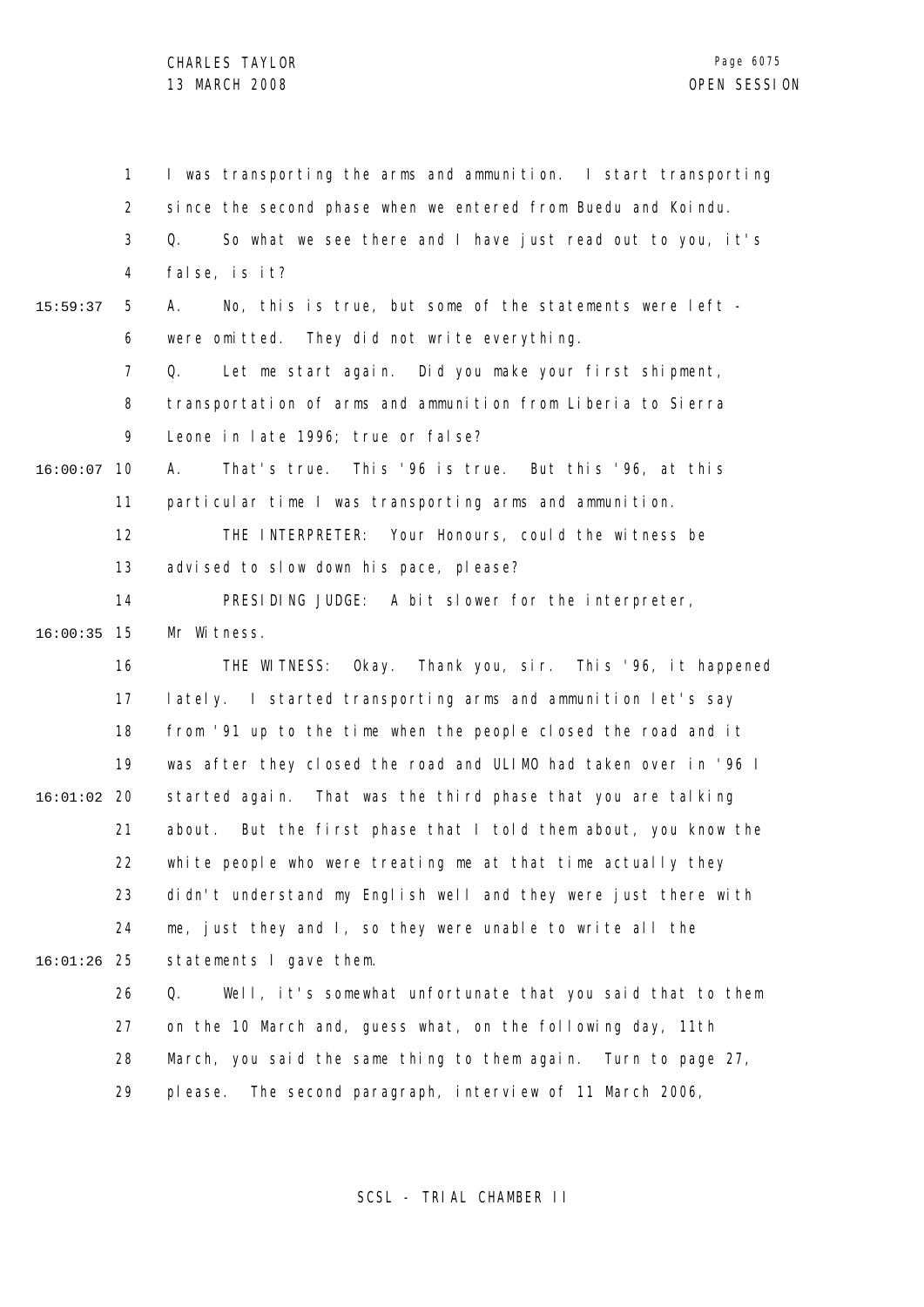1 2 3 4 5 6 7 8 9 10 16:02:46 11 12 13 14 15 16:03:08 16 17 18 19 20 16:03:46 21 22 23 24 25 16:04:17 26 27 28 29 16:02:26 paragraph 2: "He stated that from late 1996" - let's just flick back to 25, late 1996, what a coincidence - "onwards he was personally involved in up to three shipments a month from Charles Taylor's White Flower residence to Monrovia." Is that true, or false? A. Yes, from White Flower. But from Gbarnga, they did not mention it there. My statement did not record it all. Some statements here did not go in line with my statement. But from Gbarnga the transporting that I was doing, they did not put it there. They only mentioned the time Charles Taylor was president. That's what I am talking about. I am trying to make some sort of clarification, sir. Q. So help me, please, why is it then that when we go to the interview conducted with you on 31 January, the very first interview - let's go to page 8, please, page 00100144 at the top, paragraph 36: "The witness further stated that he himself was on at least 20 runs from Monrovia to the Sierra Leone border area, Lofa County, in which arms or ammunition were transported. These occurred in 1996, 1997." And then over the page, please, paragraph 39 on page 9, 00100145: "The witness stated that he had no further Sierra Leone related activity from 1998 on." Is all of that true or false? A. I said it is true, but the one they forgot about is the first explanation from Gbarnga before we could go to Monrovia when Charles Taylor was entering into government, the one that I used to do they did not mention here. They only based it upon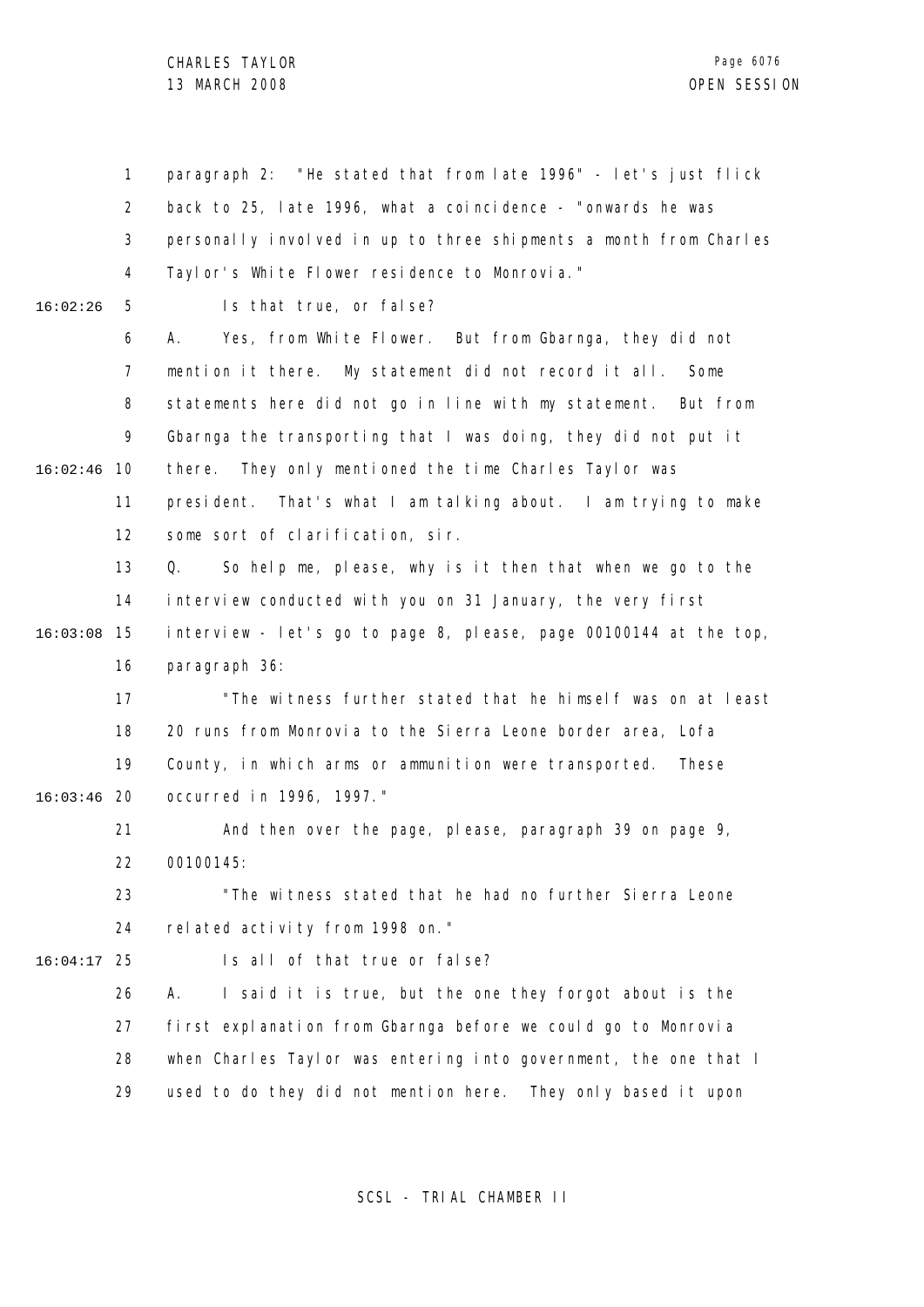1 2 3 4 5 6 7 8 9 10 16:05:44 11 12 13 14 15 16:06:18 16 17 18 19 20 16:06:45 21 22 23 24 25 16:07:10 26 27 28 29 16:05:16 '96, '97 and that is not my complete statement. Q. Now the arms that you were transporting, how did they get into Liberia according to you? A. The weapon that I used to receive, many a time we used to go to the airport to receive it at the Roberts International Airfield. That was where the Russian air cargo plane used to come with this ammunition overnight. And at one time one of the planes had an accident and as a result of the damage to the runway President Taylor stopped all the international security not to go there except us. It was through Roberts field, but there was one that I used to receive from Monrovia at White Flower. Some used to come through Ivory Coast. Q. How many flights of Russian aeroplanes carrying arms do you know about going into Roberts International Airfield? A. Yes, it has made so many trips, but I did not see any different plane. The one that I recalled is what I am explaining to you and I am here to say the truth and nothing but the truth. Q. Well, give us an idea as to the number of flights which came in, please. Are we talking about one flight, a dozen flights? What are we talking about? A. Many times. Q. How many? A. Yes, sir, that's what I'm coming to. Sometimes when the flight comes it will take over a month or two or three months then it will come again. At times most times, the one that I myself went and saw was at nine different times. Nine different times, including the one which Mosquito went and collected. That made it 10. Q. I just want to be clear about your last answer, because I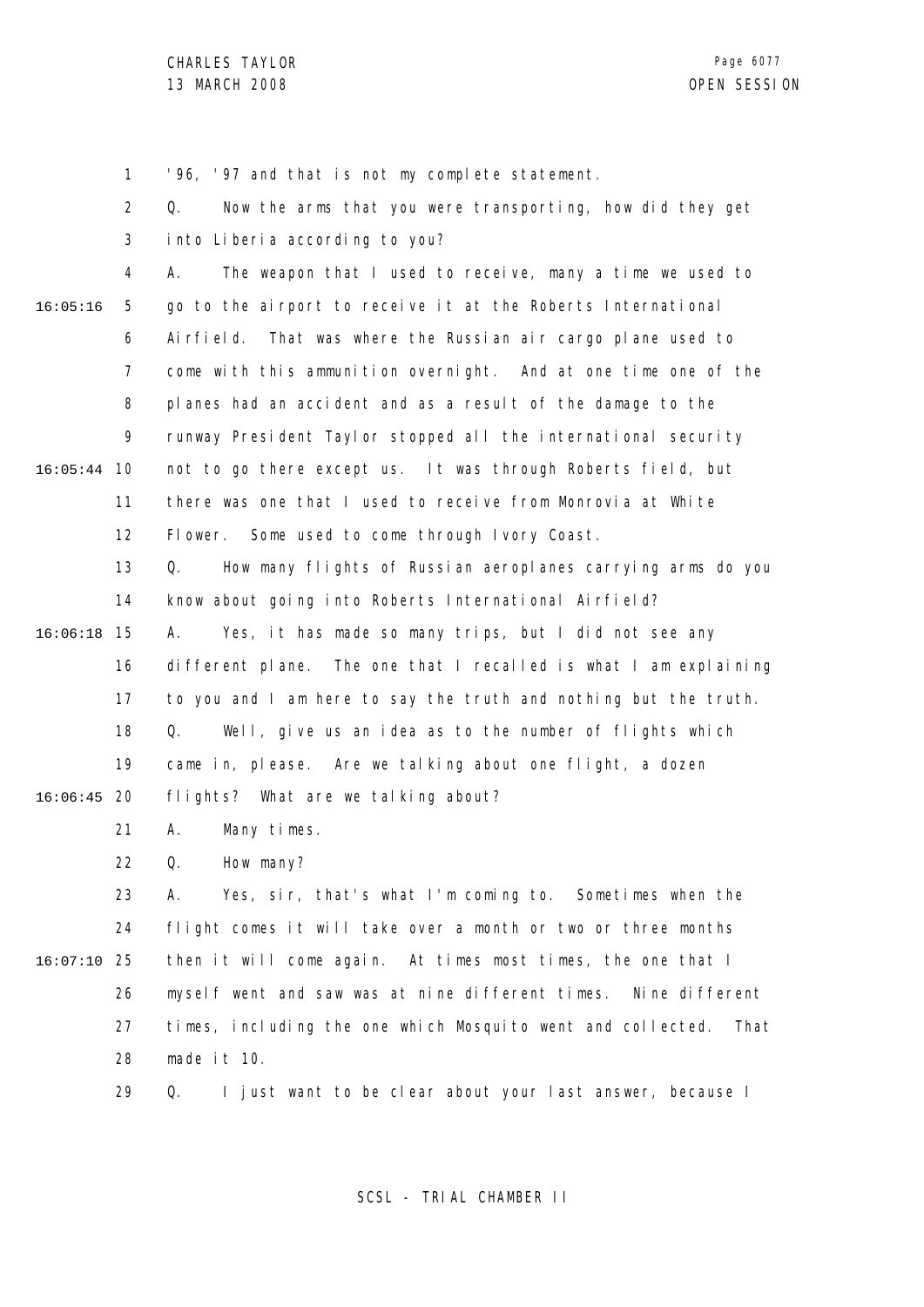1 2 3 was helpfully being distracted with another matter. So what are you telling us; that you recall somewhere in the region of nine flights or so?

4 5 6 7 8 9 10 16:08:31 11 16:08:02 A. You know, at times I will be at the front and the supply would come in my absence. I can't be on the scene all of the time. The ones that I experienced and the ones that I am able to give account of, your Honour, that's what I'm telling you. Q. So that the ones you can give account of are about, let's be generous to you, about 10 or so? Would that be fair? Would that be fair that you were involved in about 10 air shipments of arms into Roberts airfield?

12 13 14 15 16:08:58 16 17 18 19 A. Thank you very much, Mr Counsellor. The 10 trips did not come - did not come as one. They did not come within one year. It is a usual something. Sometimes I can't be on the scene all the time. Sometimes I will receive some through Buchanan port. Q. That's why I'm asking you. I am only interested in you being able to tell us how many flights you were present at and involved with. That's all I'm asking you. Just give me a figure, please?

20 16:09:18 21 22 23 A. Oh, okay. I experienced - I myself - the one Mosquito brought summed it up to 10, but after that most of the arms and the ammos, some I used to receive from the Buchanan port from one white man that used --

24 25 16:09:42 26 27 28 Q. Mr Marzah, I'm sorry to interrupt you but I would like us to stick to the point, please, because I am anxious to get on with this. Let's just restrict ourselves to Roberts International Airfield. How many flights of arms into Roberts International Airfield were you, Zigzag Marzah, involved with?

> 29 A. I told you I experienced a Russian --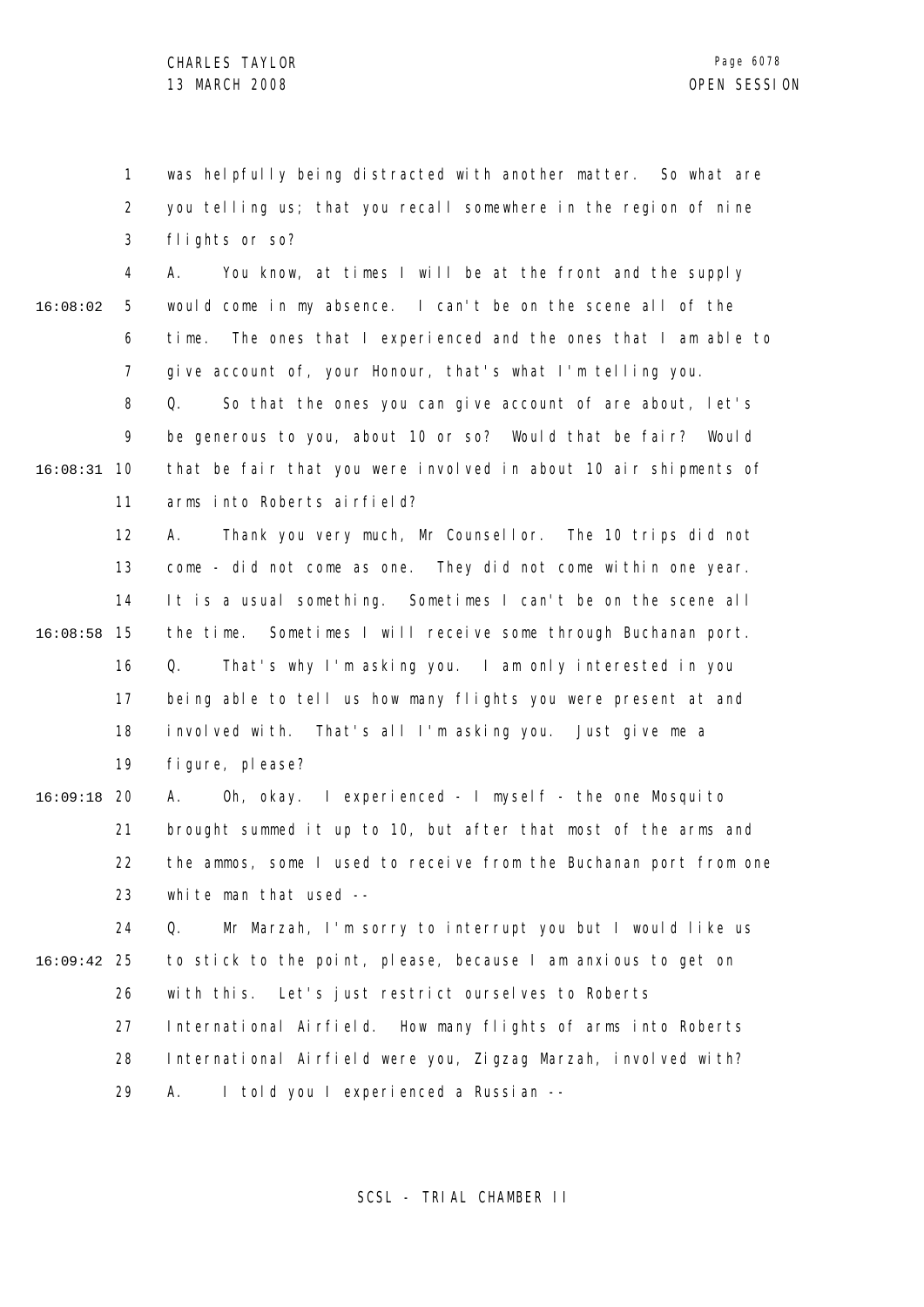1 Q. No, just give me a number, please?

2 A. Okay, all in all it's about 10.

3 Q. Turn to page 26, please. Paragraph 25:

4 5 6 16:10:45 "The witness stated that he was involved in over 100 trips of ammunition/weapons that were flown into Roberts and taken to Schefflein and White Flower."

What does that mean?

7

8 9 10 16:11:13 11 12 13 14 15 16:11:41 16 17 18 19 20 16:12:11 21 22 23 24 25 16:12:28 26 27 A. I told the investigator and the lawyer that the one that I was aware of is the nine and Mosquito's own summed it up to 10, but mostly I used to receive these from the Buchanan port in a ship. Many times. But the trip they made with those weapons, it was more than a hundred plus trips. That is what I said. Q. But it would be quite wrong to say that you were involved in over 100 trips involving flights into Roberts International Airport. That would be wrong, wouldn't it? A. I said to the Prosecutor that by transporting I made more than 100 plus trips, but the plane came several times at the Roberts International Airport, but the one that I experienced is about 10 and apart from that, my weapons - the weapons that I received were through Buchanan port, over 20 to 30 times in a ship. Q. So the truth of the matter is that most of the arms you were dealing were coming in by ship and not by plane. Is that right? A. More came through the plane, but I was not present at the time that the plane arrives. The one that happens in my presence when I can describe the plane, that's what I am telling you

> 28 about, but most of it comes through the ship.

29 Q. Would it be right that you were never involved in over 100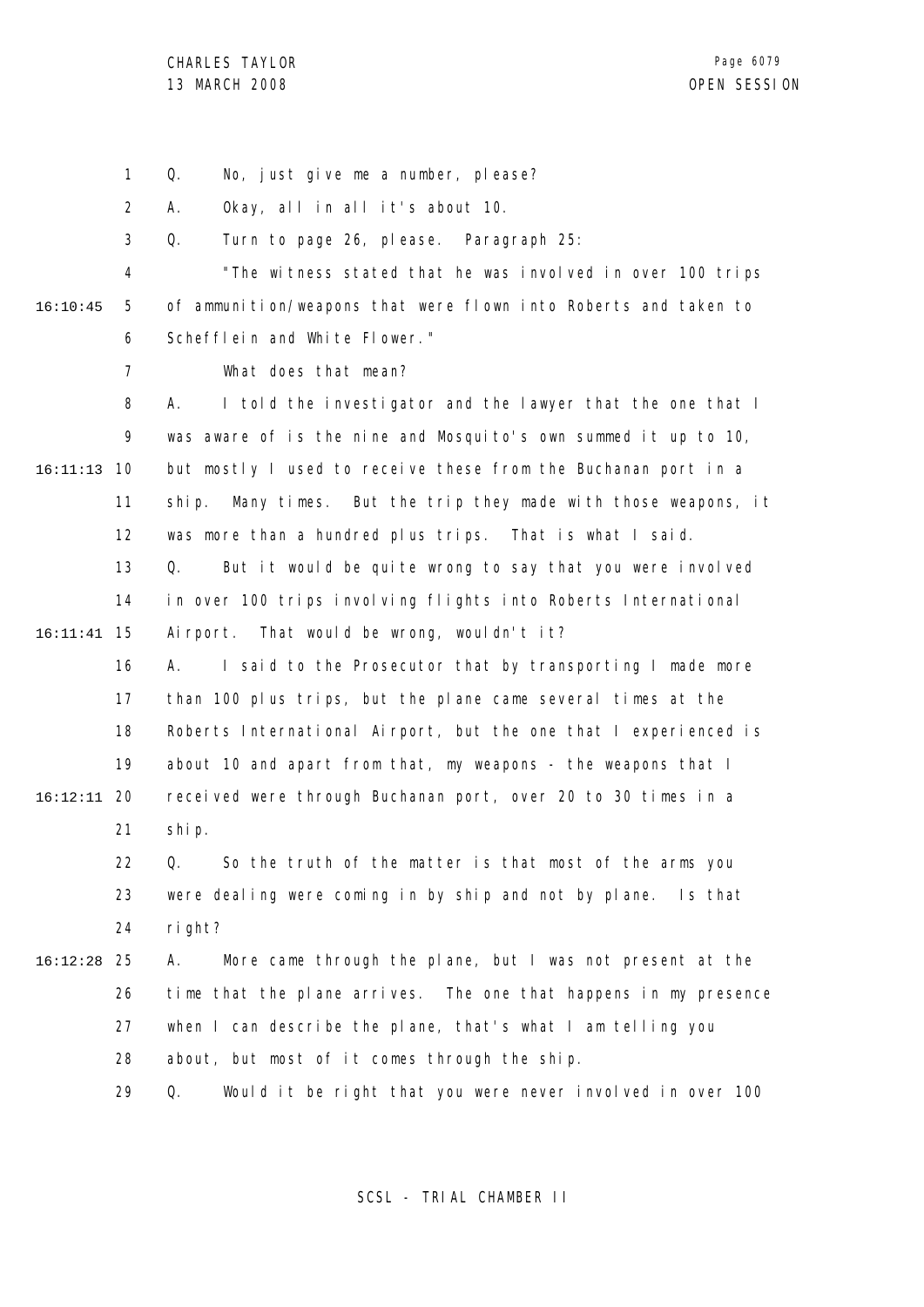|               | 1              | trips of ammunition flown into Roberts International Airport?     |
|---------------|----------------|-------------------------------------------------------------------|
|               | $\overline{2}$ | That's quite wrong, isn't it?                                     |
|               | 3              | No, my statement is I made a trip - I made trips to<br>А.         |
|               | 4              | Freetown over a hundred, but the plane that landed at the Roberts |
| 16:13:17      | 5              | International Airport that was so many times that the one I       |
|               | 6              | myself went and took part in and took some of the arms boxes from |
|               | $\overline{7}$ | inside the plane, it was about 10, but most of it when Gowa       |
|               | 8              | [phon] was assigned to the Buchanan port I think I made over 30 - |
|               | 9              | over 30 plus trips from the ship at Grand Bassa.                  |
| 16:13:55      | 10             | [Microphone not activated]?<br>Q.                                 |
|               | 11             | No, from here there was a certain thing - a certain<br>А.         |
|               | 12             | statement that you read here. When they left some out I told you  |
|               | 13             | that they left some out. You know, I am not able to lie. I am a   |
|               | 14             | sol di er.                                                        |
| 16:14:09      | 15             | Mr Marzah, what grade did you reach in school?<br>Q.              |
|               | 16             | I told you I didn't go to school. I am not educated. I<br>А.      |
|               | 17             | can't read and write.                                             |
|               | 18             | Mr Marzah, you know what, I am going to suggest you're<br>Q.      |
|               | 19             | lying about that. You're suggesting that President Samuel Doe     |
| 16:14:29      | -20            | sent an illiterate man all the way to Israel to train. How did    |
|               | 21             | you read the training manuals and everything else?                |
|               | 22             | A. Thank you very much. You know, I can assure you my brain       |
|               | 23             | is natural. I have got a natural brain. I can assure you of       |
|               | 24             | that. You can even check my entire background. No one will tell   |
| $16:15:01$ 25 |                | you that I ever entered a school campus. But being that I have    |
|               | 26             | stayed long with the Kongo people, moreover Richard Henry, that   |
|               | 27             | caused me now to be speaking some English that is encouraging you |
|               | 28             | to think that I can read or write, or something like that, but    |
|               | 29             | nothing like that, yes.                                           |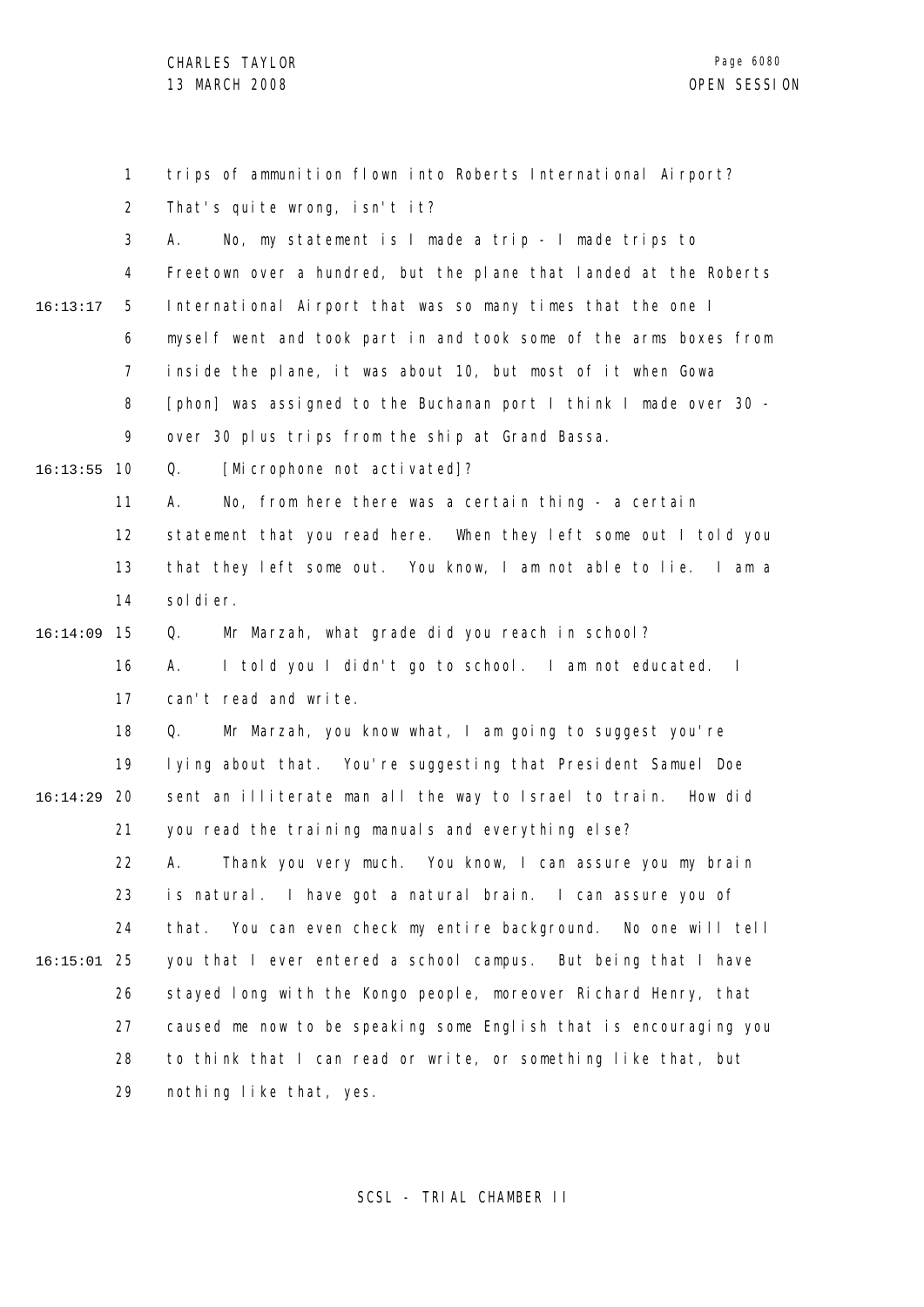1 2 3 4 5 16:15:49 Q. But, Mr Marzah, tell me how did you cope with the training for three months in Israel without being able to read or write? A. Yes, Mr Counsellor, if to say I can read, because I was going to run away from that place -- THE INTERPRETER: Your Honours, can the witness kindly

6

repeat his answer?

7 8 9 PRESIDING JUDGE: I'm sorry, Mr Witness, to interrupt you, but the interpreter hasn't heard all you said. Can you repeat the last part of your answer, please.

10 16:16:01 11 12 13 14 15 16:16:32 16 17 18 THE WITNESS: Okay, thank you. You know, my being to Israel was because I am very intelligent in doing anything. To say I was able to read and write, if I was able to read or write I was going to gain a position right from there, but I can't read and write at all. Those who know me, even from Charles Taylor's time, those days, and Ben with whom we have been together know I can't read and write. When you see me speaking you would think when you see me dressed in a suit you would consider me to being a minister. I have nothing except my natural brain.

19 20 16:16:54 Q. How were you able to spell the name of the village in which you were born yesterday then? Remind us of how it is spelt,

21 please. Tell us how it is spelt?

22 23 24 A. Thank you. You know, every day they do one thing in your presence over and again you must keep it in mind. Yes, you must keep it in mind.

25 16:17:15 Q. Spell the name of your village for us, please?

26 27 A. The name of my village - the name of my village, it has nothing to do with investigation.

28 29 PRESIDING JUDGE: Now, we have been through this. No facetious answers. Answer the question.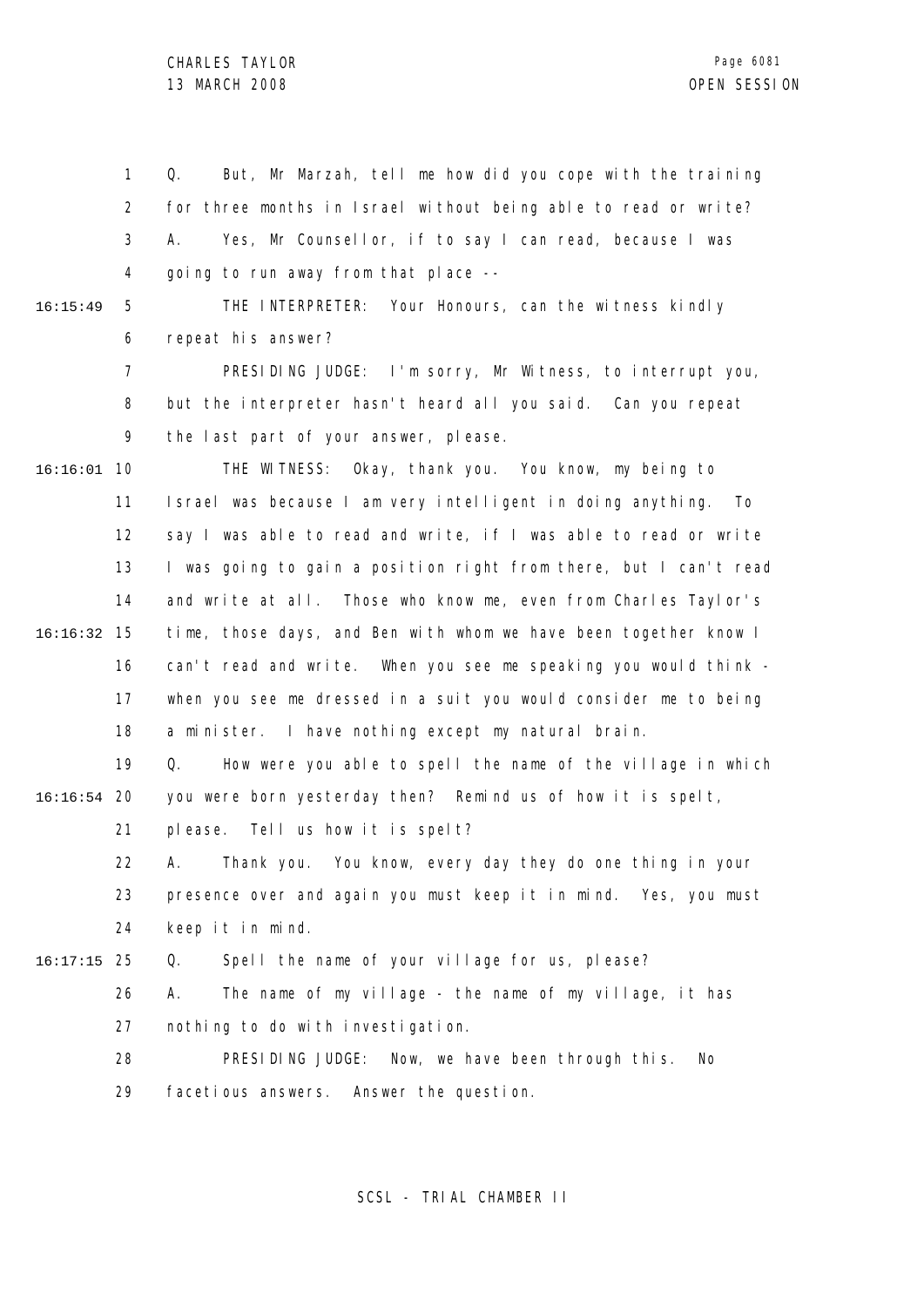1 2 3 4 5 6 7 8 9 10 16:18:13 11 12 13 14 15 16:18:35 16 17 18 19 20 16:19:02 21 22 23 24 25 16:19:16 26 27 28 29 16:17:43 MR GRIFFITHS: Q. Spell it, please? A. Repeat. Q. It was a simple question, but I will oblige. A. I say S -- Q. Spell the name. A. I said S-E-N-L-A-Y. Senlay. It is my birth town. From time immemorial even my church, my documents on which they wrote my names, they did this. I am not used to writing my own name at all. JUDGE SEBUTINDE: Mr Witness, you say you can't read or write. Can you count? Can you count? THE WITNESS: I can count one, two, three. Yes, sometimes I can count from one sometimes to - sometimes I can go above 75. Yes, I can count. I can count one, two, three. JUDGE SEBUTINDE: If you took 100 and you subtracted 10, what would you have left? THE WITNESS: You would be left with - no. But let me check it one after the other so that I will know how much will remain. I beg. Please. Let me check it one after the other. Then I will take it from that and then I will know exactly what will remain. JUDGE SEBUTINDE: Mr Witness, the reason I am asking is what is written here. When you say you were involved in over 100 trips I want to make sure that the number 100 is literally 100 and does not mean many trips. Did you mean 100 as in one zero zero. THE WITNESS: Okay. Okay, it means one zero zero. It means the things you do, plenty of them, plenty of them. One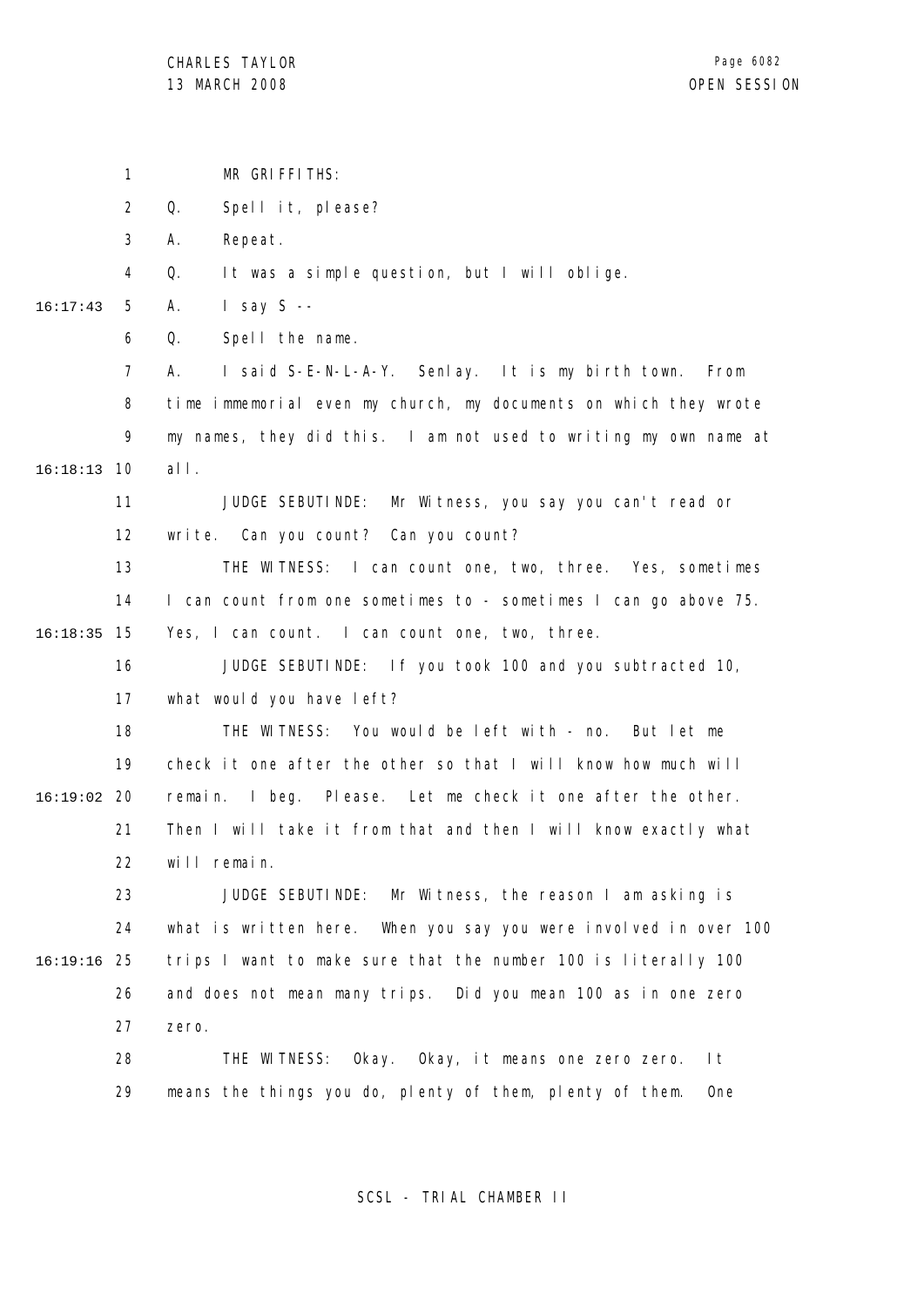1 2 3 4 5 6 7 8 9 10 16:20:26 11 12 13 14 15 16:20:53 16 17 18 19 20 16:21:16 21 22 23 24 25 16:21:50 26 27 28 29 16:20:05 zero zero. Yeah. JUDGE SEBUTINDE: There you have it, Mr Griffiths. MR GRIFFITHS: I am grateful, your Honour: Q. So arms were coming in through Roberts International Airfield and they were also coming in through Buchanan port, yes? Is that right? A. I can't get you, sir. Q. Arms were being shipped into Liberia through Roberts International Airport and Buchanan port. Is that right? A. Yes, it's right. Q. You were collecting arms from both locations and taking them for storage in Monrovia? A. Yes. Not in a store. To my president's house at White Flower, Charles Taylor, but not in a store. A store, it is a place where they sell a lot of wares. I was not carrying arms there. I was carrying arms to my president Charles Taylor's house. Q. And you know the arms that were coming in through Roberts International Airport, where were they coming from? A. Sometimes I can hear from Benjamin Yeaten at the time that the white man went there with the chaser, they said this is our chief boss man's friend who has been bringing those things, some from Burkina, some from the white people's country, you can see the white people coming here. So I too was convinced. But I did not know the particular country. But what I learnt from Ben, they said some was from Burkina, some was from Libya and the white man came with the chaser from America. That was the time he went to inspect the old World War I base behind the Roberts International Airport for it to be renovated.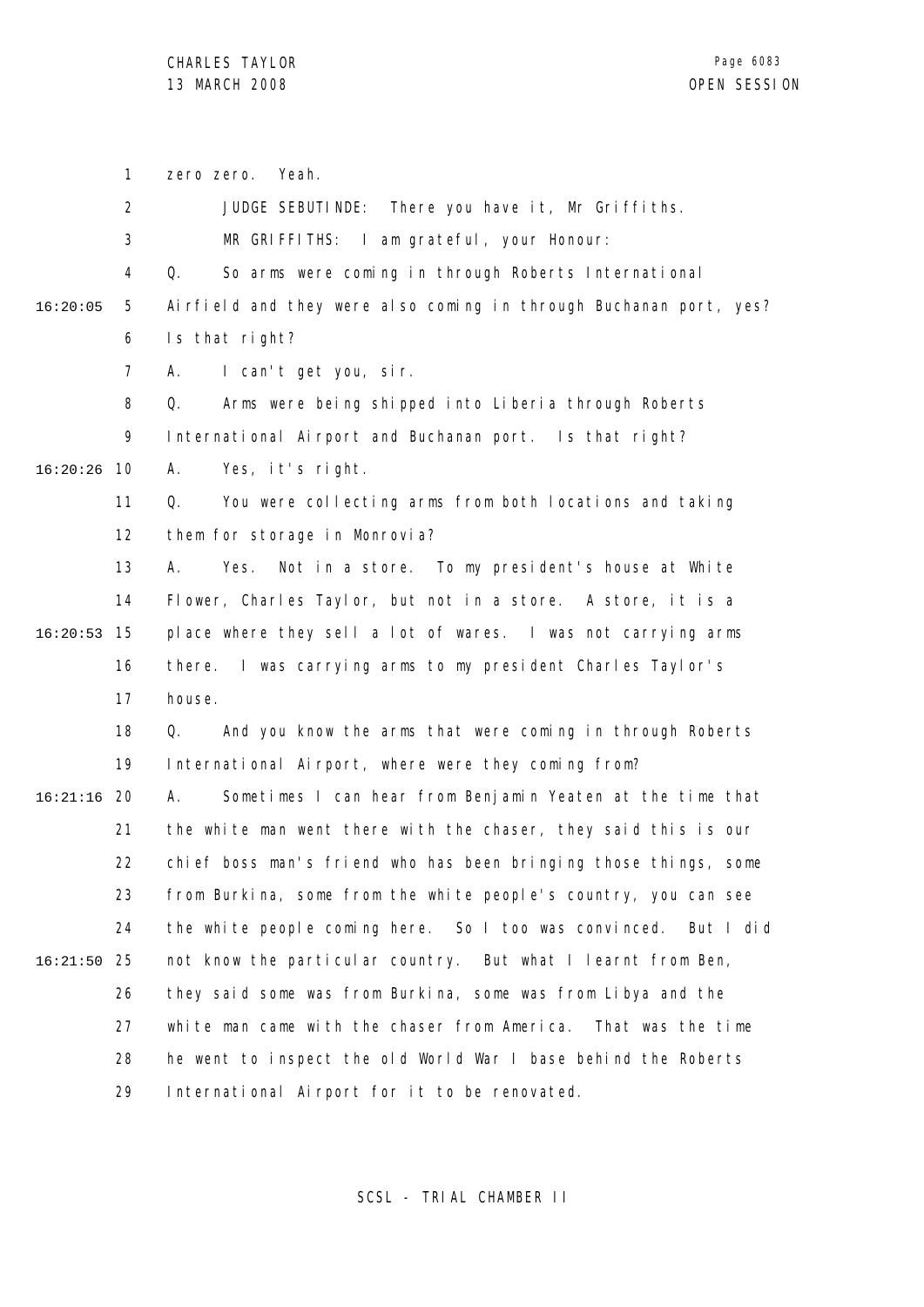1 2 3 4 5 6 7 8 9 10 16:23:03 11 12 13 14 15 16:23:32 16 17 18 19 20 16:23:53 21 22 23 24 25 16:24:14 26 27 28 29 16:22:38 Q. So from what you were being told the arms were coming from Burkina Faso, Libya and the United States? A. I heard that, but I did not go to those areas to know whether they can produce arms on their own. I heard that and I saw it with my eyes. The one that I saw and the one that I heard is what I am telling you. Q. Did you hear about arms coming from anywhere else? A. Yes, yes, yes, these three areas that I have named, they are the ones I am calling. During the [indiscernible] they brought some kind of arms which Charles Taylor said they were operating in Monrovia, said they had come through Ivory Coast. They were in a big truck. He himself was operating it. From there his artillery commander Joe Tuah, before he could train Martina Johnson, but I don't know the name. The name that I heard them call was A Dragon. They say it's a terrorist peace. Q. Mr Marzah, I am asking you simple questions and I would like a simple question? A. Yes. Q. You were told, and I don't care who you were told by, where these arms originated from and you told us Libya, Burkina Faso and the United States? A. Yes. Q. Please can I finish. Did you hear of arms coming from anywhere el se? A. No, no, no, no. Q. Can we go to page 25, please. Paragraph 22: "When asked the source of the weapons/ammunition the witness said from all over Europe, but declined to say how he knew this."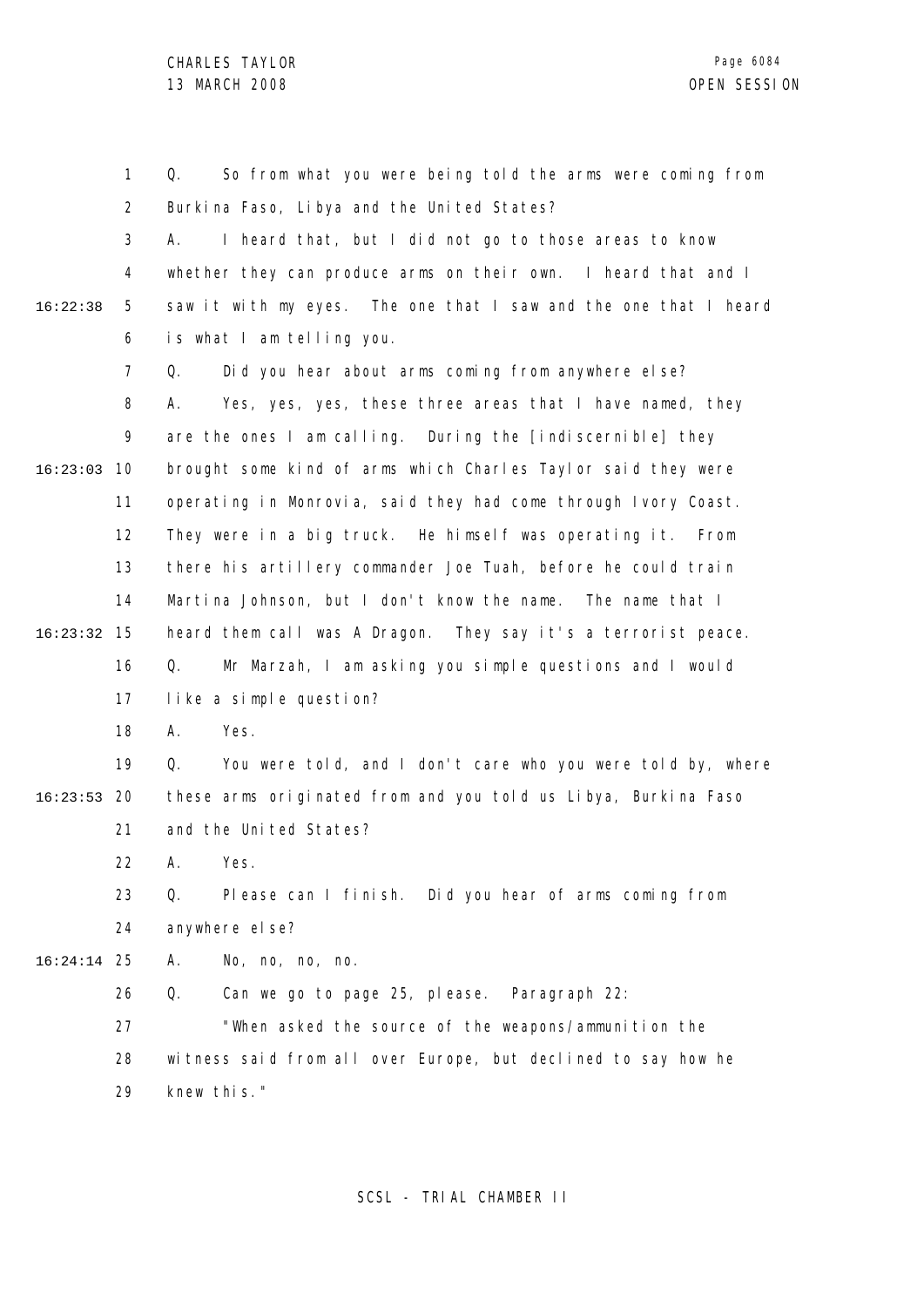|          | $\mathbf{1}$   | Who told you that?                                                   |
|----------|----------------|----------------------------------------------------------------------|
|          | $\overline{2}$ | Yes, sir, the way the thing was closed, the first time I<br>А.       |
|          | 3              | knew Europe is this trip that I have made. We consider America       |
|          | 4              | to be Europe.                                                        |
| 16:25:18 | 5              | I am not talking about what journeys you have made.<br>Q.<br>PI ease |
|          | 6              | just concentrate on the question. We have got two minutes or so      |
|          | 7              | Who told you that the arms came from Europe?<br>left. Help me.       |
|          | 8              | One it was Benjamin Yeaten, two Joe Tuah, three Peter<br>А.          |
|          | 9              | Sai kpedeh. I can't name most of them, you know.                     |
| 16:25:54 | 10             | Mr Marzah, why did you tell me a couple of sentences ago<br>Q.       |
|          | 11             | that you were told that the arms were coming only from Burkina       |
|          | 12             | Faso, Libya and the United States and I gave you ample               |
|          | 13             | opportunity to tell us about other places? Why didn't you tell       |
|          | 14             | me that Europe was the source?                                       |
| 16:26:15 | 15             | America is the same as Europe. The Americas - white<br>А.            |
|          | 16             | people's home that I knew is America, whether they were in a         |
|          | 17             | strange place - this is my first time to travel on this other        |
|          | 18             | side. So the white people's home that I know is Europe - I mean      |
|          | 19             | is America. So I take America people to be European people.          |
| 16:26:39 | 20             | Q.<br>Where I live they say all black people look alike. So I        |
|          | 21             | guess you're suggesting all white people look alike, yes, whether    |
|          | 22             | they come from Europe or America. Is that what you're telling        |
|          | 23             | us?                                                                  |
|          | 24             | The way I saw you standing, you saw me telling you that you<br>А.    |
| 16:26:54 | 25             | are an African, because you are a black man. Whether there are       |
|          | 26             | other black people in some part of the white people's country, I     |
|          | 27             | don't know.                                                          |
|          | 28             | Well, I'm going to ask you about countries of origin one<br>Q.       |
|          | 29             | We have now got from Burkina Faso, Libya, America and<br>more time.  |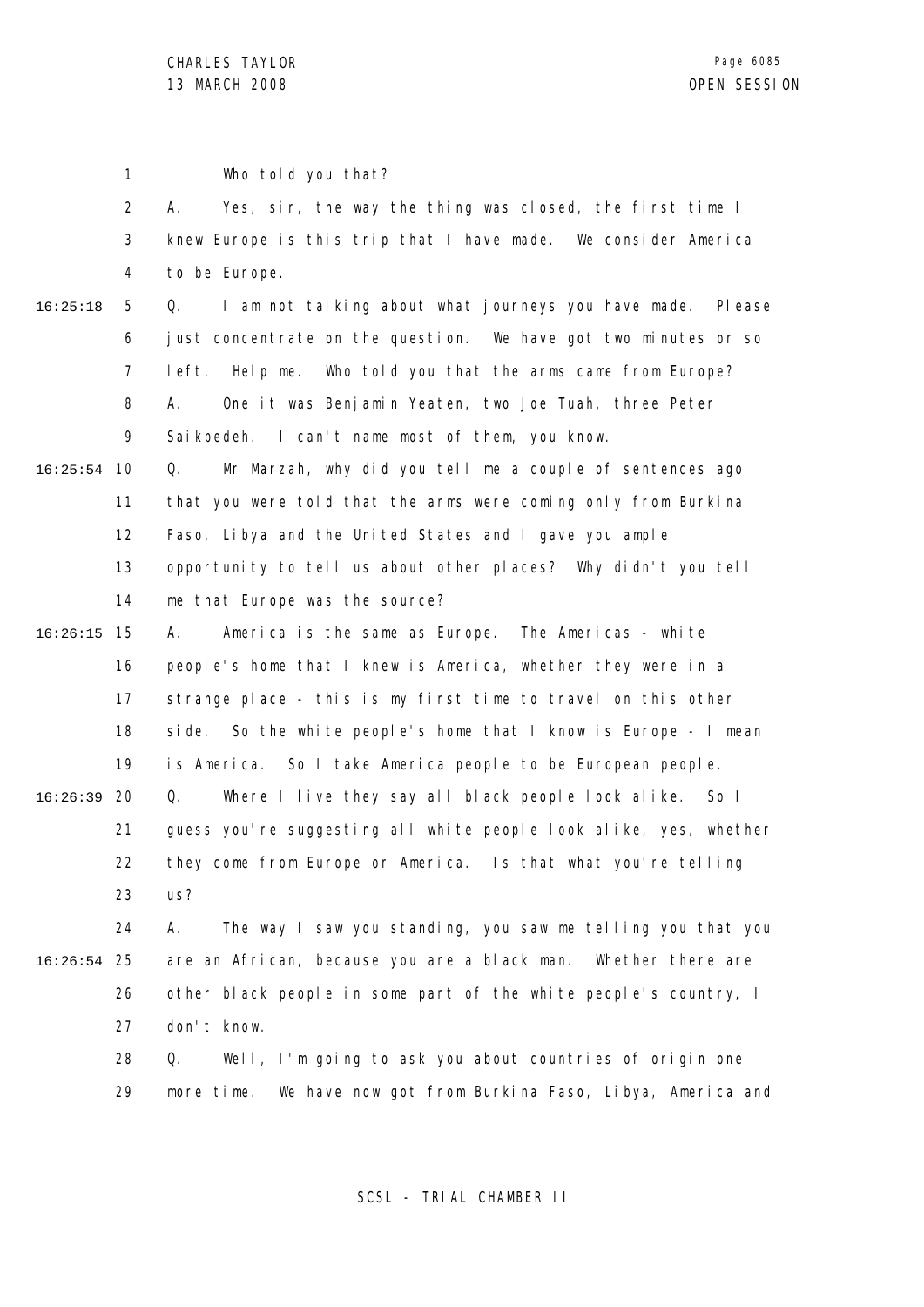|          | $\mathbf{1}$   | Europe. Anywhere else?                                            |
|----------|----------------|-------------------------------------------------------------------|
|          | $\overline{2}$ | Α.<br>No.                                                         |
|          | 3              | Q.<br>I'm going to give you once more chance.                     |
|          | 4              | In Europe --<br>Α.                                                |
| 16:27:31 | 5              | Q.<br>Anywhere el se?                                             |
|          | 6              | Yes, Mr Counsellor, when you ask me you can't wait for me<br>А.   |
|          | $\overline{7}$ | and you say I should take my time to answer for me to take my     |
|          | 8              | time I will be talking and you cut me off. That is why I talk     |
|          | 9              | faster.                                                           |
| 16:27:54 | 10             | I am just going to put one last passage to you because I am<br>Q. |
|          | 11             | anxious to finish this point this evening. Page 87, please,       |
|          | 12             | paragraph 29: "The witness stated the Taiwanese used to send      |
|          | 13             | arms, ammunition and uniforms"?                                   |
|          | 14             | Yes, yes, yes, yes. I'm sorry I forgot about that. Yes,<br>А.     |
| 16:28:20 | 15             | you know these things, it is a lot of things in those books so    |
|          | 16             | you must - you should throw light on it so that I can remember.   |
|          | 17             | Yes.                                                              |
|          | 18             | MR GRIFFITHS: Would that be a convenient point, your              |
|          | 19             | Honours?                                                          |
| 16:28:37 | 20             | PRESIDING JUDGE: I think that would be an appropriate             |
|          | 21             | time, Mr Griffiths. We will now adjourn until tomorrow morning.   |
|          | 22             | Mr Witness, we are now adjourning until tomorrow morning.         |
|          | 23             | I remind you as before that you are not to discuss your evidence  |
|          | 24             | with anyone else as you are under oath. Do you understand?        |
| 16:28:55 | 25             | THE WITNESS:<br>Okay.                                             |
|          | 26             | PRESIDING JUDGE: Please adjourn Court.                            |
|          | 27             | [Whereupon the hearing adjourned at 4.30 p.m.                     |
|          | 28             | to be reconvened on Friday, 14 March 2008 at                      |
|          | 29             | $9.30 a.m.$ ]                                                     |